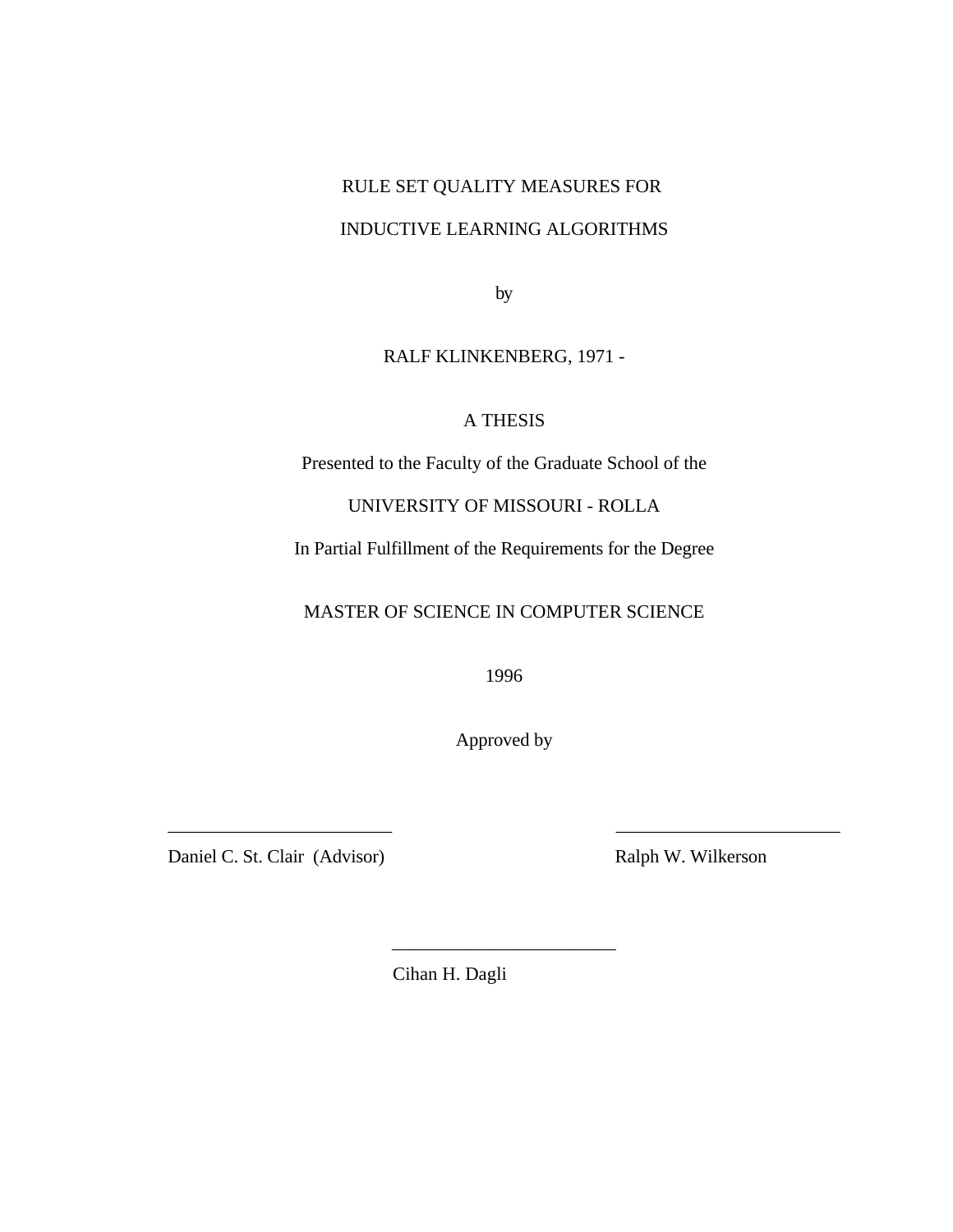## **COPYRIGHT NOTICE**

Permission to copy without fee all or part of this material is granted provided that the copies are not made or distributed for direct commercial advantage. To copy otherwise, or to republish, requires the prior written permission of the author.

© 1996

Ralf Helmut Klinkenberg ALL RIGHTS RESERVED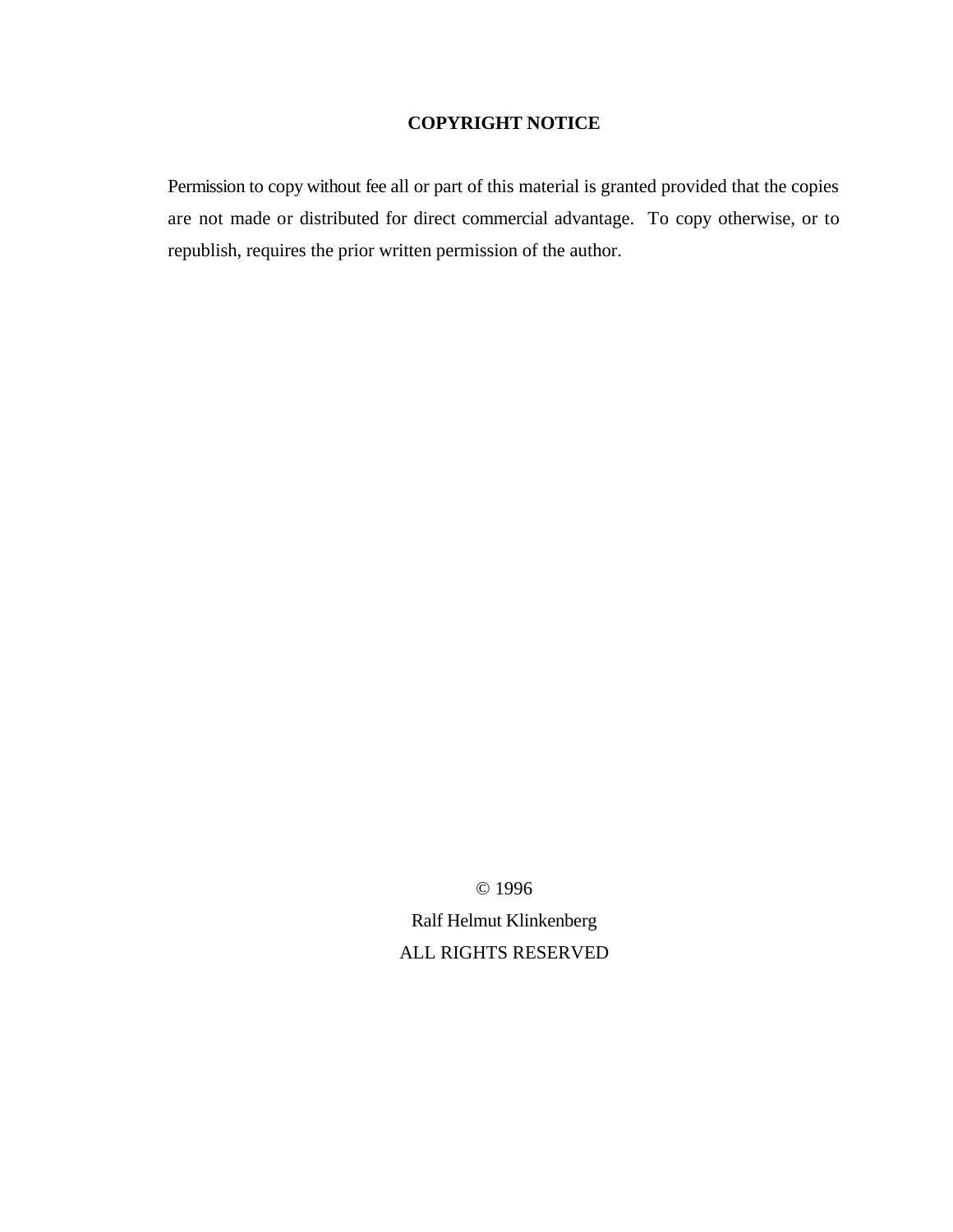#### **PUBLICATION THESIS OPTION**

This thesis has been prepared in accordance with the format used by The American Society of Mechanical Engineers (ASME) PRESS for the proceedings of the annual conference **Artificial Neural Networks In Engineering (ANNIE)**.

Pages 1-46 were published in the proceedings of the Artificial Neural Networks In Engineering Conference 1996 (ANNIE '96) in an abridged version (Klinkenberg and St. Clair, 1996). Appendices A to F have been added for purposes normal to thesis writing.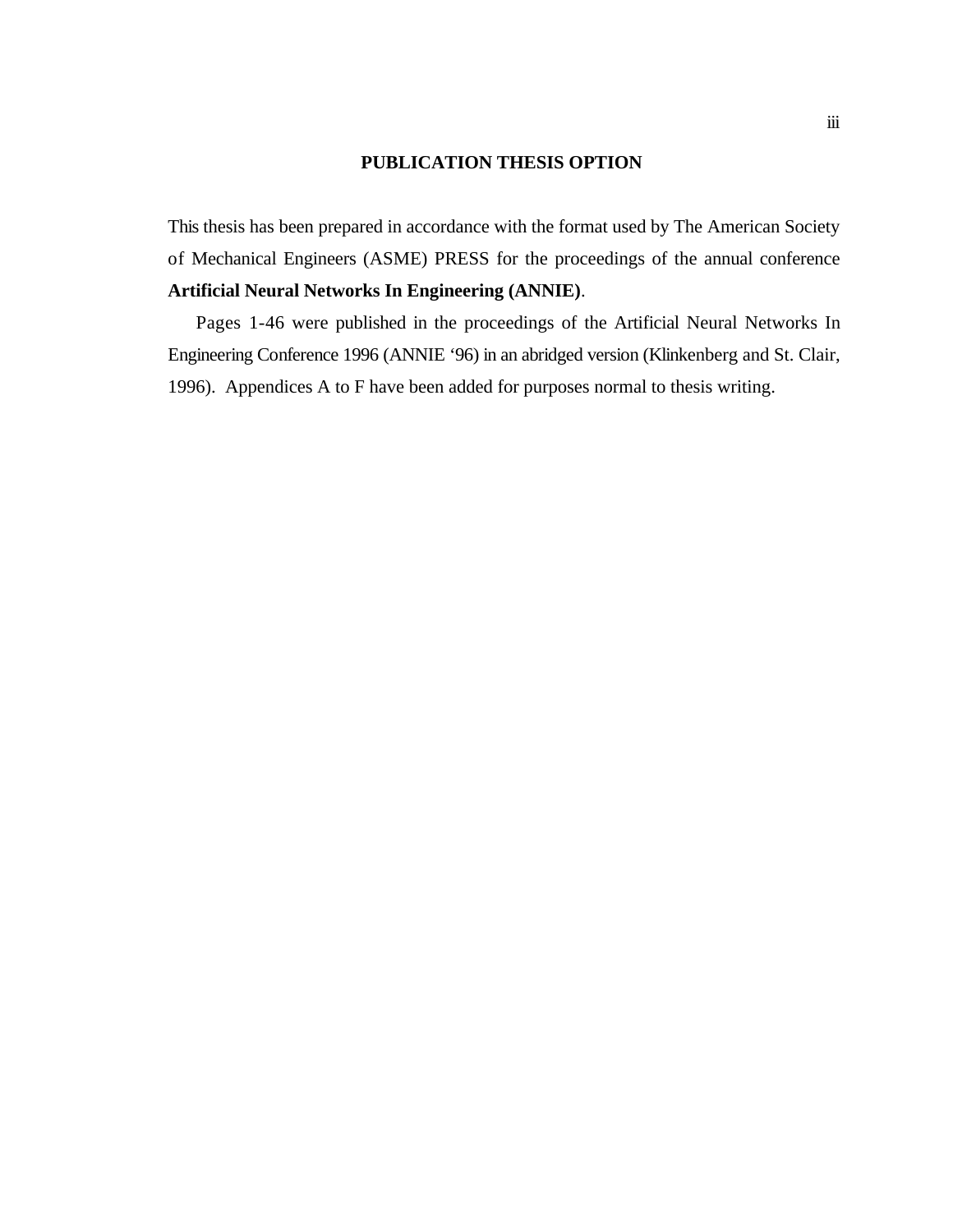#### **ABSTRACT**

Symbolic inductive learning systems that induce concept descriptions from examples are valuable tools in the task of knowledge acquisition for expert systems. Since inductive learning methods produce distinct concept descriptions when given identical training data, questions arise as to the quality of the different rule sets produced. This work provides several techniques for comparing and analyzing rule sets. These techniques measure the accuracy, generalization, time and space complexity, and domain coverage of rule sets. Based on these metrics, the performance of four different inductive learning systems is compared. These systems are Michalski et al.'s AQ15 (1986a; 1986b; Hong, Mozetic, and Michalski, 1986; Wnek et al., 1995), Quinlan's C4.5 (1993), Clark and Niblett's CN2 (Clark and Niblett, 1989; Clark and Boswell, 1991), and Janikow's Genetic-based Inductive Learning system (GIL) (1991; 1993). The comparison is based on rule sets generated by these algorithms for six real world data sets including data sets from medical, botanic, economic, and political domains.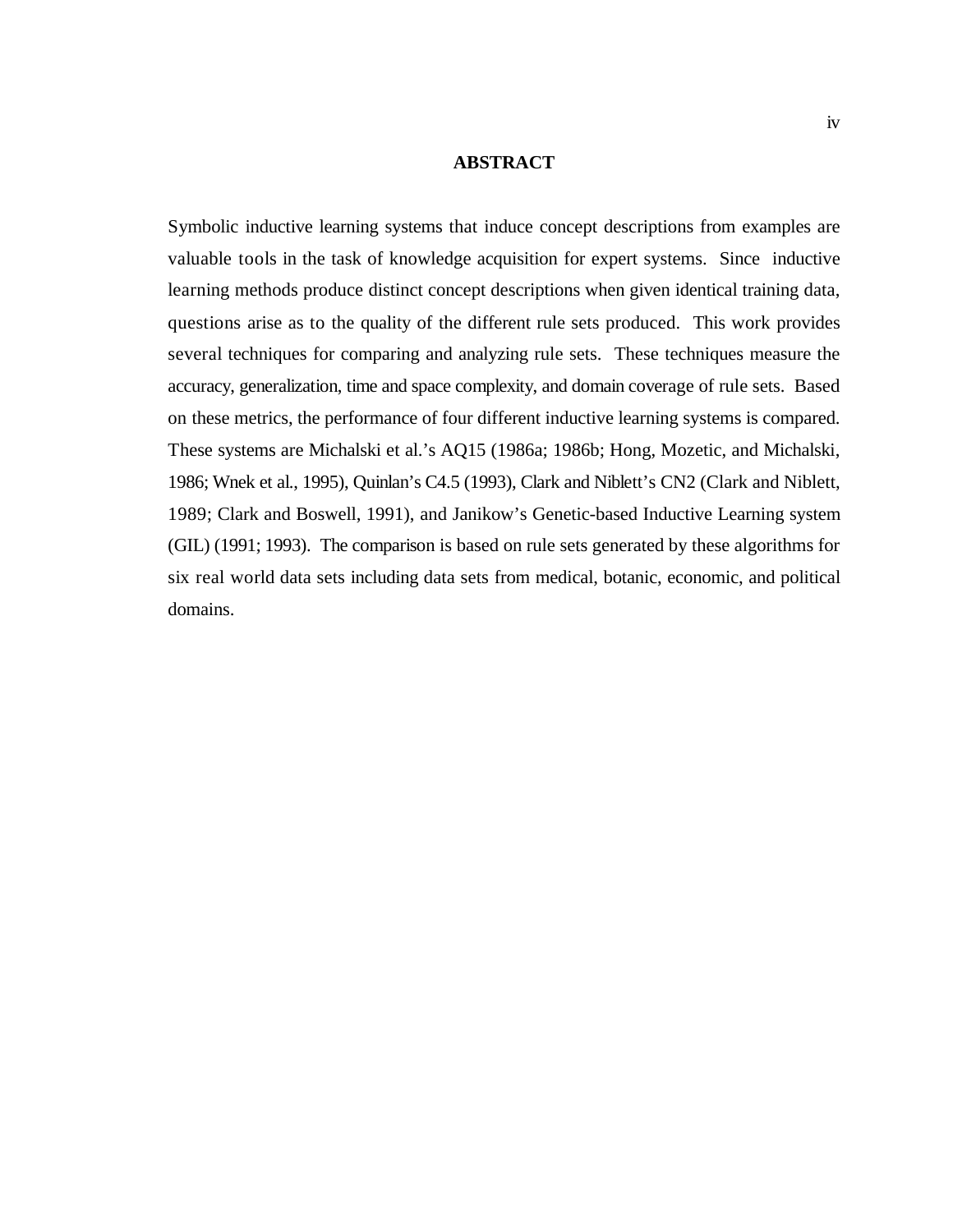#### **ACKNOWLEDGEMENTS**

This work was made possible with the encouragement and support of my advisor Dr. Daniel St. Clair and my other two thesis committee members Dr. Ralph Wilkerson and Dr. Cihan Dagli. I am grateful to the German-American Fulbright Commission for providing me with a scholarship for the Fall Semester 1994 and the Winter Semester 1995 and to the Department of Economics at University of Missouri-Rolla for supporting me with a research assistantship during the Summer Session 1995.

I am thankful to the researchers who allowed me to use their implementations of their inductive learning algorithms. Dr. Ryszard Michalski and Eric Bloedorn from George Mason University, Virginia, allowed me to use their AQ15c program and supported me in its use. Dr. Peter Clark from University of Texas at Austin, Texas, made the revised CN2 learning system available to me and Dr. Cezary Janikow from University of Missouri-St. Louis, Missouri, provided me with the code of his GIL program.

I am also grateful to Dr. David Aha and Patrick Murphy, the past librarians, and Christopher Merz, the current librarian, for compiling and maintaining the UCI Repository of Machine Learning Databases (University of California at Irvine, California). All data sets used for the comparison of inductive learning algorithms in this thesis were obtained from this repository.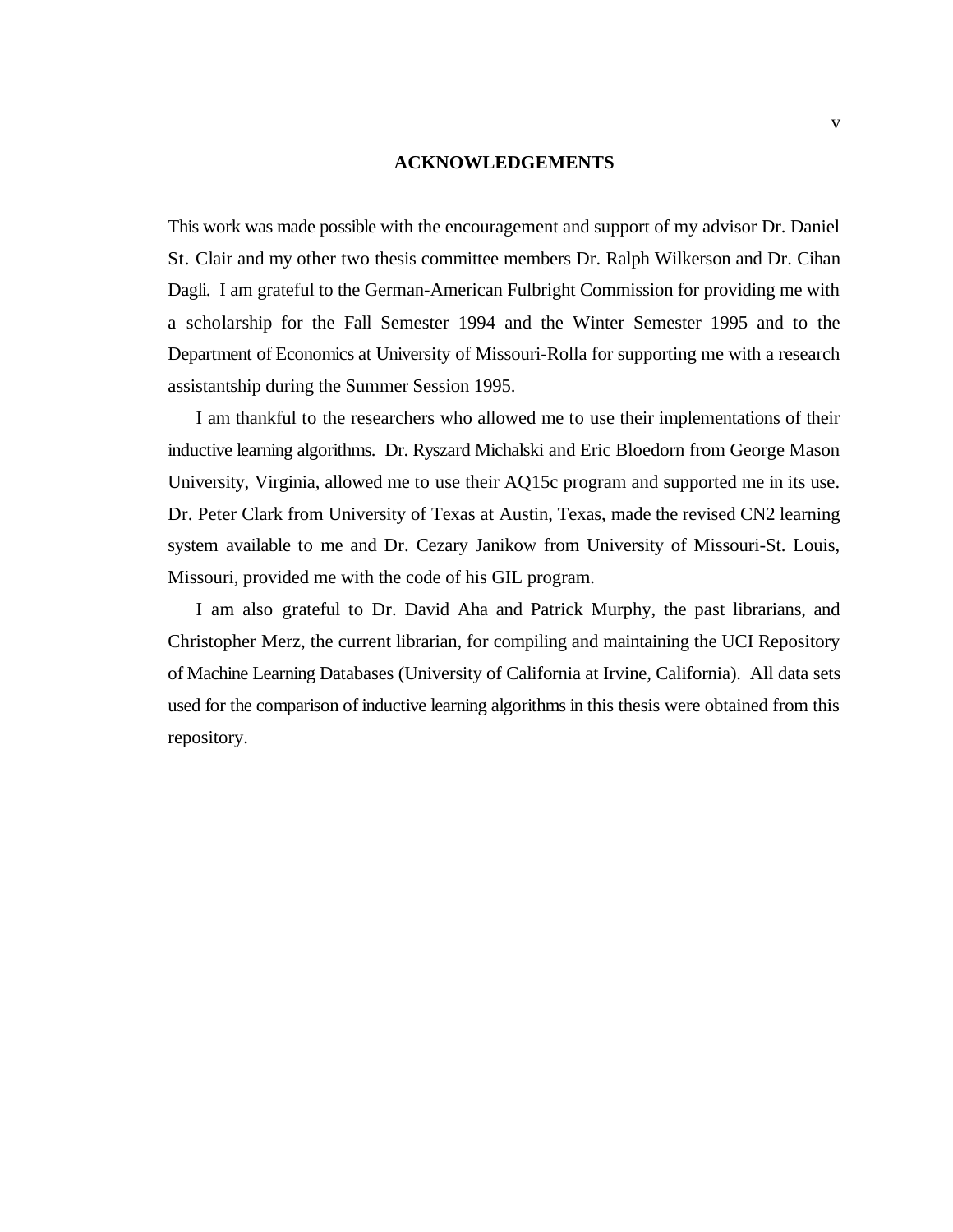# **TABLE OF CONTENTS**

| DESCRIPTION OF THE DIFFERENT LEARNING ALGORITHMS AND |  |
|------------------------------------------------------|--|
|                                                      |  |
|                                                      |  |
|                                                      |  |
|                                                      |  |
|                                                      |  |
|                                                      |  |
|                                                      |  |
|                                                      |  |
|                                                      |  |
|                                                      |  |
|                                                      |  |
|                                                      |  |
|                                                      |  |
|                                                      |  |
| COMPLEXITY, GENERALIZATION, AND COVERAGE RESULTS  34 |  |
|                                                      |  |
|                                                      |  |
|                                                      |  |
|                                                      |  |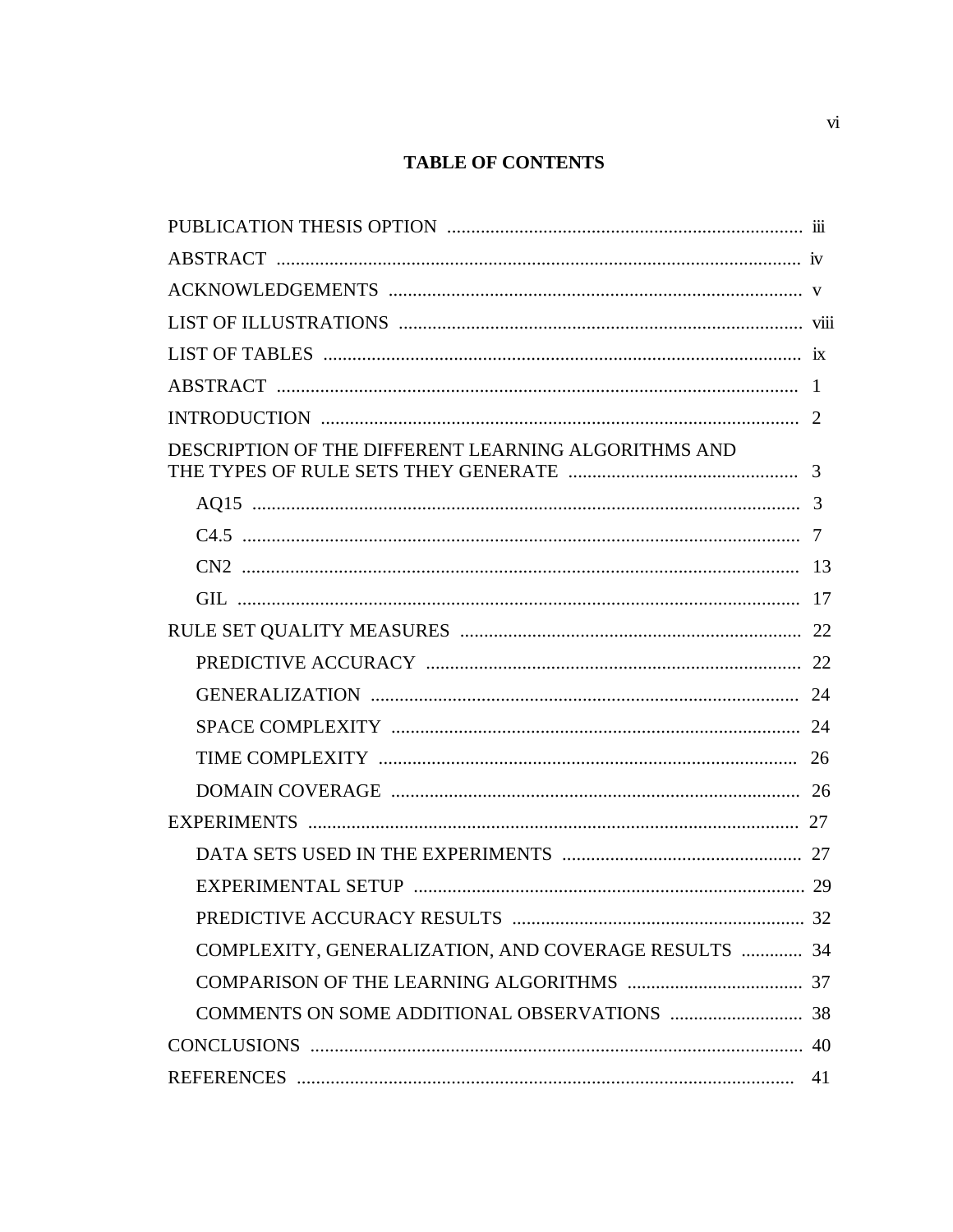| APPENDIX A - COMPUTATION OF THE UPPER BOUNDARY OF A<br>CONFIDENCE INTERVAL FOR THE PROBABILITY                      |  |
|---------------------------------------------------------------------------------------------------------------------|--|
|                                                                                                                     |  |
|                                                                                                                     |  |
| APPENDIX C - DETAILED EXPERIMENTAL RESULTS:                                                                         |  |
| APPENDIX D - DETAILED EXPERIMENTAL RESULTS:                                                                         |  |
| APPENDIX E - DETAILED EXPERIMENTAL RESULTS:                                                                         |  |
| APPENDIX F - SIGNIFICANCE TESTS:<br>IS THE MOST ACCURATE LEARNING ALGORITHM<br>SIGNIFICANTLY MORE ACCURATE THAN THE |  |
|                                                                                                                     |  |
|                                                                                                                     |  |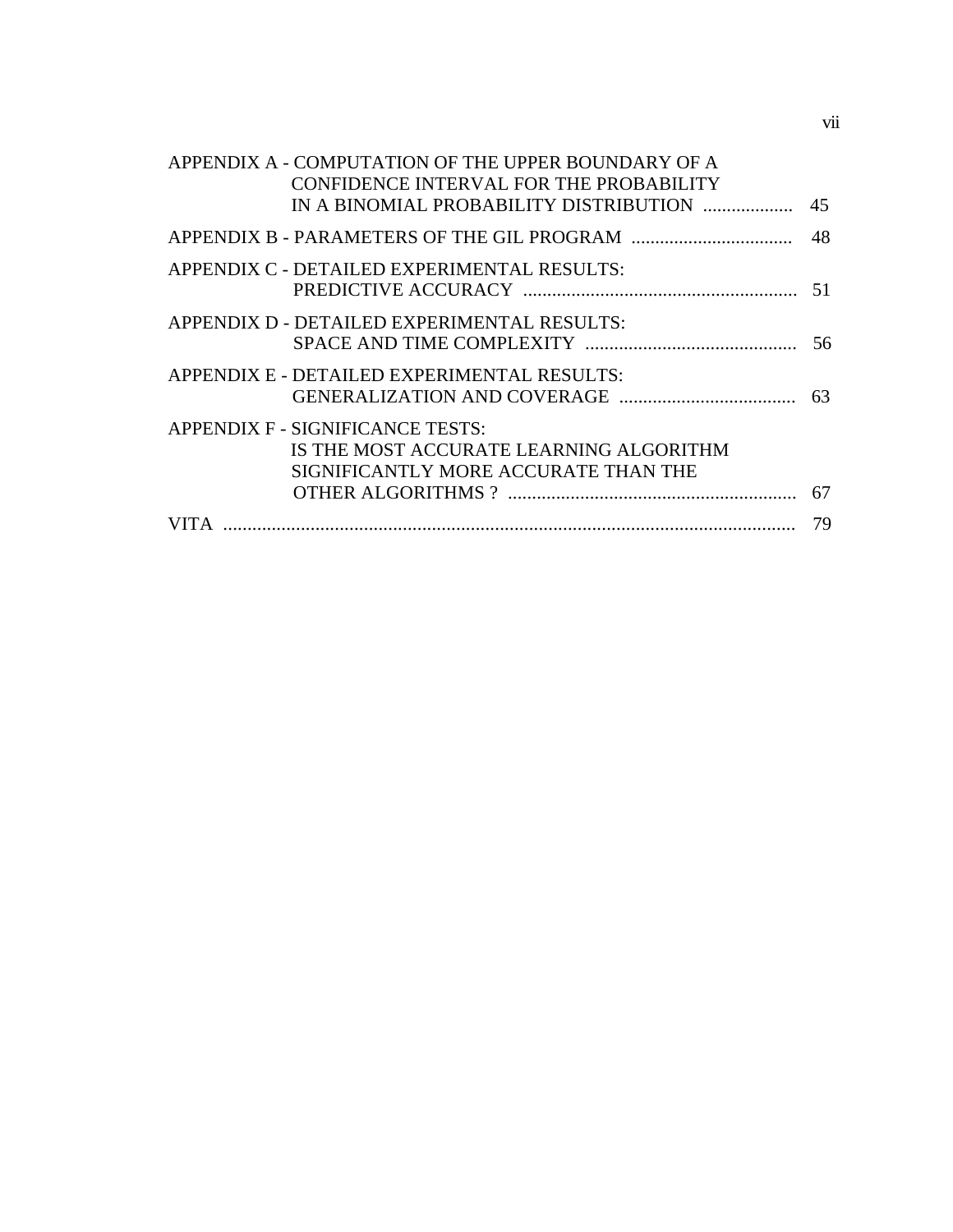# **LIST OF ILLUSTRATIONS**

| Figure                                                                         |  |
|--------------------------------------------------------------------------------|--|
|                                                                                |  |
|                                                                                |  |
|                                                                                |  |
|                                                                                |  |
|                                                                                |  |
| 6 Steps In The Transformation Of A Decision Tree Into An Ordered Rule List  11 |  |
|                                                                                |  |
|                                                                                |  |
|                                                                                |  |
|                                                                                |  |
|                                                                                |  |
|                                                                                |  |
|                                                                                |  |
|                                                                                |  |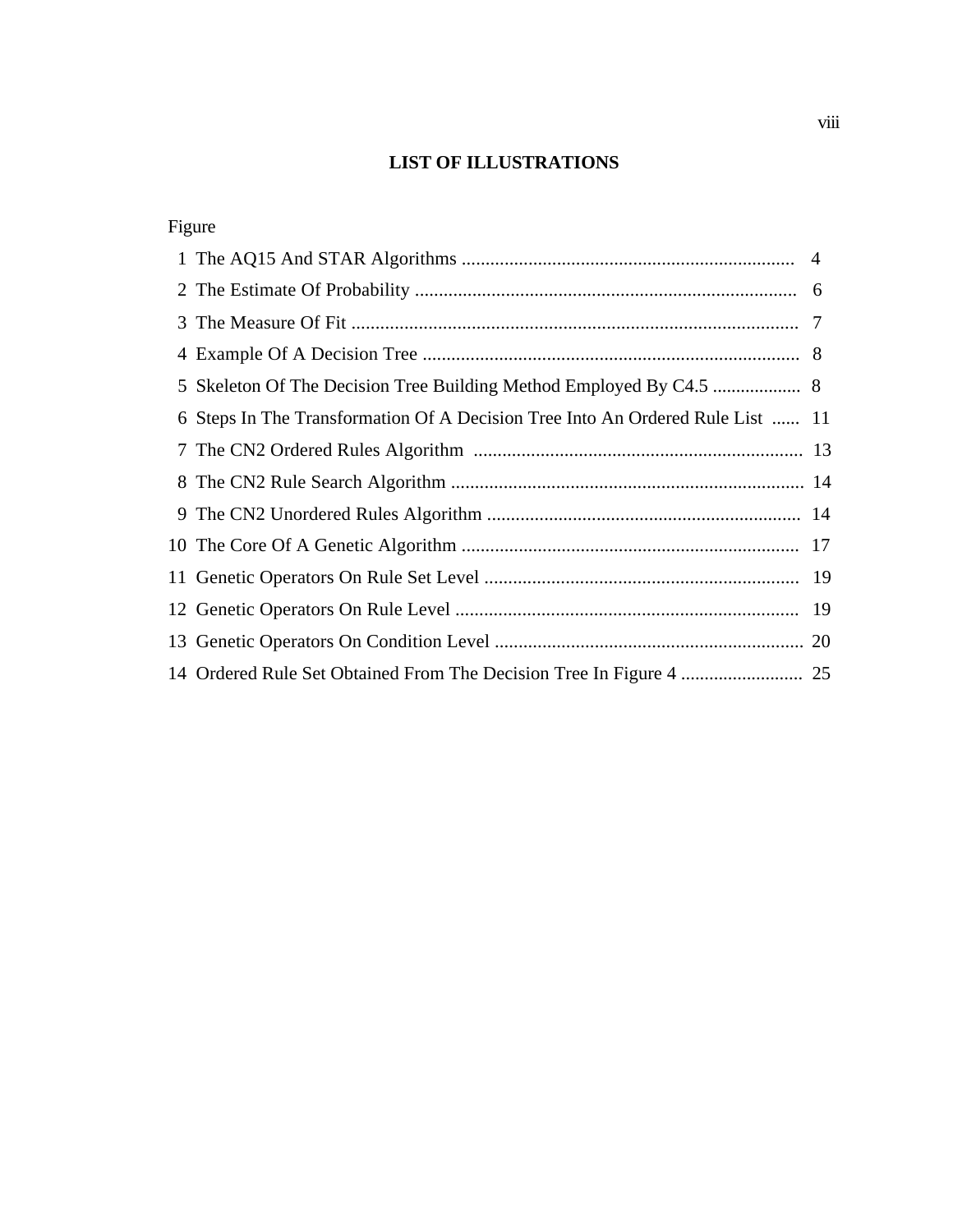## **LIST OF TABLES**

| Table |                                                               |    |
|-------|---------------------------------------------------------------|----|
|       |                                                               | 28 |
|       |                                                               |    |
| 3     |                                                               |    |
|       |                                                               |    |
|       |                                                               |    |
|       |                                                               |    |
|       |                                                               |    |
|       |                                                               |    |
|       |                                                               |    |
|       |                                                               |    |
|       |                                                               |    |
|       |                                                               |    |
|       |                                                               |    |
|       |                                                               |    |
|       |                                                               |    |
|       |                                                               | 61 |
|       |                                                               | 62 |
| 18    |                                                               |    |
| 19    |                                                               |    |
|       |                                                               |    |
|       |                                                               | 65 |
|       |                                                               |    |
|       | 23 Data table for the one-factor ANOVA [rows = rule set type, | 69 |
|       | 24 Data table for the two-factor ANOVA [rows = rule set type, | 71 |
|       | 25 Data table for the one-factor ANOVA [rows = rule set type, |    |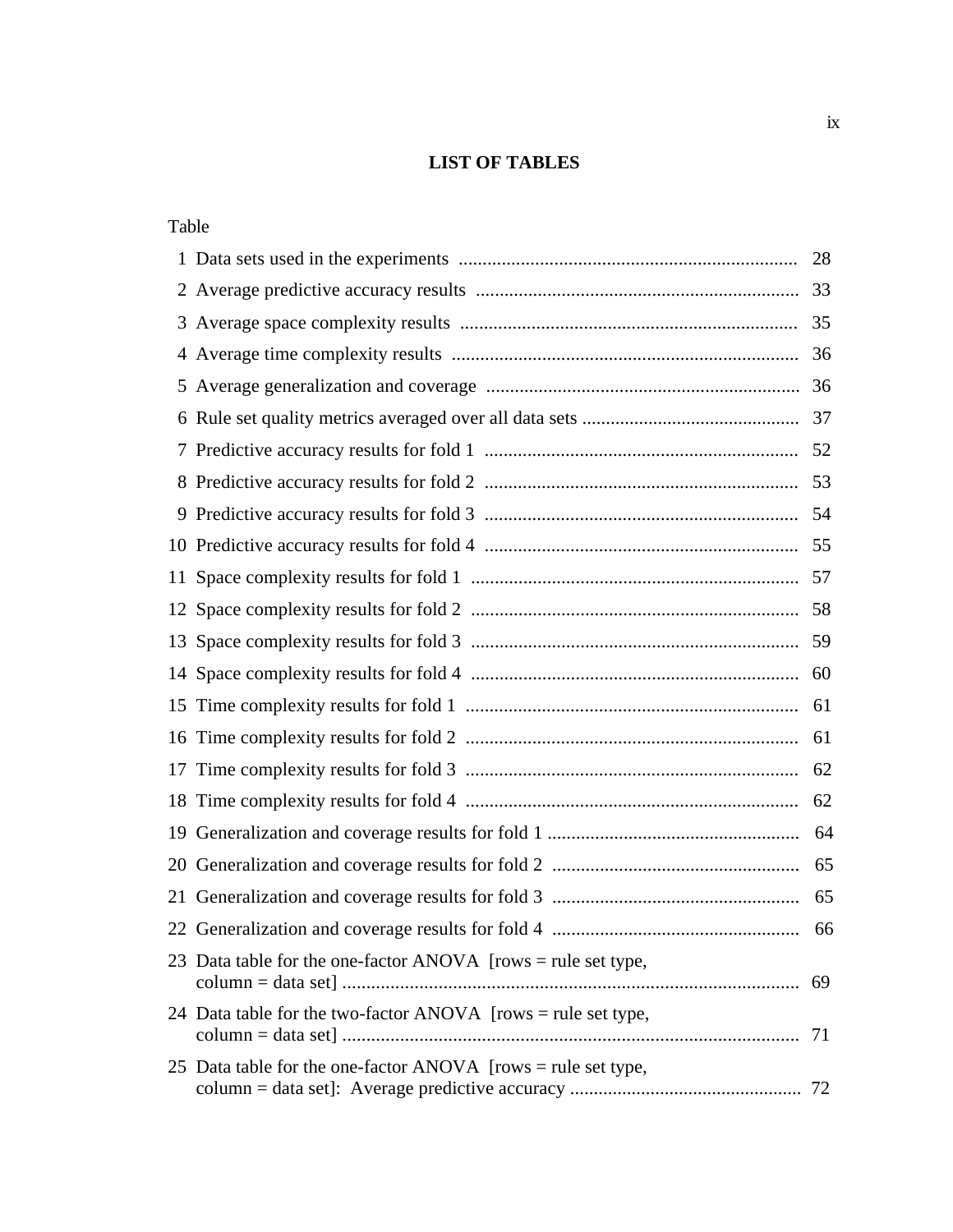| 27 Data table for the two-factor ANOVA [rows = rule set type,                        |  |
|--------------------------------------------------------------------------------------|--|
|                                                                                      |  |
| 29 Results of the pair-wise significance tests based on Student's t distribution  75 |  |
| 30 Results of the pair-wise comparison of C4.5 decision trees with the other         |  |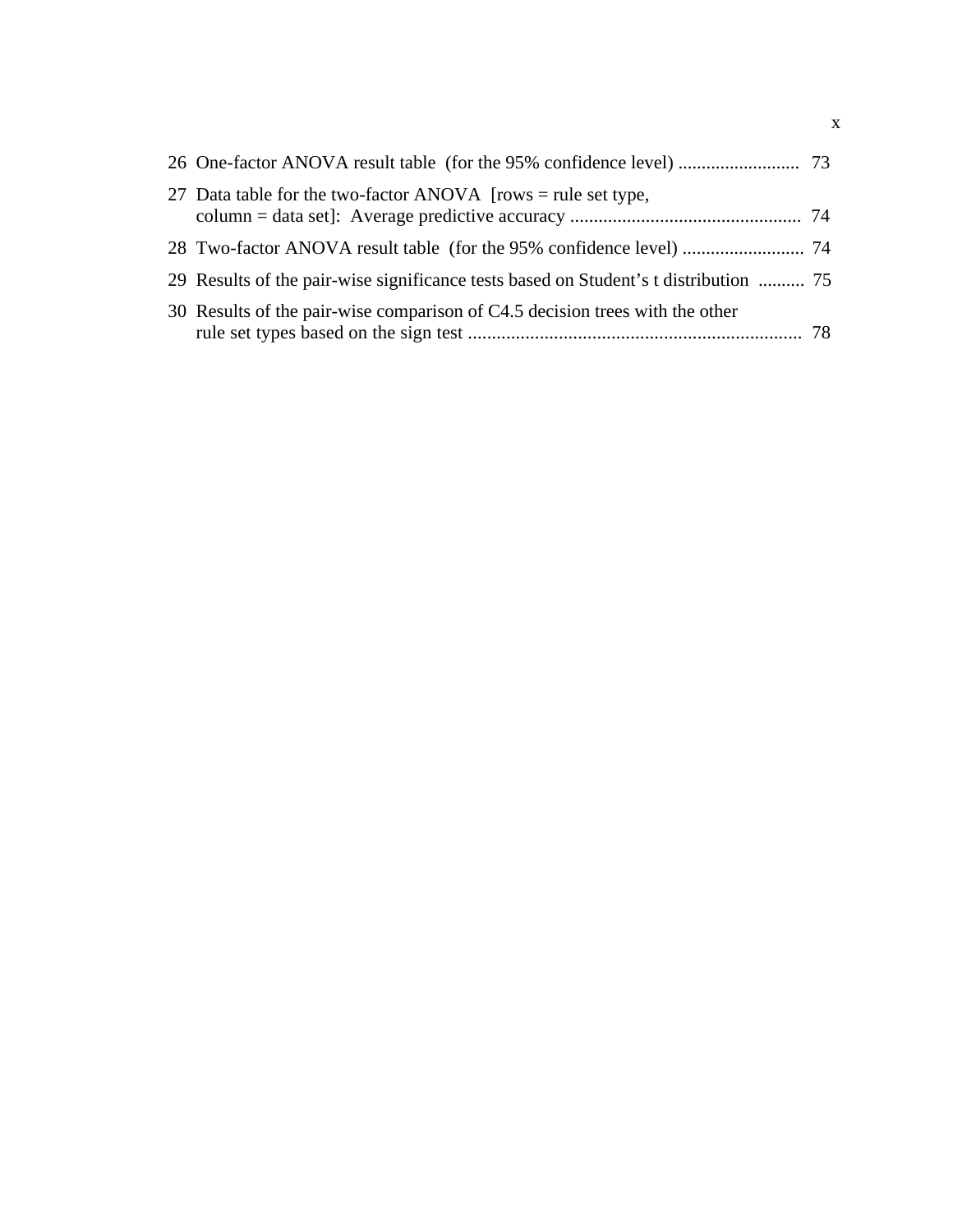# **RULE SET QUALITY MEASURES FOR INDUCTIVE LEARNING ALGORITHMS**

#### **Ralf H. Klinkenberg**

Computer Science Department University of Missouri-Rolla Rolla, Missouri 65401 e-Mail: klinkenberg@ls8.informatik.uni-dortmund.de

#### **Daniel C. St. Clair**

University of Missouri-Rolla Engineering Education Center St. Louis, Missouri 63121 e-Mail: stclair@umrgec.eec.umr.edu

#### *ABSTRACT:*

Symbolic inductive learning systems that induce concept descriptions from examples are valuable tools in the task of knowledge acquisition for expert systems. Since inductive learning methods produce distinct concept descriptions when given identical training data, questions arise as to the quality of the different rule sets produced. This work provides several techniques for comparing and analyzing rule sets. These techniques measure the accuracy, generalization, time and space complexity, and domain coverage of rule sets. Based on these metrics, the performance of four different inductive learning systems is compared. These systems are Michalski et al.'s AQ15 (1986a; 1986b; Hong, Mozetic, and Michalski 1986; Wnek et al., 1995), Quinlan's C4.5 (1993), Clark and Niblett's CN2 (Clark and Niblett, 1989; Clark and Boswell 1991), and Janikow's Genetic-based Inductive Learning system (GIL) (1991; 1993). The comparison is based on rule sets generated by these algorithms for six real world data sets including data sets from medical, botanic, economic, and political domains.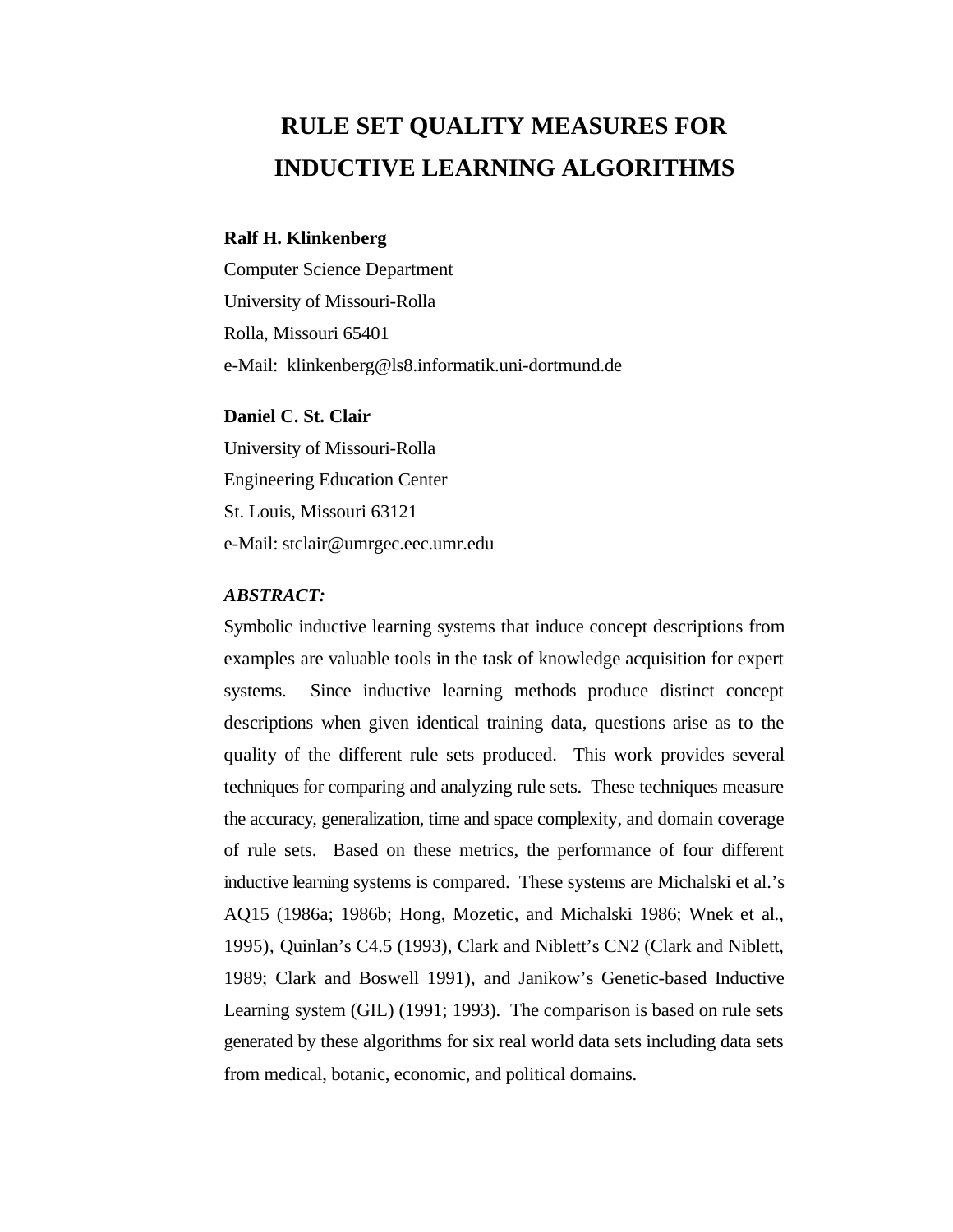#### **INTRODUCTION**

Symbolic inductive learning algorithms learn class descriptions from examples. All information about an example must be expressible in terms of a fixed collection of properties or *attributes*, where the value domain of each attribute is either discrete symbolic, discrete or continuous numeric, or partially ordered. Each example (*instance*) is described by a vector of attribute values and belongs to one of a set of mutually exclusive *classes*. Since the class of each training instance has to be known to the learning algorithm before-hand, this form of learning is called *supervised learning*, as opposed to unsupervised learning in which appropriate groupings of training cases are found by the learning algorithm itself by analyzing and clustering the training data. The induction task is to develop a set of rules that can determine the class of an instance from its attribute values.

Since inductive learning methods generate distinct sets of rules when given identical training data, questions arise concerning the quality of these different rule sets. For most applications, for example, it is desirable to have rule sets which have a high classification accuracy on previously unseen cases and which are small enough to be comprehensible for human experts. For other applications, different criteria may be relevant. The objective of this research is to develop techniques for comparing and analyzing rule sets and to apply these techniques to compare the performance of four inductive learning systems on six real world data sets. These techniques measure the accuracy, generalization, time and space complexity, and domain coverage of rule sets.

The inductive learning systems compared here are Michalski et al.'s AQ15 (1986a; 1986b; Hong, Mozetic, and Michalski, 1986; Wnek et al., 1995), Quinlan's C4.5 (1993), Clark and Niblett's CN2 (Clark and Niblett, 1989; Clark and Boswell, 1991), and Janikow's Geneticbased Inductive Learning system (GIL) (1991; 1993). These algorithms were chosen, because they are well known in the machine learning literature. They generate different types of rule sets, i.e. unordered rule sets, ordered rule sets, also known as decision lists (Rivest, 1987), and decision trees respectively. The rule set quality measures proposed in this work allow the comparison of the rule sets of these different types and thereby make a comparison of a broad class of learning algorithms possible. The variety of these measures allows the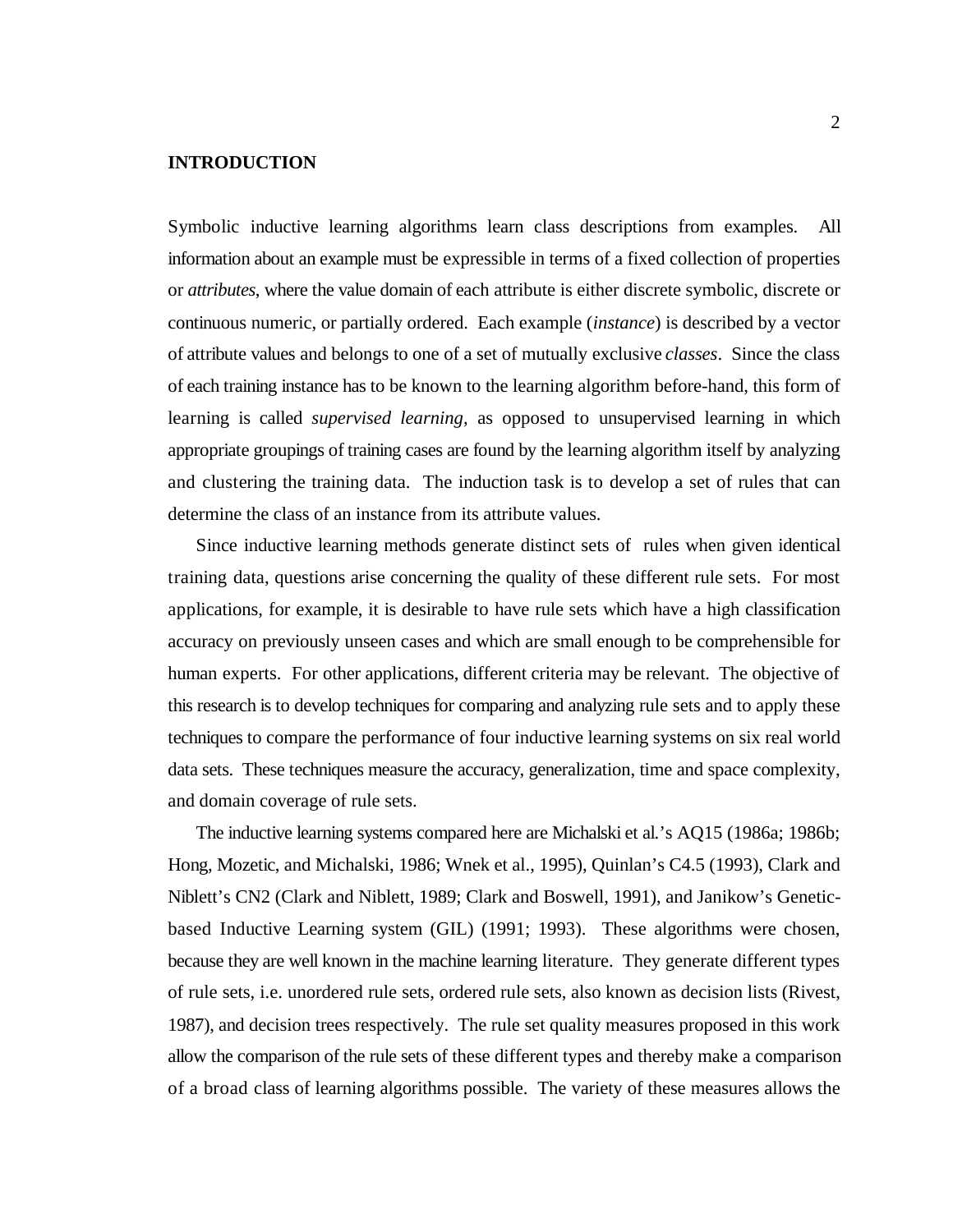users to base their evaluation of a particular rule set or learning algorithm on the criteria that are most relevant for their application.

# **DESCRIPTION OF THE DIFFERENT LEARNING ALGORITHMS AND THE TYPES OF RULE SETS THEY GENERATE**

This chapter describes the basic concepts of the inductive learning algorithms used for the comparison and the different types of rules sets they produce. As described in further detail below, AQ15 generates either ordered or unordered rule sets, C4.5 produces either decision trees or ordered rules sets, CN2 builds either ordered or un-ordered rule sets, and GIL generates unordered rule sets.

#### **AQ15**

The inductive learning system AQ15 was developed by Michalski et al. (1986a; 1986b; Hong, Mozetic, and Michalski 1986). In AQ15, decision rules are represented as expressions in **Variable-valued Logic System 1 (VL,)** notation, a multi-valued logic propositional calculus with typed variables (Michalski and Larson, 1975). The representations of decision rules in  $CN2$  and GIL are very similar to AQ15's representation and can be viewed as subsets of  $VL<sub>1</sub>$ . In VL<sub>1</sub>, a *selector* relates a variable or attribute to a value or a disjunction of values using one of the relational operators  $\langle , \leq, =, *, \geq,$  or  $\rangle$ . A conjunction of selectors forms a *complex*. The following complex built of two selectors states that the outlook has to be rainy or cloudy and that the temperature has to be less than 60 degrees for a particular weather condition:

(Outlook = rainy or cloudy) and (Temperature  $< 60$ )

For any class, the examples given for that class in the training set are its *positive events* and the examples for all other classes are its *negative events*. A *cover* is a disjunction of complexes describing all positive examples and none of the negative examples of a class. In AQ15, a cover is formed for each class separately and defines the condition part of a corresponding decision rule for that class. The following is an example of a decision rule:

(Outlook = sunny or cloudy) and (Temperature  $> 60$ )

or (Windy = true) and (Temperature  $> 70$ )  $\implies$  Class (Nice)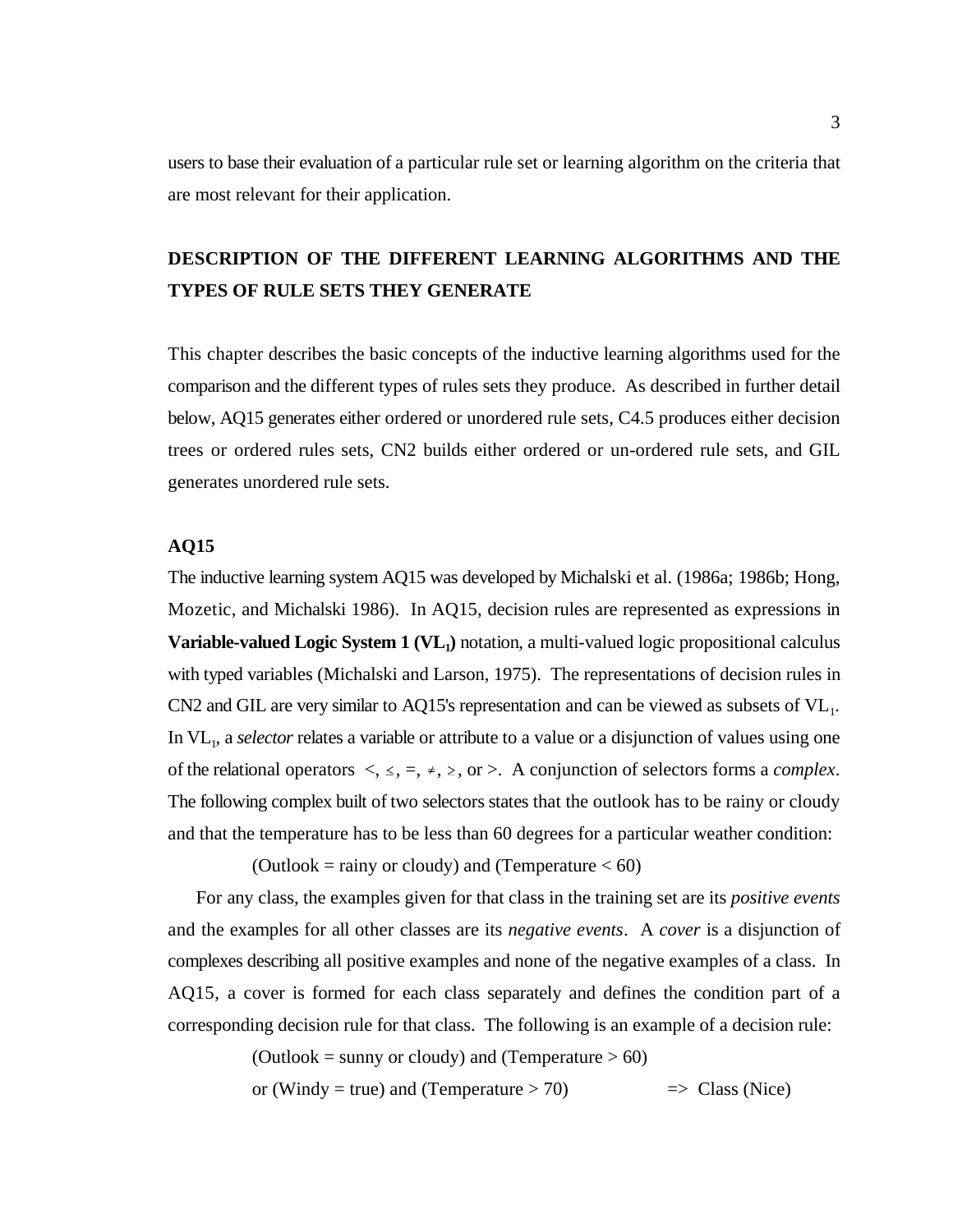The **AQ15** system is based on the AQ algorithm as originally described in (Michalski, 1969; Michalski and McCormick, 1971) and implements the STAR method of inductive learning (Michalski and Larson, 1983). When building a decision rule, AQ performs a heuristic search through a space of logical expressions to determine those that account for all positive and no negative examples. Because there are usually many such *complete* and *consistent* expressions, the goal of AQ is to find the most preferred one, according to flexible extra-logical criteria. These criteria are defined by the user to reflect the needs of the application domain. Figure 1 shows a pseudo-code listing of the AQ15 and STAR algorithms, which form rules from the set of all available selectors.

For each class *C*, the AQ15 algorithm is applied in steps to generate a cover for *C*, each step producing one complex of the cover, until all positive examples are covered. Each step starts with one selected positive example, a *seed*. The STAR algorithm generates a *star*, a

| Let POS be a set of positive examples of class C.<br>Let NEG be a set of negative examples of class C.                                                                                                                                                                                                                                                                                                                                                                                                                                                                                                                                                                                                                                                                                                                                   |
|------------------------------------------------------------------------------------------------------------------------------------------------------------------------------------------------------------------------------------------------------------------------------------------------------------------------------------------------------------------------------------------------------------------------------------------------------------------------------------------------------------------------------------------------------------------------------------------------------------------------------------------------------------------------------------------------------------------------------------------------------------------------------------------------------------------------------------------|
| Procedure AQ15 (POS, NEG) :<br>// Find a cover for class C<br>Let COVER be the empty cover.<br>While COVER does not cover all positive examples in POS :<br>Select a SEED, a positive example previously not covered by COVER.<br>Let STAR be STAR (SEED, NEG), a set of maximally general complexes that<br>cover SEED but no negative example in NEG.<br>Let BEST be the best complex in STAR according to the user-defined preference<br>criteria.<br>Add BEST as an extra disjunct to COVER.<br>Return COVER.                                                                                                                                                                                                                                                                                                                        |
| Procedure STAR (SEED, NEG): // Find maximally general complexes covering<br>// SEED but no negative example in NEG<br>Let STAR be the set containing the empty complex, which covers the whole domain.<br>While any complex in STAR covers some negative examples in NEG :<br>Select a negative example $E_{\text{NEG}}$ covered by a complex in STAR.<br>Specialize complexes in STAR to exclude $E_{NEG}$ by :<br>Let EXTENSION be the set of all selectors that cover SEED but not $ENEG$ .<br>Let STAR be the set $\{x \land y \mid x \in STAR, y \in EXTENSION\}$ .<br>Remove all complexes in STAR subsumed by other (more general) complexes.<br>While size of $STAR > maxstar$ , the user-defined maximum star size:<br>Remove the worst complex from STAR according to the user-defined preference<br>criteria.<br>Return STAR. |

**Figure 1:** The AQ15 And STAR Algorithms (Clark and Niblett, 1989; Wnek et al., 1995).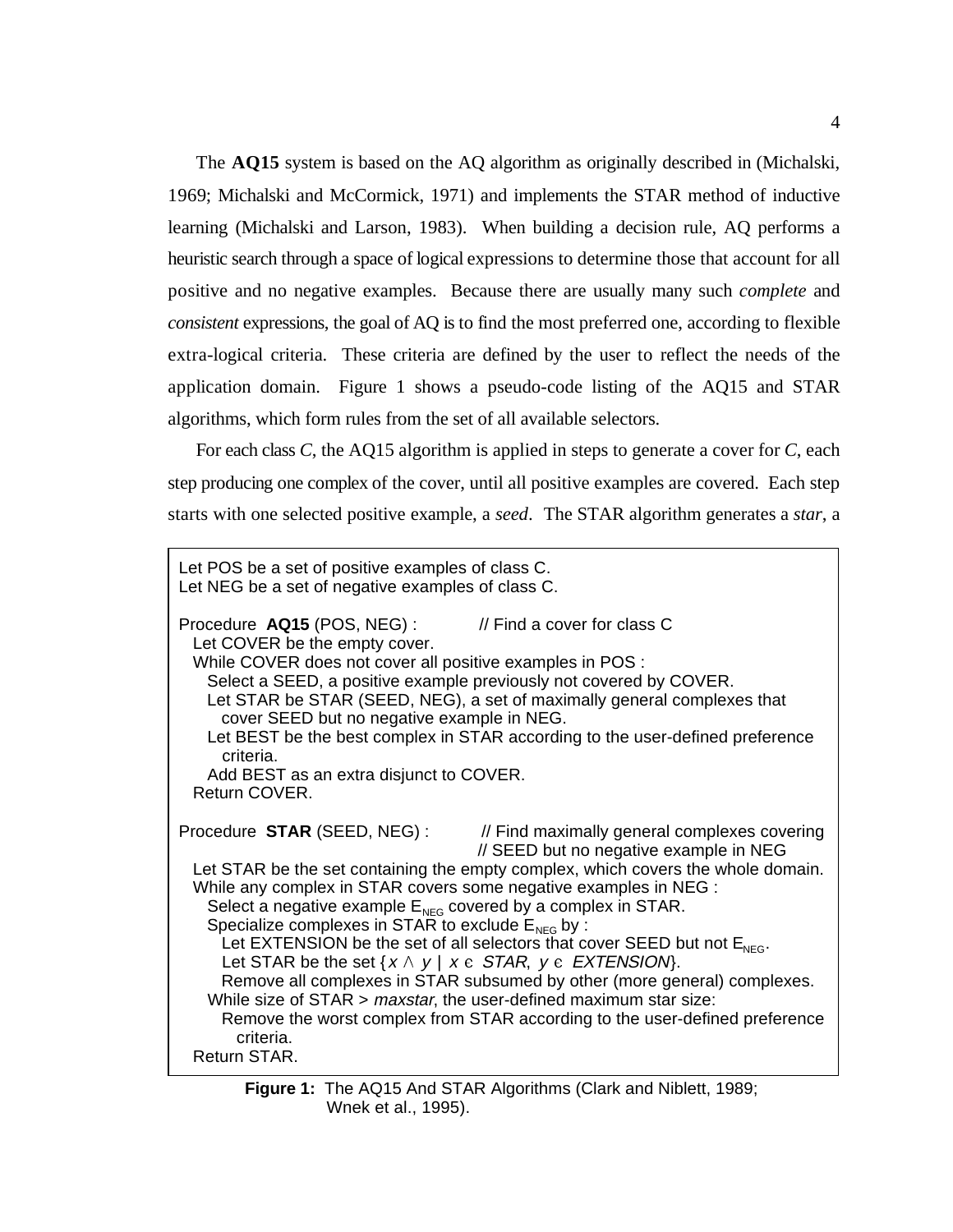set of all maximally general complexes, which cover the seed but none of the negative examples, and then selects the best complex from the star according to the user defined criteria. The STAR procedure starts with the entire event space as initial star. As long as a complex in the star covers a negative event, the complexes in the star are specialized to exclude this negative event by adding one or several selectors. If the number of complexes kept in the star exceeds *maxstar*, a user-defined parameter, the star is trimmed according to the user-defined criteria. For this study, the criterion was to "maximize the number of positive examples covered" first and then, in case of a tie, to "minimize the number of selectors."

The AQ15 system can generate unordered and ordered rules. In case of **ordered rules**, the rules for class *n* assume that the rules for the classes *1* to *n-1* are not satisfied. Hence the rule for the last class is a default rule and the rules constructed for the other classes may be less complex than in case of unordered rules, because the rules for class *n* do not need to exclude the instances of the classes *1* to *n-1*. To classify an instance in case of ordered rules, the ordered list of rules is examined to find the first whose complex is satisfied by the instance. The predicted class is then the one nominated by this rule. If no rule's complex is satisfied, the instance is predicted to belong to the default class.

In case of **unordered rules**, each complex is associated with a pair of weights, *t* and *u*, representing the *total* number of events explained by this complex and the number of events explained *uniquely* by this complex, respectively. The *t*-weight may be interpreted as a measure of the representativeness of a complex as a concept description. The complex with the highest *t*-weight may be interpreted as describing the most typical examples of the concept. The complex with the lowest *u*-weight can be viewed as describing rare, exceptional cases. If the learning events from which rules are derived are noisy, such "light" complexes may be indicative of errors in the data.

Two methods of recognizing the concept membership of an instance are distinguished: the *strict* match and the *analogical* match. In the strict match, one tests whether an instance satisfies the condition part of a rule. In the analogical match, one determines the degree of similarity or conceptual closeness between the instance and the condition part. Suppose one has a *t*-weight ordered disjunction of complexes and one removes from it the lightest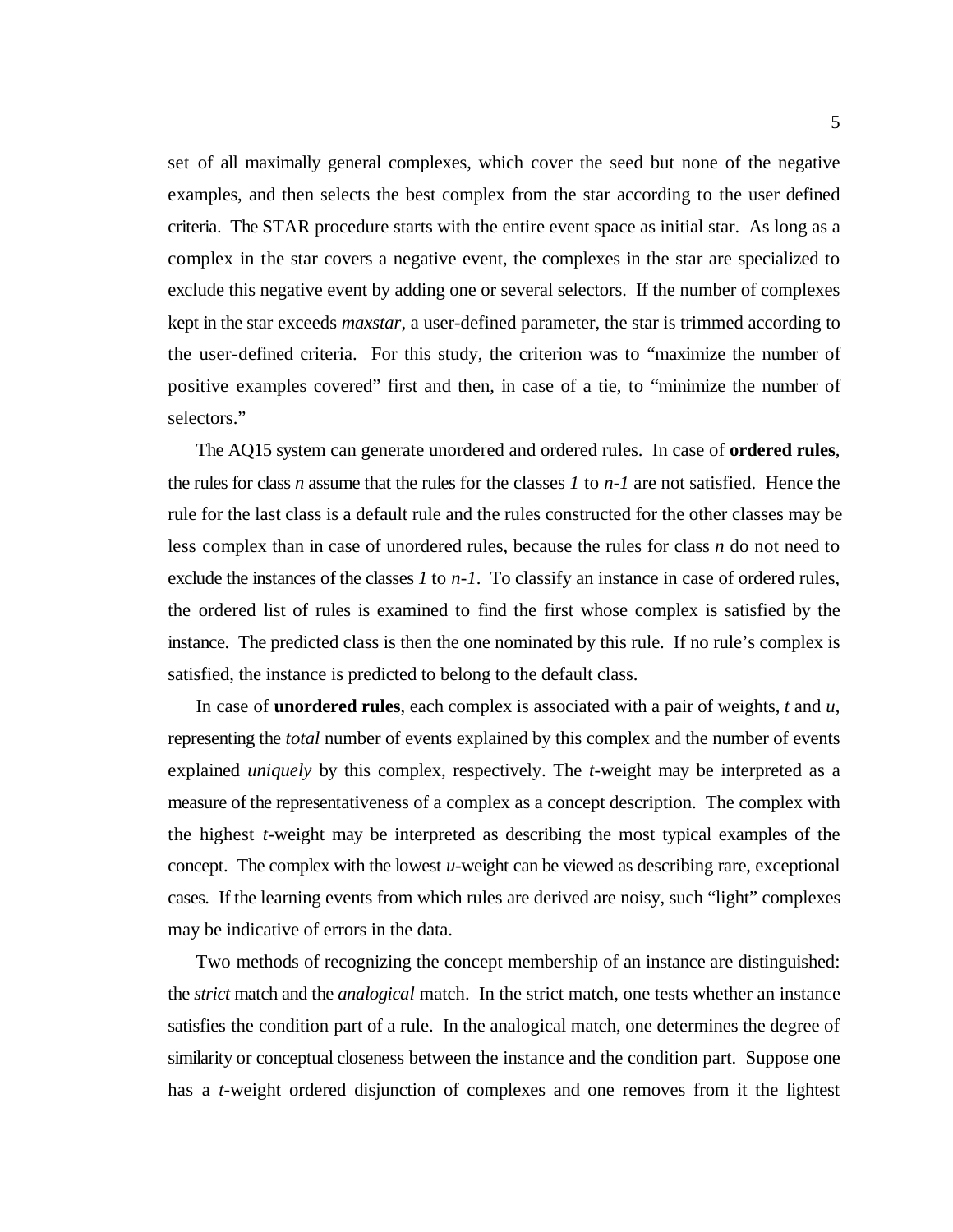complex, i.e. the complex with the smallest *t*-weight. The so truncated description will not strictly match events that uniquely satisfy the truncated complex. However, by applying the analogical match, these events may still come out to be the most similar to the correct concept and thus be correctly classified. A truncated description is of course simpler, but carries a potentially higher risk of recognition error and requires a more sophisticated evaluation. One can proceed further and remove the next "light" complex from the cover and observe the performance. Each such step produces a trade-off between the complexity of the description on one side and the risk factor and the evaluation complexity on the other.

When strictly matching a new instance against a set of unordered rules, three outcomes are possible: there may be only one exact match, *single match*; more than one exact match, *multiple match*; or no exact match. Each category requires a different method of determining the concept of the new event. In case of a single exact match, the event is simply classified according to the matched rule.

If there are several exact matches, a resolution of the conflict becomes necessary and a heuristic called *Estimate of Probability* (EP) is used to predict the class of an event. This estimate is described in Figure 2. If there is no exact match, a heuristic called *Measure of Fit* (MF) as shown in Figure 3 is used. In this case the event belongs to a part of the decision space that is not covered by any decision rule and this calls for analogical matching. The measure of best fit of a class can be interpreted as a combination of "closeness" of the events to a class and an estimate of the prior probability of the class. The AQ15c implementation

\*  $EP$  of a complex  $Cpx_i$ : Ratio of the weight of the complex (the number of learning examples covered by it) by the total number of learning examples, if the complex is satisfied by the event e, and 0 otherwise.

\*  $EP$  of a class  $C_i$ :

Probabilistic sum of EPs of its complexes.

The most probable class is the one with the largest EP, i.e. the one whose satisfied complexes cover the largest number of training examples.

**Figure 2:** Estimate Of Probability (Michalski et al., 1986a; 1986b).

**Estimate of Probability** (*EP*) to predict the class of an event covered by different rules of several classes:

Let  $C_1$ , ...,  $C_n$  denote decision classes and e an event to be classified. For each decision class  $C_i$  one has a rule that consists of a disjunction of complexes  $(Cpx)$ , which in turn are conjunctions of selectors (Sel).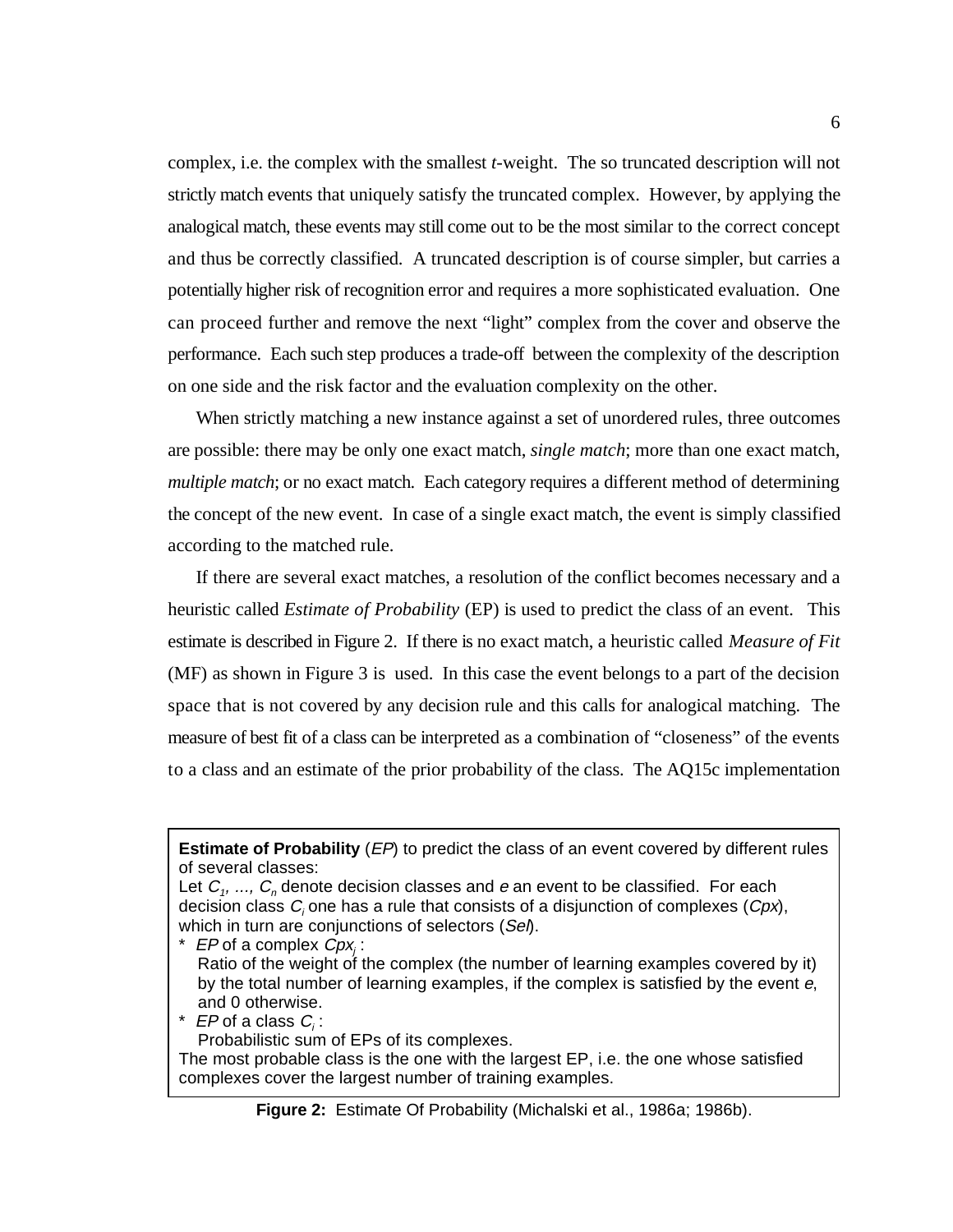**Measure of Fit** (MF) to predict uncovered events:

- $*$  The MF of a selector is one, if the selector is satisfied. Otherwise, this measure is proportional to the amount of the decision space covered by the selector (number of disjunctively linked attribute values in the selector divided by the total number of the attribute's possible values).
- $*$  The MF of a complex is defined of the product of MFs for a conjunction of its constituent selectors, weighted by the proportion of learning examples covered by the complex.
- $*$  The MF of a class is obtained as a probabilistic sum for a disjunction of complexes.

**Figure 3:** Measure Of Fit (Michalski et al., 1986a; 1986b).

(Wnek et al., 1995) used for this study can only handle discrete or discretized attribute value domains with finitely many attribute values and treats continuous numeric attribute values as discrete values.

#### **C4.5**

Quinlan's inductive learning system C4.5 (Quinlan, 1993) evolved from the top-down decision tree induction program ID3 (Quinlan, 1986). Like ID3, C4.5 generates a classifier in the form of a *decision tree*, a structure that is either a *leaf*, indicating a class, or a *decision node* that specifies some test to be carried out on a single attribute value, with one branch and subtree for each possible outcome of the test. The test at a decision node is very similar to a selector in a decision rule as described above, but may have more than two outcomes. Figure II.4 shows a decision tree with a continuous numeric attribute  $(A<sub>1</sub>)$  and several discrete symbolic attributes  $(A_2, A_3, A_4)$  for the tests. The non-leaf nodes of the decision tree are labeled with the names of the attributes whose values are tested at these nodes. The branches starting at an inner node are labeled with the possible outcomes of such a test. The leaf nodes are labeled with the predicted class.

A decision tree can be used to classify a case by starting at the root of the tree and moving through it until a leaf is encountered. At each non-leaf node, the case's outcome for the test at this node is determined and attention shifts to the root of the subtree corresponding to the outcome of this test. When this process finally leads to a leaf, the class of the case is predicted to be that recorded at the leaf.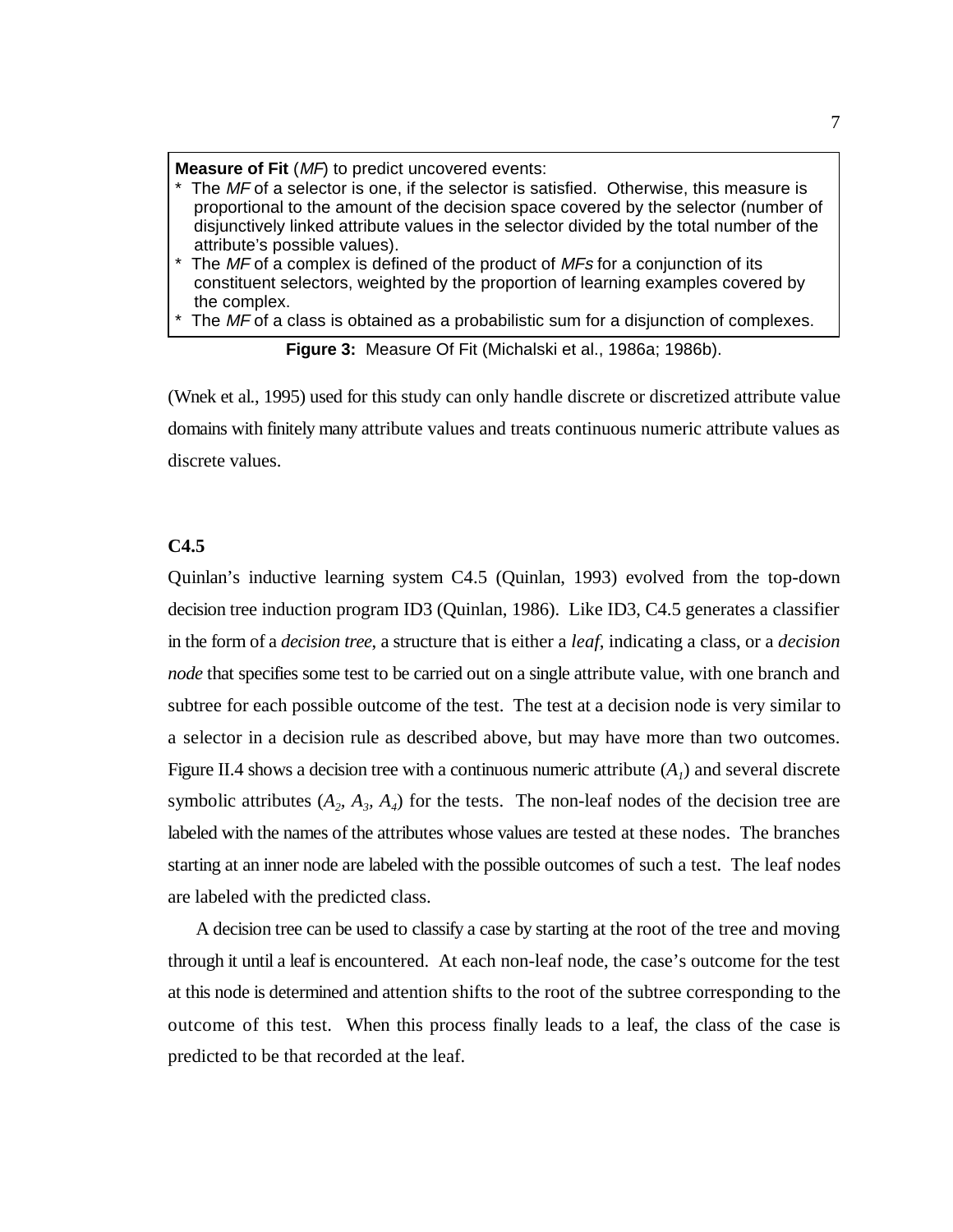

**Figure 4:** Example Of A Decision Tree.



(Quinlan, 1993).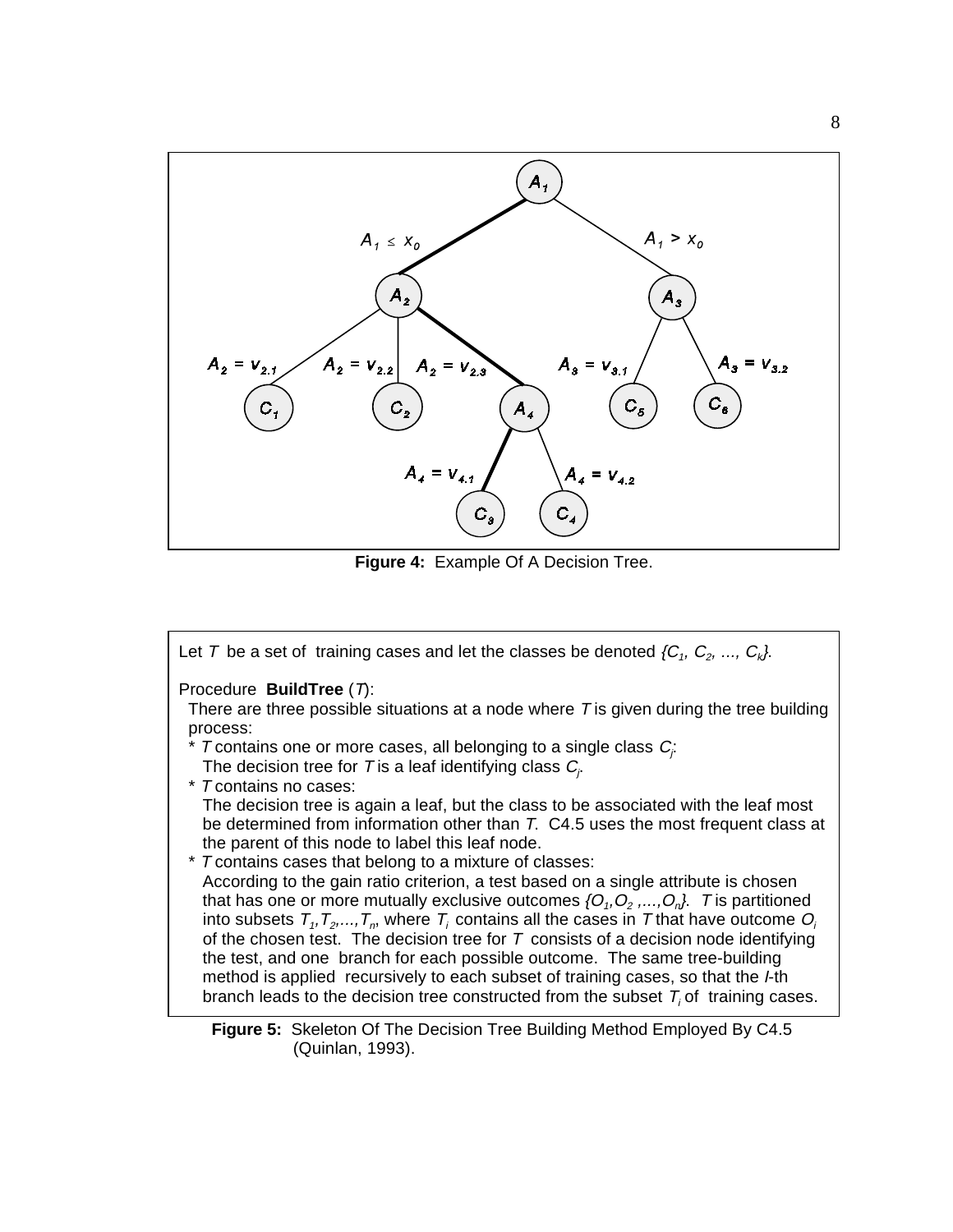The skeleton of the divide and conquer method employed by C4.5 to build a decision tree from a set *T* of training cases is shown in Figure 5. While ID3 used the *information gain criterion* to select the best attribute at a particular node to keep the decision tree as shallow as possible, C4.5 employs the *gain ratio criterion*, because the information gain criterion has a strong bias in favor of attribute tests with many outcomes. Suppose a possible test *X* with *n* outcomes that partitions the set of training cases into subsets  $T_1$ ,  $T_2$ , ...,  $T_n$  is given, let *freq(C<sub>i</sub>,T)* stand for the number of cases in a set *T* that belong to class  $C_i$ , and let |*T*| denote the number of cases in the set *T*. As explained in Quinlan (1993), the average amount of *information* needed to identify the class of a case in *T* is

$$
Info(T) = -\sum_{j=1}^{k} \frac{freq(C_j, T)}{|T|} \cdot \log_2 \frac{freq(C_j, T)}{|T|} \text{ bits.}
$$

This quantity is also known as *entropy* of the set *T*. After *T* has been partitioned in accordance with the *n* outcomes of a test *X*, the expected information requirement is

$$
Info_X (T) = \sum_{i=1}^{n} \frac{T_i}{|T|} \cdot Info(T_i)
$$

and hence the information gained by partitioning in accordance with the test X is measured by

Gain(X) = 
$$
Info(T) - Info_X(T)
$$

The gain criterion selects a test to maximize this *information gain* which is also known as *mutual information* between the test *X* and the class.

The information content of a message pertaining to a case that indicates not the class but the outcome of the test is defined as

SplitInfo(X) = 
$$
-\sum_{i=1}^{n} \frac{|T_i|}{|T|} \cdot \log_2 \frac{|T_i|}{|T|}
$$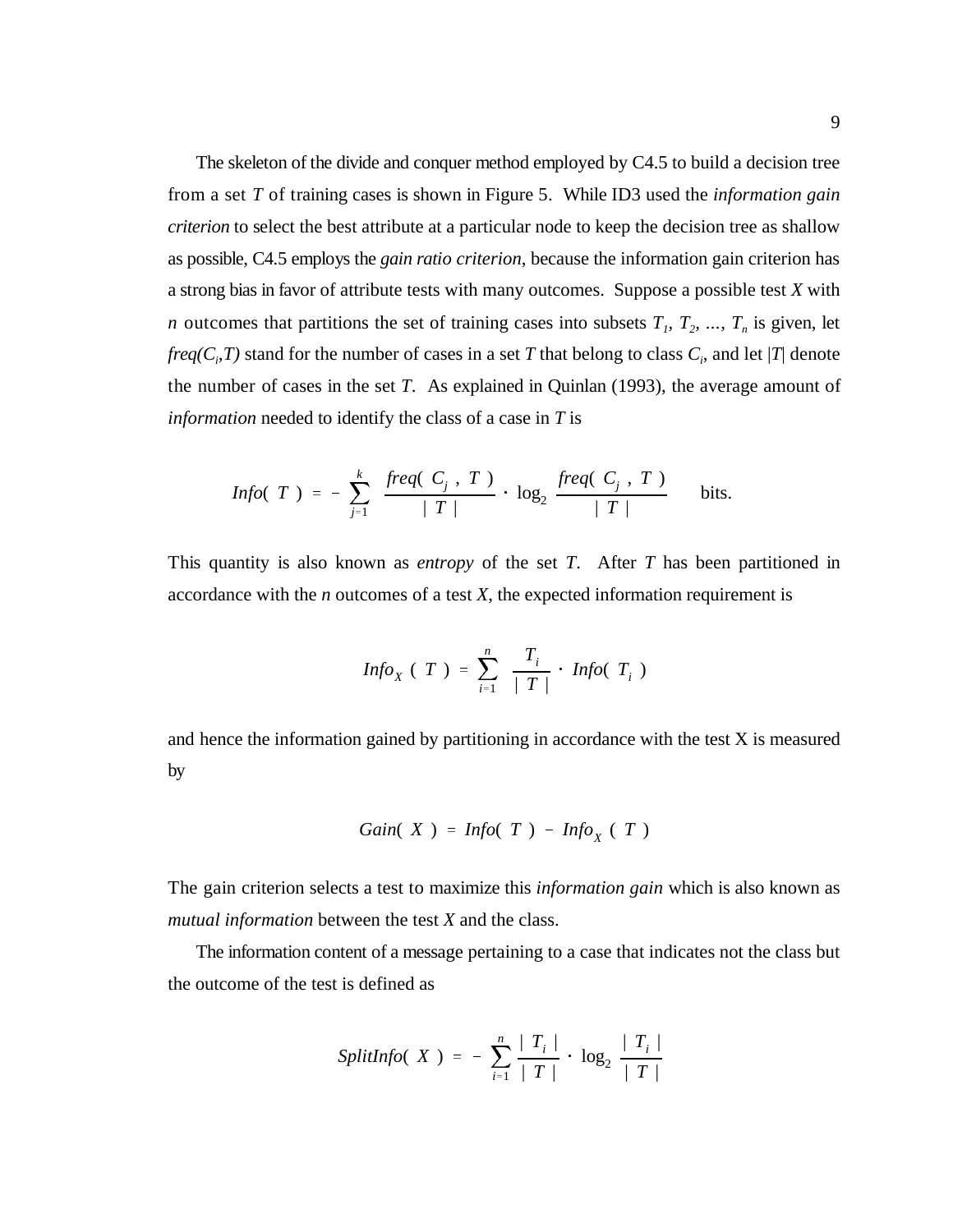This represents the potential information generated by dividing *T* into *n* subsets, whereas the information gain measures the information relevant to classification that arises from the same division. The proportion of information generated by the split that is useful, i.e. that appears helpful for classification is computed as

$$
GainRatio(X) = \frac{Gain(X)}{SplitInfo(X)}
$$

The gain ratio criterion selects a test to maximize the ratio above, subject to the constraint that the information gain must be at least as large as the average gain over all tests examined.

After generating a decision tree as described above, C4.5 uses a *tree pruning* method to simplify the tree by discarding one or more subtrees and replacing them with leaves or one of their branches. Assuming that it is possible to predict the error rate of a tree and its subtrees (including leaves), the following pruning approach can be applied. Start from the root node of the tree and examine each non-leaf subtree. If replacement of this subtree with a leaf or with its most frequently used branch leads to a lower predicted error rate, then prune the tree accordingly. Since the error rate for the whole tree decreases as the error rate of any of its subtrees is reduced, this process will lead to a tree whose predicted error rate is minimal with respect to the allowable forms of pruning.

The C4.5 system employs the following pessimistic estimate to predict the error. When *N* training cases are covered by a leaf, *E* of them incorrectly, the *resubstitution error* rate for this leaf is *E/N*. Naively regarding this as observing *E* events in *N* trials and regarding the *N* training cases as a sample, which it is not, the probability of such an event (resubstitution error) over the entire population of cases is estimated using the posterior distribution of this probability usually summarized by a pair of confidence limits. For a user-defined confidence level *CF*, the upper limit on this probability can be found from the confidence limits for the binomial distribution, here denoted by  $U_{CF}(E,N)$ . Appendix A shows how this confidence interval can be computed. The C4.5 system simply takes this upper limit as the predicted error rate at a leaf. To simplify the accounting, error estimates for leaves and subtrees are computed assuming that they were used to classify a set of unseen cases of the same size as the training set. So, a leaf covering N training cases with a predicted error rate of  $U_{CF}(E,N)$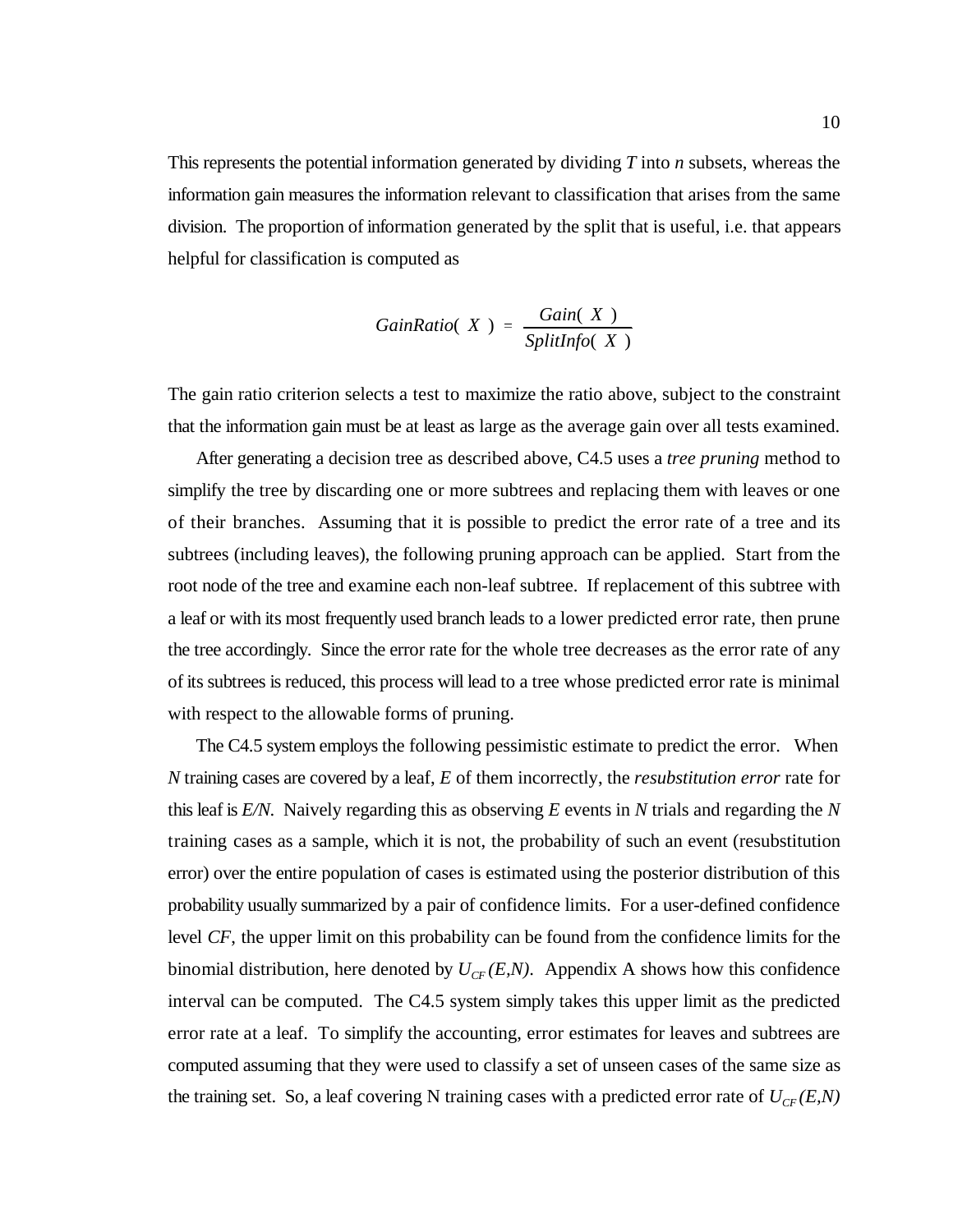#### Procedure **TransformTreeToRules** (T):

- $*$  Every path from the root of the unpruned tree  $T$  to a leaf gives one initial rule.
- \* Each such rule is simplified by removing conditions that do not seem helpful for discriminating the nominated class from other classes, using a pessimistic estimate of the accuracy of the rule.
- \* For each class in turn, all the simplified rules for that class are sifted to remove rules that do not contribute to the accuracy of the set of rules as a whole.
- \* The sets of rules for the classes are then ordered to minimize the number of false positive errors, that is the number of cases falsely classified to belong to a particular class by the set of rules for that class.
- \* Finally, the majority class in the set of cases covered by no rule is chosen as default class.

**Figure 6:** Steps In The Transformation Of A Decision Tree Into An Ordered Rule List.

would give rise to a predicted  $N \cdot U_{CF}(E,N)$  errors. Similarly, the number of predicted errors associated with a tree or a subtree is just the sum of the predicted errors of its branches.

The C4.5 inductive learning system can also transform the generated decision tree to a *set of ordered rules* including a *default rule*. Figure 6 shows a summary of the steps in the rule transformation process. For the transformation to a rule set, every path from the root of the unpruned tree to a leaf gives one initial rule, whose left-hand side is the conjunction (*complex*) of all attribute-based tests (*selectors*) established by the path and whose right-hand side specifies the class predicted at the leaf. The highlighted path from the root of the decision tree in Figure II.4 to the leaf node labeled class  $C_3$ , for example, can be interpreted as the rule

$$
(A_1 \le x_0)
$$
 and  $(A_2 = v_{2,3})$  and  $(A_4 = v_{4,1}) \implies$  Class  $(C_3)$ 

If the path to each leaf node was transformed into a production rule, the resulting collection of rules would classify cases exactly as the tree and, as a consequence of their tree origin, the rules would be mutually exclusive and hence their order would not matter. Antecedents of individual rules may contain irrelevant conditions (*selectors*). Let rule *R* be of the form " $A \Rightarrow$  Class (*C*)" and a more general rule  $R_0$  " $A_0 \Rightarrow$  Class (*C*)", where  $A_0$  is obtained from *A* by deleting one selector *X* from the complex *A*. Each training case that satisfies the shorter antecedent  $A_0$  either does or does not belong to class  $C$  and either does or does not satisfy selector *X*. The number of cases in each of these four groups can be organized into a 2 x 2 *contingency table*: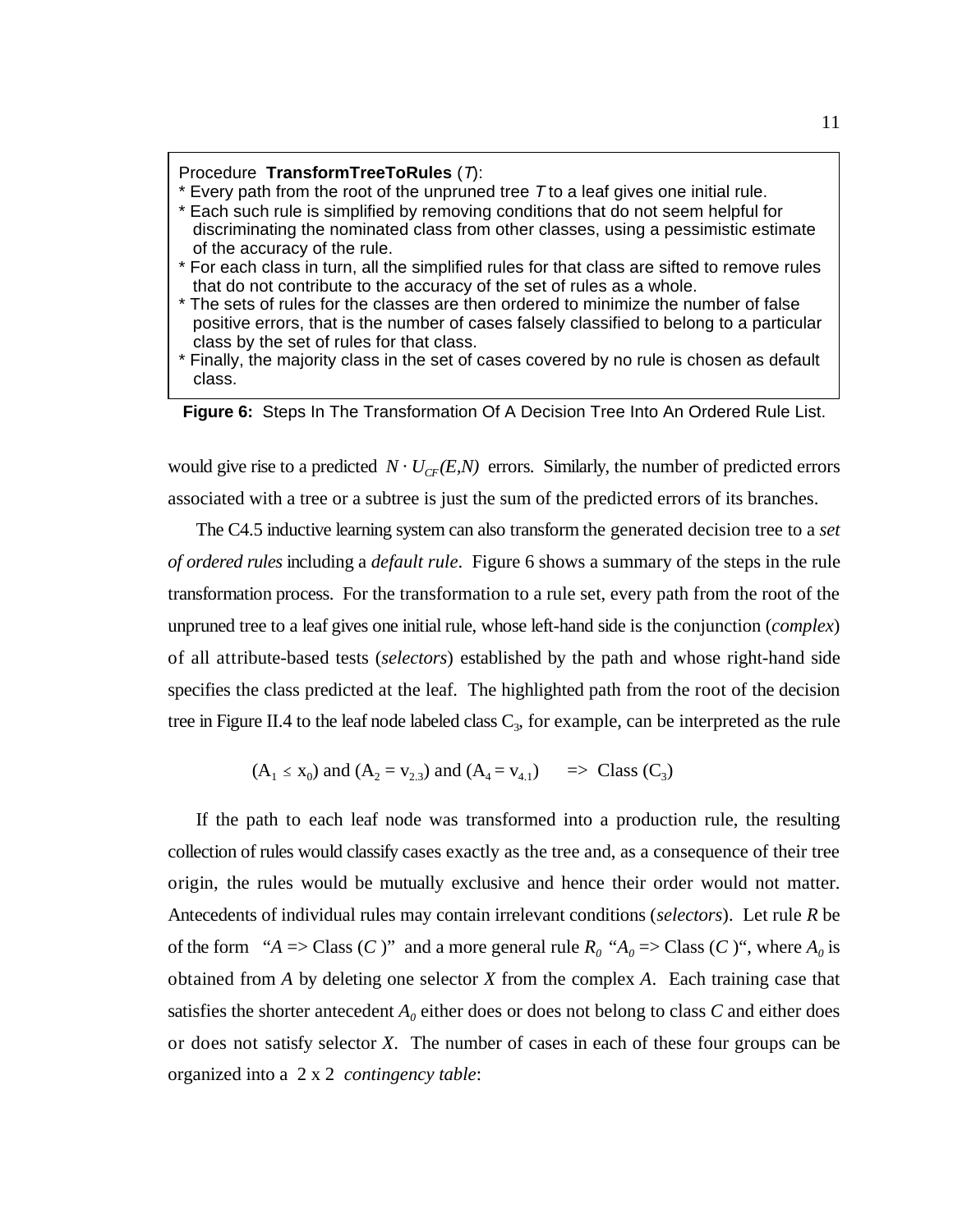|                               | Class $C$ | <b>Other Classes</b> |
|-------------------------------|-----------|----------------------|
| Satisfies selector $X$        |           |                      |
| Does not satisfy selector $X$ |           |                      |

The C4.5 system predicts the error rate of rules using the same pessimistic error estimate already employed for decision tree pruning. The estimate of the error rate of rule *R* can be set to  $U_{CF}(E_1, Y_1 + E_1)$  and that of rule  $R_0$  to  $U_{CF}(E_1 + E_2, Y_1 + Y_2 + E_1 + E_2)$ . If the pessimistic error rate of rule  $R_0$  is not greater than that of the original rule  $R$ , the selector  $X$  can be deleted.

While one or more selectors in a rule can be deleted as above, that selector is removed that produces the lowest pessimistic error rate of the generalized rule and the error rates for the other conditions are recalculated. This is done until no more selectors can be deleted from the rule. The *rule generalization process* is repeated for each path in the unsimplified decision tree. The resulting rules are no longer exhaustive and mutually exclusive. Therefore a simple form of *conflict resolution* is implemented: The rules are ordered and a *default rule* is introduced for otherwise uncovered events. First, all rules for each single class are grouped together and the rules within these rule subsets are ordered according to the Minimum Description Length (MDL) principle (Rissanen, 1983). The MDL principle states that the best theory derivable from the training data will minimize the number of bits required to encode the total message consisting of the classification theory (rule set) together with its associated exceptions. For each class in turn, C4.5 considers all possible subsets of simplified rules for this class, if there are not too many of them, and uses simulated annealing to find a good subset otherwise. Thereby rules that do not contribute to the accuracy of the set of rules as a whole are removed. The sets of rules for the classes are then ordered to minimize the number of false positive errors, that is the number of cases falsely classified to belong to the particular class by its set of rules. This is done by ordering the rule sets by increasing number of their false positive errors. As default class for uncovered events the majority class in the set of uncovered training cases is chosen. Finally, if there are one or more rules whose omission would actually reduce the number of classification errors of the total rule set on the training cases, the first such rule is discarded and the set checked again.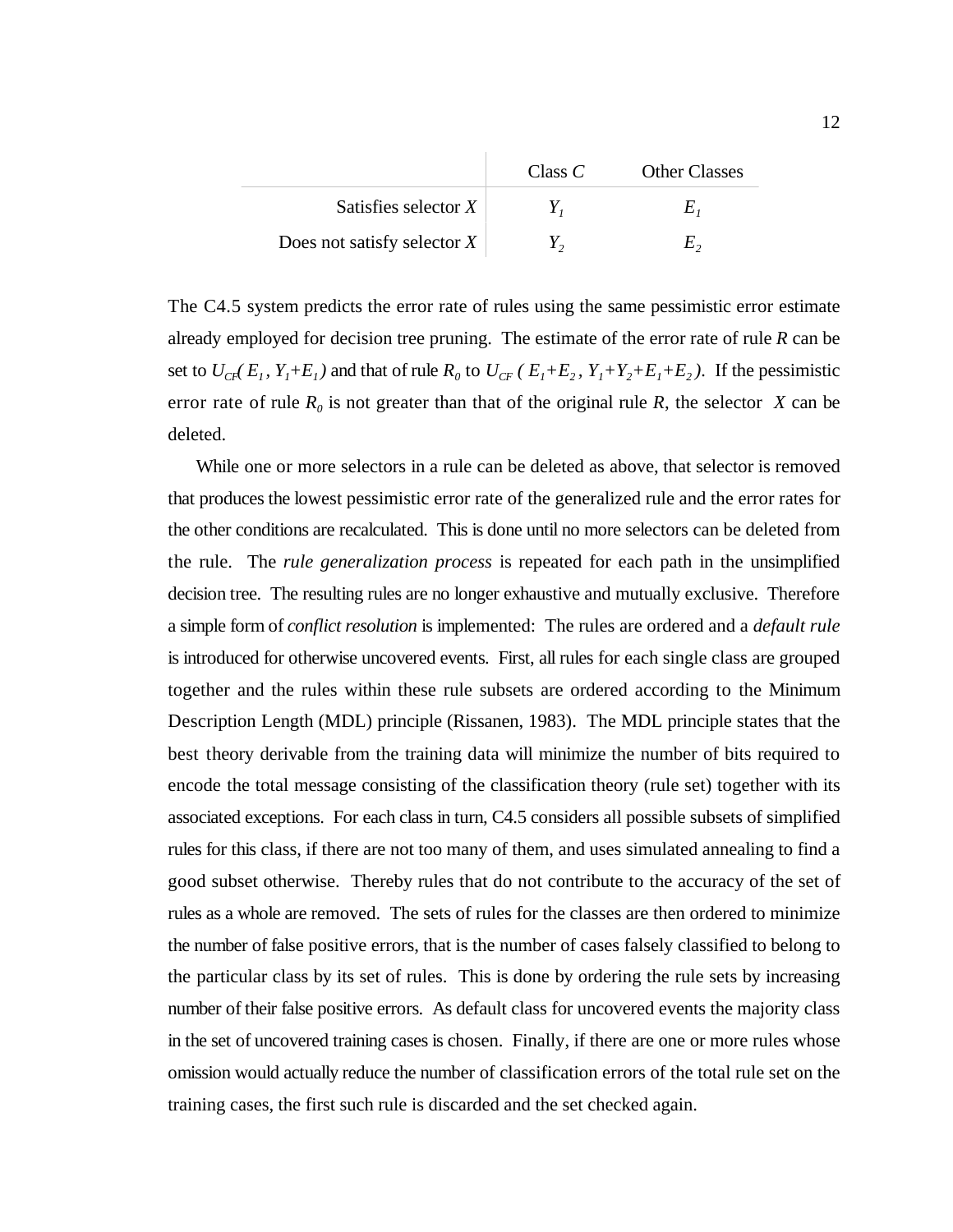### **CN2**

The inductive learning system CN2 was developed by Clark and Niblett (1987; 1989) and later modified by Clark and Boswell (1991). The objective behind the design of CN2 was to modify the AQ algorithm by retaining its beam search through the space of complexes, but removing its dependency on specific training instances during search. While the AQ algorithm searches only the space of complexes that are completely consistent with the training data, CN2 extends its search space to rules that do not perform perfectly on the training data by broadening the specialization process to examine all specializations of a complex, in much the same way that ID3 and C4.5 respectively consider all attribute tests when growing a node in a tree. A cutoff method similar to decision tree pruning is applied to halt specialization when no further specializations are statistically significant. The modified version of CN2 produces either an *ordered set of if-then rules* of the form "If <complex> then predict <class>" like the original CN2 version or an *unordered set of if-then rules*, both including a default rule. The  $\langle$ complex $>$  in the condition part of the rule is a VL<sub>1</sub> complex.

The control procedure of the **CN2 algorithm for ordered rules**, shown in Figure 7, iteratively calls the beam search procedure, shown in Figure 8, to find the best complex until no more best complexes are found and appends a rule to the rule set with this best complex as condition and the most common class among the instances covered by this complex as

| Procedure CN2_ordered (EXAMPLES, CLASSES):                     | // Control procedure for<br>// ordered rules |
|----------------------------------------------------------------|----------------------------------------------|
| Let RULE_LIST be the empty list.                               |                                              |
| Repeat                                                         |                                              |
| Let BEST_COMPLEX be FindBestComplex (EXAMPLES).                |                                              |
| If BEST COMPLEX is not null                                    |                                              |
| then let CLASS be the most common class of examples covered by |                                              |
| <b>BEST COMPLEX,</b>                                           |                                              |
| add rule "If BEST_COMPLEX then predict CLASS" to the end of    |                                              |
| RULE_LIST, and                                                 |                                              |
| remove from EXAMPLES all examples covered by BEST COMPLEX.     |                                              |
| Until BEST COMPLEX is null.                                    |                                              |
| If there are any examples left in EXAMPLES                     |                                              |
| then let CLASS be the most common class in EXAMPLES and        |                                              |
| add the default rule "Predict CLASS" to the end of RULE LIST.  |                                              |
| Return RULE LIST.                                              |                                              |

**Figure 7:** The CN2 Ordered Rules Algorithm (Clark and Boswell, 1991).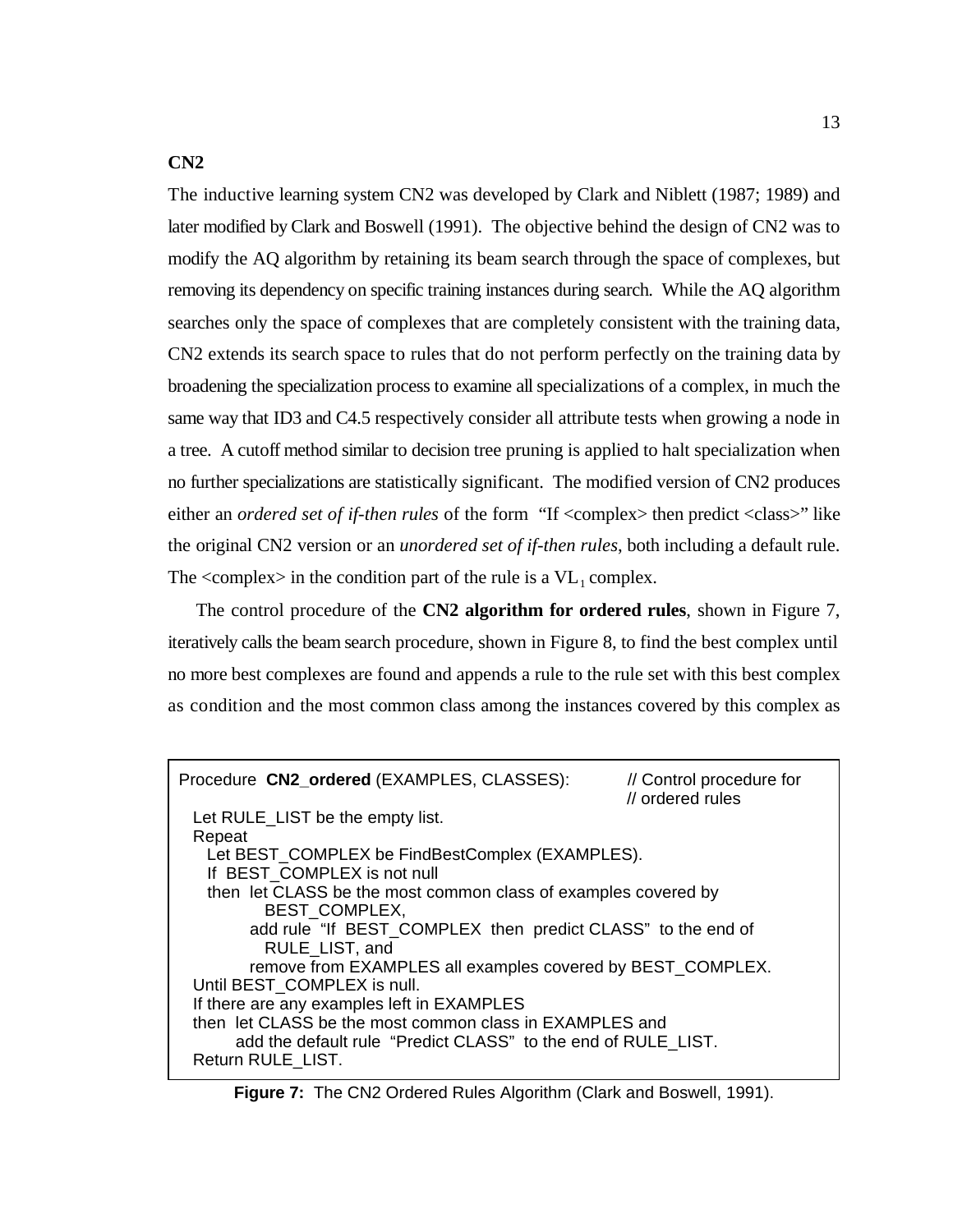

**Figure 8:** The CN2 Rule Search Algorithm (Clark and Boswell, 1991).

| Procedure CN2_unordered (ALL_EXAMPLES, CLASSES):<br>Let RULE_SET be the empty set.<br>For each CLASS in CLASSES:<br>Let RULES be CN2_ForOneClass (ALL_EXAMPLES, CLASS).<br>Add RULES to RULE SET<br>Return RULE SET.                                                                   | // Control procedure<br>// for unordered rules |
|----------------------------------------------------------------------------------------------------------------------------------------------------------------------------------------------------------------------------------------------------------------------------------------|------------------------------------------------|
| Procedure CN2_ForOneClass (EXAMPLES, CLASS):<br>Let RULES be the empty set.<br>Repeat                                                                                                                                                                                                  | // Control procedure<br>// for one class       |
| Let BEST_COMPLEX be FindBestComplex (EXAMPLES, CLASS).<br>If BEST COMPLEX is not null<br>then add the rule "If BEST_COMPLEX then predict CLASS" to RULES<br>and remove from EXAMPLES all examples in CLASS covered by<br>BEST COMPLEX.<br>Until BEST COMPLEX is null.<br>Return RULES. |                                                |

**Figure 9:** The CN2 Unordered Rules Algorithm (Clark and Boswell, 1991).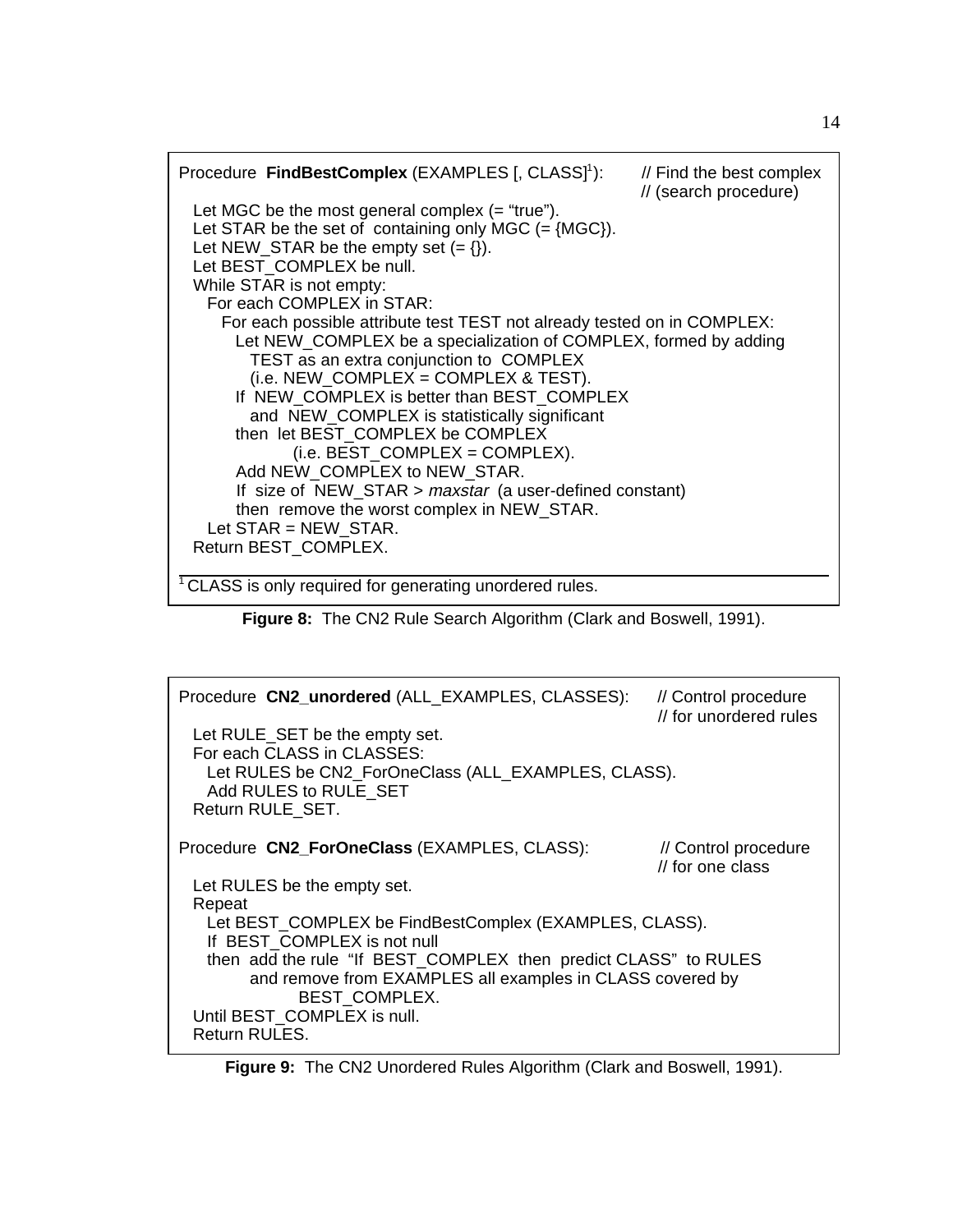prediction. The instances covered by a rule are removed from the training set. The last rule in CN2's rule list is a default rule predicting the most common class among the uncovered training examples.

The **beam search procedure** to find the best complex corresponds to the STAR procedure of the AQ algorithm. The pruned general-to-specific search retains a size-limited set or star of "best complexes found so far." The system examines only specializations of this set, carrying out a beam search of the space of complexes. A complex is specialized by either adding a new selector to the conjunction or by removing a disjunctive element in one of its selectors. To use the induced ordered rules to classify a new example, CN2 tries each rule in order until one is found whose conditions are satisfied by the example and assigns the class predicted by this rule to the example.

The control procedure for the **CN2 algorithm for unordered rules** is shown in Figure 9. The CN2 algorithm can be easily modified to generate an unordered rule set by changing only the control procedure and leaving the beam search procedure apart from its ranking function for complexes unchanged. The main modification to the algorithm is to iterate the search for each class in turn, removing only covered examples of the current class when a rule has been found. Unlike for ordered rules, the negative examples remain because now each rule must independently stand against all negatives. The covered positives must be removed to stop CN2 from repeatedly finding the same rule. To effect this rule search for each class in turn, the heuristic must be applied differently: with ordered rules the predicted class is simply taken as the one with the most covered examples in it, but with unordered rules the predicted class is fixed to be the class selected to be in turn by the revised control procedure (parameter CLASS of FindBestComplex in Figure 8). To apply unordered rules to classify new examples, all rules are tried and those whose conditions were all satisfied are collected. If a clash occurs, i.e. more than one class is predicted by the collected rules, a probabilistic method is employed to resolve the clash. Each rule is tagged with the distribution of covered examples among classes and these distributions are summed to find the most probable class.

Two **heuristic decisions** must be made in FindBestComplex during the learning process. First a *ranking function for the complexes* is needed to determine wether a new complex should replace the currently best complex and which complex has to be removed if the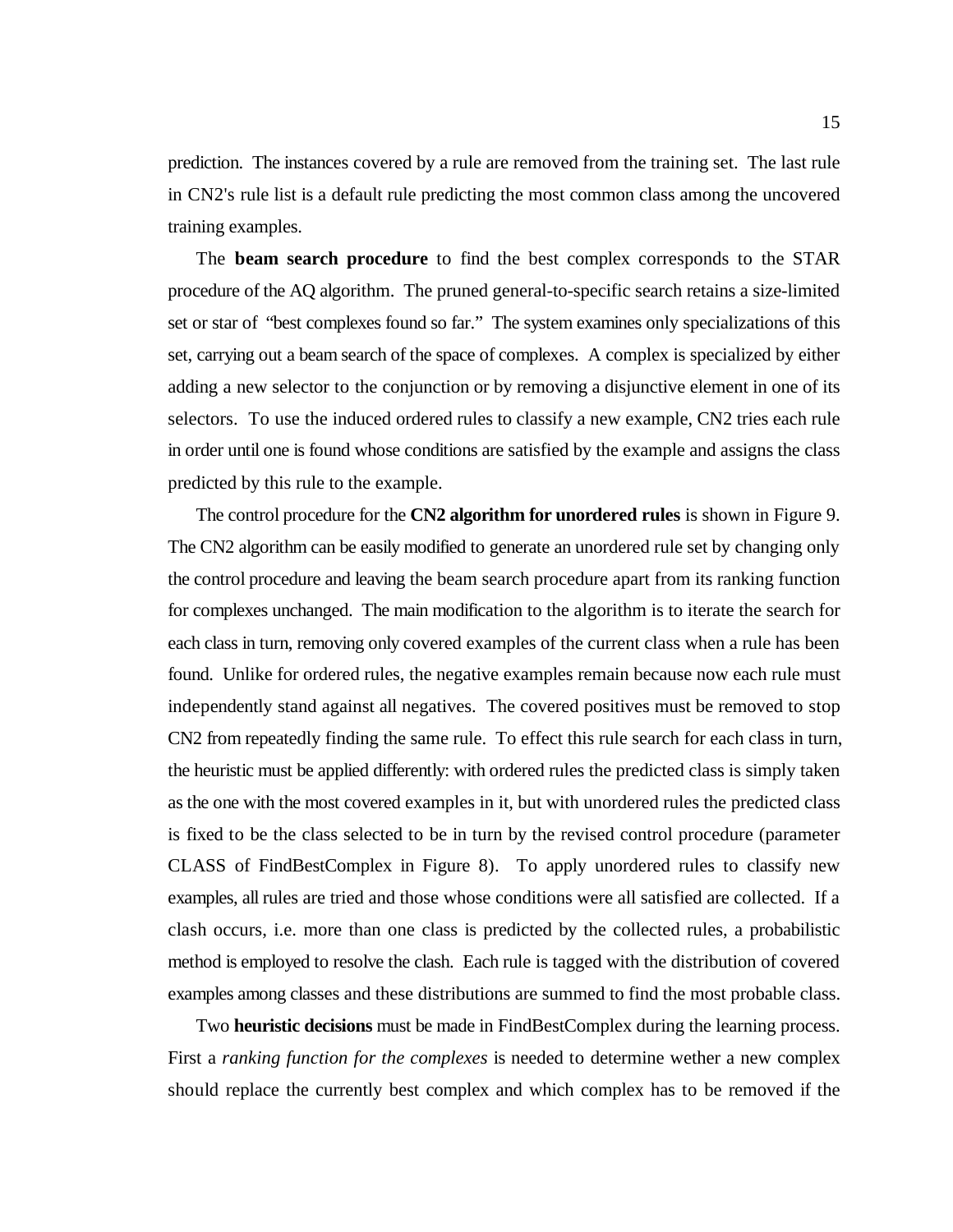maximum star size is exceeded. Like ID3, the original CN2 version used the informationtheoretic *entropy* measure (Kalbfleish, 1979) for this purpose (the lower the entropy the better the complex). This function prefers complexes covering a large number of examples of a single class and few examples of other classes, but it tends to select very specific rules covering only a few training examples. The modified version of CN2 employs the *Laplacian error estimate* (Clark and Boswell, 1991) instead. The expected accuracy, one minus the Laplace expected error estimate, is given by the formula:

LaplaceAccuracy(
$$
n_{class}
$$
,  $n_{covered}$ ,  $n$ ) =  $\frac{n_{class} + 1}{n_{covered} + n}$ 

where *n* is the number of classes,  $n_{class}$  is the number of examples in the predicted class covered by the rule, and  $n_{covered}$  is the total number of examples covered by the rule. This estimate avoids the downward bias of the entropy measure of favoring very specific complexes in the general-to-specific search. A final check is included to ensure the expected accuracy is at least better than that of a default rule predicting the class for all examples.

The second evaluation function tests wether a complex is statistically *significant*, i.e. wether it locates a regularity unlikely to have occurred by chance and thus reflects a genuine correlation between attribute values and classes in the training data. To test significance, CN2 uses the *likelihood ratio statistic* (Kalbfleish, 1979). This is given by:

LikelihoodRatio(
$$
F, E
$$
) = 2  $\sum_{i=1}^{n} f_i \cdot \log \frac{f_i}{e_i}$ 

statistic is distributed approximately as  $\chi^2$  (chi-squared) with *n-1* degrees of freedom. Thus where the distribution  $F = (f_1, ..., f_n)$  is the observed frequency distribution of examples among classes satisfying a given complex and  $E = (e_1, ..., e_n)$  is the expected frequency distribution of the same number of examples under the assumption that the complex selects examples randomly from the training set. Under suitable assumptions, one can show that this the two functions Laplacian error estimate and significance serve to determine whether complexes found during the search are both "good" (have high accuracy when predicting the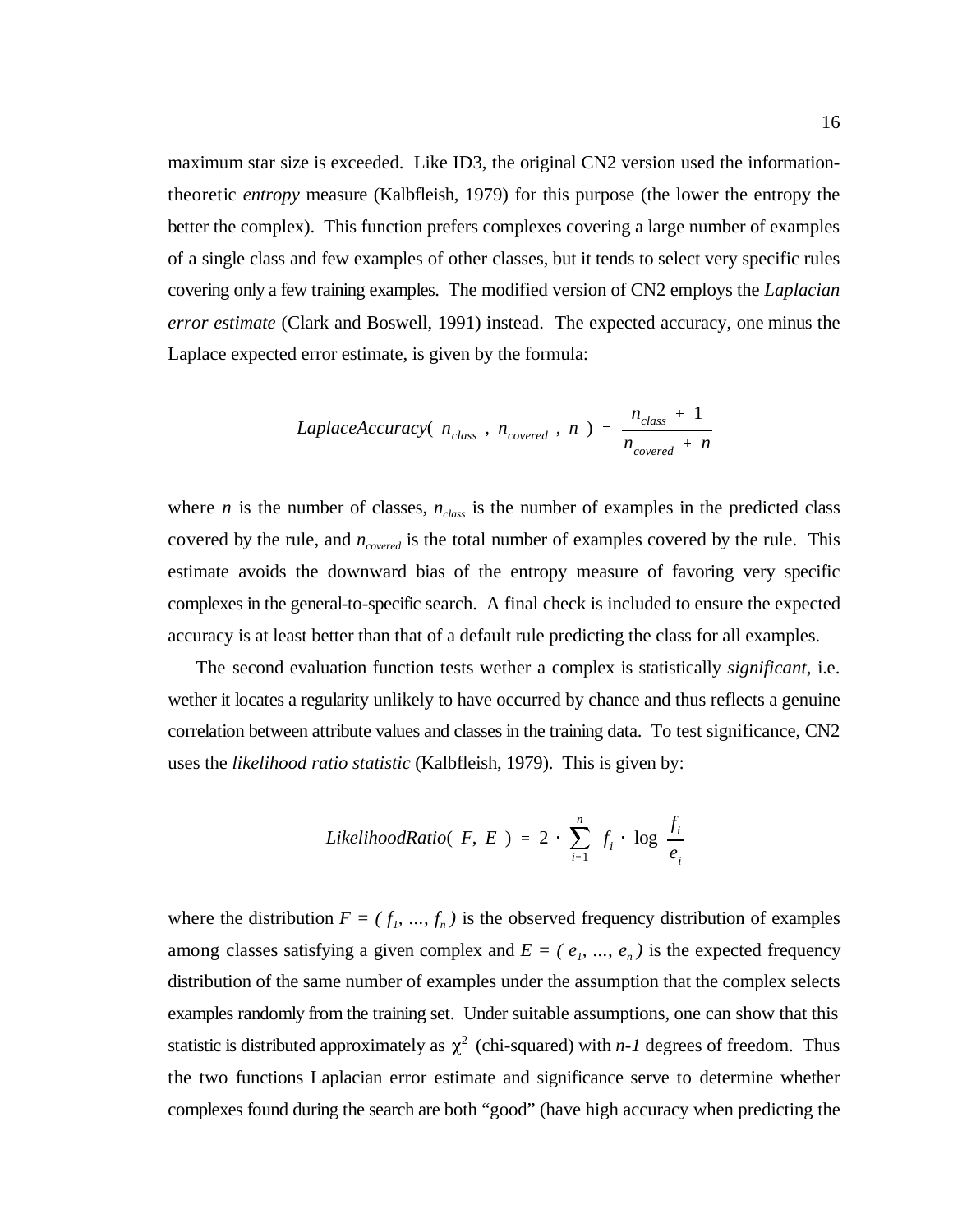majority class covered) and "reliable" (the high accuracy on the training data is not just due to chance). The CN2 algorithm uses these two functions repeatedly during search for the "best" complex that also passes some minimum treshold of reliability until no more reliable complexes can be found.

#### **GIL**

Janikow's Genetic-Based Inductive Learning system (GIL) is a knowledge-intensive genetic algorithm approach for supervised learning (Janikow, 1991; 1993).*Genetic algorithms (GAs)* are adaptive methods of searching a solution space by applying operators modeled after the natural genetic inheritance and simulating the Darwinian struggle for survival of the fittest. In general, a genetic algorithm (GA) performs a multi-directional search and encourages information formation and exchange between such directions. It does so by maintaining a population of proposed solutions for a given problem (*chromosomes*). The population undergoes a *simulated evolution*: relatively "good" solutions are more likely to produce offsprings, which subsequently replace the "worse" ones. The estimate of the quality of a solution is based on an *evaluation function*, which plays the role of an environment. Each iteration, called a *reproduction cycle*, is performed in three steps (see Figure 10). During the *selection step* a new population is formed from stochastically best samples (with replacement). Then, during the *recombination step*, some of the members of the newly selected population are altered. Finally, in the third step, all such altered individuals are evaluated. The recombination is based on the application of two operators, *mutation* and

```
Variable naming: Let t be the current point in time and P(t) population at time t.
```

```
Procedure Genetic Algorithm:
 Let t = 0.
  Initialize P(t).
   Evaluate P(t).
  While (not Termination-Condition(P(t))):
   Let t = t + 1.
   Select P(t) from P(t-1).
    Recombine P(t).
   Evaluate P(t).
   Return P(t).
```
**Figure 10:** The Core Of A Genetic Algorithm (Janikow, 1991).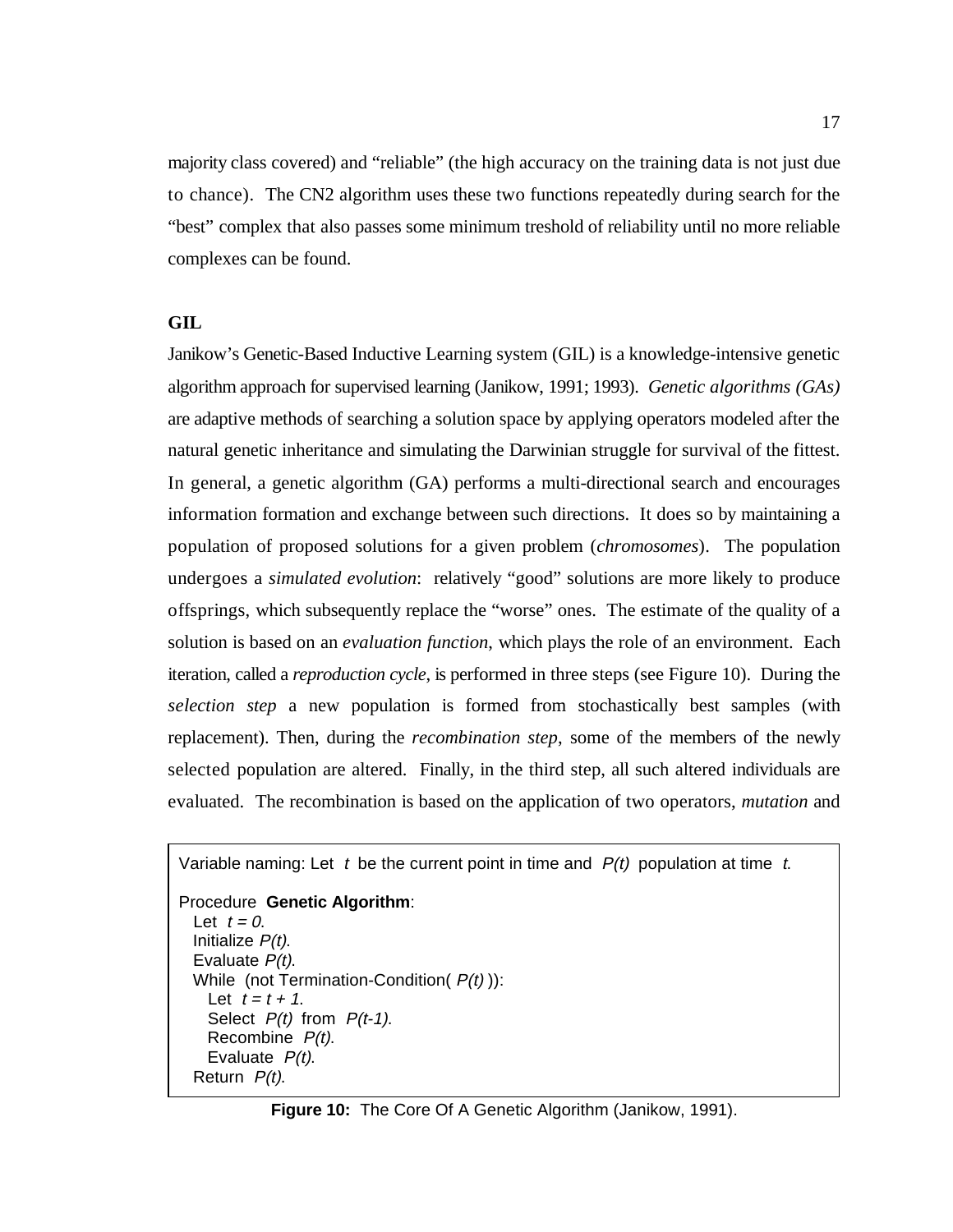*crossover*. Mutation introduces random variability into the population, and crossover exchanges random pieces of two chromosomes in the hope of propagating a partial solution. Since both of these operators are usually defined on syntactic pieces of the underlying representation, for example on bits in case of a binary representation, the search has domainindependent properties. However, the applicability of a GA to a particular problem depends on the representation emphasizing meaningful semantic pieces of information, called *building blocks*, to be used by the crossover operator, and on the evaluation function to properly guide the search.

The most praised characteristic of a classical GA, its domain-independent search, is at the same time its problem, because this may make the algorithm unmanageably complex in some domains. The search is unguided and does not make use of any knowledge about the domain or its structure that could make the search more efficient. To overcome this problem, GIL incorporates *task specific knowledge* into the algorithm to guide the search and provide for a faster convergence to a desired solution. The traditional domain-independent operators are replaced by special forms of mutation and crossover that implement the specific problem solving methodology of inductive learning.

The chromosomes are represented in  $VL_1$ , but GIL only considers  $VL_1$  formulas using the equality relation,  $\epsilon$ , and internal disjunctions of attribute values. If all attributes only take a finite number of symbolic or numeric values, this is no lack of generality, because selectors using other relational operators can be rewritten using the equality operator. For continuous numeric attributes, however, this imposes a significant restriction, since a finite number of intervals or discretized values has to be introduced to represent all possible values. For further simplification, it is assumed that only a single concept description has to be learned.

GIL's *genetic operators* are based on Michalski's description of various inductive operators that constitute the process of inductive inference (Michalski, 1983). According to the three syntactic levels of the rule-based framework (conditions, rules, rule sets), the operators can be divided into three corresponding groups. In addition, each operator is classified as having either generalizing, specializing, or unspecified or independent behavior. Figures 11 to 13 list the genetic operators for the three syntactic levels along with short descriptions.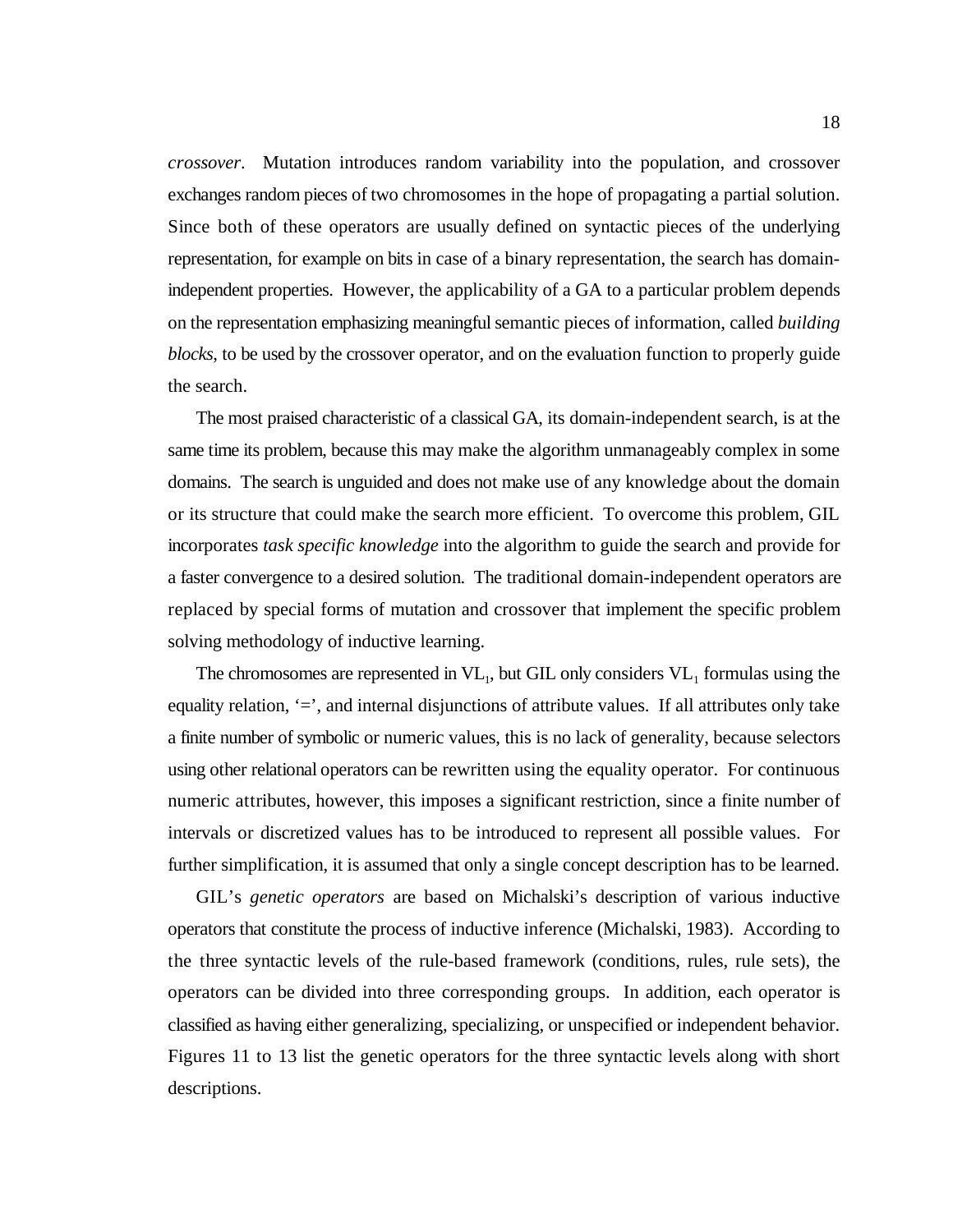**Genetic Operators on Rule Set Level** (VL, set of complexes), operators act on whole rule sets:

- \* Rules exchange (independent operator):
- This operator exchanges random rules between two parent rule sets. \* Rules copy (generalization operator):
- This operator requires two parent rule sets and copies a random rule from each of the sets to the other.
- \* New event (generalization operator): If there is a positive event not covered yet by the current rule set, this event's description is added to the set as a new rule.
- \* Rules generalization (generalization operator): This operator acts on a single rules set taking two random rules and replacing them by their most specific generalization, which is not necessarily consistent with respect to previously excluded negative events.
- \* Rules drop (specialization operator): This operator drops a random rule from the current set.
- \* Rules specialization (specialization operator): This operator replaces two random rules from the current rule set by their most general specialization.

**Figure 11:** Genetic Operators On Rule Set Level (Janikow, 1991).

**Genetic Operators on Rule Level** (VL, complex), operators act on rules:

- \* Rule split (independent operator): This operator splits a single rule into a number of rules, according to a partition of values of a condition, according to each value individually (nominal data types) or according to two disjoint subsets of values by cutting the ordered set of values at a random place (linear data types).
- \* Condition drop (generalization operator): This operator removes a present condition from a single rule.
- \* Turning conjunction into disjunction (generalization operator): This operator splits the complex of the current rule into a disjunction, where the complex's separation into n and m selectors is random and position independent.
- \* Condition introduce (specialization operator): This operator introduces a random condition with an unconditioned attribute to the current rule. The new selector is a random choice from among all of its possible internal disjunctions.
- \* Rule directed split (specialization operator):
	- This operator takes a single rule. If this rule covers a negative event, it is split into a set of maximally general rules that are still consistent with that event, i.e. that do not cover that event anymore.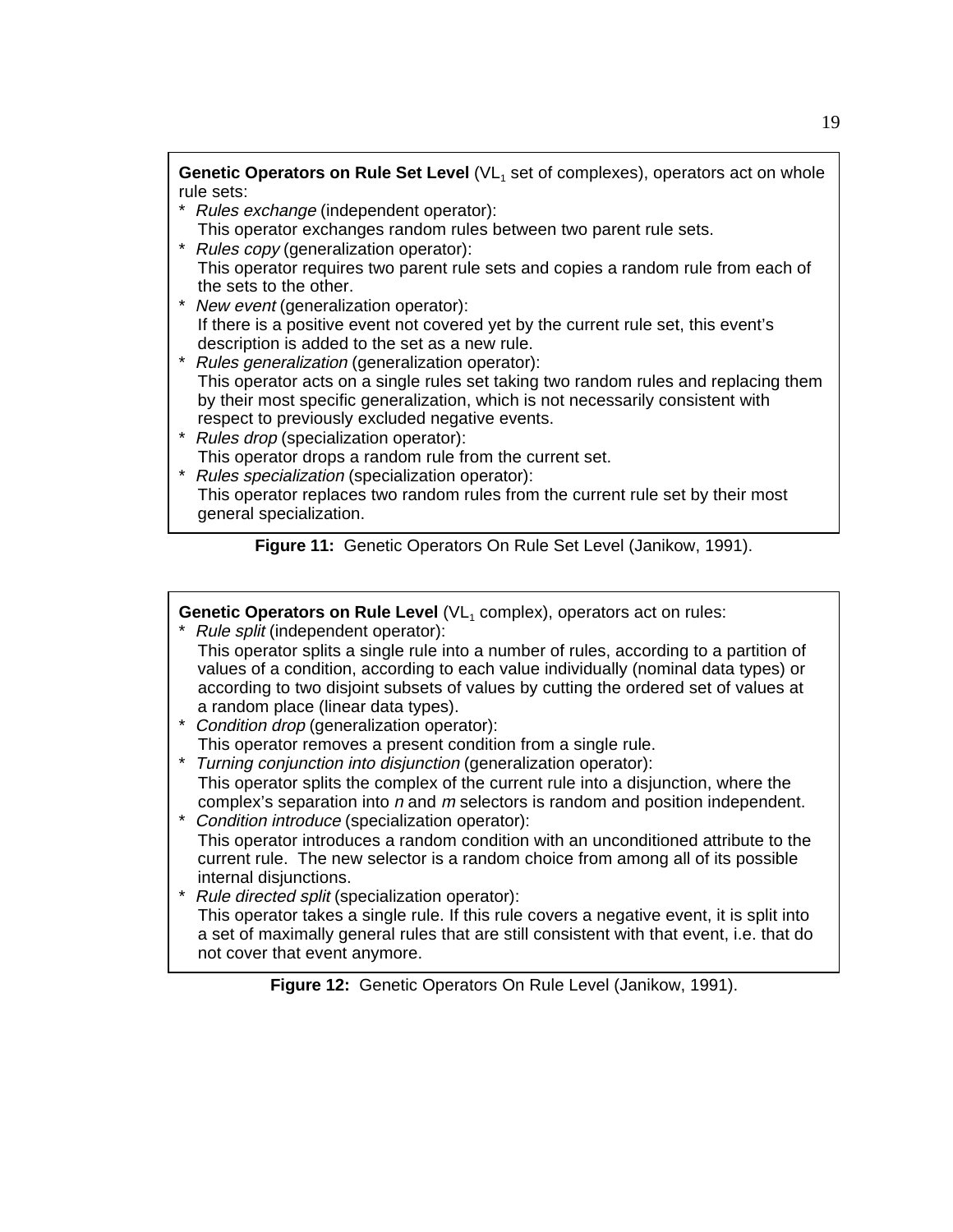**Genetic Operators on Condition Level** (VL selector), operators act on conditions: <sup>1</sup> \* Reference change (independent operator): This operator acts on a single condition (selector) randomly removing or adding a single domain value to this condition. \* Reference extension (generalization operator): This operator extends the domain of a single condition by allowing a number of additional random values (nominal data type) or by selecting a single value or closing a range between two current values (linear data type). \* Reference restriction (specialization operator): This operator removes some domain values from a single condition and implements the opposite action of the reference extension operator.



The *evaluation function* must reflect the learning criteria, here *completeness*, *consistency*, and possibly *complexity*. Completeness and consistency are defined as:

Completeness = 
$$
\frac{number\ of\ positive\ training\ events\ covered\ by\ a\ rule\ set}{total\ number\ of\ positive\ training\ events}
$$

\nNumber of *negative* training\ events\ covered\ by\ a\ rule\ so

Consistency = 
$$
1 - \frac{number\ of\ negative\ training\ events\ covered\ by\ a\ rule\ set}{total\ number\ of\ negative\ training\ events}
$$

The completeness and consistency measures are replaced with a single measure of *correctness* using two weights  $w_1$  and  $w_2$  related to the relative frequency of positive and negative examples in the training set:

*Correctness* = 
$$
\frac{w_1 \cdot Completeness + w_2 \cdot Consistency}{w_1 + w_2}
$$

The *cost* of a description is measured by its *complexity*, which combines the number of rules and conditions in the following way:

Complexity = 
$$
2 \cdot
$$
 number of rules + number of conditions

Finally, correctness and cost are combined to the single evaluation function:

$$
Evaluation = Correctness \cdot (1 + w_3 \cdot (1 - Complexity))^T
$$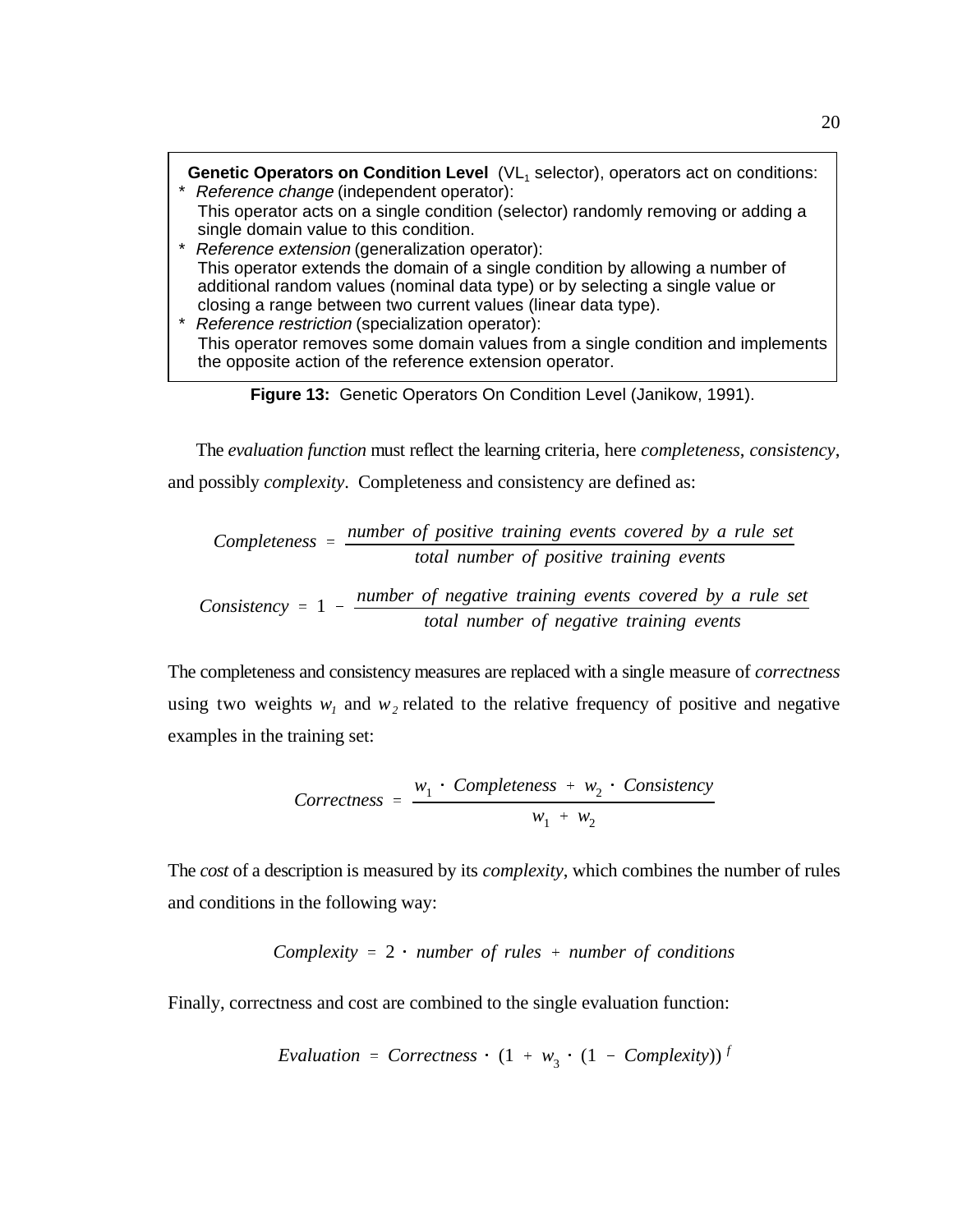where  $w_i$  determines the influence of complexity (which itself is normalized on [0,1]), and *f* grows very slowly on [0,1] as the population ages. For the experiments described later, a very low  $w_3$  weight was used. A dynamic approach is used to adjust the effect of the cost as the population ages. The effect of a very slowly raising *f* is that initially the influence of the cost is very light in order to promote deeper space exploration, and only increases at later stages in order to minimize the descriptions' complexity.

The individuals in the *initial population* are sets of a random number of randomly generated complexes or random positive training events. Each operator is given some *initial probabilities* from two separate groups: application probabilities and selection probabilities. *Application probabilities* describe how likely it is that the individual operators are applied to their corresponding structures (rule sets, rules, conditions) and have a dynamic character with respect to the current context, to both the current coverage and the current, problemdependent size of the average chromosome. The a priori probabilities of generalizing operators are increased for applications to structures that are incomplete, and decreased for those inconsistent. On the other hand, the a priori probabilities of specializing operators are increased for applications to structures that are inconsistent, and decreased for those that are incomplete. The measures of inconsistency /incompleteness serve as additional heuristic guiding the selection of appropriate operators (in addition to fitness). The application probabilities are adjusted linearly to those measures according to the following formulas

Generalizing operators: 
$$
p' = p \cdot (\frac{3}{2} - Completeness) \cdot (\frac{1}{2} + Consistency)
$$
  
Specializing operators:  $p' = p \cdot (\frac{1}{2} + Completeness) \cdot (\frac{3}{2} - Consistency)$ 

where the new value  $p'$  is the adjusted probability, and  $p$  is the actual probability. The value of *p'* is computed for each chromosome separately and does not replace the a priori *p*. *Selection probabilities* serve as a mean of selecting one of a number of possible actions or substructures to participate in the operation to be applied. They are static.

The **GIL algorithm** uses the above components within the genetic algorithm framework as shown in Figure 10. At each iteration all rule sets of the population are evaluated, and a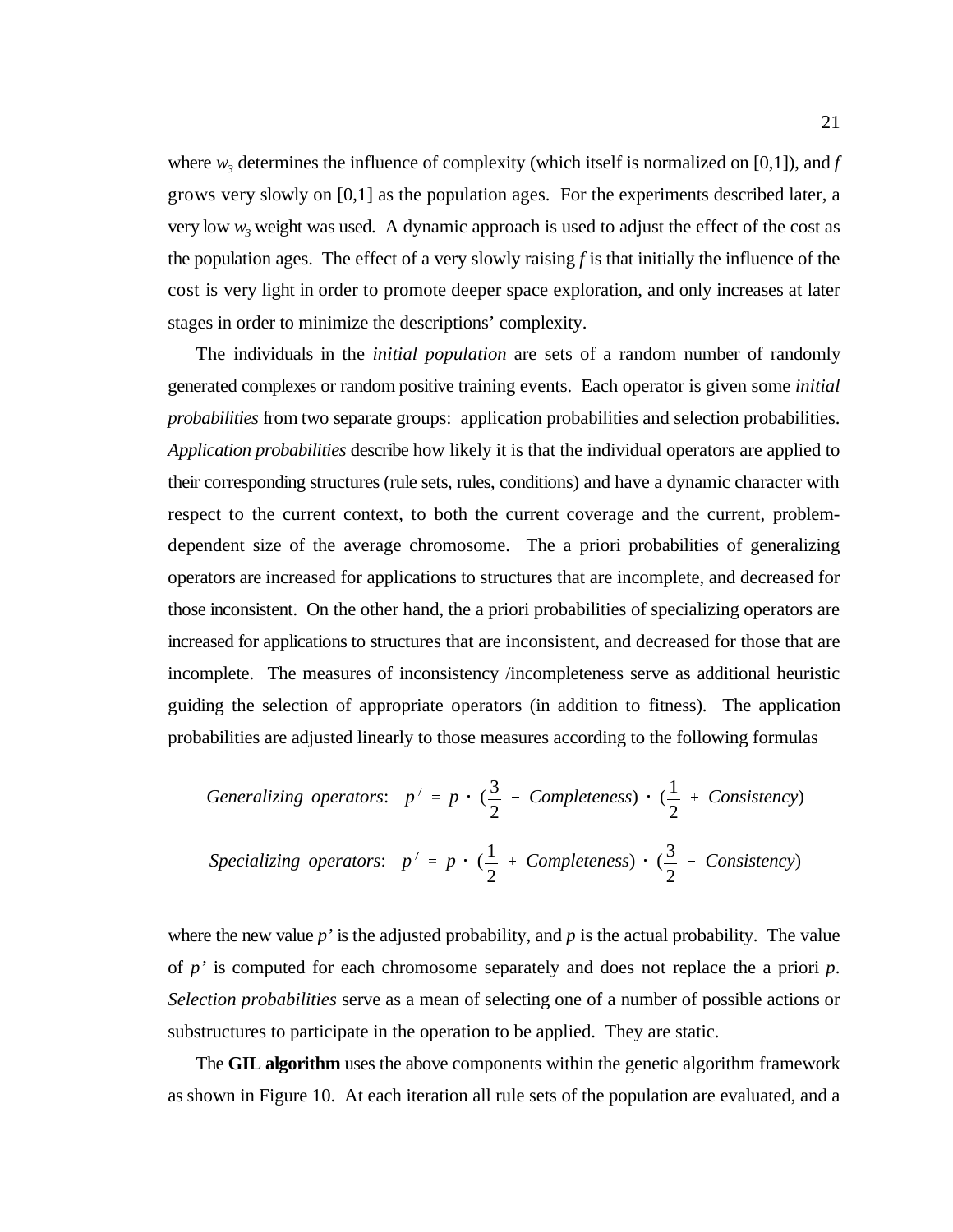new population is formed by drawing members form the original population in such a way that more fit individuals have a higher chance of being selected. Then the operators are applied to the new population in order to move these partial solutions closer to a desired solution. Each operator acts on structures from its level, applying itself to some randomly selected structures. The application depends on the initial probabilities, the consistency /completeness of such structures, and the size of the currently average chromosome. The cycle repeats until a desired description is found or some resources are exhausted.

#### **RULE SET QUALITY MEASURES**

This chapter proposes several metrics for comparing rule sets generated by inductive learning algorithms. These rule set quality measures include metrics for the accuracy, generalization, time and space complexity, and domain coverage of rule sets.

#### **Predictive Accuracy**

The most widely used rule set quality measure is the predictive accuracy of a rule set on a set of previously unseen instances. The *overall accuracy* of a rule set is the number of correctly classified test instances divided by the total number of test instances. Instances not covered by the rule set are not counted as correctly classified but are nevertheless counted for the total number of instances:

Overall accuracy = 
$$
\frac{number\ of\ correctly\ classified\ test\ instances}{number\ of\ test\ instances}
$$

Often not only the overall accuracy of a rule set is of interest, but the *accuracies for the prediction of the distinct classes* as well. Sometimes it is desirable to have a similar accuracy on instances of all classes, while in other cases misclassifications of instances of a certain class are more costly than misclassifications of instances of another class. An example for such a case is the classification of patients into those who need medication and those who do not. In case of a life threatening illness it is often more serious not to treat a patient that should be treated than treating a patient who is not sick. The accuracy of a rule set for a particular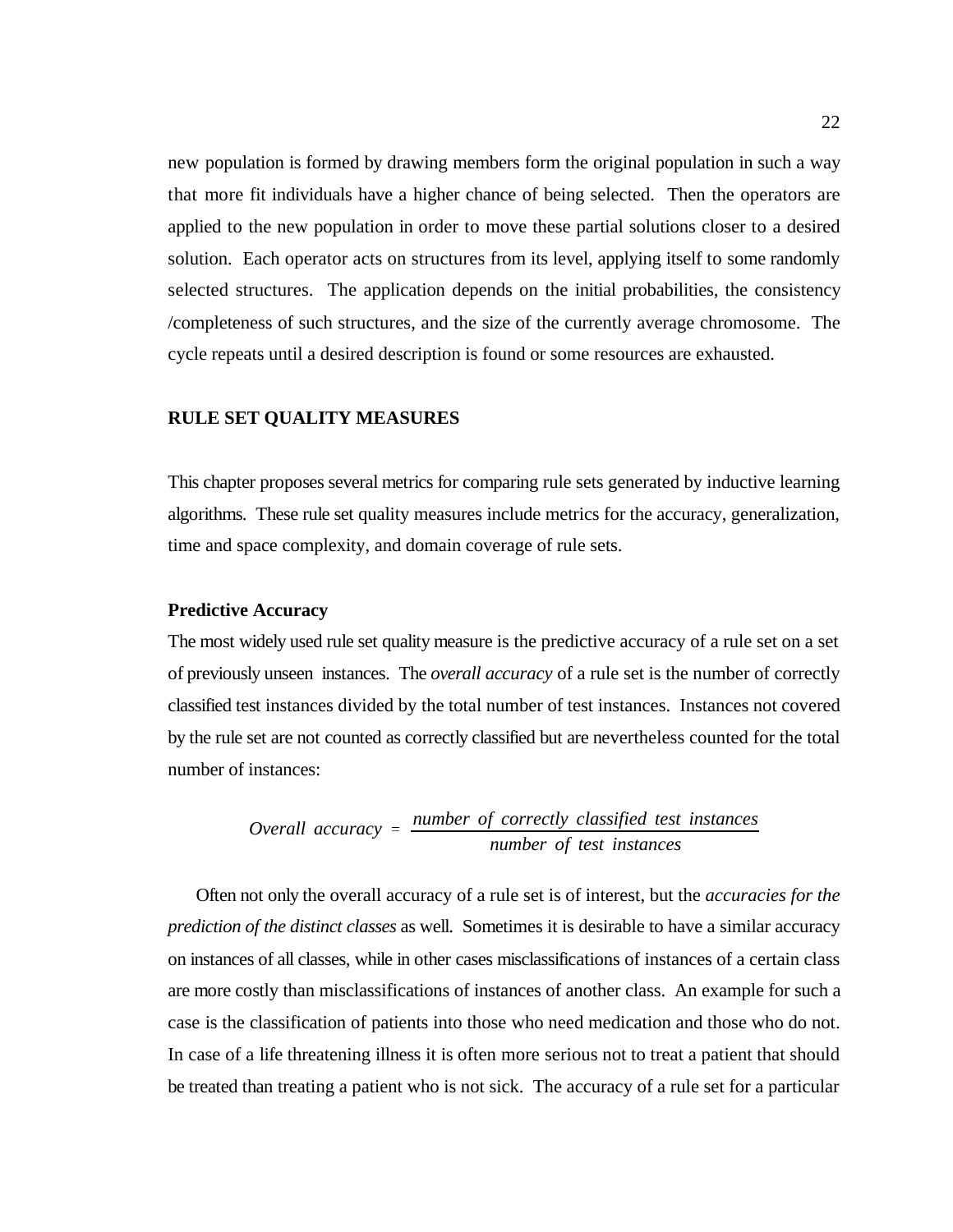class is the fraction of the instances of that class classified correctly among all instances of that class in the test set:

$$
Accuracy for class C = \frac{number of correctly classified test instances of class C}{number of test instances of class C}
$$

While ordered rules and decision trees allow to classify each covered instance unambiguously, several rules of an unordered rule set predicting distinct classes may cover an instance at the same time. The question of which class to predict for this instance has to be resolved. For the following experiments, the same instance classification procedure was applied to all rule sets. Let *R* denote the number of rules in an unordered set of rules. Each unordered rule *I* was associated with a weight *w* representing the number of training instances correctly classified by this rule. If a test instance *X* was matched by several unordered rules predicting different classes, the weights of these rules were added for each class and the class with the highest count was predicted:

Predicted class(X) = C<sub>j</sub> with 
$$
n_{C_j} = \max\{n_{C_k} | n_{C_k} = \sum_{i=1}^R P(C_k, X) \cdot w_i\}
$$
  
\nwhere  $P(C_k, X) = 1$ , if rule *i* covers  $X \wedge$  rule *i* predicts class  $C_j$ , and  $P(C_k, X) = 0$ , otherwise.

The results of this classification heuristic do not always correspond to the heuristic of the learning algorithms, but the use of this uniform heuristic for the rule sets of all algorithms allowed a better comparison of the rule sets independent of their algorithms. The accuracies obtained by the learning algorithms using their own heuristics are given in the description of the experimental results as well, but only as additional information.

Let *I* denote the number of instances in the test set, let *R* denote the number of rules in an ordered or unordered rule set, and let  $S_R$  denote the number of selectors of the rule with the most selectors in that rule set, then the predictive accuracies of the rule set can be computed in  $O(I * R * S_R)$  time. If  $S_P$  denotes the number of selectors in the longest path of a decision tree,  $O(I * S_p)$  is an upper bound for the computation of the accuracies of this tree.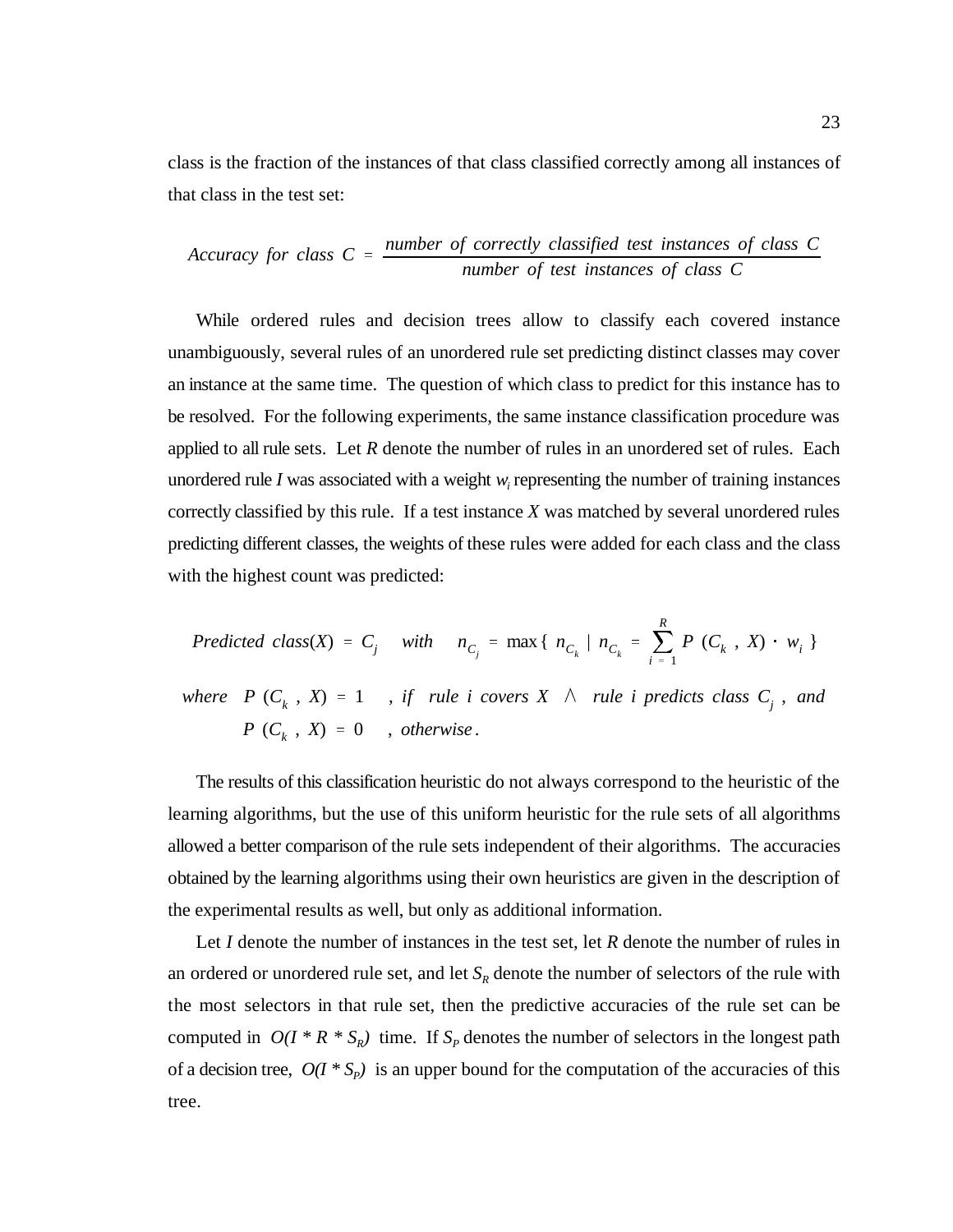#### **Generalization**

The *generalization* measure was previously used by Gallion et al. (1993). The generalization of a rule set describes how well the rule set generalizes from the set of training instances and is defined as

Generalization = 
$$
1 - \frac{number \ of \ rules}{number \ of \ training \ instances}
$$

Thinking of the original training data as a set of rules, the generalization of a rule set produced by a learning algorithm presents the reduction produced by the algorithm as a percentage. Using the same notation as above, this metric can be computed in  $O(I + R)$ time.

#### **Space Complexity**

For many real world applications, the number of training instances available is very large and the space complexity of a rule set becomes a further relevant aspect as it is necessary to store the rule set and as it is desirable to have rule sets that are small enough to be intelligible for humans. The space complexity measures considered here are the *number of selectors* in a rule set, the *number of complexes* in a rule set, and the *number of rules* in a rule. The number of rules includes the default rule in case the rule set has such a rule.

In case of a decision tree, the number of leaf nodes corresponds to the number of rules and the attribute tests at the non-leaf nodes correspond to selectors, although for decision trees these selectors can be more complex than in the case of a rule set. Attribute tests with two outcomes directly correspond to selectors, while attribute tests with *n>2* outcomes are transformed into a chain of *n-1* selectors in such a way that the first selector represents the first outcome of the test, the second selector the second, and so on, so that each non-leaf node in the tree becomes a binary decision node. Figure 14 shows the ordered rule set obtained from the decision tree shown in Figure 4 after it has been transformed as described.

The attribute test  $A_2$  in Figure 4, for example, is transformed into the two selector nodes  $(A_2 = v_{2,1})$  and  $(A_2 = v_{2,2})$ . Going down the transformed tree from the root node  $A_1$  along the highlighted path to the leaf node  $C_3$  to classify an instance that has the value  $v_{2,3}$  for attribute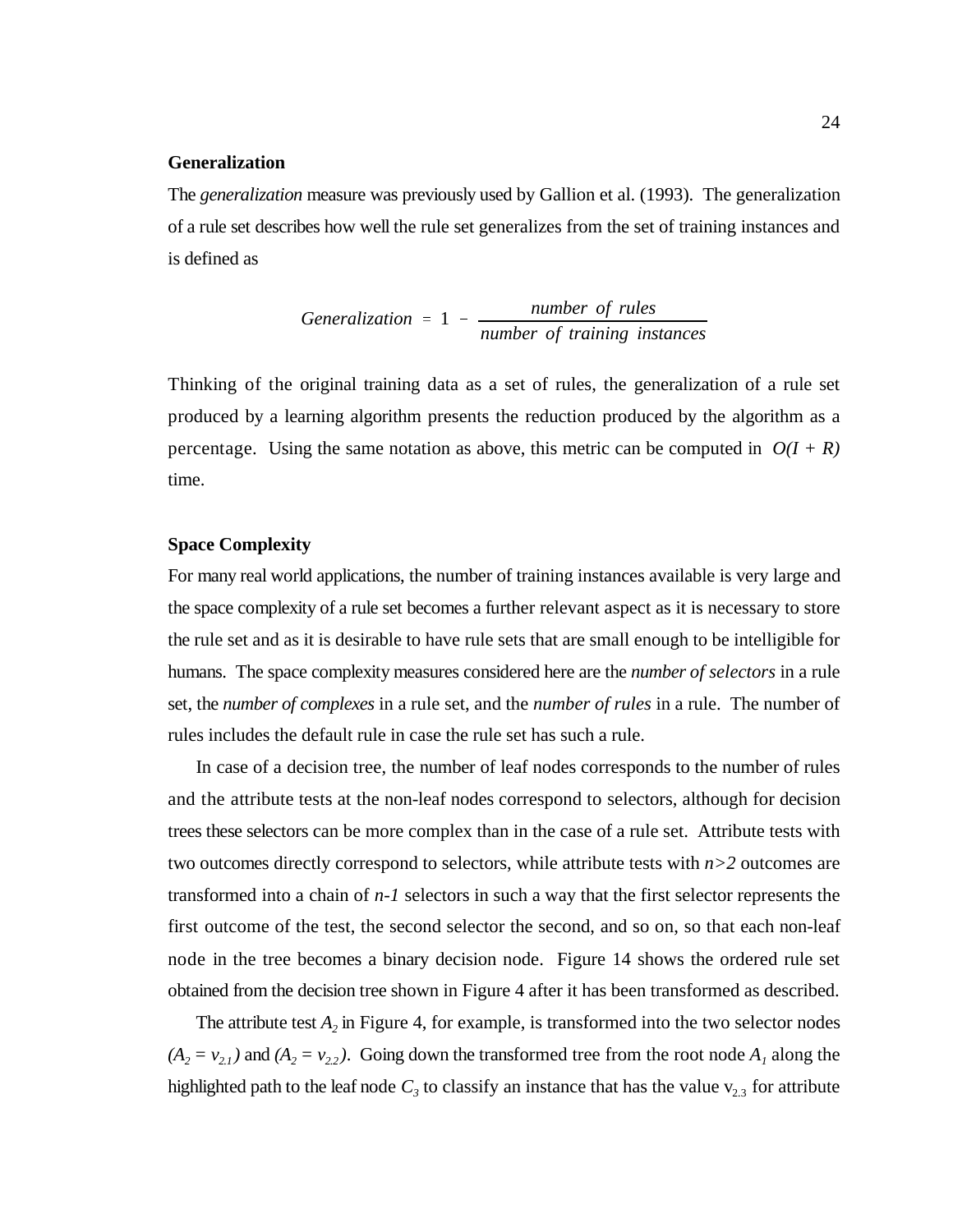```
If (A_1 \leq x_0) then
        if (A_2 = v_{2.1}) then predict class C_1else if (A_2 = v_{2,2}) then predict class C_2if (A_4 = v_{4.1}) then predict class \mathcal{C}^{\phantom{\dagger}}_3else predict class C_4if (A_3 = v_{3.1}) then predict class C_5else predict class \,C_{\!6}^{}else
else
```
**Figure 14:** Ordered Rule Set Obtained From The Decision Tree In Figure 4.

 $A_2$ , first the selector  $(A_2 = v_{2,1})$  is tested and found to be not satisfied, hence the second selector  $(A_2 = v_{2,2})$  is tested and found to be not satisfied either, so that the classification procedure then follows the remaining branch for  $A_2 = v_{2,3}$ . Each attribute tests with *n* outcomes counts as *n-1* selectors. The number of selectors in a transformed decision tree is the sum of the number of selectors for each of its attribute tests. Since there is no real complex involved along a path in a tree, the number of complexes in a tree is set to the number of its paths, i.e. the number of its leaf nodes.

If *R* denotes the number of rules in the set, *C* the number of complexes, and *S* the number of selectors, then the space complexity measures of the rule set can be computed in  $O(R + C + S)$  time. Sometimes, like for example for the internal rule set quality evaluation in GIL (Janikow, 1991), the number of complexes and the number of rules are combined into one complexity measure. Since the amount of memory or disk space needed to store a rule set and the correlation of this need to the space complexity measures introduced in this work depend on the particular implementation, combined measures like weighted sums of the space complexity measures have not been used for this study. For some implementations, the amount of memory or disk space needed may simply be proportional to the number of selectors and independent of the number of complexes. It is sensible to let the users define combined complexity measures according to their applications, if such measures are needed at all. Based on the metrics presented here, this can be done easily.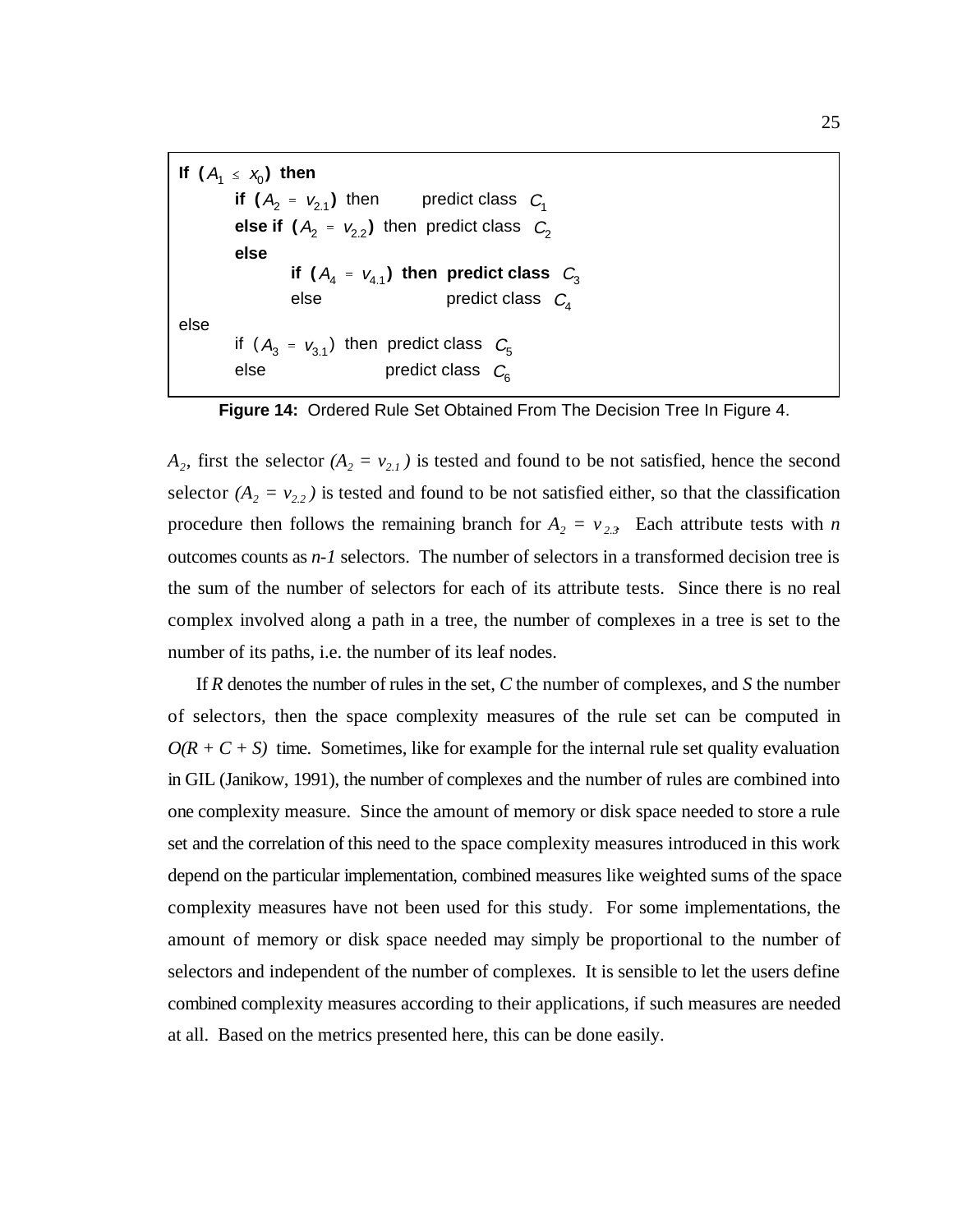#### **Time Complexity**

For some applications, it is relevant how long it takes to classify previously unseen instances using a particular rule set. The time complexity measures proposed here count the *average number of selector tests* and the *average number of complex tests needed to classify a previously unseen instance.*

In an unordered rule set, all rules always have to be evaluated to determine which are satisfied by an instance to be classified and hence all complexes are counted for the number of complex tests. In an ordered rule set, all rules after the first rule that matches an instance do not have to be evaluated and hence are not counted for the number of complex tests and selector tests. If an instance satisfies a complex it is tested against, all selectors of this complex are counted, since they all have to be evaluated for the instance. If an instance does not satisfy such a complex, the selectors of this complex after the first unsatisfied selector are not counted, since they do not need to be evaluated.

In case of a decision tree, the non-leaf nodes with more than two outcomes are transformed into a chain of several binary decision nodes as described above. The number of selectors needed to classify a particular test instance is the number of selector tests along the path in tree followed to classify this instance. The computational complexity of the time complexity measures is equivalent to the computational complexity of the predictive accuracy, because, to compute these measures, all instances have to be classified and the number of tested selectors and complexes has to be counted.

#### **Domain Coverage**

The *domain coverage* of a rule set is defined as the percentage of the instances in the domain it covers, no matter whether the instances are correctly classified or not. This metric is computed as the number of test instances covered by the rule set divided by the total number of test instances. Like for the computation of the predictive accuracy and the time complexity measures, it is assumed that the test instances are representative for the particular domain, because otherwise the values computed for these measures would not be predictive for the performance of the rule set on previously unseen instances.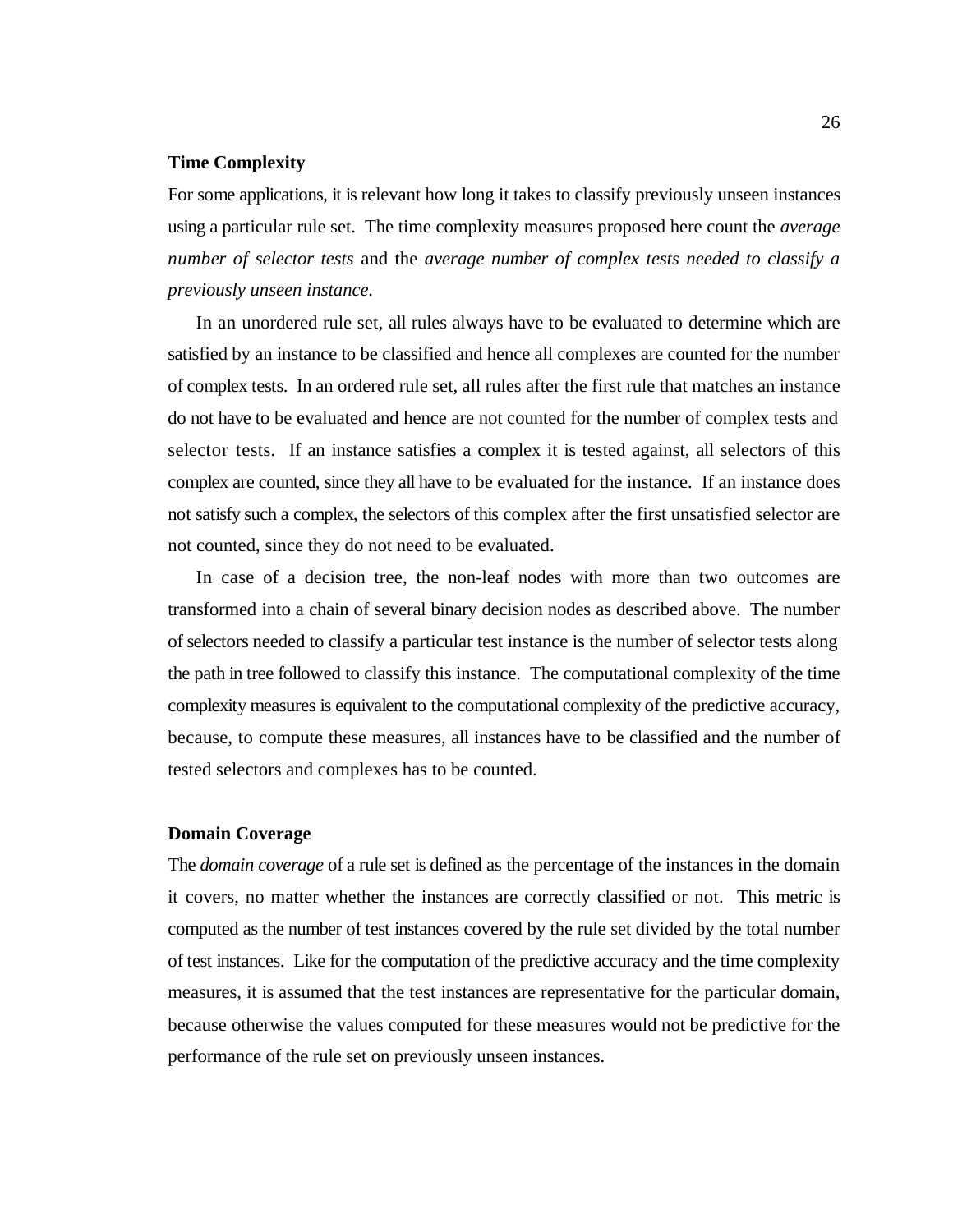If a rule set has a low coverage, there are many instances whose class cannot be predicted by the rule set and hence the overall quality of this rule set cannot be very high. A low coverage automatically results in a low predictive accuracy, because uncovered instances are counted as not correctly classified. Therefore a high coverage is desirable, although it is no guarantee of a high accuracy. Rule sets including a default rule and decision trees always have a coverage of 100%, because they always cover all instances, but they do not necessarily have a high predictive accuracy. The computation of the domain coverage of a rule set requires the classification of all test instances and hence it has the same time complexity as the computation of the predictive accuracy.

### **EXPERIMENTS**

This chapter describes the application of the proposed quality measures to compare the rule sets generated by AQ15c, C4.5, CN2, and GIL for six real world data sets. The experiments show how the variety of the proposed metrics can be used to analyze and compare the different types of rule sets generated by these learning algorithms.

#### **Data Sets Used In The Experiments**

For the comparison, six real world data sets were selected most of which are known as standard data sets in the machine learning literature and which are all available from the University of California at Irvine (UCI) Repository of Machine Learning Databases (Merz, Murphy, and Aha, 1994). The data sets for the comparison were chosen from a wide range of domains including three medical, one botanic, one economic, and one political domain. They are not free of noise, for some examples, attribute values may be missing, and the description of the instances by the given collection of attributes may be incomplete in that two instances of distinct classes may have identical values for all attributes. These are problems that inductive learning systems have to cope with in most real world applications. The domains have symbolic and continuous or discrete numeric attributes. Structured domains with partially ordered values are not considered in this comparison. Table 1 summarizes the characteristics of these data sets.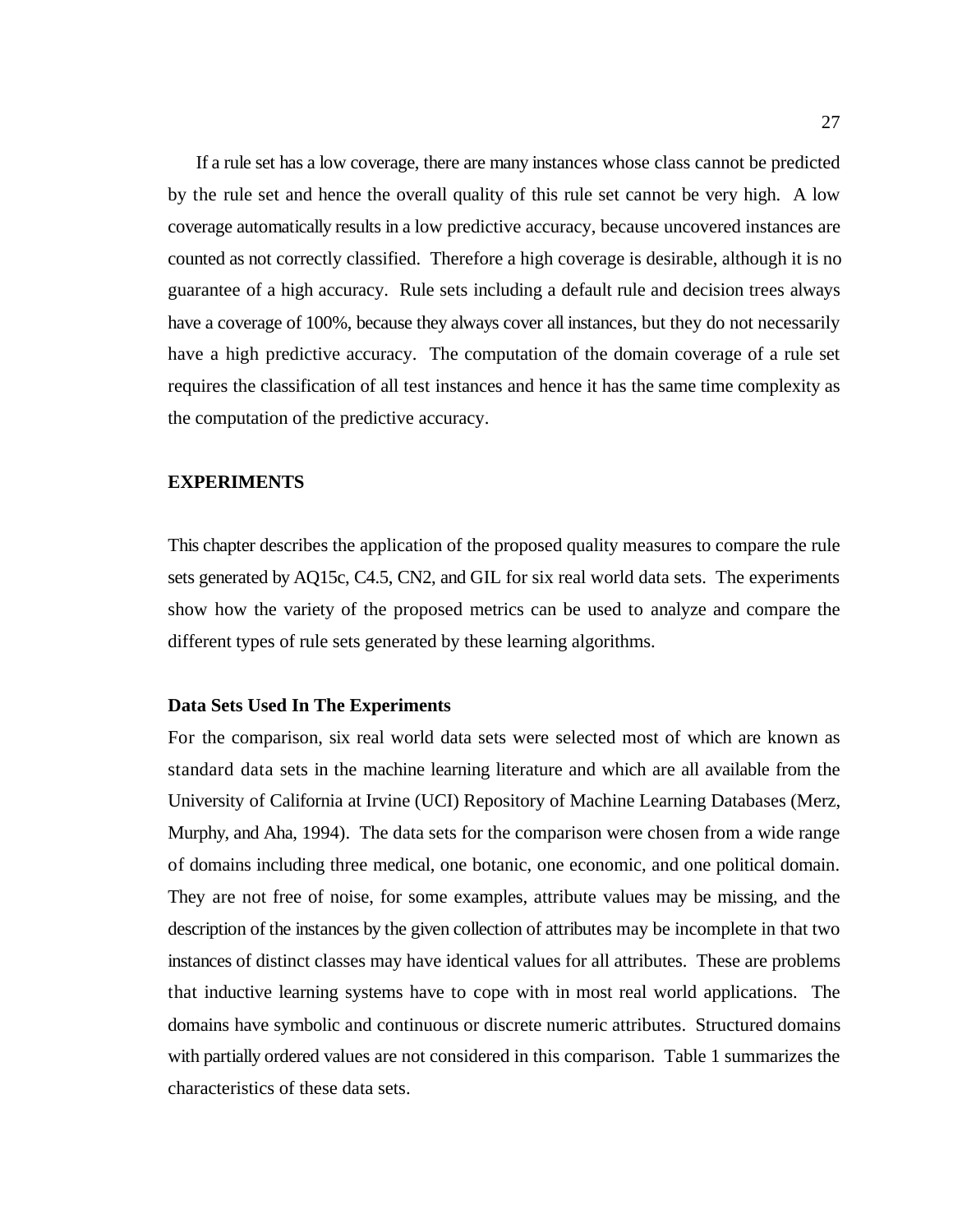| Database name:                                                              | Br-cancer-loi          | Br-cancer-wi           | Lymph                                     | <b>Iris</b>                        | <b>Credit</b>           | <b>Vote 1984</b>                |
|-----------------------------------------------------------------------------|------------------------|------------------------|-------------------------------------------|------------------------------------|-------------------------|---------------------------------|
| No. of attributes:                                                          | 9                      | 9                      | 18                                        | 4                                  | 15                      | 16                              |
| Symbolic:                                                                   | 5                      | 0                      | 15                                        | 0                                  | 9                       | 16                              |
| Discrete numeric:                                                           | 4                      | 9                      | 3                                         | 0                                  | 3                       | 0                               |
| Continuous numeric:                                                         | 0                      | 0                      | 0                                         | 4                                  | 3                       | 0                               |
| Average no. of<br>values per attribute:                                     | 4.56                   | 9.89                   | 3.28                                      | 30.75                              | 77.93                   | 2.00                            |
| No. of classes:<br>Class 1:<br>Class 2:<br>Class 3:<br>Class 4:             | 2<br>70.28%<br>29.72 % | 2<br>65.52 %<br>34.48% | 4<br>1.35 %<br>54.73%<br>41.22 %<br>2.70% | 3<br>33.33 %<br>33.33 %<br>33.33 % | 2<br>44.49 %<br>55.51 % | 2<br>38.62 %<br>61.38%<br>----- |
| No. of instances:                                                           | 286                    | 699                    | 148                                       | 150                                | 690                     | 435                             |
| No. of attributes with<br>unknown values:                                   | 2                      | 1                      | 0                                         | 0                                  | 7                       | 16                              |
| Average percentage<br>of instances with<br>unknown values<br>per attribute: | 0.35%                  | 0.25%                  | 0.00%                                     | 0.00%                              | 4.48%                   | 5.63%                           |

**Table 1: Summary of the data sets used in the experiments.**

The first medical domain, the **Breast Cancer Database from the Ljubljana Oncology Institute** (Br-cancer-loi), was originally provided by M. Zwitter and M. Soklic from the University Medical Center, Institute of Oncology, Ljubljana, Yugoslavia. This database repeatedly appeared in the machine learning literature, e.g. in Michalski et. al. (1986b) and Clark and Niblett (1987). The goal is to predict whether a cancer recurrence is likely or not. The data set includes 201 instances classified as "no recurrence" and 85 instances classified as "recurrence". The data set was chosen, because it consists of real medical data, contains noise and some unknown values, and is well known in the machine learning literature.

The **Wisconsin Breast Cancer Database** (Br-cancer-wi) is the second medical domain. This database was originally obtained from the University of Wisconsin Hospitals, Madison, Wisconsin from Dr. W. H. Wolberg (Wolberg and Mangasarian, 1990). Each of the 699 instances is represented by the values of 9 attributes and is classified as a "benign" or "malignant" cancer tumor. Like the first data set, this set was chosen for being real medical data with noise and some unknown attributes values.

The third medical domain, the **Lymphography Domain** (Lymph), was, like the first medical domain, originally provided by M. Zwitter and M. Soklic from the University Medical Center, Institute of Oncology, Ljubljana, Yugoslavia and similarly it has often appeared in the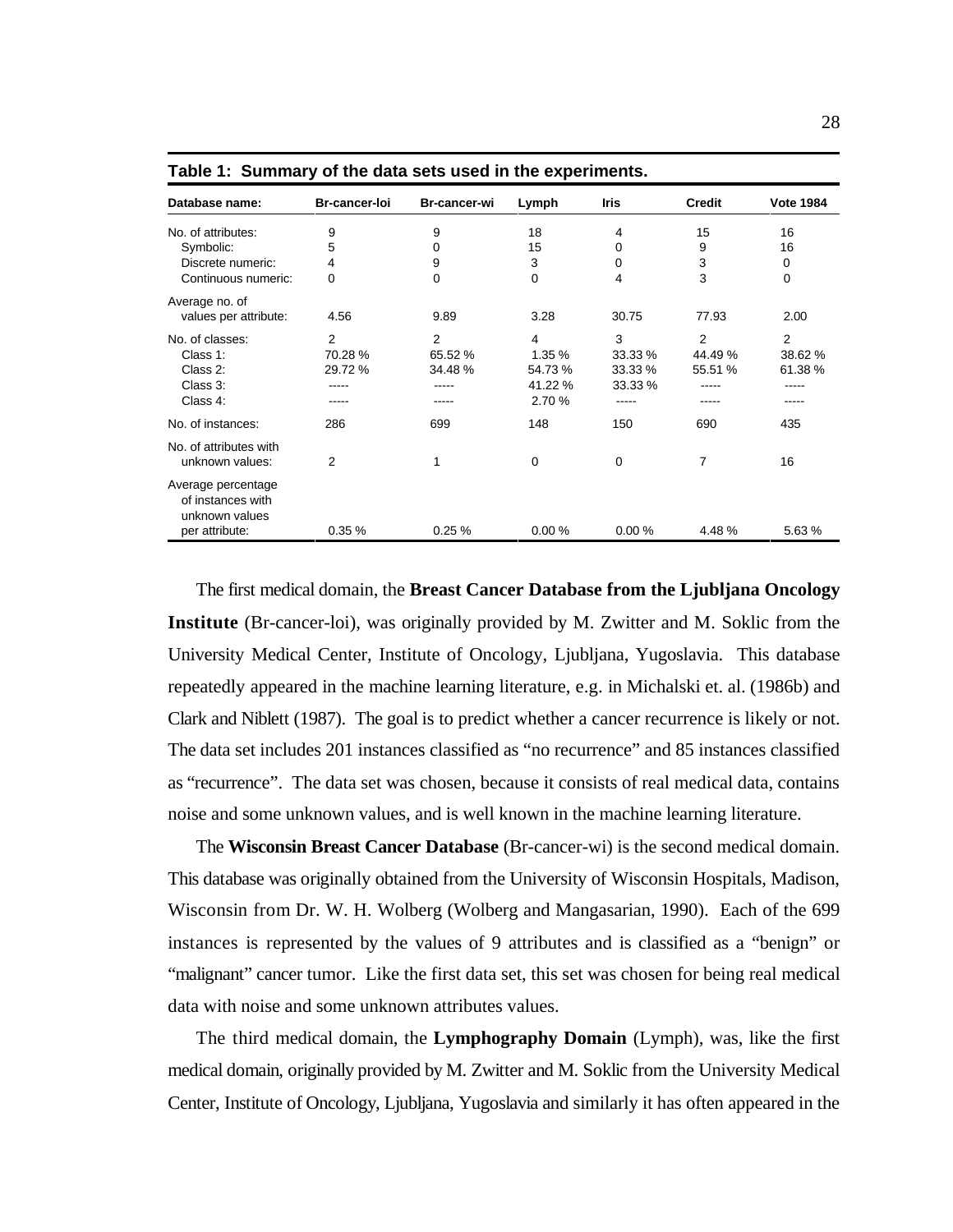machine learning literature. This real-world data set offers a good mix of 9 Boolean attributes, 6 nominal attributes, and 3 numeric attributes and an interesting non-symmetric distribution of the 148 instances among the four classes "normal" with 2 instances, "metastases" with 81 instances, "malign" with 61 instances, and "fibrosis" with 4 instances.

The **Iris data set**, developed by R. A. Fisher (1936), lists the measurements of four characteristics of Iris flowers: petal length, petal width, sepal length, and sepal width. The set includes the measurements of 50 Iris flowers of each species Virginica, Versicolor, and Setosa and the class to be predicted is the species of the Iris plant. The data set was selected, because it is real, contains noise, and is very well known in the pattern recognition literature. While one class is linearly separable from the other two, the latter are not linearly separable from each other.

The **Credit Approval Database** (Credit) concerns credit card applications and was submitted to the UCI Repository of Machine Learning Databases and previously used by J.R. Quinlan (1987; 1993). All attribute names and values have been changed to meaningless symbols to protect the confidentiality of the data. This real-world data set is interesting, because there is a good mix of 6 continuous numeric attributes and 9 discrete-valued nominal attributes having from 2 to 14 possible values. There are also a few missing values. The 690 cases are split 44 % to 56 % between the two classes.

The **1984 United States Congressional Voting Records Database** (Vote 1984) was compiled by Jeff Schlimmer from Washington State University. It includes attributes representing the votes for each of the 435 United States House of Representatives Congressmen on 16 key votes. The votes used in this data set were combined and simplified to either "yea" or "nay." The predicted class for this data set is the party affiliation, Democrat or Republican. This data set was chosen, because the two classes did not always vote along party lines and there are unknown attribute values for each attribute because of congressmen voting present or not voting all.

#### **Experimental Setup**

The *v***-fold cross validation** technique was used to generate pairs of training and test data sets for each domain. This technique is preferable when the number of instances in the data set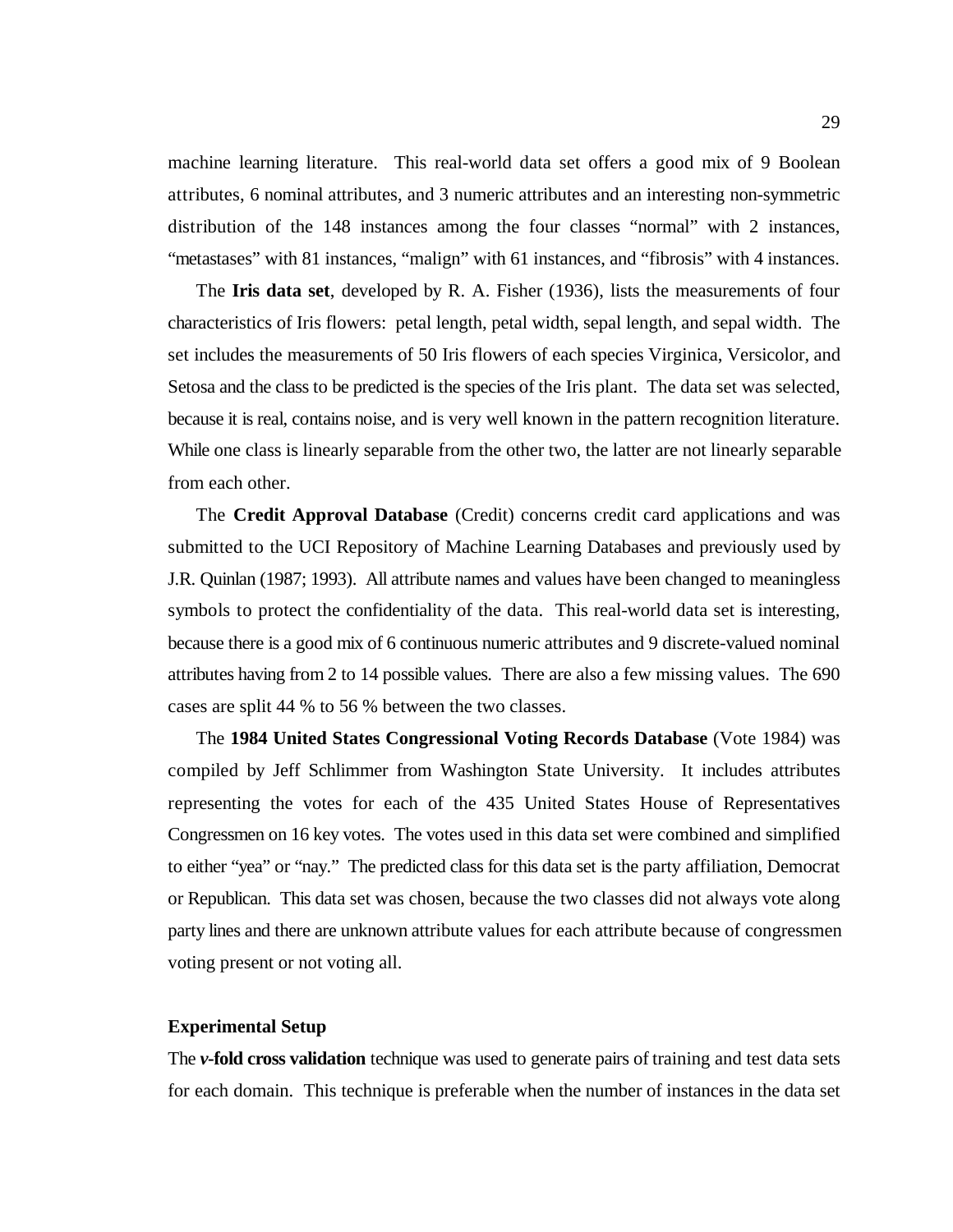is a few hundred or less in total (Breiman et al., 1984). In *v*-fold cross validation, the original data set is randomly partitioned in *v* subsets, each containing approximately the number of instances. In each experiment, one subset is used for testing and the other *v-1* subsets are used for training. In this study, *v* was chosen as four and the results were averaged for each set of tests.

For **AQ15c**, the maximum *star* size was set to 10 and the default criteria table was used, which focuses on maximizing the number of newly covered positive events, i.e. events that are not covered by previous complexes, and minimizing the number of extended selectors, i.e. selectors with single values or disjunctions of values. In addition, the *trim(mini)* option was invoked to specify the generality of the resulting rules, specifying that rules should be as simple as possible, involving the minimum number of extended selectors, each with a minimum number of values. Ambiguous examples were always taken as positive examples for the current class, and were therefore possibly covered by more than one classification rule. Unordered rules were induced in the "intersecting covers" mode, which produces rules which may intersect over areas in the learning space in which there are no events. Ordered rules were produced in the "variable-valued logic" mode, which assumes for the rules for class *n* that the rules for the classes *1* to *n-1* are not satisfied and hence uses a default rule for the last class. The evaluation of the rules by AQ15c itself as listed in the accuracy result tables was obtained by the evaluation method described in the section about AQ15 in the description of the learning algorithms and in (Michalski et al., 1986b).

For most data sets, the **C4.5** decision trees and ordered rules were generated using the default *confidence level* of *25 %*. Only for the Credit data set, the confidence level was set to *10 %* in order to use heavier pruning on trees induced for this domain. The decision trees were built with an option to avoid near-trivial tests in which almost all training cases have the same outcome, which can lead to odd trees with little predictive power. This option requires that any test used in the tree must have at least two outcomes with a minimum number of cases or, to be more precise, the sum of the weights of the cases for at least two of the subsets  $T_i$  must attain some minimum. The default minimum of 2 was used for all data sets but the credit data set, where the minimum was set to *15* in order to prevent an overspecialization of the induced trees.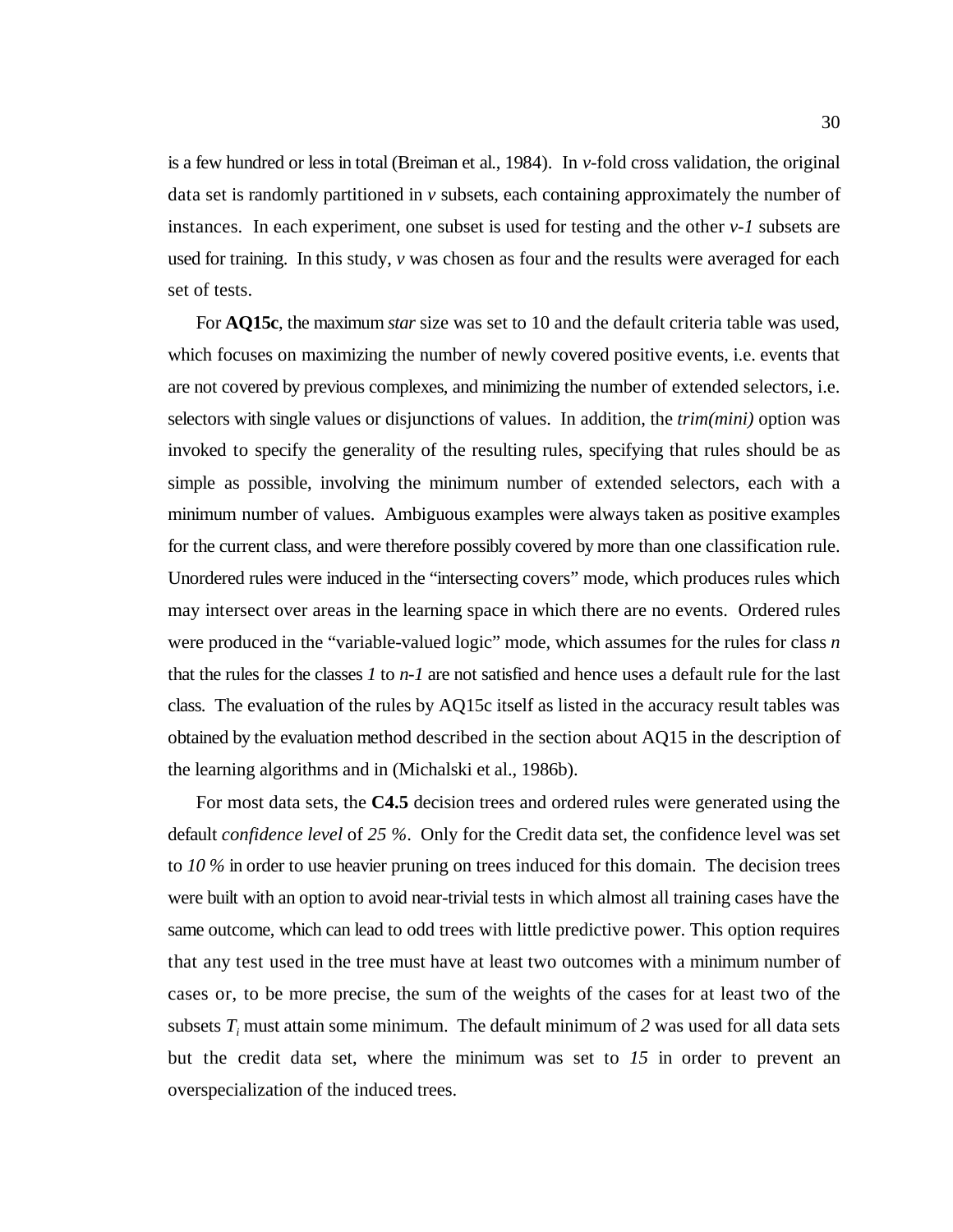The unordered and ordered **CN2** rules for all data sets were created with the same parameter setting. The maximum *star* size was set to *10*, the Laplacian error estimate was employed as ranking function for the complexes, and the *confidence treshold* was set to *10 %*. Similarly, all **GIL** rules were induced with the same parameters. The weights used for the evaluation function, the application probabilities of the genetic operators, and the other relevant parameters are listed in Appendix B.

The implementation of the GIL algorithm used for this study can only learn rules for *one class at a time* and it cannot handle *unknown attribute values*. In order to obtain rule sets able to predict several classes, one unordered rule set was induced for each class and the union of these rule sets was considered for further evaluation. The unknown attribute values for a particular attribute were replaced by the most common value of that attribute in the data set. This was only done for GIL, but not for the other learning algorithms, which can handle unknown attribute values.

For the Iris and the Credit data sets, the GIL system was not able to complete the induction of a single rule set on a SUN SPARC 20 workstation with 98 MB main memory within 12 hours. Both data sets contain several *continuous numeric attributes.* The GIL system does not explicitly handle continuous attribute values, but internally represents each encountered attribute value as a discrete value. This increases the size of the internal representation of each instance and each complex significantly, because for each possible value of each attribute one bit is reserved in this representation. The problem was solved by introducing intervals for each attribute with more than 25 possible numeric values. The intervals were based on the 5 % quantiles  $q_0$ ,  $q_5$ ,  $q_{10}$ , ...,  $q_{95}$ ,  $q_{100}$  of the particular attribute, where each  $q_i$  is the smallest encountered value of the attribute greater than or equal to the attribute value of at least *I* % of the instances in the data set. Each value of the attribute was mapped to the smallest  $q_i$  greater or equal this value. As a result, the attributes with  $5\%$ quantile-based intervals have at most 21 distinct values. This interval introduction means a potential loss of information, but it enabled the GIL system to handle the Iris and the Credit data sets and therefore was considered acceptable. The interval introduction reduced the average number of values per attribute for the Iris data set from 30.75 to 21.25 and for the Credit data set from 77.93 to 9.33.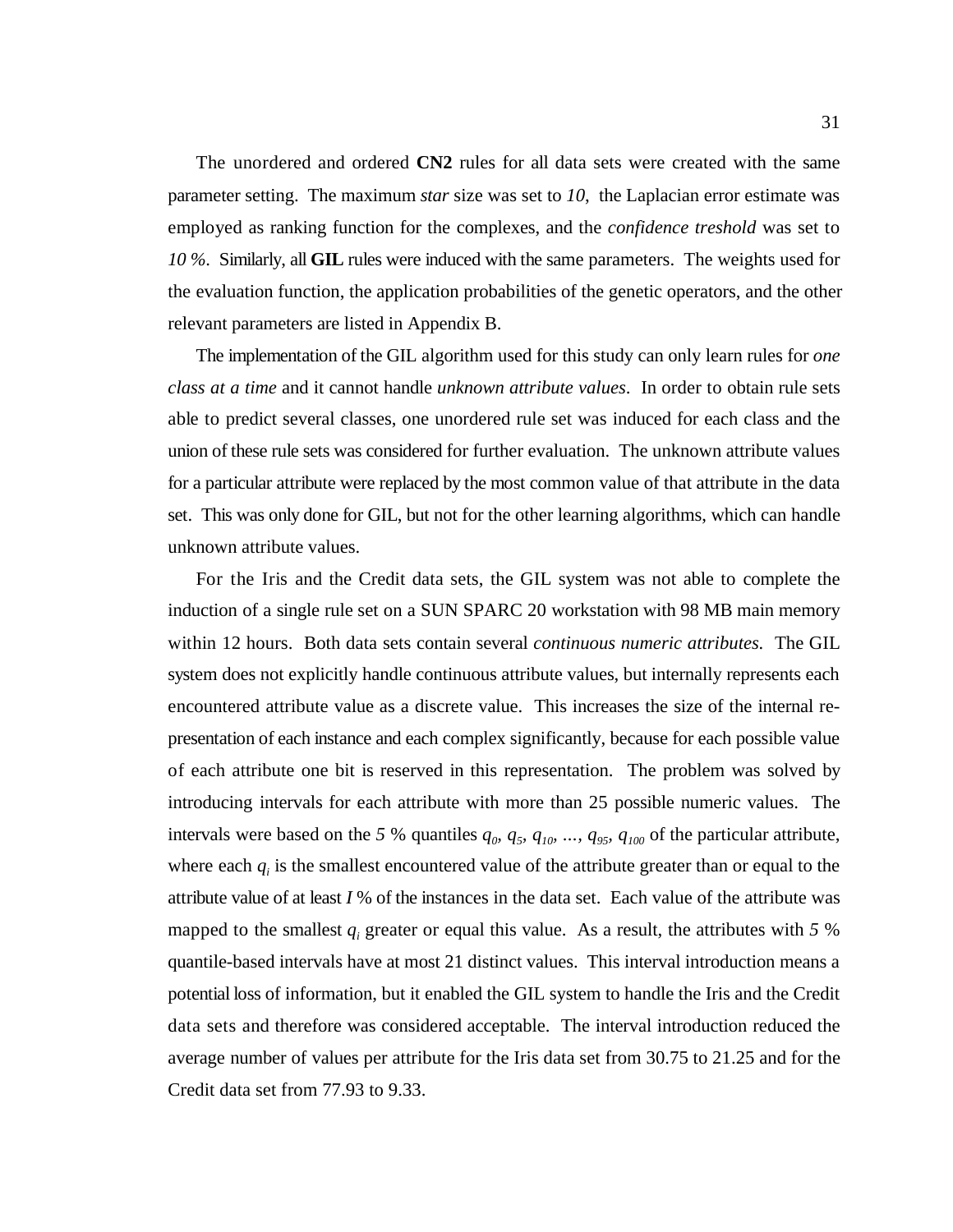All rule sets of all learning algorithms were transformed into a unified format and evaluated by the same *evaluation program*, which computed all measures proposed in the previous section. For this evaluation program, unknown attribute values were handled like for GIL, i.e. the unknown values were replaced by the most common value of the corresponding attribute.

### **Predictive Accuracy Results**

The average predictive accuracy results of all combinations of learning algorithm and data set are summarized in Table 2. For each combination, the average accuracy of the corresponding learning algorithm according to its own evaluation method is presented in brackets ('[', ']'), but the following comparison only considers the results of the evaluation method described in the previous chapter, which is uniformly applied to all rule sets. Since the implementation of the GIL algorithm does not allow the evaluation of a separate test set but automatically picks a fraction of the training set for its computation of the accuracy, the values given in brackets for GIL, are not comparable with the other accuracy values.

Table 2 lists the average accuracy of each rule set on each class separately as well as the average overall accuracy on the test sets and its standard deviation. Since a good rule set should be better than a default rule always predicting the majority class in the training set, the average accuracy values for such a default rule are presented as well. The accuracy values in the default rule column are computed as the average of the four experiments. The default rule in a particular experiment always predicts the majority class of the training set in this experiment, which is not necessarily identical to the majority class of the whole data set. The number in brackets represents the percentage of the instances of the majority class in the whole data set. Table 2 only shows the average result of the  $v=4$  experiments for each combination of learning algorithm and data set. The detailed results of each experiment are listed in Appendix C.

Unlike the instance classification procedure of AQ15c, the uniform evaluation procedure does not use analogical matching to cover otherwise uncovered instances. For some data sets, its accuracy values therefore differ significantly from those obtained by AQ15c. For the Credit and the Vote 1984 data sets, this leads to very low accuracy results, especially for the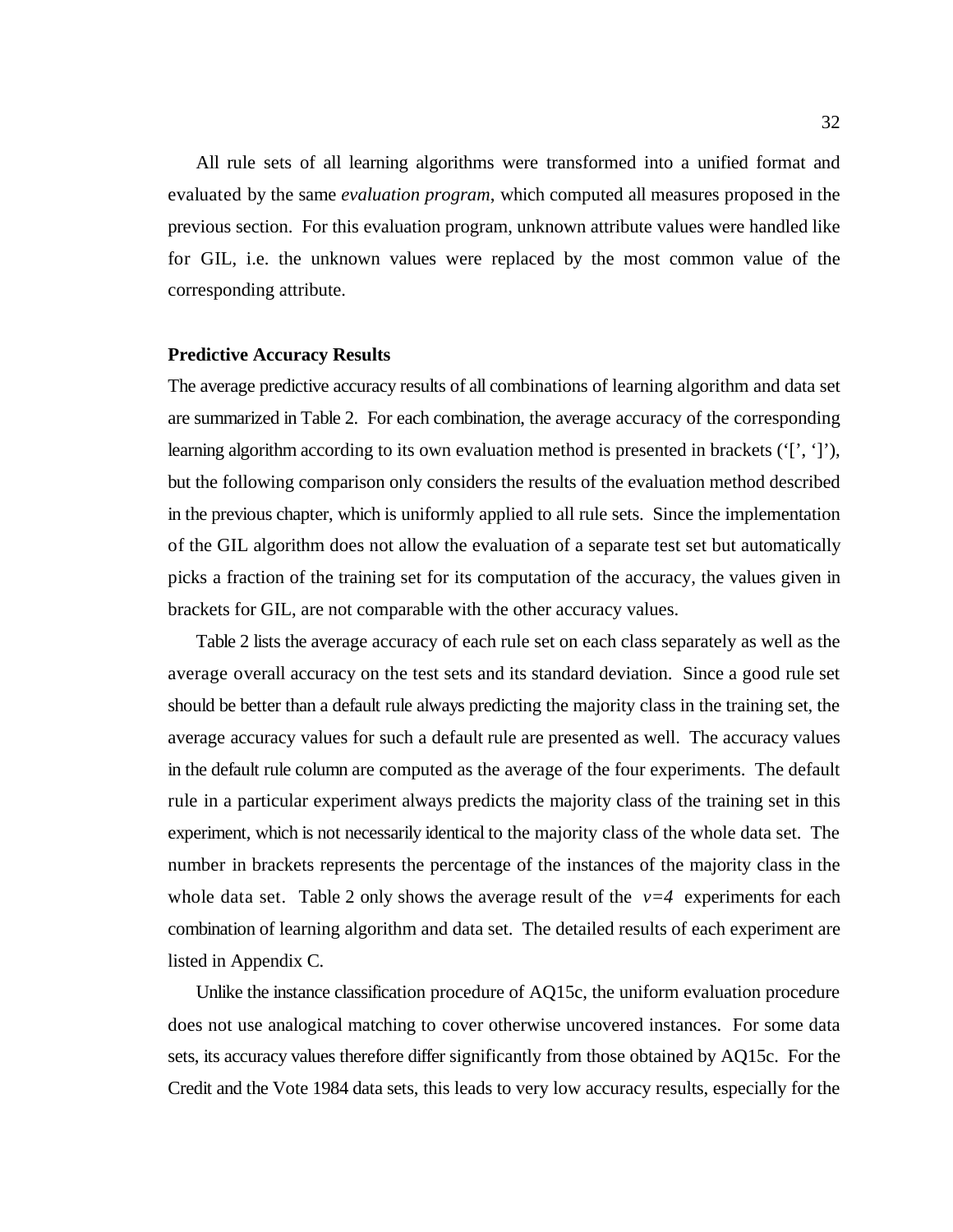| Algorithm:               | AQ15c<br>ordered<br>rules | AQ15c<br>unordered<br>rules | C4.5<br>decision<br>tree | C4.5<br>ordered<br>rules | CN <sub>2</sub><br>ordered<br>rules | CN <sub>2</sub><br>unordered<br>rules | GIL<br>unordered<br>rules | <b>Default</b><br>rule |
|--------------------------|---------------------------|-----------------------------|--------------------------|--------------------------|-------------------------------------|---------------------------------------|---------------------------|------------------------|
| Br-cancer-loi:           | [37.76]                   | [70.28]                     | [74.10]                  | [71.68]                  | [66.09]                             | [71.65]                               | [66.08]                   | [70.28]                |
| No recurr.:              | 75.36                     | 74.33                       | 94.89                    | 84.63                    | 90.46                               | 92.98                                 | 81.15                     | 100.00                 |
| Recurrence:              | 44.05                     | 28.07                       | 24.81                    | 44.59                    | 13.24                               | 21.43                                 | 25.33                     | 0.00                   |
| Overall mean:            | 66.10                     | 60.50                       | 74.10                    | 71.68                    | 66.09                               | 72.02                                 | 64.32                     | 70.26                  |
| Std. deviation:          | 4.20                      | 2.08                        | 5.23                     | 3.04                     | 4.04                                | 2.66                                  | 4.95                      | 3.92                   |
| Br-cancer-wi:            | [95.42]                   | [95.99]                     | [93.85]                  | [94.14]                  | [94.14]                             | [94.00]                               | [98.30]                   | [65.52]                |
| Begnin:                  | 95.23                     | 95.23                       | 95.42                    | 96.30                    | 91.90                               | 98.03                                 | 94.73                     | 100.00                 |
| Malignant:               | 96.24                     | 87.86                       | 90.94                    | 90.11                    | 98.30                               | 86.41                                 | 93.38                     | 0.00                   |
| Overall mean:            | 95.57                     | 91.28                       | 93.85                    | 94.14                    | 94.14                               | 93.99                                 | 94.42                     | 65.52                  |
| Std. deviation:          | 1.36                      | 1.77                        | 0.86                     | 0.64                     | 1.04                                | 1.43                                  | 1.12                      | 1.50                   |
| Lymph:                   | [58.11]                   | [81.08]                     | [79.05]                  | [76.35]                  | [72.30]                             | [79.05]                               | [84.55]                   | [54.73]                |
| Normal:                  | 100.00                    | 0.00                        | 0.00                     | 0.00                     | 0.00                                | 50.00                                 | 0.00                      | 0.00                   |
| Metastases:              | 79.03                     | 80.08                       | 83.65                    | 80.18                    | 88.35                               | 90.98                                 | 72.55                     | 100.00                 |
| Malign:                  | 69.14                     | 65.43                       | 75.08                    | 74.37                    | 71.07                               | 69.99                                 | 66.11                     | 0.00                   |
| Fibrosis:                | 83.33                     | 50.00                       | 83.33                    | 83.33                    | 50.00                               | 33.33                                 | 0.00                      | 0.00                   |
| Overall mean:            | 76.35                     | 71.62                       | 79.05                    | 76.35                    | 79.05                               | 79.73                                 | 66.89                     | 54.78                  |
| Std. deviation:          | 8.41                      | 6.76                        | 5.19                     | 4.00                     | 11.21                               | 7.99                                  | 9.81                      | 10.20                  |
| Iris:                    | [50.13]                   | [95.34]                     | [94.03]                  | [94.03]                  | [96.68]                             | [96.68]                               | [94.54]                   | [33.33]                |
| Setosa:                  | 92.50                     | 92.50                       | 100.00                   | 100.00                   | 100.00                              | 100.00                                | 97.22                     | 50.00                  |
| Versicolor:              | 81.16                     | 81.16                       | 93.30                    | 93.30                    | 91.38                               | 91.38                                 | 80.34                     | 25.00                  |
| Virginica:               | 98.21                     | 81.25                       | 87.90                    | 87.90                    | 98.08                               | 98.08                                 | 86.46                     | 25.00                  |
| Overall mean:            | 89.94                     | 84.62                       | 94.03                    | 94.03                    | 96.68                               | 96.68                                 | 89.37                     | 25.34                  |
| Std. deviation:          | 7.02                      | 5.29                        | 3.92                     | 3.92                     | 2.21                                | 2.21                                  | 7.22                      | 2.97                   |
| Credit:                  | [55.51]                   | [56.81]                     | [85.07]                  | [85.38]                  | [80.14]                             | [81.60]                               | [81.34]                   | [55.51]                |
| $+$ :                    | 12.71                     | 12.71                       | 84.28                    | 80.89                    | 78.68                               | 70.81                                 | 86.03                     | 0.00                   |
| $\overline{\phantom{a}}$ | 98.96                     | 20.21                       | 85.93                    | 88.74                    | 81.17                               | 89.97                                 | 82.44                     | 100.00                 |
| Overall mean:            | 60.59                     | 16.83                       | 85.07                    | 85.21                    | 80.14                               | 81.59                                 | 84.06                     | 55.10                  |
| Std. deviation:          | 4.21                      | 7.05                        | 2.95                     | 3.02                     | 1.14                                | 0.62                                  | 1.91                      | 1.63                   |
| Vote 1984:               | [61.38]                   | [88.51]                     | [95.86]                  | [95.63]                  | [93.79]                             | [93.79]                               | [94.92]                   | [61.38]                |
| Republican:              | 0.00                      | 0.00                        | 94.04                    | 94.04                    | 92.56                               | 87.04                                 | 91.33                     | 0.00                   |
| Democrat:                | 100.00                    | 0.00                        | 97.30                    | 97.30                    | 93.76                               | 96.21                                 | 93.99                     | 100.00                 |
| Overall mean:            | 61.40                     | 0.00                        | 95.86                    | 95.86                    | 93.10                               | 93.56                                 | 92.88                     | 61.40                  |
| Std. deviation:          | 4.95                      | 0.00                        | 2.79                     | 2.79                     | 1.04                                | 2.97                                  | 1.76                      | 4.95                   |

**Table 2: Average predictive accuracy results [in %].**

unordered rules, where no default rule keeps the accuracy from decreasing below a certain level as it happens for the ordered rule sets. The Credit data set contains continuous numeric attribute values, which AQ15c interprets as discrete values. This could result in a very low coverage on the test set, because the attribute values of the test instances may not have occurred in the training data, and hence this could be an alternative explanation for the low accuracy results of the AQ15c rules for this data set. This way of handling continuous attribute values, however, does not explain the poor performance of the unordered AQ15c rules on the Vote 1984 database, which has only Boolean attributes. Not a single test instance is matched by a rule. This is obviously a case where the analogical matching method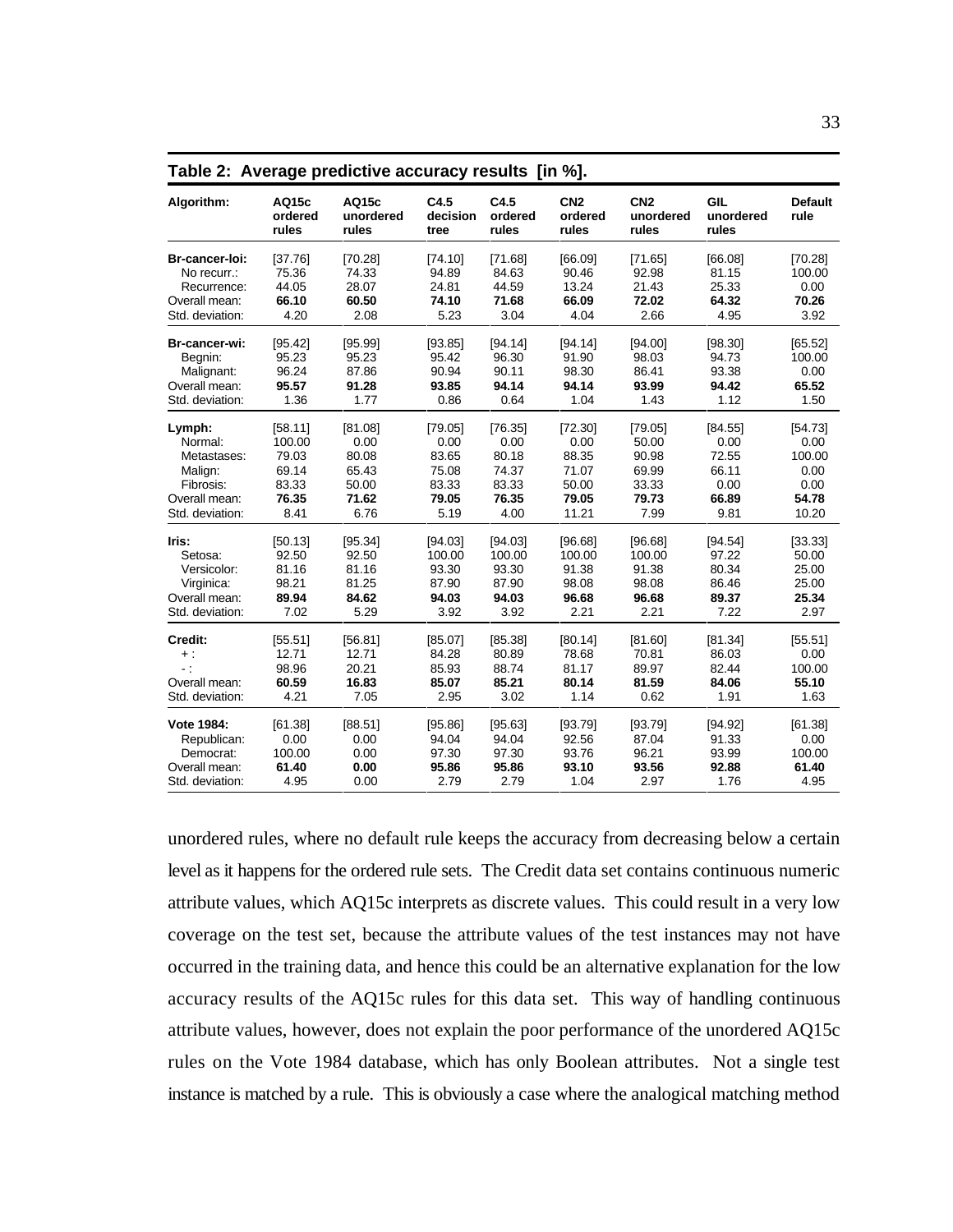of the AQ15c instance classification procedure would have been necessary to use the rules. The accuracy of the ordered rules for this data set looks similarly poor, but through the default rule these rule sets still achieve the default accuracy.

While on most data sets the accuracy values for the rule sets of all algorithms exceed the default accuracy, four out of the seven rule sets for the breast cancer database from the Ljubljana Oncology Institute perform worse than a default rule, which indicates that this domain is very noisy and difficult to learn. The lymphography database from the same institute shows that the algorithms have problems handling very unsymmetric class distributions and hence have a very low accuracy on the minority classes.

### **Complexity, Generalization, And Coverage Results**

The average results for the space and time complexity of the rule sets are shown in Table 3 and Table 4, respectively. The detailed space and time complexity results of the  $v=4$  test runs for each algorithm and database combination are listed in Appendix D. Table 3 lists the space complexity measures, i.e. the average numbers of rules, complexes, and selectors for each combination of learning algorithm and data sets. The number of rules includes the default rule if a rule set has such a rule. Hence the number of rules equals the number of complexes for the unordered AQ15c rule sets and the unordered GIL rule sets, which do not have a default rule, and is one higher than the number of complexes for all ordered rule sets and the unordered CN2 rule sets, which have default rules. The C4.5 decision trees always cover the full domain without any need for a default rule. Table 4 contains the time complexity results, i.e. the average numbers of complexes and selectors that needed to be tested to classify a test instance. The most significant result visible in these two tables is the high space and time complexity of the GIL rules compared to all other rule sets.

Table 5 shows the average generalization and coverage results. The detailed results of the  $v=4$  test runs for each algorithm and database combination are listed in Appendix D. Usually a high *generalization* rate is desirable, but it does not automatically imply that the rule set has a high quality. For example, a rule set consisting of a default rule only has a very high generalization rate, but of course it cannot be considered to be a good rule set.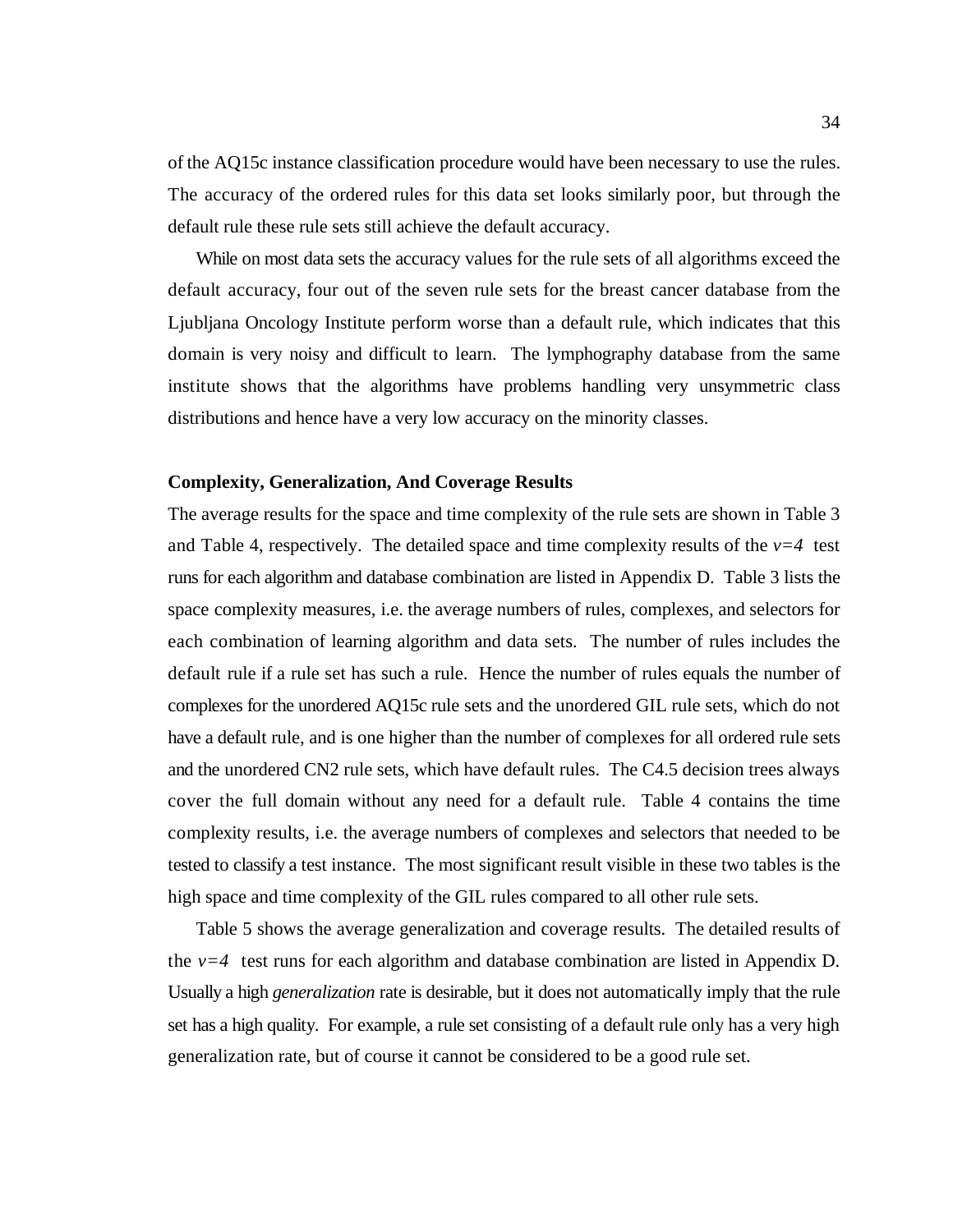| Algorithm:        | AQ15c<br>ordered<br>rules | AQ15c<br>unordered<br>rules | C4.5<br>decision<br>tree | C4.5<br>ordered<br>rules | CN <sub>2</sub><br>ordered<br>rules | CN <sub>2</sub><br>unordered<br>rules | <b>GIL</b><br>unordered<br>rules |
|-------------------|---------------------------|-----------------------------|--------------------------|--------------------------|-------------------------------------|---------------------------------------|----------------------------------|
| Br-cancer-loi:    |                           |                             |                          |                          |                                     |                                       |                                  |
| No. of rules:     | 15.75                     | 31.00                       | 9.00                     | 7.25                     | 3.00                                | 4.75                                  | 56.75                            |
| No. of complexes: | 14.75                     | 31.00                       | 9.00                     | 6.25                     | 2.00                                | 3.75                                  | 56.75                            |
| No. of selectors: | 63.50                     | 134.00                      | 11.25                    | 12.25                    | 5.00                                | 11.25                                 | 294.25                           |
| Br-cancer-wi:     |                           |                             |                          |                          |                                     |                                       |                                  |
| No. of rules:     | 7.50                      | 16.25                       | 8.75                     | 8.50                     | 5.50                                | 7.75                                  | 36.50                            |
| No. of complexes: | 6.50                      | 16.25                       | 8.75                     | 7.50                     | 4.50                                | 6.75                                  | 36.50                            |
| No. of selectors: | 30.50                     | 64.25                       | 15.50                    | 16.25                    | 12.25                               | 18.75                                 | 177.25                           |
| Lymph:            |                           |                             |                          |                          |                                     |                                       |                                  |
| No. of rules:     | 10.00                     | 15.00                       | 13.00                    | 10.00                    | 7.00                                | 9.25                                  | 19.25                            |
| No. of complexes: | 9.00                      | 15.00                       | 13.00                    | 9.00                     | 6.00                                | 8.25                                  | 19.25                            |
| No. of selectors: | 27.75                     | 47.75                       | 24.00                    | 24.50                    | 17.75                               | 21.00                                 | 100.00                           |
| Iris:             |                           |                             |                          |                          |                                     |                                       |                                  |
| No. of rules:     | 4.50                      | 6.75                        | 3.50                     | 4.75                     | 3.00                                | 4.75                                  | 9.00                             |
| No. of complexes: | 3.50                      | 6.75                        | 3.50                     | 3.75                     | 2.00                                | 3.75                                  | 9.00                             |
| No. of selectors: | 5.75                      | 11.50                       | 5.00                     | 5.00                     | 3.25                                | 6.25                                  | 17.00                            |
| Credit:           |                           |                             |                          |                          |                                     |                                       |                                  |
| No. of rules:     | 18.75                     | 35.50                       | 7.00                     | 6.50                     | 11.75                               | 11.50                                 | 116.75                           |
| No. of complexes: | 17.75                     | 35.50                       | 7.00                     | 5.50                     | 10.75                               | 10.25                                 | 116.75                           |
| No. of selectors: | 93.50                     | 195.75                      | 10.25                    | 11.75                    | 36.75                               | 36.25                                 | 965.50                           |
| Vote 1984:        |                           |                             |                          |                          |                                     |                                       |                                  |
| No. of rules:     | 2.75                      | 12.25                       | 5.75                     | 6.00                     | 5.00                                | 6.50                                  | 16.25                            |
| No. of complexes: | 1.75                      | 12.25                       | 5.75                     | 5.00                     | 4.00                                | 5.50                                  | 16.25                            |
| No. of selectors: | 6.25                      | 37.75                       | 9.50                     | 11.00                    | 13.00                               | 18.00                                 | 64.75                            |

**Table 3: Average space complexity results [in number of rules, complexes, and selectors respectively].**

The unordered AQ15c rule sets for the Vote 1984 data set show, that a high generalization, 96.25 %, can go along with a very low coverage, 0.00 %, and a very low accuracy, 0.00 %. Used in addition to other metrics, the generalization measure describes a further characteristic of a rule set. A reduction of the complexity of the knowledge representation is desirable in many domains and one of the motivations to use inductive learning techniques. Furthermore a low generalization may indicate an over-specialization of a rule set and hence point out a potential reason for a low predictive accuracy.

Like the generalization metric, the *domain coverage* measure should only be considered in conjunction with other measures. A low coverage automatically implies a low accuracy and the corresponding rule set can be viewed as not correctly capturing the regularities of the domain. While a low coverage may indicate an over-specialization of a rule set, a high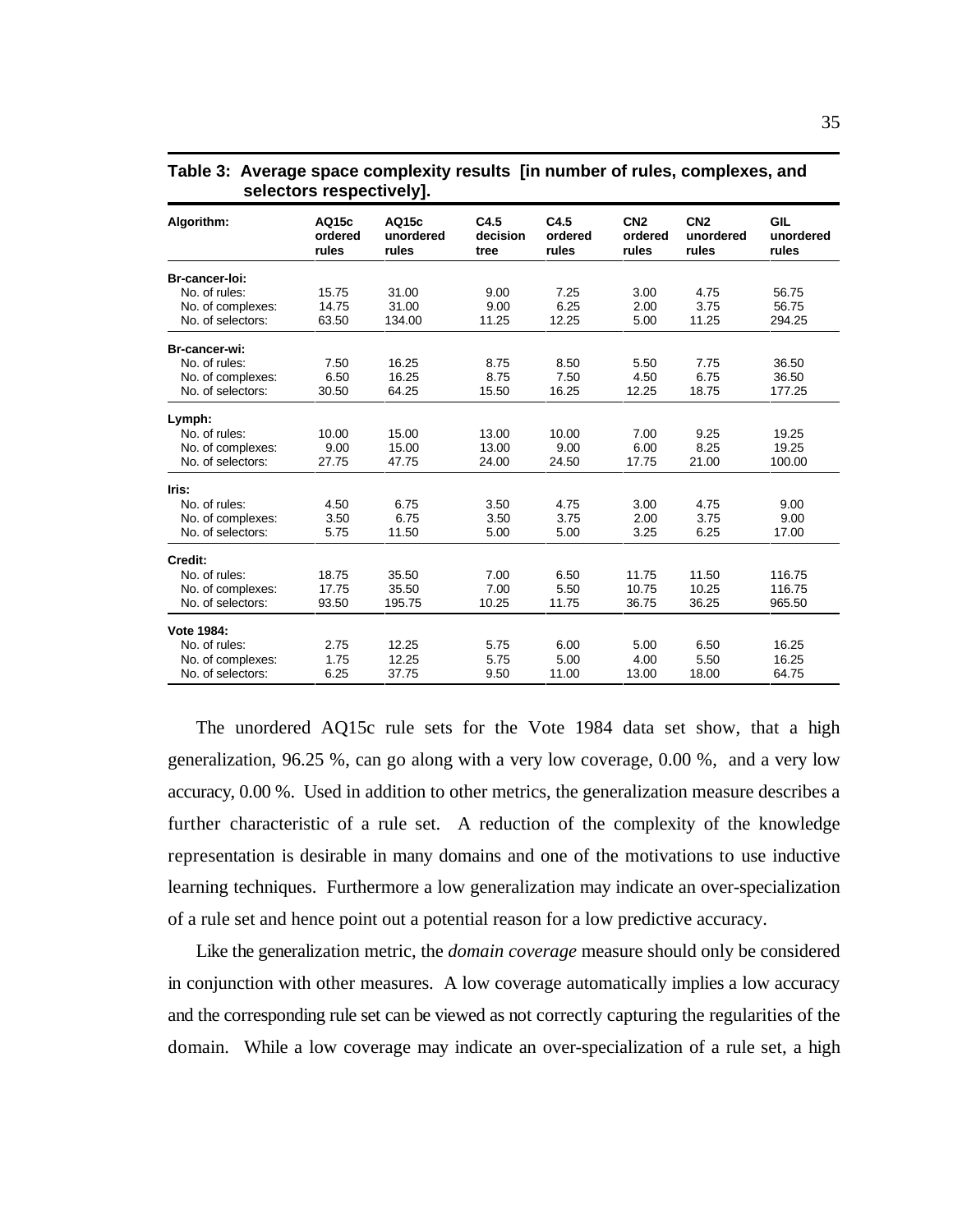| Algorithm:                                  | AQ15c<br>ordered<br>rules | AQ15c<br>unordered<br>rules | C4.5<br>decision<br>tree | C4.5<br>ordered<br>rules | CN <sub>2</sub><br>ordered<br>rules | CN <sub>2</sub><br>unordered<br>rules | GIL<br>unordered<br>rules |
|---------------------------------------------|---------------------------|-----------------------------|--------------------------|--------------------------|-------------------------------------|---------------------------------------|---------------------------|
| Br-cancer-loi:                              |                           |                             |                          |                          |                                     |                                       |                           |
| Complex tests:                              | 7.19                      | 31.00                       | 1.00                     | 5.03                     | 1.86                                | 3.75                                  | 56.75                     |
| Selector tests:                             | 15.43                     | 56.52                       | 2.23                     | 6.41                     | 2.64                                | 5.19                                  | 117.09                    |
| Br-cancer-wi:                               |                           |                             |                          |                          |                                     |                                       |                           |
| Complex tests:                              | 3.04                      | 16.25                       | 1.00                     | 2.44                     | 2.03                                | 6.75                                  | 36.50                     |
| Selector tests:                             | 6.57                      | 26.90                       | 3.35                     | 3.90                     | 4.57                                | 11.66                                 | 76.85                     |
| Lymph:<br>Complex tests:<br>Selector tests: | 5.61<br>10.48             | 15.00<br>26.46              | 1.00<br>7.53             | 5.10<br>8.45             | 3.16<br>6.78                        | 8.25<br>12.74                         | 19.25<br>43.55            |
| Iris:                                       |                           |                             |                          |                          |                                     |                                       |                           |
| Complex tests:                              | 2.30                      | 6.75                        | 1.00                     | 2.28                     | 1.73                                | 3.75                                  | 9.00                      |
| Selector tests:                             | 2.66                      | 7.45                        | 2.89                     | 2.63                     | 2.36                                | 5.08                                  | 12.40                     |
| Credit:                                     |                           |                             |                          |                          |                                     |                                       |                           |
| Complex tests:                              | 16.81                     | 35.50                       | 1.00                     | 3.02                     | 5.58                                | 10.25                                 | 116.75                    |
| Selector tests:                             | 20.10                     | 42.86                       | 2.93                     | 4.47                     | 12.57                               | 21.80                                 | 359.70                    |
| Vote 1984:                                  |                           |                             |                          |                          |                                     |                                       |                           |
| Complex tests:                              | 1.75                      | 12.25                       | 1.00                     | 2.18                     | 1.89                                | 5.50                                  | 16.25                     |
| Selector tests:                             | 1.75                      | 12.25                       | 2.18                     | 2.96                     | 4.40                                | 10.24                                 | 29.45                     |
|                                             |                           |                             |                          |                          |                                     |                                       |                           |

### **Table 4: Average time complexity results [as average number of tests per instance].**

| Table 5: Average generalization and coverage results [in %]. |                           |                             |                          |                          |                                     |                                       |                           |
|--------------------------------------------------------------|---------------------------|-----------------------------|--------------------------|--------------------------|-------------------------------------|---------------------------------------|---------------------------|
| Algorithm:                                                   | AQ15c<br>ordered<br>rules | AQ15c<br>unordered<br>rules | C4.5<br>decision<br>tree | C4.5<br>ordered<br>rules | CN <sub>2</sub><br>ordered<br>rules | CN <sub>2</sub><br>unordered<br>rules | GIL<br>unordered<br>rules |
| Br-cancer-loi:                                               |                           |                             |                          |                          |                                     |                                       |                           |
| Generalization:                                              | 92.66                     | 85.55                       | 95.80                    | 96.62                    | 98.60                               | 97.79                                 | 73.54                     |
| Coverage:                                                    | 100.00                    | 84.63                       | 100.00                   | 100.00                   | 100.00                              | 100.00                                | 90.89                     |
| Br-cancer-wi:                                                |                           |                             |                          |                          |                                     |                                       |                           |
| Generalization:                                              | 98.57                     | 96.90                       | 98.33                    | 98.76                    | 98.70                               | 98.52                                 | 93.04                     |
| Coverage:                                                    | 100.00                    | 93.71                       | 100.00                   | 100.00                   | 100.00                              | 100.00                                | 98.14                     |
| Lymph:                                                       |                           |                             |                          |                          |                                     |                                       |                           |
| Generalization:                                              | 90.99                     | 86.49                       | 88.29                    | 90.99                    | 93.69                               | 91.67                                 | 82.66                     |
| Coverage:                                                    | 100.00                    | 87.16                       | 100.00                   | 100.00                   | 100.00                              | 100.00                                | 81.76                     |
| Iris:                                                        |                           |                             |                          |                          |                                     |                                       |                           |
| Generalization:                                              | 96.60                     | 94.00                       | 96.89                    | 95.78                    | 97.33                               | 95.78                                 | 92.00                     |
| Coverage:                                                    | 100.00                    | 86.63                       | 100.00                   | 100.00                   | 100.00                              | 100.00                                | 96.68                     |
| Credit:                                                      |                           |                             |                          |                          |                                     |                                       |                           |
| Generalization:                                              | 96.38                     | 93.14                       | 98.65                    | 98.74                    | 97.73                               | 97.83                                 | 77.45                     |
| Coverage:                                                    | 100.00                    | 18.13                       | 100.00                   | 100.00                   | 100.00                              | 100.00                                | 96.82                     |
| Vote 1984:                                                   |                           |                             |                          |                          |                                     |                                       |                           |
| Generalization:                                              | 99.16                     | 96.25                       | 98.24                    | 98.16                    | 98.47                               | 98.01                                 | 95.02                     |
| Coverage:                                                    | 100.00                    | 0.00                        | 100.00                   | 100.00                   | 100.00                              | 100.00                                | 98.16                     |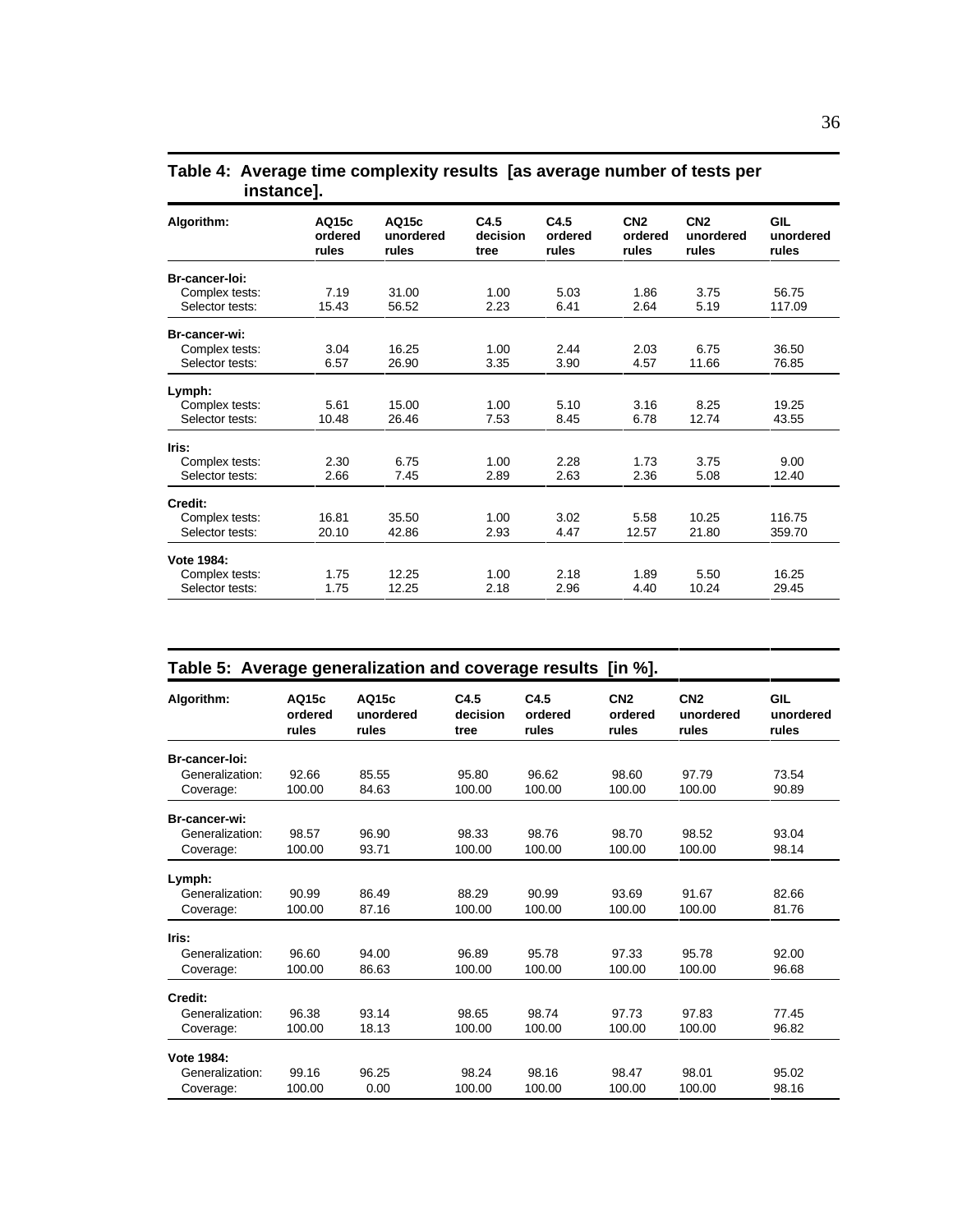coverage does not guarantee a high accuracy. Decision trees and rule sets with a default rule automatically cover the full domain without necessarily having a high accuracy.

The low accuracy results of the unordered AQ15c rules on the Credit and Vote 1984 data sets shown in Table 2 were obviously due to the low coverage of the rule sets, 18.13 % and 0.00 % respectively, as listed in Table 5. Rules may have a high accuracy on the instances they cover, if their coverage is low, their overall accuracy will be low, too. Hence a look at the coverage value my help to find a possible reason for the low accuracy of a rule set.

### **Comparison Of The Learning Algorithms**

The experiments described above only allow a limited comparison of the learning algorithms used in this work. A really representative comparison should be based on more than six data sets. Furthermore one should take into consideration, that some rules, for example the ones generated by AQ15c, were developed for a different instance classification method. But the experiments can nevertheless serve for a demonstration of how the rule set quality measures can be applied to distinct types of rule sets with distinct rules.

|                   | deviations).              |                             |                          |                          |                                     |                                       |                                  |                        |
|-------------------|---------------------------|-----------------------------|--------------------------|--------------------------|-------------------------------------|---------------------------------------|----------------------------------|------------------------|
| Algorithm:        | AQ15c<br>ordered<br>rules | AQ15c<br>unordered<br>rules | C4.5<br>decision<br>tree | C4.5<br>ordered<br>rules | CN <sub>2</sub><br>ordered<br>rules | CN <sub>2</sub><br>unordered<br>rules | <b>GIL</b><br>unordered<br>rules | <b>Default</b><br>rule |
| Predictive        |                           |                             |                          |                          |                                     |                                       |                                  |                        |
| accuracy:         | 74.99%                    | 54.14 %                     | 86.99 %                  | 86.21 %                  | 84.87%                              | 86.26 %                               | 81.99%                           | 55.40 %                |
| Std. deviation:   | $(13.66\%)$               | (34.10%                     | $(8.25\%)$               | (9.37%)                  | $(10.82\%)$                         | $(9.03\% )$                           | $(12.05\%)$                      | (14.51%)               |
| No. of rules:     | 9.88                      | 19.46                       | 7.83                     | 7.17                     | 5.88                                | 7.42                                  | 42.42                            | -----                  |
| Std. deviation:   | (5.75)                    | (10.28)                     | (2.96)                   | (1.71)                   | (2.98)                              | (2.42)                                | (36.75)                          | -----                  |
| No. of complexes: | 8.88                      | 19.46                       | 7.83                     | 6.17                     | 4.88                                | 6.42                                  | 42.42                            | -----                  |
| Std. deviation:   | (5.75)                    | (10.28)                     | (2.96)                   | (1.71)                   | (2.98)                              | (2.42)                                | (36.75)                          | -----                  |
| No. of selectors: | 37.88                     | 81.83                       | 12.58                    | 12.17                    | 14.67                               | 18.58                                 | 269.79                           | -----                  |
| Std. deviation:   | (31.50)                   | (63.32)                     | (5.96)                   | (6.03)                   | (11.03)                             | (9.35)                                | (323.51)                         | -----                  |
| Complex tests:    | 6.12                      | 19.46                       | 1.00                     | 3.34                     | 2.71                                | 6.38                                  | 42.42                            | -----                  |
| Std. deviation:   | (5.15)                    | (10.28)                     | (0.00)                   | (1.25)                   | (1.37)                              | (2.35)                                | (36.75)                          | -----                  |
| Selector tests:   | 9.50                      | 28.74                       | 3.52                     | 4.80                     | 5.55                                | 11.12                                 | 106.51                           | -----                  |
| Std. deviation:   | (6.63)                    | (16.86)                     | (1.84)                   | (2.04)                   | (3.46)                              | (5.62)                                | (118.22)                         | -----                  |
| Generalization:   | 95.63%                    | 92.06 %                     | 96.03 %                  | 96.51 %                  | 97.42 %                             | 96.60%                                | 85.62 %                          | -----                  |
| Std. deviation:   | $(2.95\%)$                | $(4.46\% )$                 | $(3.60\%)$               | $(2.70\%)$               | $(1.74\%)$                          | (2.37%)                               | $(8.22\%)$                       | -----                  |
| Coverage:         | 100.00%                   | 61.71 %                     | 100.00%                  | 100.00%                  | 100.00%                             | 100.00 %                              | 93.74 %                          | 100.00%                |
| Std. deviation:   | (0.00 %)                  | (37.69%)                    | (0.00 %)                 | (0.00 %)                 | (0.00 %)                            | (0.00 %)                              | $(5.90\%)$                       | (0.00 %)               |

**Table 6: Rule set quality metrics averaged over all data sets (with standard deviations).**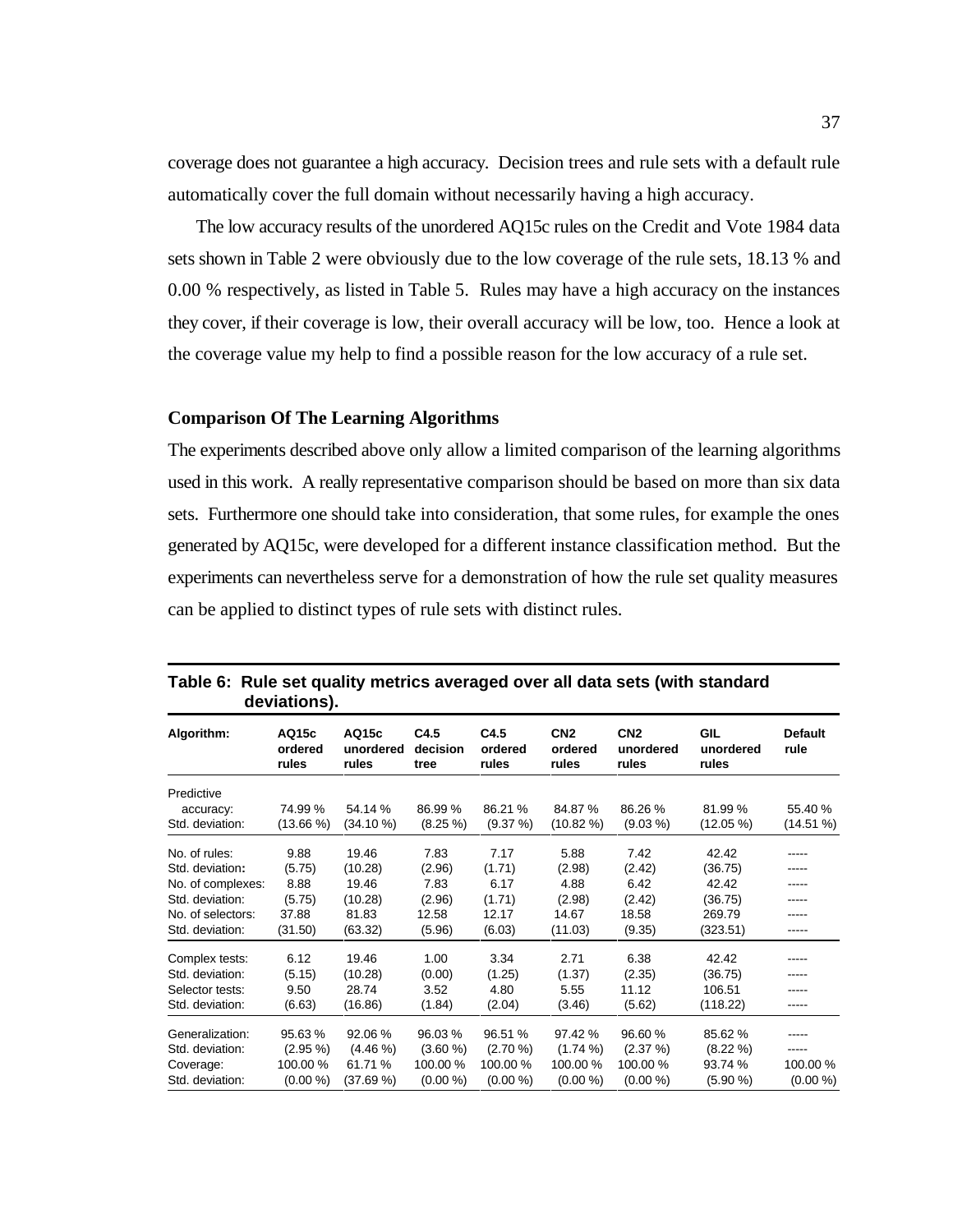Table 6 shows the values of all rule set quality metrics for the rule sets of each algorithm averaged over all data sets. In general, the decision trees generated by the C4.5 system had a slightly higher predictive accuracy than the other rule sets, but, as shown in Appendix F, this finding is not statistically significant (at the 95 % significance level). The comparatively low accuracy of the AQ15c rule sets is mainly due to the rule sets for the Credit and Vote 1984 data sets. On these two data sets, all other algorithms induced significantly better rule sets.

The space complexity and generalization measures show that AQ15c and especially GIL tend to produce more complex rule sets than C4.5 and CN2. For most data sets the size of the GIL rule sets is a multiple of the size of the other rule sets, but obviously this has no significant impact on the accuracy of these rule sets. For humans, however, these rule sets are less understandable due to their size. Furthermore the average numbers of complex and selector tests indicate that ordered rules and especially decision trees have a better time complexity than unordered rules. The results for the space complexity metrics show that the ordered rules induced by an algorithm producing ordered and unordered rules alternatively are less complex than the unordered rules generated by the same algorithm.

#### **Comments On Some Additional Observations**

As described in the section about the experimental setup, the GIL system had problems handling the Credit and the Iris data sets due to the large number of distinct values for some of their attributes. For the comparison of the learning algorithms presented in this work, the problem was solved for GIL by introducing 5 % quantiles for numeric attributes with more than 25 distinct values and thereby artificially reducing the complexity of these data sets. For a learning algorithm to be usable for applications with data sets of a reasonable size, it is important to be scalable, i.e. to be able to handle large numbers of attributes, of values per attributes, and of instances. Algorithms employed for *Knowledge Discovery in Databases (KDD)* (Simoudis, Han, and Fayyad, 1996), for example, have to cope this **scalability problem**, in order to be able to find regularities in huge databases within a reasonable amount of time.

Obviously there are two types of complexity to be considered, one associated with the generation of rules and the other associated with the use of rules. While the latter type is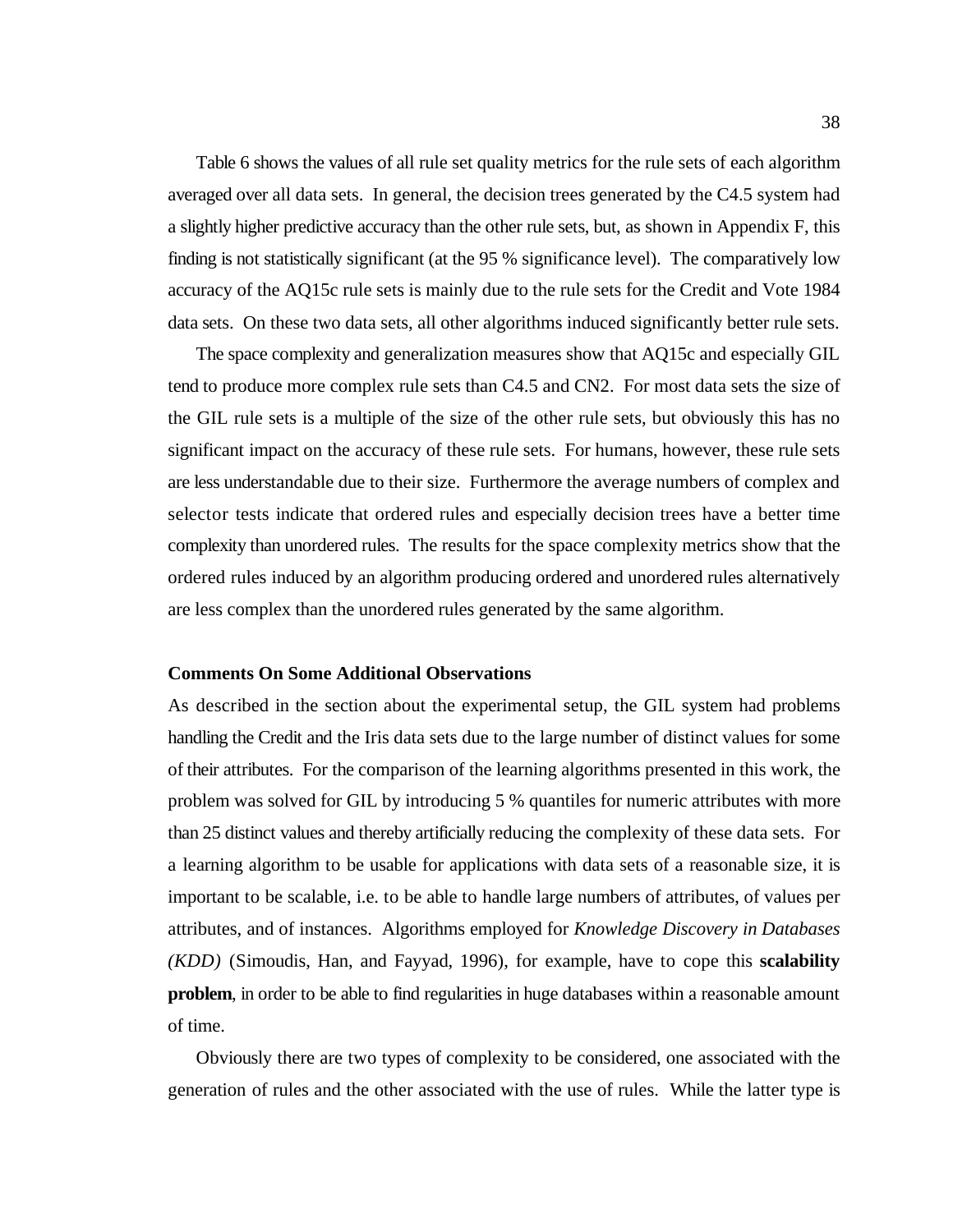captured by the space and time complexity metrics for rule sets proposed in this work, the first type, the space and time complexity of the learning algorithms, is not captured by these metrics, whose objective it is to describe properties of rule sets and not of learning algorithms. Hence the scalability problem, which is not related to the produced rule sets but to their generation only, is not addressed by the proposed metrics. If not only rule sets have to be compared, but a learning algorithm has to be selected for a particular application, the computational complexity of the available algorithms has to be considered as well, because some algorithms may not be able to handle the complexity of the data set of this application.

A further data set, which is larger and more complex than the six data sets used in the comparison, was taken to examine the scalability of the four learning algorithms used for this study. The **Employment 1992 (Employ92)** data set for females is a subset of the National Longitudinal Survey of Youth (NLSY) data set for 1992, which was obtained from the National Longitudinal Survey (NLS), Youth Cohort, and distributed by the Center of Human Resource Research at Ohio State University, Columbus, Ohio. The objective is to predict whether a female person was employed in 1992 or not based on values for a set of 49 socio-economic variables including information about previous employment, age, education, test scores, geographical location, consumed amounts of drugs and alcohol, marital status, number of young children. The 2882 instances of this data set are described by 22 Boolean, 14 discrete numeric, and 13 continuous numeric attributes. Each of these attributes has an average of 336.92 distinct values. There are no unknown attribute values in this subset of the NLSY data set for 1992. Out of the 2882 instances in the data set, 2078 (72.10 %) belong to one class and 804 (27.90 %) to the other class.

Neither the GIL nor the AQ15c system were able to handle this data set in a reasonable amount of time (if at all), i.e. the programs did not terminate within 12 hours for a single test run on a SUN SPARC 20 with 98 MB main memory when using *v*-fold cross validation with  $v=4$ . The C4.5 and CN2 learning systems could both handle the data set. After introducing 5% quantiles to the numeric attributes with more 25 values in this data set, the average number of distinct values per attribute was reduced to 8.35. While AQ15c could process the data set in this less complex form, the GIL system was still not able to learn from this data in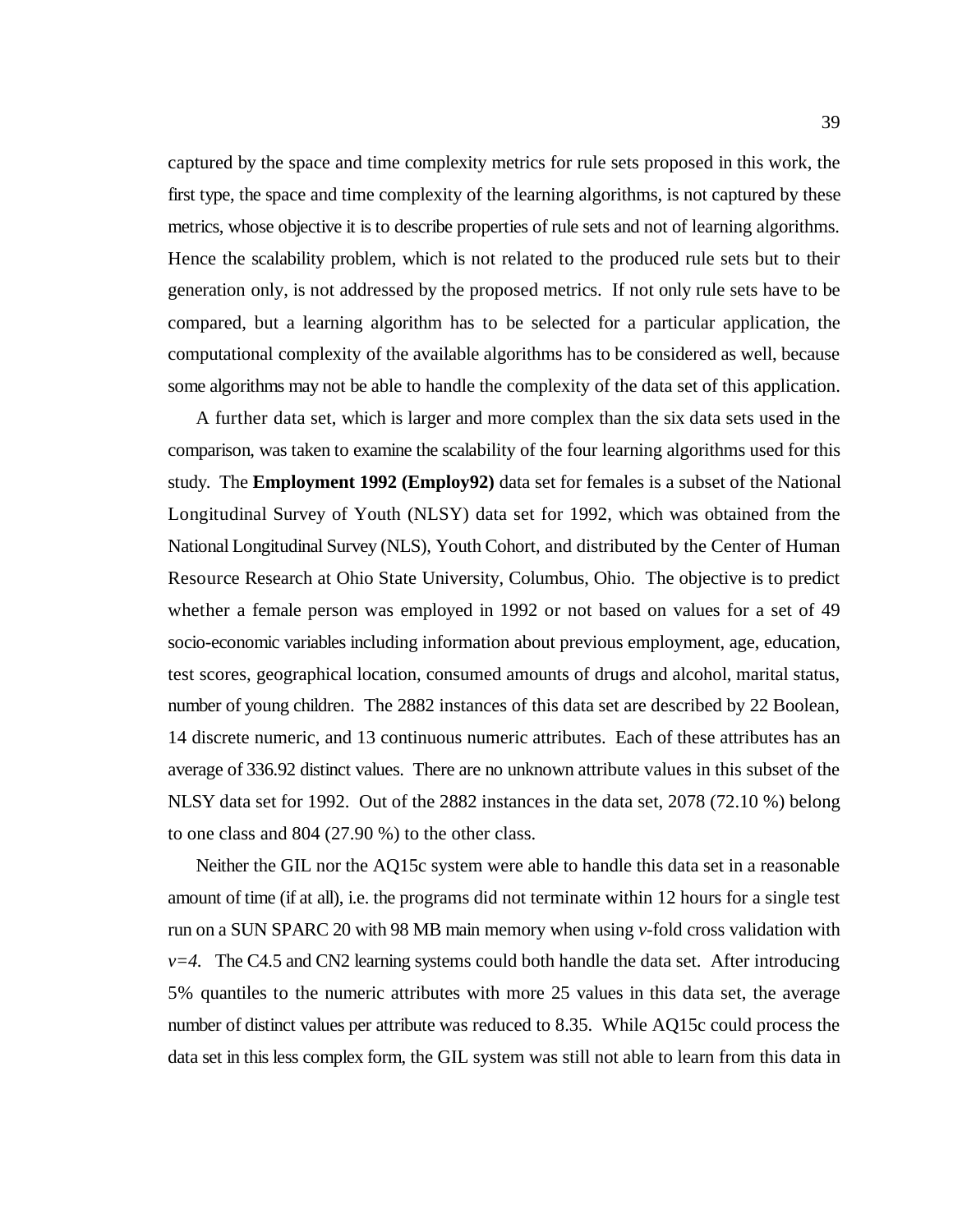the given time frame of 12 hours. Even the use of 10% and 20% quantiles did not enable GIL to handle this data within the given time frame.

Sometimes preprocessing the data by introducing quantiles and /or reducing the size of the data set by reducing the number of instances and /or the number of attributes may enable a particular algorithm to handle an otherwise unmanageably complex data set, but of course it is preferable to have an algorithm able to handle the data without any need for a user to reduce the complexity of the data. From this point of view, the GIL and the AQ15c systems cannot be recommend for use in large scale applications.

#### **CONCLUSIONS**

This work proposed a set of measures to evaluate the quality of a rule set and to compare several rule sets generated by inductive learning algorithms. These measures include the widely used predictive accuracy metric, space and time complexity metrics, and two metrics called generalization and coverage. The application of these measures to the rule sets generated by four different learning algorithms for six real world data sets showed that these measures allow the comparison of rule sets of distinct types, i.e. decision trees, ordered rule sets, and unordered rule sets.

Some applications impose constraints on the rules that can be applied for predictions. In some domains, decisions have to be made fast and hence the average amount of time needed to classify a previously unseen instance should be small. The time complexity measures presented in this work can be employed to take care of that need. Other applications require their knowledge representation not to be too complex, which motivated the space complexity metrics proposed in this work.

The variety of measures allows the users to pick the metrics relevant for their particular applications. The additional measures do not only reveal further characteristics of a rule set, but in some cases allow to find an explanation for the low predictive accuracy of a rule set. A low coverage, for example, indicates that the rule set is not representative for the particular domain, and a low generalization indicates over-specialization.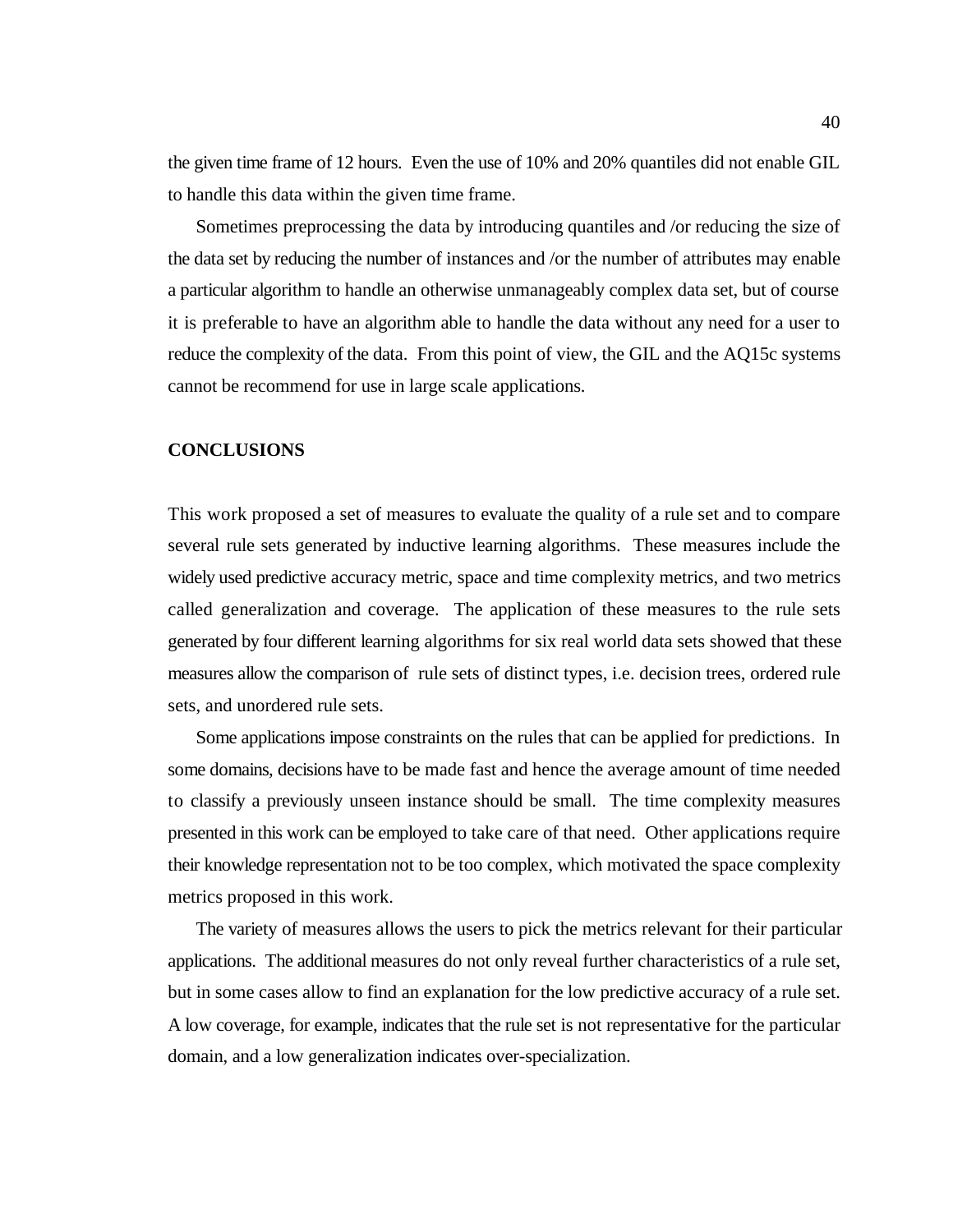#### **REFERENCES**

Breiman, L., Friedman, J.H., Ohlsen, R.A., and Stone, C.J. (1984). **Classification And Regression Trees**. Bedmont, CA, Wadsworth International.

**Documenta Geigy Scientific Tables, 6th Edition**, p.185 (with modifications).

- Clark, P., and Boswell, R. (1991). *Rule Induction With CN2: Some Recent Improvements*. In Y. Kodratoff, editor, **Proceedings of the Fifth European Machine Learning Conference (EWSL-91)**, pp. 151-163, Berlin, Germany, Springer-Verlag. [http://www.cs.utexas.edu/users/pclark/papers/newcn.ps]
- Clark, P., and Niblett, T. (1987). *Induction In Noisy Domains*. In I. Bratko and N. Lavrac, editors, **Progress in Machine Learning: Proc. 2nd European ML Conference (EWSL-87)**, pp. 11-30, Sigma, Wilmslow, UK. [http://www.cs.utexas.edu/users/pclark/papers/ewsl87.ps]
- Clark, P., and Niblett, T. (1989). *The CN2 Induction Algorithm*. **Machine Learning**, Vol. 3, No. 4, pp. 261-283, Kluwer Academic Publishers.
- Fisher, R.A. (1936). *The Use Of Multiple Measurements In Taxonomic Problems*. **Annual Eugenics**, Vol. 7, Part II, pp. 179-188.
- Gallion, R., St. Clair, D.C., Sabharwal, C., and Bond, W.E. (1993). *Dynamic ID3: A Symbolic Learning Algorithm For Many-Valued Attribute Domains*. **Applied Computing: States of the Art and Practice, Proceedings of the 1993 Symposium on Applied Computing (SAC '93)**, pp. 14-20, ACM Press, Indianapolis, IN.
- Hahn, G.J. and Meeker, W.Q. (1991). **Statistical Intervals -- A Guide For Practitioners**, pp. 100-108, John Wiley & Sons, New York, NY.
- Hoel, P.G. (1984). **Introduction To Mathematical Statistics**. Fifth edition, Wiley Series in Probability and Mathematical Statistics, John Wiley & Sons, New York, N.Y.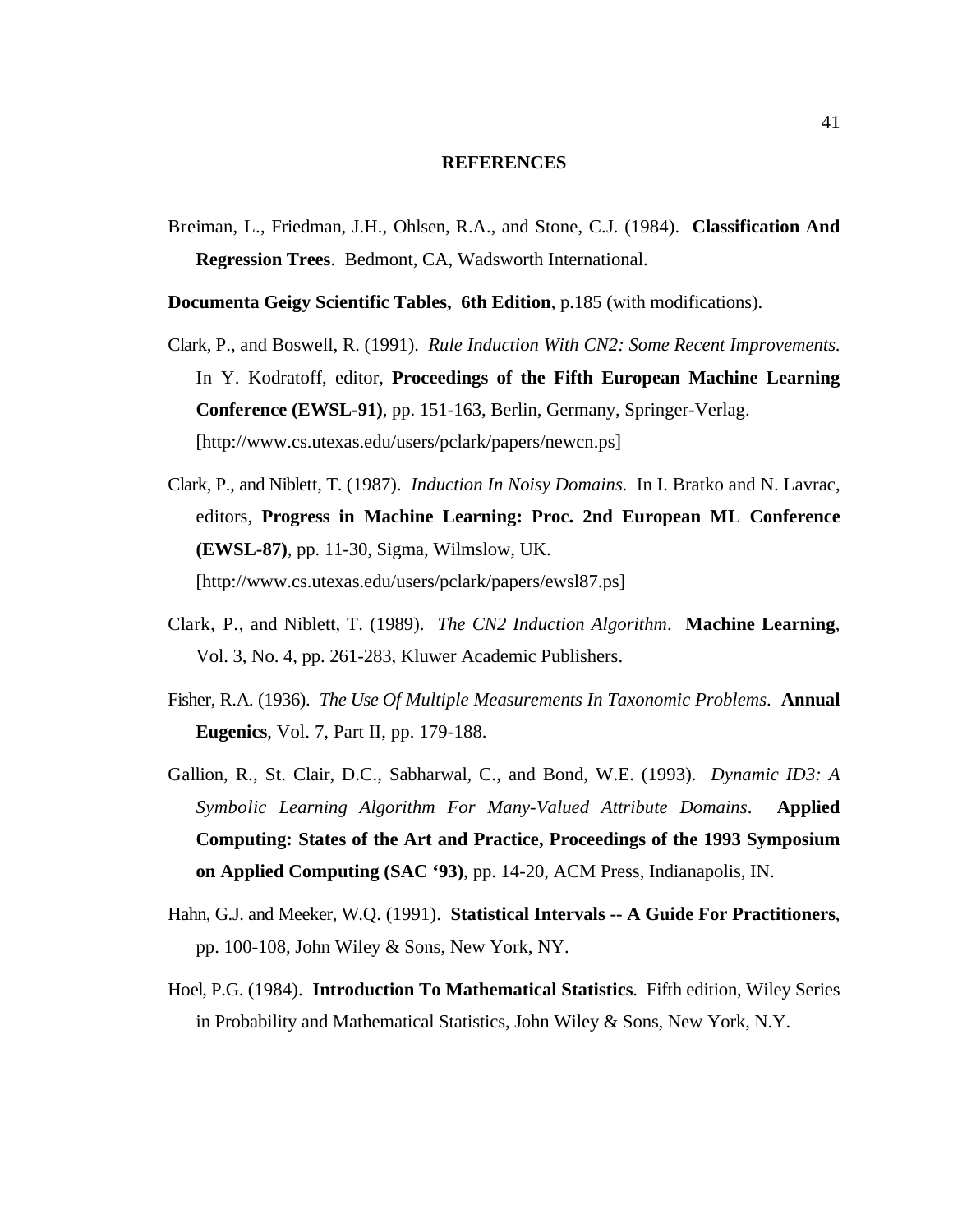- Hong, J., Mozetic, I., and Michalski, R.S. (1986). *AQ15: Incremental Learning Of Attribute-Based Descriptions From Examples -- The Method And User's Guide*. File No. UIUCDCS-F-86-949, Intelligent Systems Group (ISG) Report 86-5, Department of Computer Science, University of Illinois at Urbana-Champaign, Urbana, IL.
- Janikow, C.Z. (1991). *Inductive Learning Of Decision Rules From Attribute-Based Examples: A Knowledge-Intensive Genetic Algorithm Approach*. Ph. D. dissertation, University of North Carolina at Chapel Hill, Chapel Hill, NC.
- Janikow, C.Z. (1993). *A Knowledge-Intensive Genetic Algorithm For Supervised Learning*. **Machine Learning**, Vol. 13, pp. 189-228, Kluwer Academic Publishers, Boston, MA.
- Kalbfleish, J. (1979). **Probability And Statistical Inference** (Vol. 2). Springer Verlag, New York, NY.
- Klinkenberg, R.H., and St. Clair, D.C. (1996). *Rule Set Quality Measures For Inductive Learning Algorithms*. In C.H. Dagli, M. Akay, C.L.P. Chen, B.R. Fernández, and J. Gosh, editors, **Intelligent Engineering Systems Through Artificial Neural Networks**, Vol. 6, **Proceedings of the Conference Artificial Neural Networks In Engineering 1996 (ANNIE' 96)**, pp. 161-168, ASME Press, New York, NY.
- Merz, C.J., Murphy, P. M., and Aha, D. W. (1994). *UCI Repository Of Machine Learning Databases*. Department of Information and Computer Science, University of California at Irvine, Irvine, CA. [http://www.ics.uci.edu/~mlearn/MLRepository.html]
- Michalski, R.S. (1969). *On The Quasi-Minimal Solution Of The General Covering Problem*. **Proceedings of the Fifth International Symposium on Information Processing (FCIP 69)**, Vol. A3 (Switching Circuits), Bled, Yugoslavia, pp. 125-128.
- Michalski, R.S. (1983). *Theory And Methdodology Of Inductive Learning*. In R.S. Michalski, J.G. Carbonell, and T.M. Mitchell, editors, **Machine Learning -- An Artificial Intelligence Approach,** Vol. 1, pp. 83-134, Tioga Publishing, Palo Alto, CA.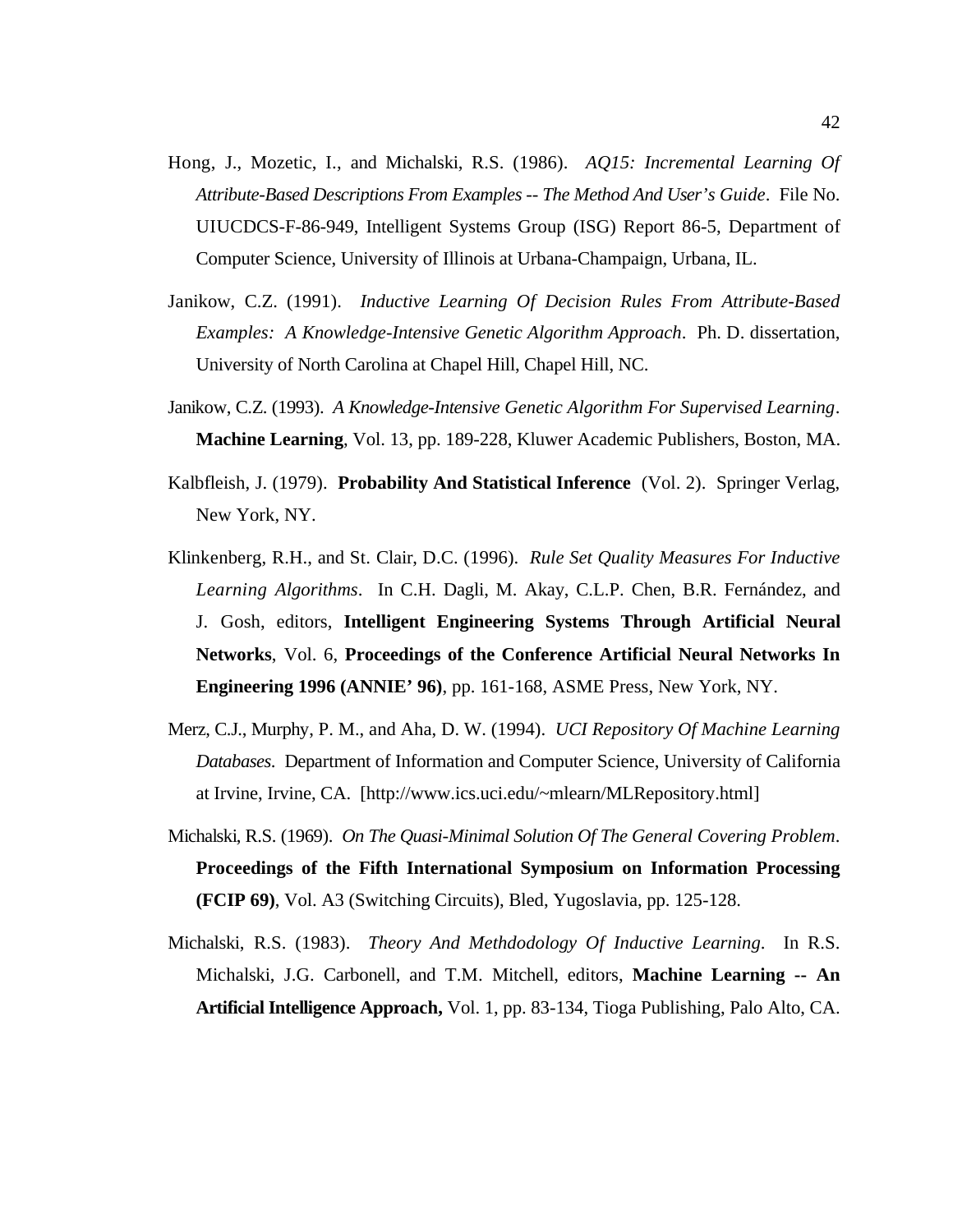- Michalski, R.S., and Larson, J. (1975). *AQVAL / 1 (AQ7) User's Guide And Program Description*. Report No. 731, Department of Computer Science, University of Illinois at Urbana-Champaign, Urbana, IL.
- Michalski, R.S., and Larson, J. (1983). *Incremental Generation Of VL*, *Hypotheses: The Underlying Methodology And The Description Of The Program AQ11*. File No. UIUCDCS-F-83-905, Intelligent Systems Group (ISG) Report 83-5, Department of Computer Science, University of Illinois at Urbana-Champaign, Urbana, IL.
- Michalski, R.S., and McCormick, B.H. (1971). *Interval Generalization Of Switching Theory*. Report No. 442, Department of Computer Science, University of Illinois at Urbana-Champaign, Urbana, IL.
- Michalski, R.S., Mozetic, I., Hong, J., and Lavrac, N. (1986a). *The AQ15 Inductive Learning System: An Overview And Experiments*. Report No. UIUCDCS-R-86-1260, Intelligent Systems Group (ISG) Report 86-20, Department of Computer Science, University of Illinois at Urbana-Champaign, Urbana, IL.
- Michalski, R.S., Mozetic, I., Hong, J., and Lavrac, N. (1986b). *The Multipurpose Incremental Learning System AQ15 And Its Testing Application To Three Medical Domains*. **Proceedings of the Fifth National Conference on Artificial Intelligence (AAAI-86)**, Vol. 2, pp. 1041-1045, Morgan Kaufmann.
- Quinlan, J.R. (1986). *Induction Of Decision Trees*. **Machine Learning**, Vol. 1, No. 1, pp. 81-106, Kluwer Academic Publishers, Boston, MA.
- Quinlan, J.R. (1987). *Simplifying Decision Trees*. **International Journal of Man-Machine Studies**, Vol. 27, No. 3, pp. 221-234.
- Quinlan, J.R. (1993). **C4.5 : Programs For Machine Learning**. Morgan Kaufmann, San Mateo, CA.
- Rissanen, J. (1983). *A Universal Prior For Integers And Estimation By Minimum Description Length.* **Annals of Statistics**, Vol. 11, No. 2, pp. 416-431.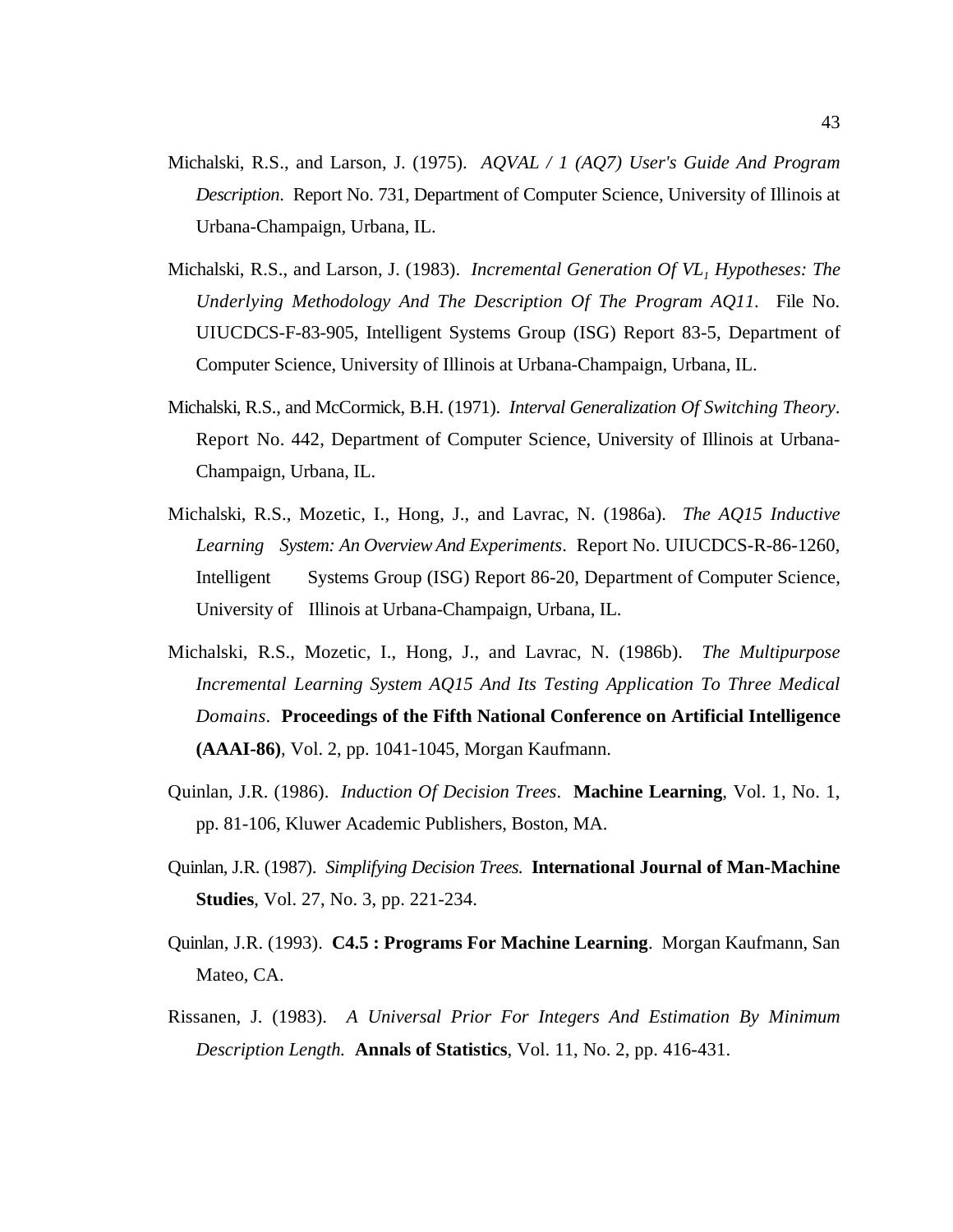- Rivest, R.L. (1987). *Learning Decision Lists*. **Machine Learning**, Vol. 2, pp. 229-246, Kluwer Academic Publishers, Boston, MA..
- Spiegel, M.R. (1961). **Theory And Problems Of Statistics**. Schaum's Outline Series, McGraw-Hill, New York, NY.
- Simoudis, E., Han, J.W., and Fayyad, U., editors (1996). **Proceedings of the Second International Conference on Knowledge Discovery and Data Mining (KDD-96)**, AAAI Press, Menlo Park, CA.
- Wnek, J., Kaufman, K., Bloedorn, E., and Michalski, R.S. (1995). *Selective Inductive Learning System AQ15c: The Method And User's Guide*. Center for Machine Learning and Inference, George Mason University, Fairfax, VA.
- Wolberg, W.H. and Mangasarian, O.L. (1990). *Multisurface Method Of Pattern Separation For Medical Diagnosis Applied To Breast Cytology*. **Proceedings of the National Academy of Sciences**, Vol. 87, pp. 9193-9196, USA.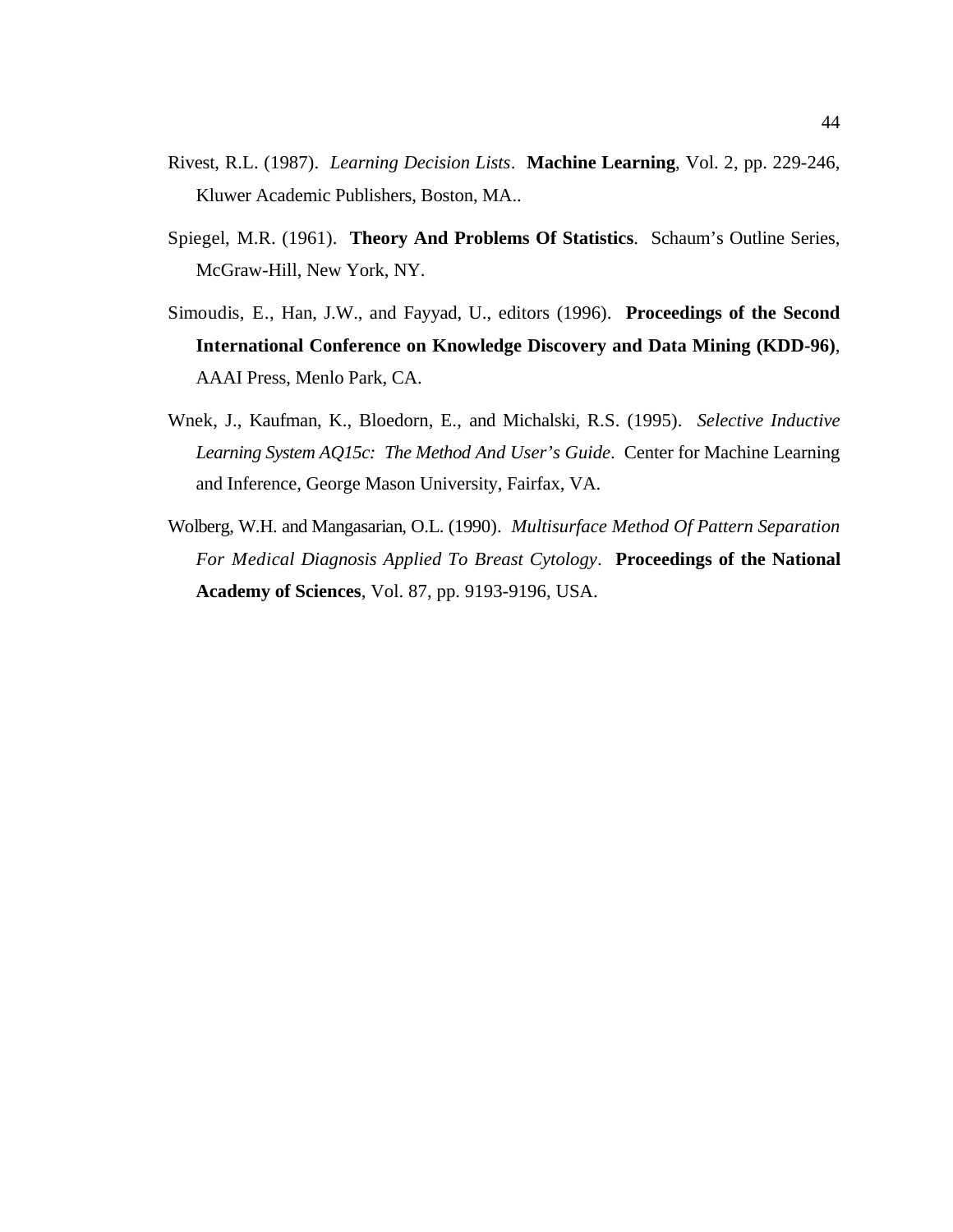# **APPENDIX A**

**Computation Of The Upper Boundary Of A Confidence Interval For The Probability In A Binomial Probability Distribution**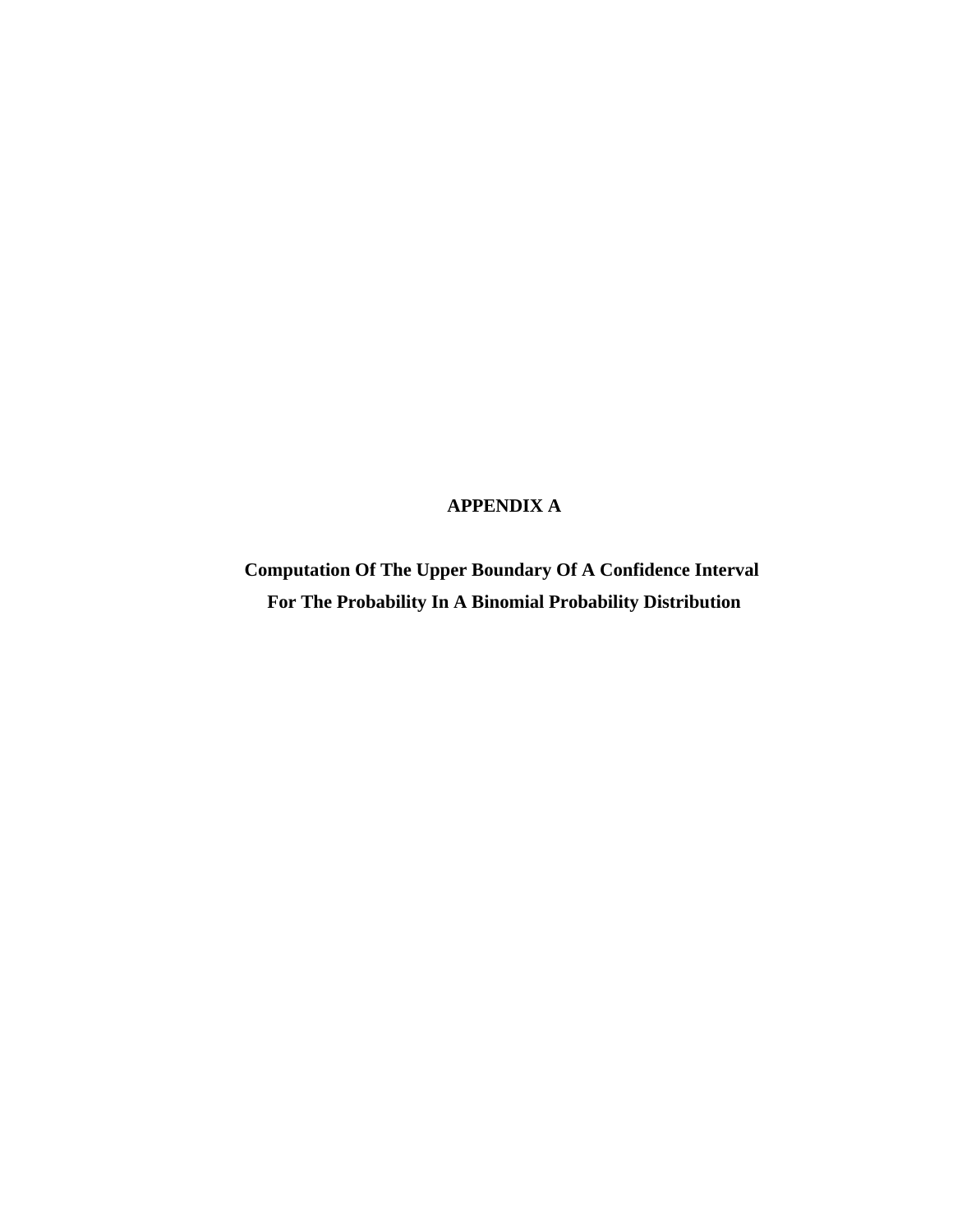## **APPENDIX A**

# **Computation Of The Upper Boundary Of A Confidence Interval For The Probability In A Binomial Probability Distribution**

The probability of *k* succesful trials in *n* independent trials with an equal probability *p* of a success for each trial is obtained from by the *binomial distribution*:

$$
P(X=k) = \frac{n!}{k! (n-k)!} p^{k} (1-p)^{n-k}
$$

The *cumulative binomial probability distribution function* describes the probability of at least *a* succesful trials in *n* trials:

$$
P(X \ge a) = \sum_{k=a}^{n} \frac{n!}{k! (n-k)!} p^{k} (1-p)^{n-k}
$$

For the problem considered here, the parameter  $p$  is unknown and the upper bound  $U_{CF}(E,N)$  of a confidence interval for the probability *p* at confidence level *CF* has to be computed given the number of successful trials (errors), *E*, and the total number of trials, *N*. In order to compute the confidence interval, the inverse of the cumulative binomial probability distribution function has to be computed or at least approximated.

In the implementation of his C4.5 system, Quinlan (1993) uses a modified version of the approximation for  $U_{CF}(E,N)$  described in (Documenta Geigy Scientific Tables). Hahn and Mekker (1980) describe an alternative way of computing this upper bound of a binomial confidence interval, which, for small values of *n*, is based on the *F* distribution and, for large values of *n*, is based on the normal distribution, respectively.

For *E* successful trials in a sample of size *N*, the upper boundary of a conservative onesided  $100(1-\alpha)\%$  confidence interval for p, the true proportion of successful trials, is given  $by:$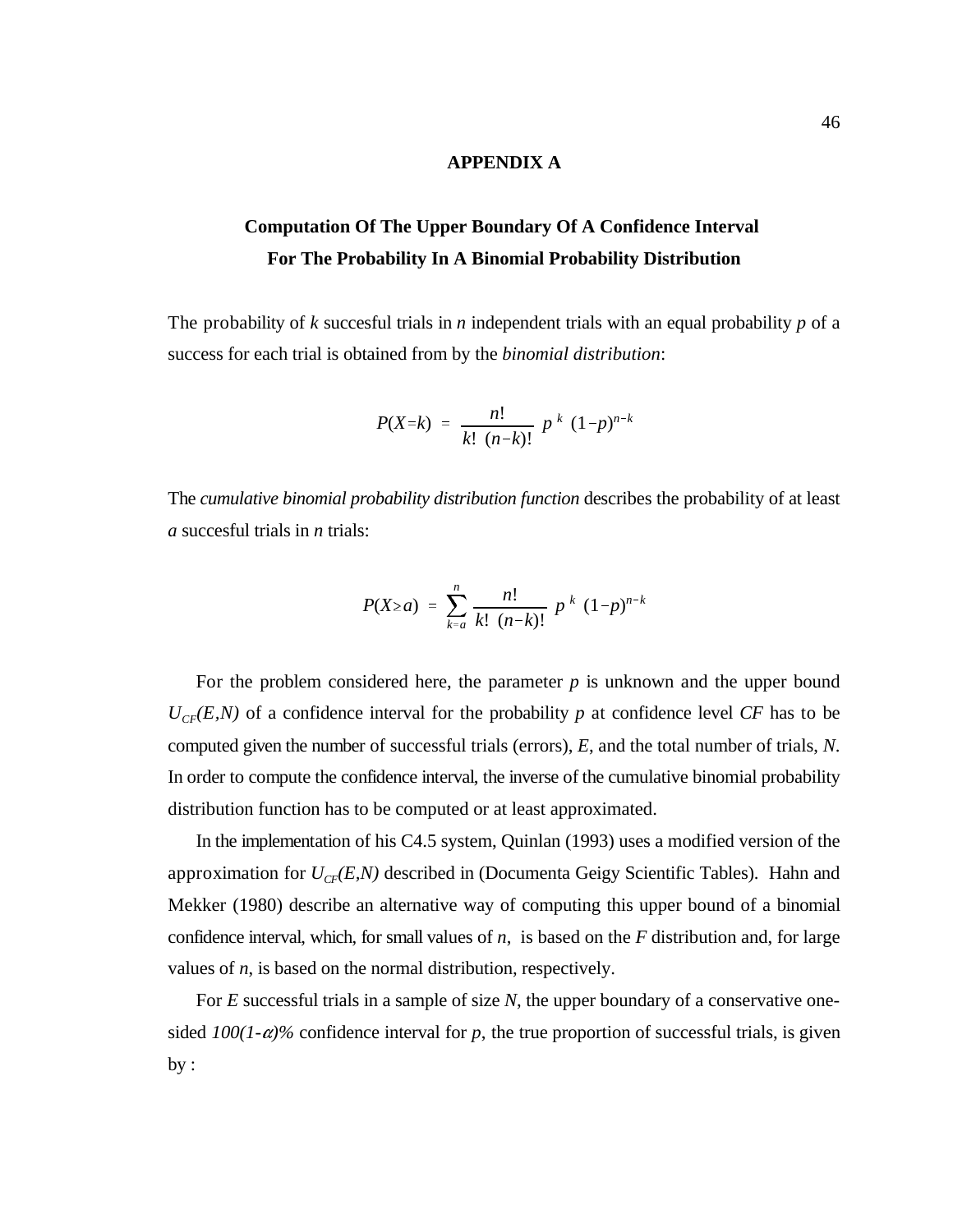$$
U_{(1-\alpha)}(E,N) = \frac{1}{1 + \frac{(N-E)}{(E+1) F_{(1-\alpha; 2E+2, 2N-2E)}}}
$$

where  $F_{(y;rl,r2)}$  is the  $100\gamma$ th percentile of the *F* distribution with  $r_1$  and  $r_2$  degrees of freedom. For samples of small size, the critical values of the *F* distribution can be obtained by interpolating from tabulated values of that distribution. For large samples where *n(E/N)* and *n(1-E/N)* exceed *10*, the upper bound of the confidence interval can be approximated uisng tabulations of the normal distribution percentiles:

$$
U_{(1-\alpha)}(E,N) = p_0 + z_{(1-\alpha)} \sqrt{\frac{p_0(1-p_0)}{N}} \quad \text{where} \quad p_0 = \frac{E}{N}
$$

and where  $z(\gamma)$  is the *100*  $\gamma$ *th* percentile of the standard normal distribution.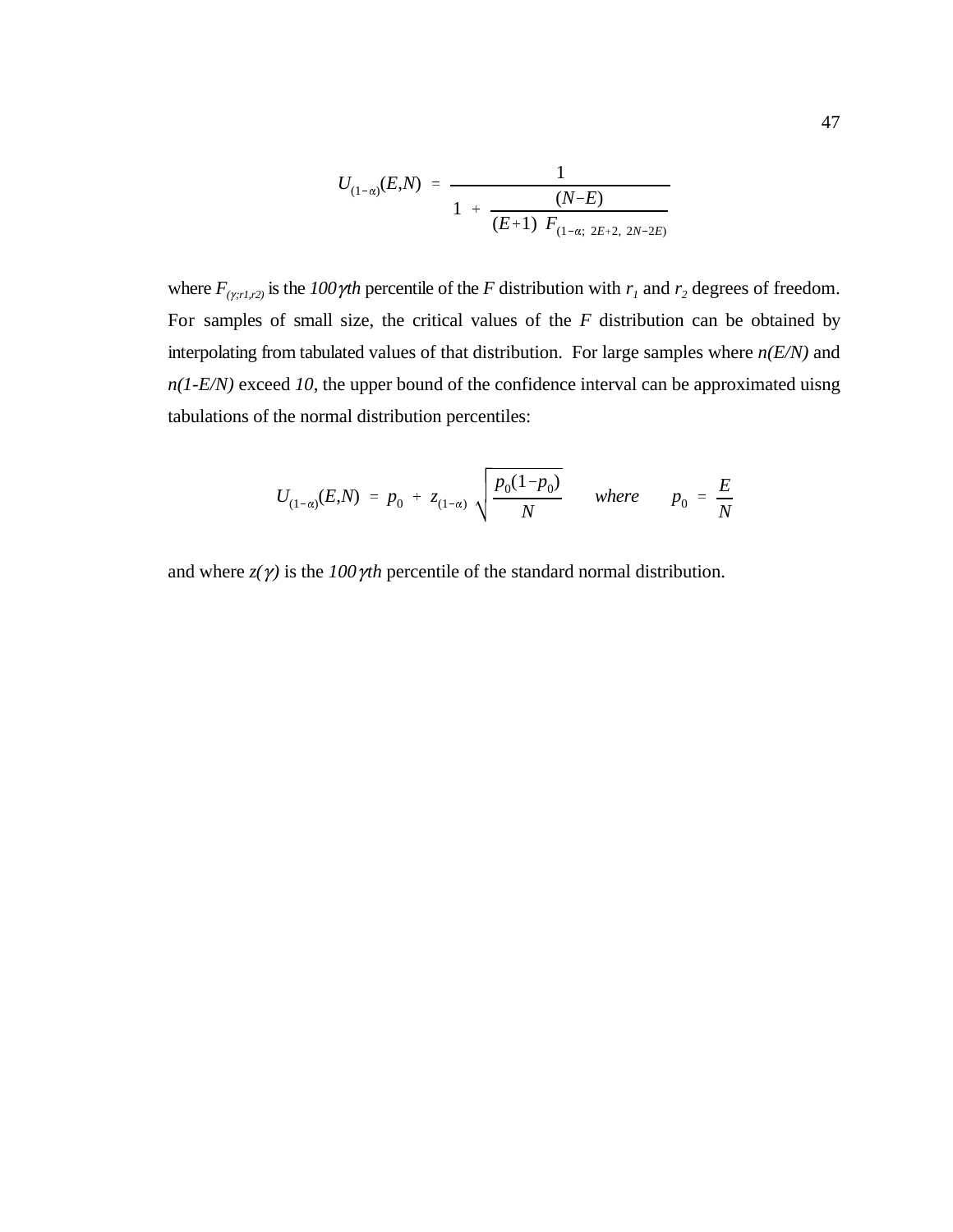# **APPENDIX B**

**Parameter Setting For The GIL Algorithm**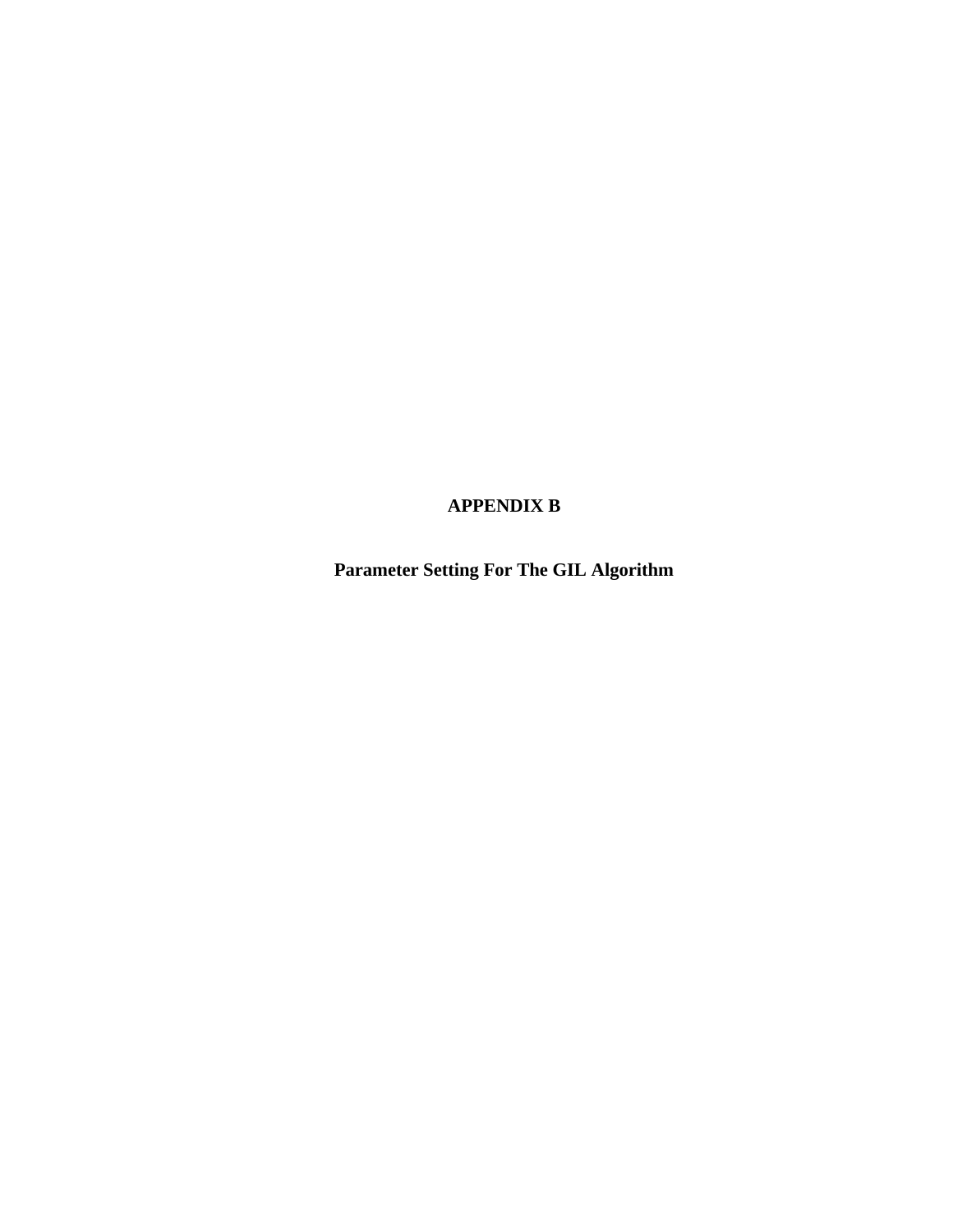## **APPENDIX B**

## **Parameter Setting For The GIL Algorithm**

General parameters of the genetic algorithm:

| Population size:                         | 50 chromosomes;                                                                   |
|------------------------------------------|-----------------------------------------------------------------------------------|
| Main iteration loop for rule induction:  | 300 iterations or until best chromo-                                              |
|                                          | some is complete and consistent;                                                  |
| Final iteration loop for cost reduction: | 100 iterations;                                                                   |
|                                          | Elitism was used, i.e. the best chromosome of each generation was always kept and |
| left unchanged.                          |                                                                                   |

Weights and exponent used for the evaluation function:

 $w_1 = 1.0$  $w_2 = 1.0$  $w_3 = 0.002$  in the main loop and  $w_3 = 0.03$  in the final loop  $f = 1.4$ 

Initial application probabilities of the genetic operators:

Note: The values specified here only reflect the ratio of the initial application probabilities. The actual probabilities were scaled in such a way that 80% of the selected chromosomes of a new generation were updated by the application the genetic operators.

Genetic operators on rule set level:

| Rules exchange:       | 20 (operand selection probability: 20%) |
|-----------------------|-----------------------------------------|
| Rules copy:           | 10                                      |
| New event:            | 40                                      |
| Rules generalization: | 40                                      |
| Rules drop:           | 40                                      |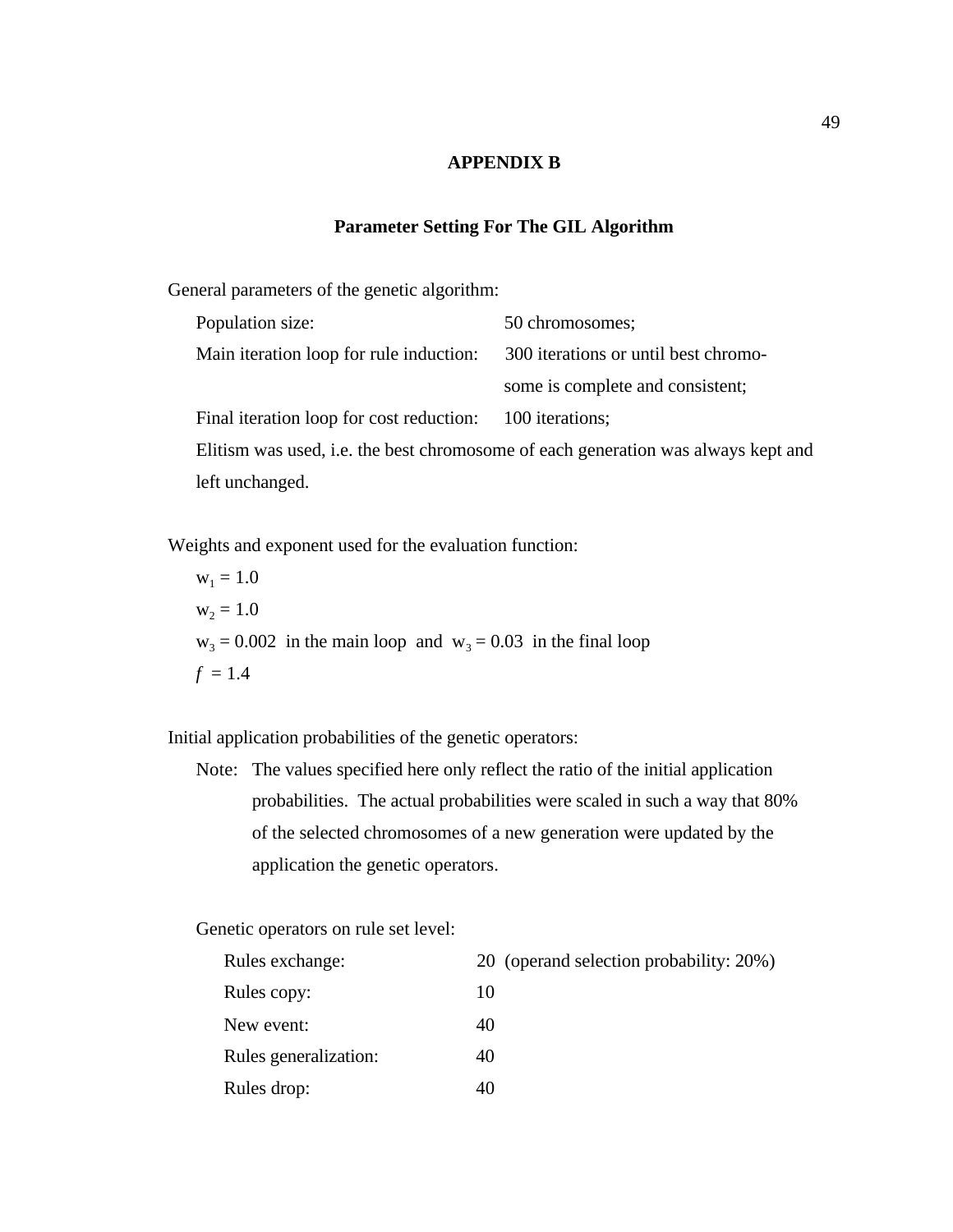| Rules specialization:             | 40                                      |
|-----------------------------------|-----------------------------------------|
| Rules multi generalization:       | 10 (operand selection probability: 10%) |
| Rules multi drop:                 | 10 (operand selection probability: 10%) |
| Rules multi specialization:       | 10 (operand selection probability: 10%) |
| Rules dir. reference extension:   | 20                                      |
| Rules dir. reference restriction: |                                         |

Genetic operators on rule level:

| Rule split:                           |   |
|---------------------------------------|---|
| Condition drop:                       |   |
| Turning conjunction into disjunction: |   |
| Condition introduce:                  | x |
| Rule directed split:                  |   |

Genetic operators on condition level:

| Reference change:      |                                             |
|------------------------|---------------------------------------------|
| Reference extension:   | 3 (50% probability for whole range fill)    |
| Reference restriction: | 3 (50% probability for whole range removal) |

Split of the data set and initial population:

The GIL system used 90% of the data set for training and 10% for testing to compute the accuracies of its rules. Hence only 90% of the training data presented to GIL in each fold were really used for the rule set induction. The initial populations were composed of positive training events (50%) and random chromosomes (50%). Each random chromosome contained at least one complex. The probability for each further complex was 60%, i.e. ca. 0.4\*100%=40% of the randomly generated chromosomes had one complex, ca.  $0.4*60\% = 24\%$  had two complexes, ca.  $0.4*36\% = 14.4\%$  had three complexes, etc..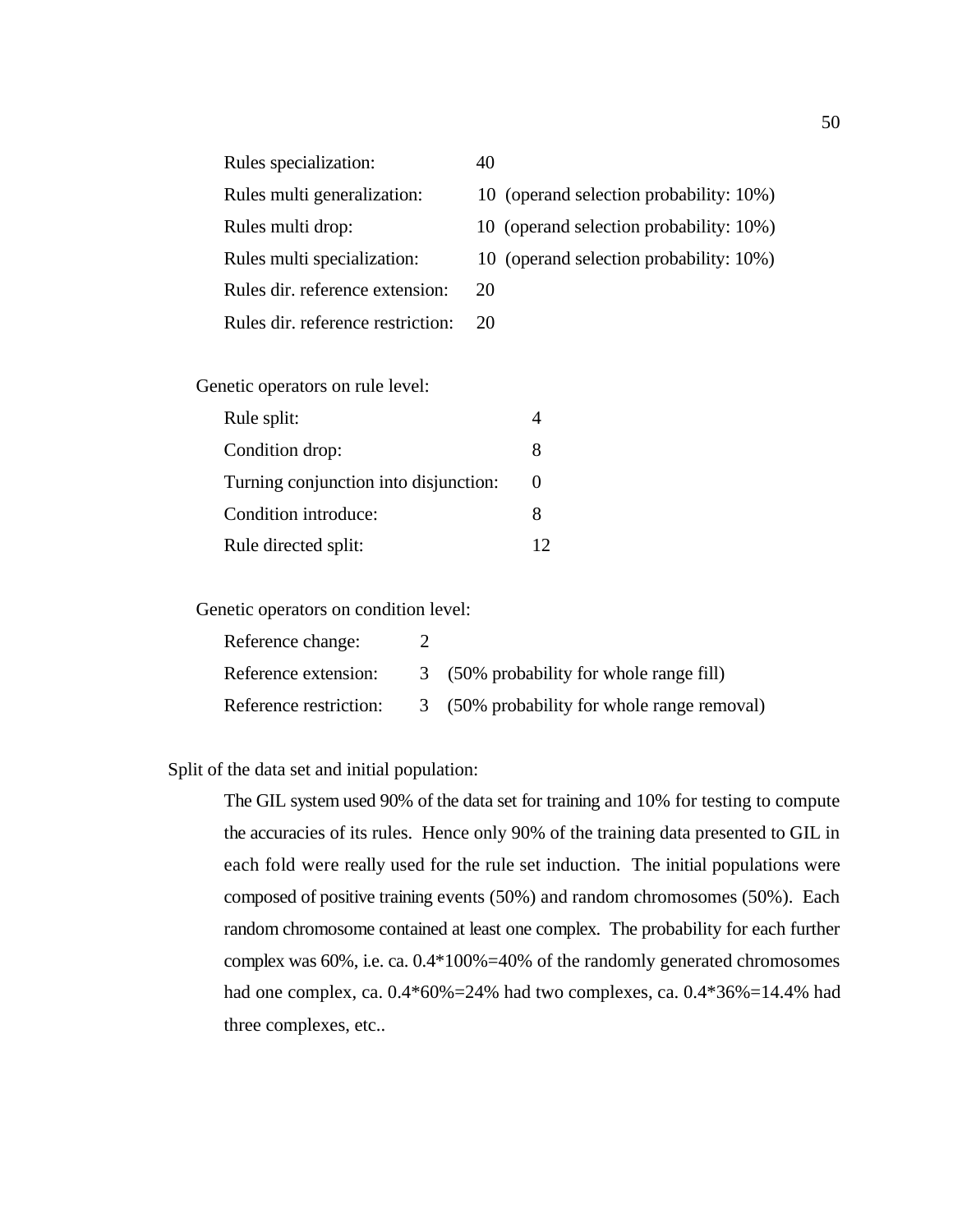# **APPENDIX C**

**Detailed Experimental Results: Predictive Accuracies**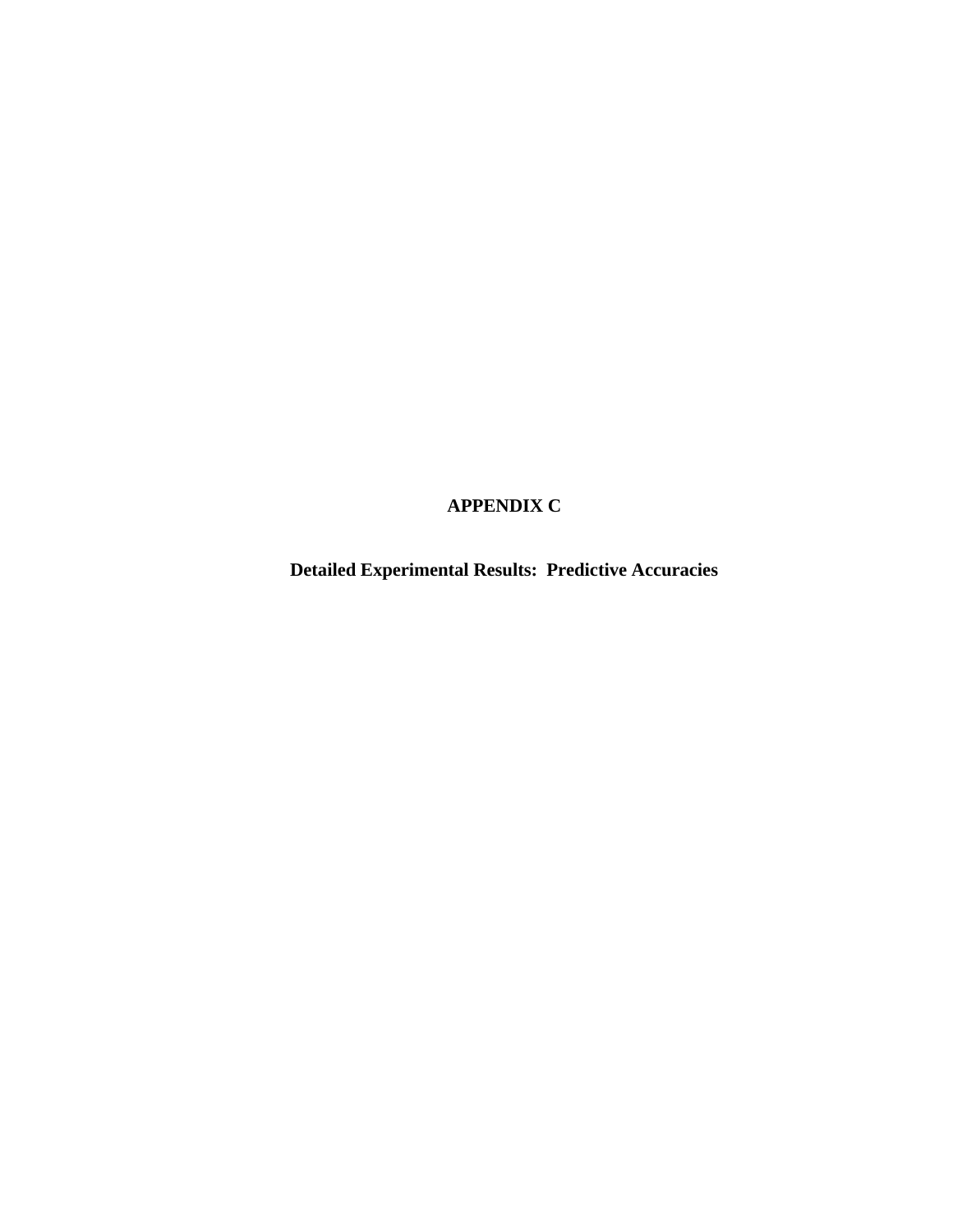## **APPENDIX C**

## **Detailed Experimental Results: Predictive Accuracies**

Tables 7 to 10 list the predictive accuracy results for each of the *v=4* folds separately. The values in brackets ('[', ']') represent the average accuracy values according to the evaluation procedures of the learning algorithms. All other values were computed by the uniform evaluation program used for the experiments described in this study.

| Algorithm:             | AQ15c<br>ordered<br>rules | AQ15c<br>unordered<br>rules | C4.5<br>decision<br>tree | C4.5<br>ordered<br>rules | CN <sub>2</sub><br>ordered<br>rules | CN <sub>2</sub><br>unordered<br>rules | <b>GIL</b><br>unordered<br>rules | <b>Default</b><br>rule |
|------------------------|---------------------------|-----------------------------|--------------------------|--------------------------|-------------------------------------|---------------------------------------|----------------------------------|------------------------|
| Br-cancer-loi:         | [34.72]                   | [69.44]                     | [75.00]                  | [68.06]                  | [70.83]                             | [70.83]                               | [78.60]                          |                        |
| No recurr.:            | 68.63                     | 66.67                       | 92.16                    | 74.51                    | 100.00                              | 86.27                                 | 70.59                            | 100.00                 |
| Recurrence:            | 47.62                     | 33.33                       | 33.33                    | 52.38                    | 0.00                                | 28.57                                 | 33.33                            | 0.00                   |
| Overall:               | 62.50                     | 56.94                       | 75.00                    | 68.06                    | 70.83                               | 69.44                                 | 59.72                            | 70.83                  |
| Br-cancer-wi:          | [94.86]                   | [96.57]                     | [94.29]                  | [94.29]                  | [95.43]                             | [91.43]                               | [100.00]                         |                        |
| Begnin:                | 94.74                     | 94.74                       | 93.86                    | 97.37                    | 93.86                               | 99.12                                 | 95.61                            | 100.00                 |
| Malignant:             | 95.08                     | 77.05                       | 95.08                    | 88.52                    | 98.36                               | 78.69                                 | 93.44                            | 0.00                   |
| Overall:               | 94.86                     | 88.57                       | 94.29                    | 94.29                    | 95.43                               | 92.00                                 | 94.86                            | 65.14                  |
| Lymph:                 | [43.24]                   | [81.08]                     | [78.68]                  | [70.72]                  | [72.97]                             | [67.57]                               | [90.45]                          |                        |
| Normal:                | 100.00                    | 0.00                        | 0.00                     | 0.00                     | 0.00                                | 0.00                                  | 0.00                             | 0.00                   |
| Metastases:            | 57.14                     | 64.29                       | 78.57                    | 78.57                    | 85.71                               | 85.71                                 | 71.43                            | 100.00                 |
| Malign:                | 65.00                     | 65.00                       | 80.00                    | 70.00                    | 70.00                               | 65.00                                 | 65.00                            | 0.00                   |
| Fibrosis:              | 50.00                     | 50.00                       | 50.00                    | 50.00                    | 50.00                               | 0.00                                  | 0.00                             | 0.00                   |
| Overall:               | 61.62                     | 61.62                       | 75.68                    | 70.27                    | 72.97                               | 67.57                                 | 62.16                            | 37.84                  |
| Iris:                  | [52.63]                   | [94.74]                     | [89.47]                  | [89.47]                  | [94.74]                             | [94.74]                               | [96.97]                          |                        |
| Setosa:                | 88.24                     | 88.24                       | 100.00                   | 100.00                   | 100.00                              | 100.00                                | 100.00                           | 0.00                   |
| Versicolor:            | 87.50                     | 87.50                       | 87.50                    | 87.50                    | 87.50                               | 87.50                                 | 50.00                            | 100.00                 |
| Virginica:             | 100.00                    | 92.31                       | 76.92                    | 76.92                    | 92.31                               | 92.31                                 | 69.23                            | 0.00                   |
| Overall:               | 92.11                     | 89.47                       | 89.47                    | 89.47                    | 94.74                               | 94.74                                 | 78.95                            | 21.05                  |
| Credit:                | [53.76]                   | [56.65]                     | [83.82]                  | [83.82]                  | [81.50]                             | [81.50]                               | [82.35]                          |                        |
| $+$ :                  | 0.00                      | 0.00                        | 80.00                    | 80.00                    | 92.50                               | 65.00                                 | 82.50                            | 0.00                   |
| $\ddot{\phantom{0}}$ : | 100.00                    | 18.28                       | 87.10                    | 87.10                    | 72.04                               | 95.70                                 | 79.57                            | 100.00                 |
| Overall:               | 53.76                     | 9.83                        | 83.82                    | 83.82                    | 81.50                               | 81.50                                 | 80.92                            | 53.76                  |
| Vote 1984:             | [58.00]                   | [90.83]                     | [93.58]                  | [93.58]                  | [94.50]                             | [93.58]                               | [95.85]                          |                        |
| Republican:            | 0.00                      | 0.00                        | 91.30                    | 91.30                    | 95.65                               | 86.96                                 | 91.30                            | 0.00                   |
| Democrat:              | 100.00                    | 0.00                        | 95.24                    | 95.24                    | 93.65                               | 96.83                                 | 93.65                            | 100.00                 |
| Overall:               | 57.80                     | 0.00                        | 93.58                    | 93.58                    | 94.50                               | 92.66                                 | 92.66                            | 57.80                  |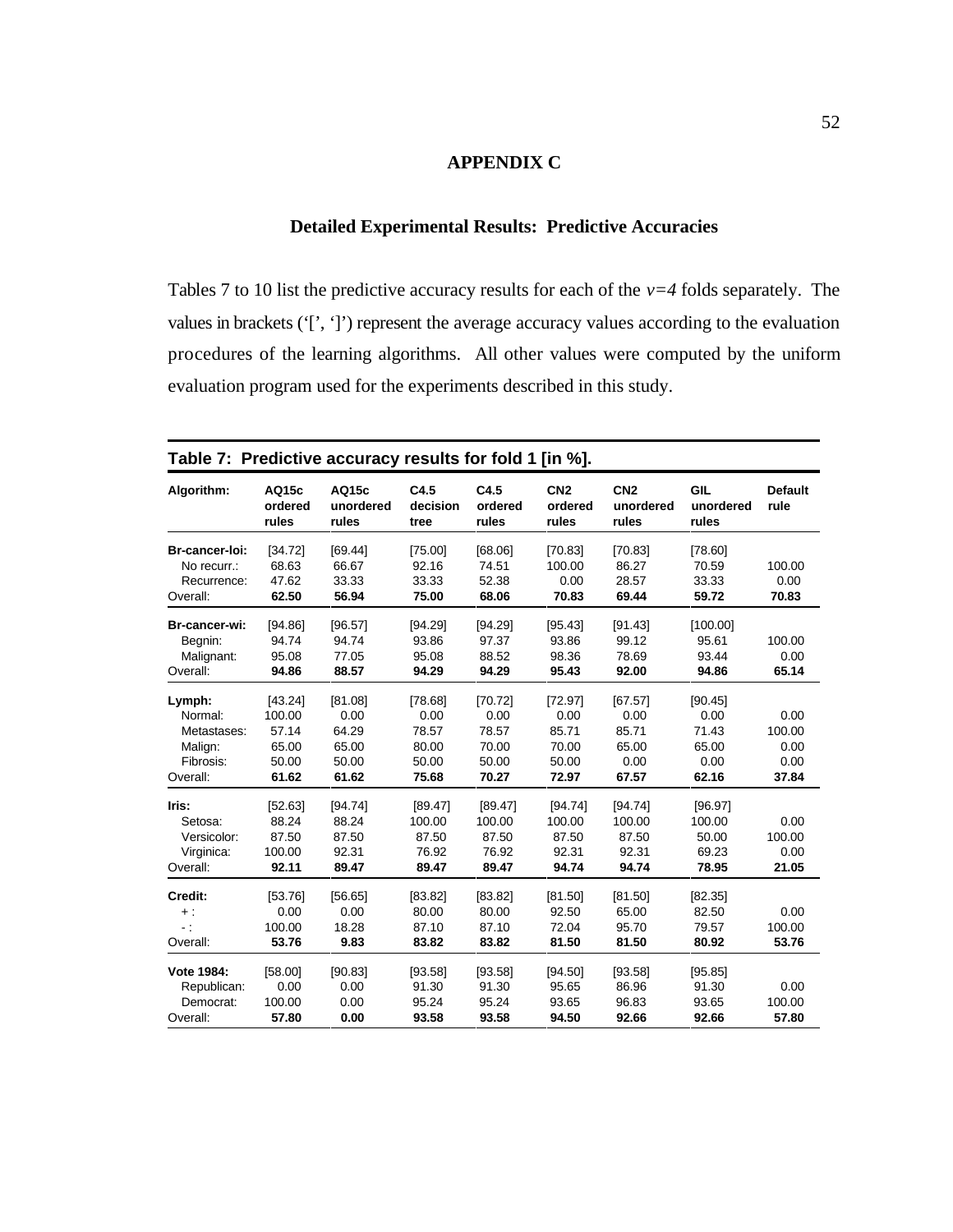| Algorithm:                                                           | AQ15c<br>ordered<br>rules                                   | AQ15c<br>unordered<br>rules                                             | C4.5<br>decision<br>tree                                                | C4.5<br>ordered<br>rules                         | CN <sub>2</sub><br>ordered<br>rules                               | CN <sub>2</sub><br>unordered<br>rules                                   | GIL<br>unordered<br>rules                            | <b>Default</b><br>rule                |
|----------------------------------------------------------------------|-------------------------------------------------------------|-------------------------------------------------------------------------|-------------------------------------------------------------------------|--------------------------------------------------|-------------------------------------------------------------------|-------------------------------------------------------------------------|------------------------------------------------------|---------------------------------------|
| Br-cancer-loi:<br>No recurr.:<br>Recurrence:<br>Overall:             | [40.27]<br>72.73<br>35.29<br>63.89                          | [75.00]<br>72.73<br>23.53<br>61.11                                      | [81.94]<br>100.00<br>23.53<br>81.94                                     | [76.39]<br>89.09<br>35.29<br>76.39               | [59.72]<br>61.82<br>52.94<br>59.72                                | [75.00]<br>98.18<br>5.88<br>76.39                                       | [50.00]<br>85.45<br>29.41<br>72.22                   | 100.00<br>0.00<br>76.39               |
| Br-cancer-wi:<br>Begnin:<br>Malignant:<br>Overall:                   | [93.71]<br>93.28<br>94.64<br>93.71                          | [94.29]<br>93.28<br>85.71<br>90.86                                      | [94.86]<br>95.80<br>92.86<br>94.86                                      | [94.86]<br>95.80<br>92.86<br>94.86               | [94.29]<br>93.28<br>96.43<br>94.29                                | [96.00]<br>98.32<br>91.07<br>96.00                                      | [99.00]<br>94.96<br>94.64<br>94.86                   | 100.00<br>0.00<br>68.00               |
| Lymph:<br>Normal:<br>Metastases:<br>Malign:<br>Fibrosis:<br>Overall: | [67.57]<br>---<br>91.67<br>61.54<br>$\overline{a}$<br>81.08 | [78.38]<br>$---$<br>79.17<br>53.85<br>$\overline{\phantom{a}}$<br>70.27 | [81.08]<br>$\overline{\phantom{a}}$<br>79.17<br>84.62<br>$---$<br>81.08 | [81.08]<br>---<br>79.17<br>84.62<br>---<br>81.08 | [97.30]<br>$\qquad \qquad -$<br>95.83<br>100.00<br>$---$<br>97.03 | [89.19]<br>$\overline{\phantom{a}}$<br>87.50<br>92.31<br>$---$<br>89.19 | [75.00]<br>$---$<br>79.17<br>92.13<br>$---$<br>83.78 | ---<br>100.00<br>0.00<br>---<br>64.86 |
| Iris:<br>Setosa:<br>Versicolor:<br>Virginica:<br>Overall:            | [28.94]<br>92.86<br>100.00<br>100.00<br>97.37               | [94.74]<br>92.86<br>100.00<br>63.64<br>86.84                            | [94.74]<br>100.00<br>100.00<br>81.82<br>94.74                           | [94.74]<br>100.00<br>100.00<br>81.82<br>94.74    | [97.37]<br>100.00<br>92.31<br>100.00<br>97.37                     | [97.37]<br>100.00<br>92.31<br>100.00<br>97.37                           | [96.67]<br>100.00<br>32.31<br>90.91<br>94.74         | 0.00<br>0.00<br>100.00<br>28.95       |
| Credit:<br>$+$ :<br>$\sim 10$<br>Overall:                            | [56.65]<br>14.67<br>98.97<br>62.43                          | [56.65]<br>14.67<br>12.24<br>13.29                                      | [87.86]<br>94.67<br>82.65<br>87.86                                      | [89.02]<br>89.33<br>89.80<br>89.60               | [80.35]<br>96.00<br>67.35<br>79.77                                | [81.50]<br>64.00<br>94.90<br>81.50                                      | [75.96]<br>85.33<br>84.69<br>84.97                   | 0.00<br>100.00<br>56.65               |
| Vote 1984:<br>Republican:<br>Democrat:<br>Overall:                   | [61.47]<br>0.00<br>100.00<br>61.47                          | [88.07]<br>0.00<br>0.00<br>0.00                                         | [98.17]<br>97.62<br>98.51<br>98.17                                      | [97.25]<br>97.62<br>98.51<br>98.17               | [94.50]<br>80.95<br>98.51<br>91.74                                | [98.17]<br>97.62<br>98.51<br>98.17                                      | [93.80]<br>92.86<br>89.55<br>90.83                   | 0.00<br>100.00<br>61.47               |

**Table 8: Predictive accuracy results for fold 2 [in %].**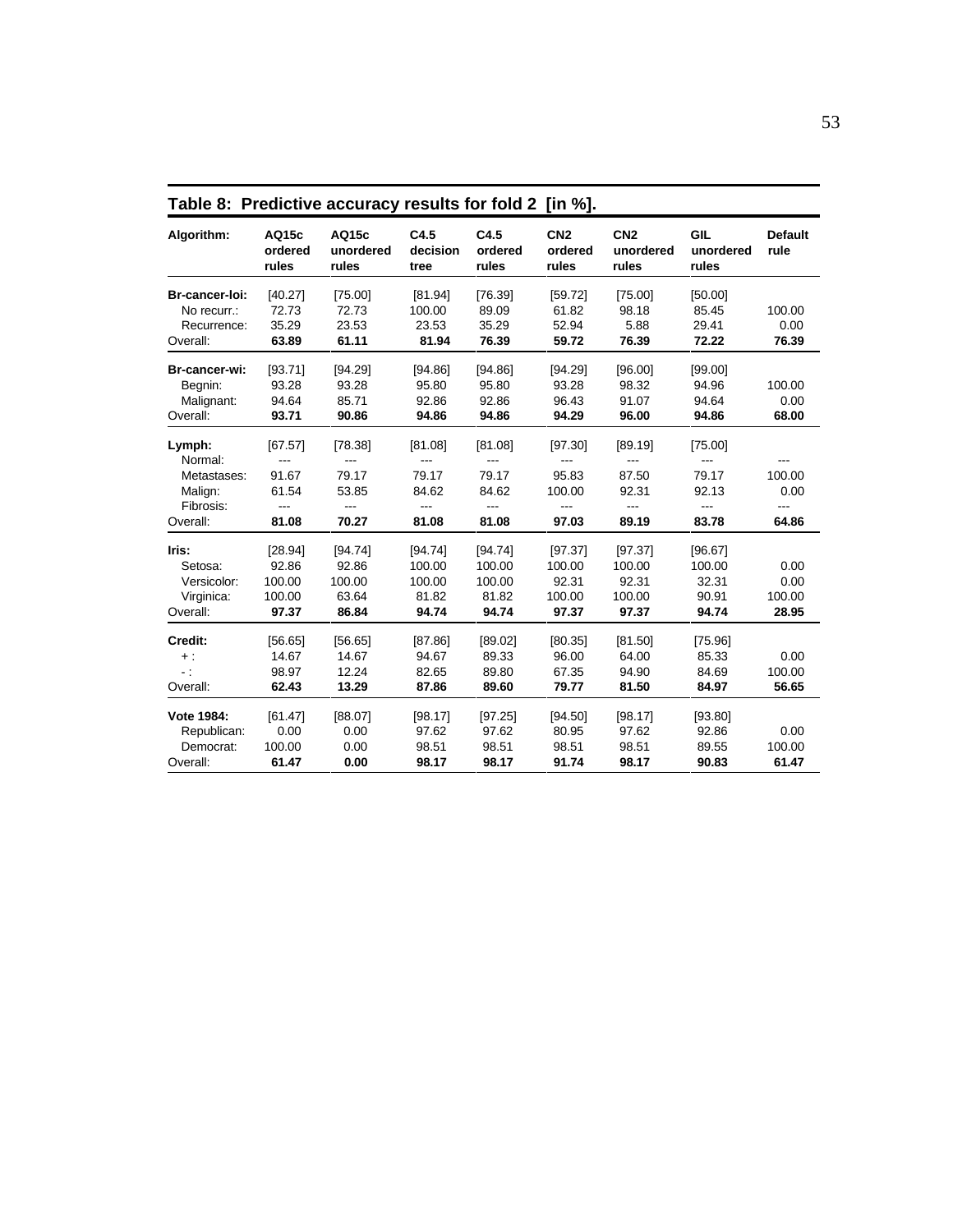|                         | Table 5. Predictive accuracy results for fold 5 [III 70]. |                             |                          |                          |                                     |                                       |                           |                        |  |
|-------------------------|-----------------------------------------------------------|-----------------------------|--------------------------|--------------------------|-------------------------------------|---------------------------------------|---------------------------|------------------------|--|
| Algorithm:              | AQ15c<br>ordered<br>rules                                 | AQ15c<br>unordered<br>rules | C4.5<br>decision<br>tree | C4.5<br>ordered<br>rules | CN <sub>2</sub><br>ordered<br>rules | CN <sub>2</sub><br>unordered<br>rules | GIL<br>unordered<br>rules | <b>Default</b><br>rule |  |
| Br-cancer-loi:          | [40.85]                                                   | [60.91]                     | [71.83]                  | [71.83]                  | [66.20]                             | [71.83]                               | [69.05]                   |                        |  |
| No recurr.:             | 82.98                                                     | 80.85                       | 95.74                    | 95.74                    | 100.00                              | 97.87                                 | 91.49                     | 100.00                 |  |
| Recurrence:<br>Overall: | 54.17<br>73.23                                            | 25.00<br>61.97              | 25.00<br>71.83           | 25.00<br>71.83           | 0.00<br>66.20                       | 20.83<br>71.83                        | 12.50<br>64.79            | 0.00<br>66.20          |  |
| Br-cancer-wi:           | [96.57]                                                   | [96.00]                     | [93.71]                  | [94.29]                  | [94.29]                             | [94.29]                               | [97.05]                   |                        |  |
| Begnin:                 | 98.21                                                     | 98.21                       | 97.32                    | 97.32                    | 91.96                               | 98.21                                 | 95.43                     | 100.00                 |  |
| Malignant:              | 95.24                                                     | 82.54                       | 87.30                    | 88.89                    | 98.41                               | 85.71                                 | 93.65                     | 0.00                   |  |
| Overall:                | 97.14                                                     | 92.57                       | 93.71                    | 94.29                    | 94.29                               | 93.71                                 | 95.43                     | 64.00                  |  |
| Lymph:                  | [59.46]                                                   | [78.38]                     | [72.97]                  | [78.38]                  | [78.38]                             | [78.38]                               | [82.50]                   |                        |  |
| Normal:                 | ---                                                       | ---                         | ---                      | $\overline{a}$           | $---$                               | ---                                   | $---$                     | 0.00                   |  |
| Metastases:             | 86.36                                                     | 86.36                       | 83.65                    | 77.27                    | 90.91                               | 95.45                                 | 68.18                     | 100.00                 |  |
| Malign:                 | 64.29                                                     | 57.14                       | 50.00                    | 78.57                    | 57.14                               | 50.00                                 | 50.00                     | 0.00                   |  |
| Fibrosis:               | 100.00                                                    | 0.00                        | 100.00                   | 100.00                   | 100.00                              | 100.00                                | 0.00                      | 0.00                   |  |
| Overall:                | 78.38                                                     | 72.97                       | 72.97                    | 78.38                    | 78.38                               | 78.38                                 | 59.46                     | 59.46                  |  |
| Iris:                   | [59.46]                                                   | [100.00]                    | [100.00]                 | [100.00]                 | [100.00]                            | [100.00]                              | [87.57]                   |                        |  |
| Setosa:                 | 100.00                                                    | 100.00                      | 100.00                   | 100.00                   | 100.00                              | 100.00                                | 100.00                    | 100.00                 |  |
| Versicolor:             | 80.00                                                     | 80.00                       | 100.00                   | 100.00                   | 100.00                              | 100.00                                | 93.33                     | 0.00                   |  |
| Virginica:              | 100.00                                                    | 83.33                       | 100.00                   | 100.00                   | 100.00                              | 100.00                                | 100.00                    | 0.00                   |  |
| Overall:                | 91.89                                                     | 86.49                       | 100.00                   | 100.00                   | 100.00                              | 100.00                                | 97.30                     | 27.03                  |  |
| Credit:                 | [57.56]                                                   | [52.33]                     | [87.79]                  | [87.21]                  | [80.23]                             | [80.81]                               | [81.62]                   |                        |  |
| $+$ :                   | 9.59                                                      | 9.59                        | 89.04                    | 80.82                    | 61.64                               | 64.38                                 | 87.67                     | 0.00                   |  |
| $-$ :                   | 98.99                                                     | 20.20                       | 86.87                    | 89.90                    | 94.95                               | 92.93                                 | 84.85                     | 100.00                 |  |
| Overall:                | 61.05                                                     | 15.70                       | 87.79                    | 86.05                    | 80.81                               | 80.81                                 | 86.05                     | 54.65                  |  |
| Vote 1984:              | [56.88]                                                   | [89.91]                     | [92.66]                  | [92.66]                  | [93.58]                             | [89.91]                               | [96.00]                   |                        |  |
| Republican:             | 0.00                                                      | 0.00                        | 87.23                    | 87.23                    | 93.62                               | 78.72                                 | 87.23                     | 0.00                   |  |
| Democrat:               | 100.00                                                    | 0.00                        | 96.77                    | 96.77                    | 93.55                               | 98.39                                 | 96.77                     | 100.00                 |  |
| Overall:                | 56.88                                                     | 0.00                        | 92.66                    | 92.66                    | 93.58                               | 89.91                                 | 92.66                     | 56.88                  |  |

**Table 9: Predictive accuracy results for fold 3 [in %].**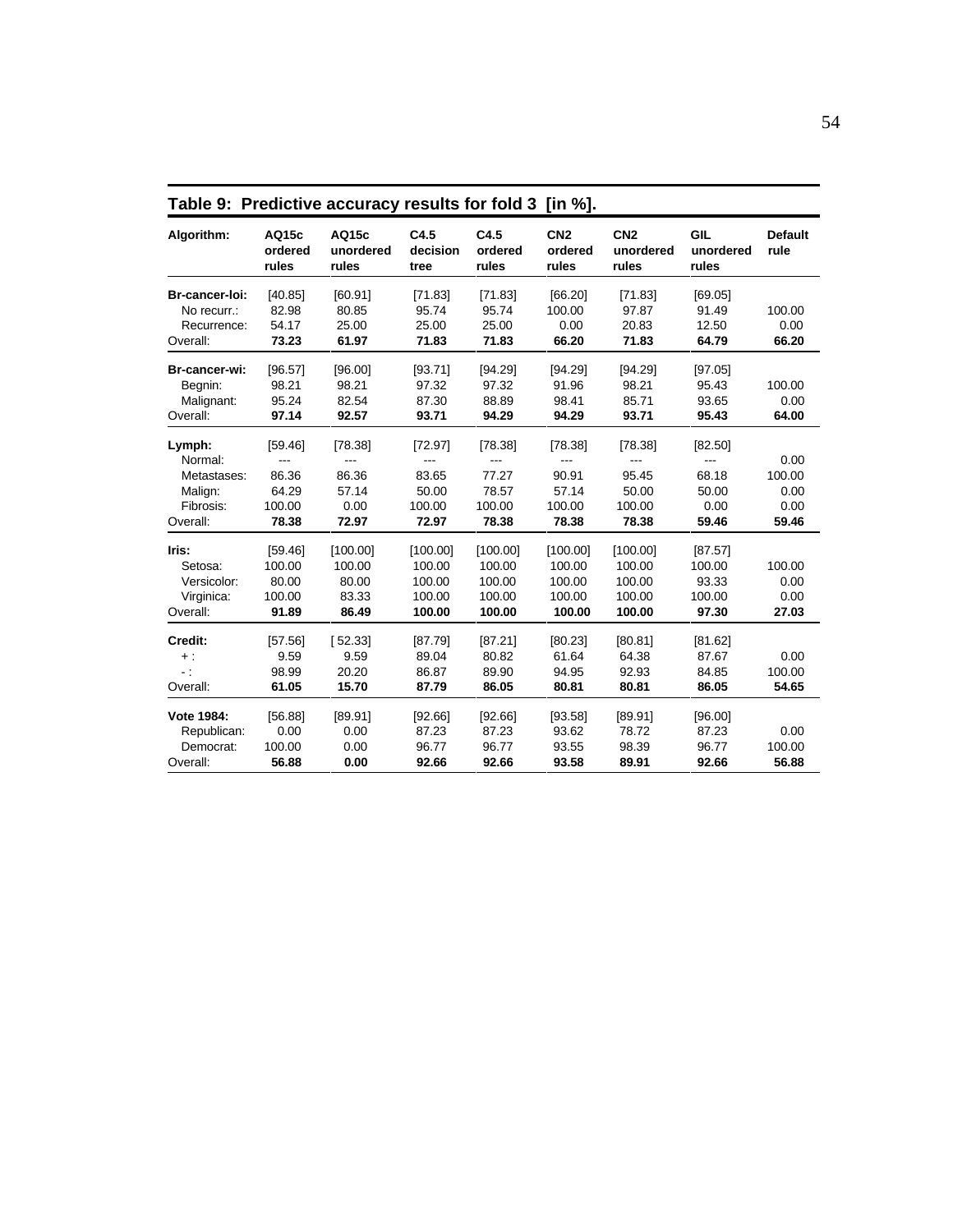| Table 10: Predictive accuracy results for fold 4 [in %]. |                           |                             |                          |                          |                                     |                                       |                                  |                        |
|----------------------------------------------------------|---------------------------|-----------------------------|--------------------------|--------------------------|-------------------------------------|---------------------------------------|----------------------------------|------------------------|
| Algorithm:                                               | AQ15c<br>ordered<br>rules | AQ15c<br>unordered<br>rules | C4.5<br>decision<br>tree | C4.5<br>ordered<br>rules | CN <sub>2</sub><br>ordered<br>rules | CN <sub>2</sub><br>unordered<br>rules | <b>GIL</b><br>unordered<br>rules | <b>Default</b><br>rule |
| Br-cancer-loi:                                           | [35.21]                   | [67.61]                     | [67.61]                  | [70.42]                  | [67.61]                             | [69.01]                               | [66.65]                          |                        |
| No recurr.:                                              | 77.08                     | 77.08                       | 91.67                    | 79.17                    | 100.00                              | 89.58                                 | 77.08                            | 100.00                 |
| Recurrence:                                              | 39.13                     | 30.43                       | 17.39                    | 65.67                    | 0.00                                | 30.43                                 | 26.09                            | 0.00                   |
| Overall:                                                 | 64.79                     | 61.97                       | 67.61                    | 70.42                    | 67.61                               | 70.42                                 | 60.56                            | 67.61                  |
| Br-cancer-wi:                                            | [96.55]                   | [97.13]                     | [92.53]                  | [93.10]                  | [92.53]                             | [94.25]                               | [97.15]                          |                        |
| Begnin:                                                  | 94.69                     | 94.69                       | 94.69                    | 94.69                    | 88.50                               | 96.46                                 | 92.92                            | 100.00                 |
| Malignant:                                               | 100.00                    | 90.16                       | 88.52                    | 90.16                    | 100.00                              | 90.16                                 | 91.80                            | 0.00                   |
| Overall:                                                 | 96.55                     | 93.10                       | 92.53                    | 93.10                    | 92.53                               | 94.25                                 | 92.53                            | 64.94                  |
| Lymph:                                                   | [62.16]                   | [86.49]                     | [86.49]                  | [75.68]                  | [67.57]                             | [81.08]                               | [90.23]                          |                        |
| Normal:                                                  | 100.00                    | 0.00                        | 0.00                     | 0.00                     | 0.00                                | 100.00                                | 0.00                             | 0.00                   |
| Metastases:                                              | 80.95                     | 90.48                       | 90.48                    | 85.71                    | 80.95                               | 95.24                                 | 71.43                            | 100.00                 |
| Malign:                                                  | 85.71                     | 85.71                       | 85.71                    | 64.29                    | 57.14                               | 71.43                                 | 57.14                            | 0.00                   |
| Fibrosis:                                                | 100.00                    | 100.00                      | 100.00                   | 100.00                   | 0.00                                | 0.00                                  | 0.00                             | 0.00                   |
| Overall:                                                 | 83.78                     | 86.49                       | 86.49                    | 75.68                    | 67.57                               | 83.78                                 | 62.16                            | 56.76                  |
| Iris:                                                    | [59.46]                   | [91.89]                     | [91.89]                  | [91.89]                  | [94.59]                             | [94.59]                               | [96.97]                          |                        |
| Setosa:                                                  | 88.89                     | 88.89                       | 100.00                   | 100.00                   | 100.00                              | 100.00                                | 88.89                            | 100.00                 |
| Versicolor:                                              | 57.14                     | 57.14                       | 85.71                    | 85.71                    | 85.71                               | 85.71                                 | 85.71                            | 0.00                   |
| Virginica:                                               | 92.86                     | 85.71                       | 92.86                    | 92.86                    | 100.00                              | 100.00                                | 85.71                            | 0.00                   |
| Overall:                                                 | 78.38                     | 75.68                       | 91.89                    | 91.89                    | 94.59                               | 94.59                                 | 86.49                            | 24.32                  |
| Credit:                                                  | [54.07]                   | [61.63]                     | [80.81]                  | [81.40]                  | [78.49]                             | [82.56]                               | [85.45]                          |                        |
| $+$ :                                                    | 26.58                     | 26.58                       | 73.42                    | 73.42                    | 64.56                               | 89.87                                 | 88.61                            | 0.00                   |
| $-$ :                                                    | 97.85                     | 30.11                       | 87.10                    | 88.17                    | 90.32                               | 76.34                                 | 80.64                            | 100.00                 |
| Overall:                                                 | 65.12                     | 28.49                       | 80.81                    | 81.40                    | 78.49                               | 82.56                                 | 84.30                            | 55.81                  |
| Vote 1984:                                               | [69.44]                   | [85.19]                     | [99.07]                  | [99.07]                  | [92.59]                             | [93.52]                               | [93.80]                          |                        |
| Republican:                                              | 0.00                      | 0.00                        | 100.00                   | 100.00                   | 100.00                              | 84.85                                 | 93.94                            | 0.00                   |
| Democrat:                                                | 100.00                    | 0.00                        | 98.67                    | 98.67                    | 89.33                               | 91.09                                 | 96.00                            | 100.00                 |
| Overall:                                                 | 69.44                     | 0.00                        | 99.07                    | 99.07                    | 92.59                               | 93.52                                 | 95.73                            | 69.44                  |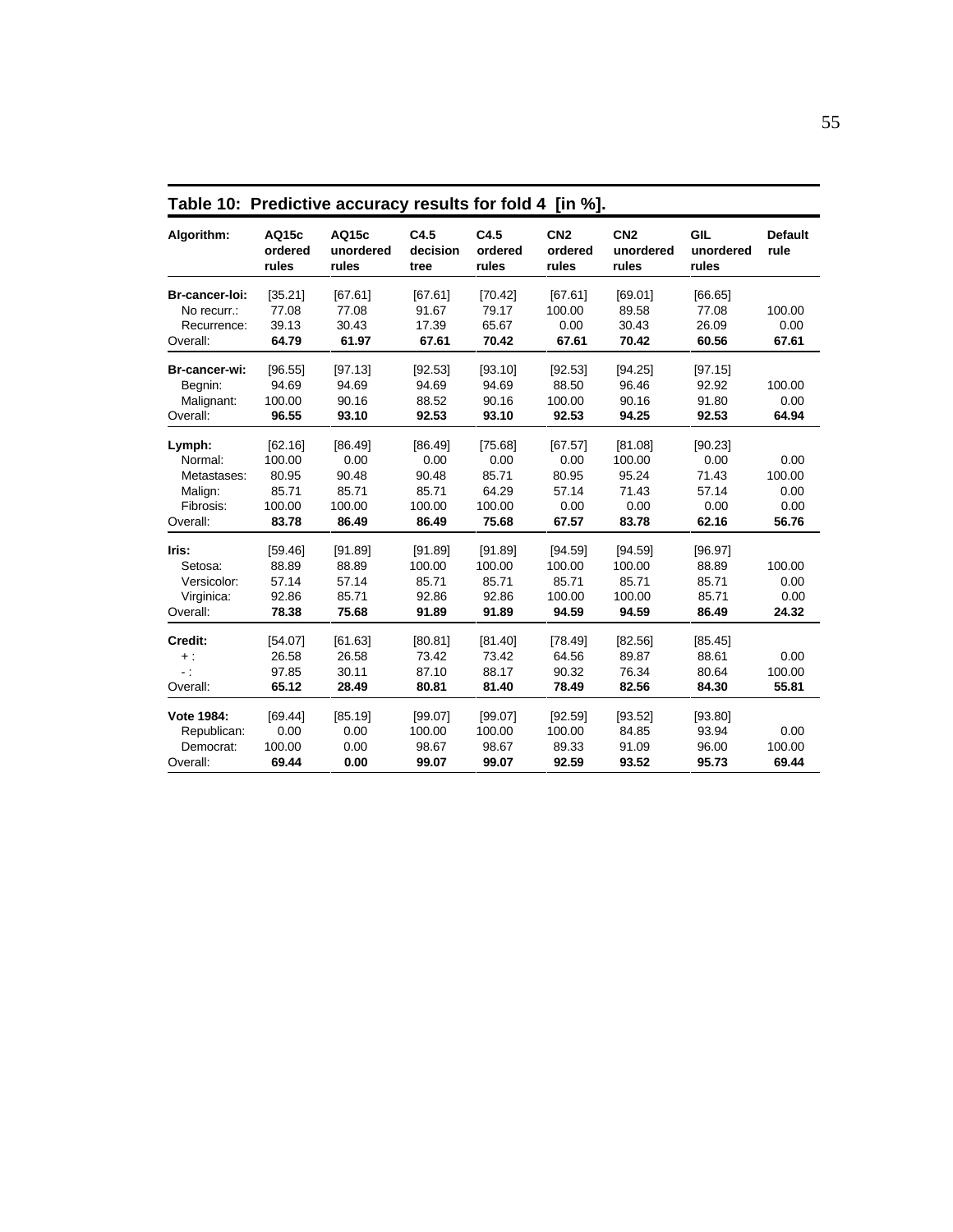# **APPENDIX D**

**Detailed Experimental Results: Space And Time Complexity**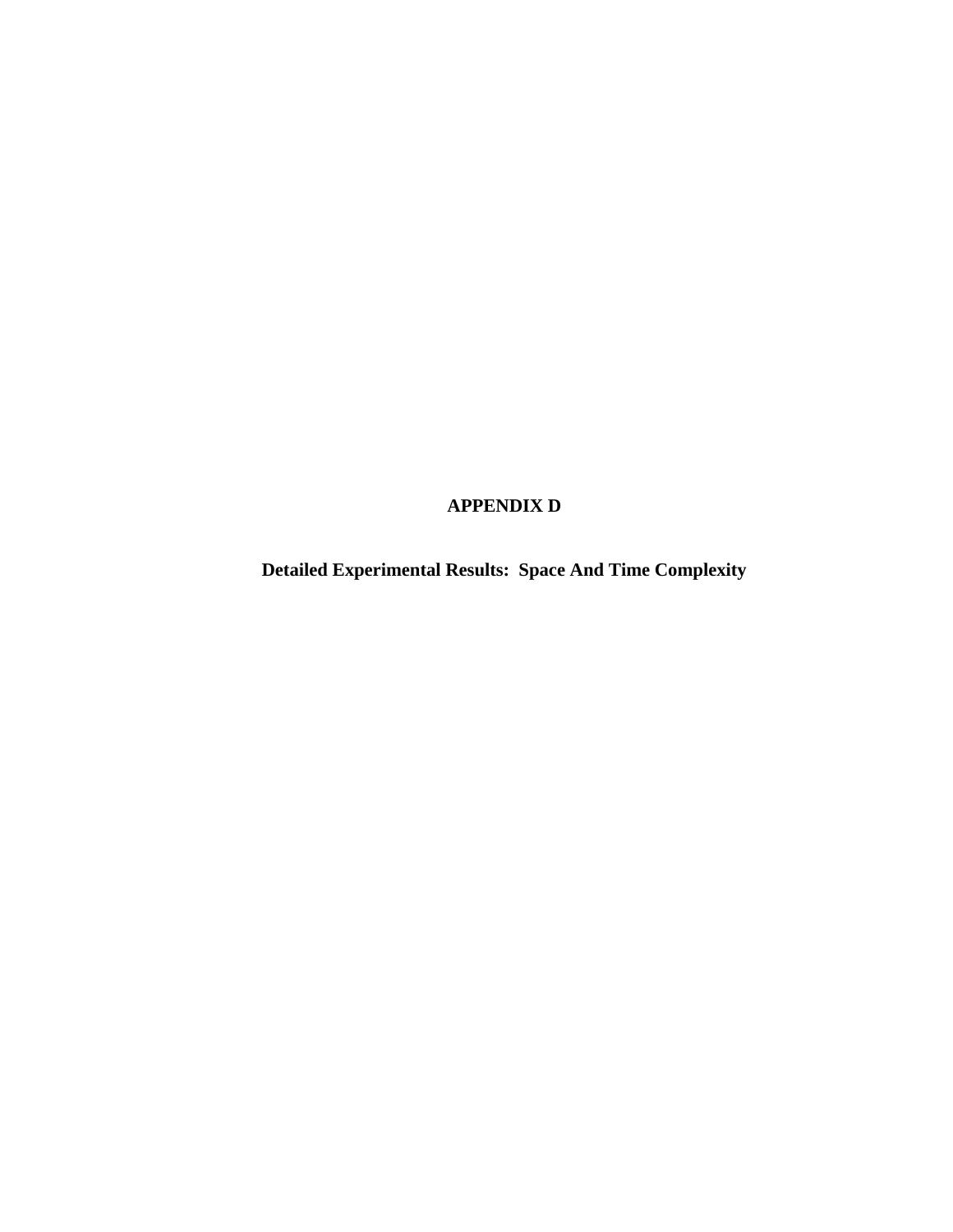## **APPENDIX D**

## **Detailed Experimental Results: Space And Time Complexity**

Tables 11 to 14 list the space complexity and Tables 15 to 18 the time complexity results for each of the *v=4* folds separately.

| Algorithm:        | AQ15c<br>ordered<br>rules | AQ15c<br>unordered<br>rules | C4.5<br>decision<br>tree | C4.5<br>ordered<br>rules | CN <sub>2</sub><br>ordered<br>rules | CN <sub>2</sub><br>unordered<br>rules | <b>GIL</b><br>unordered<br>rules |
|-------------------|---------------------------|-----------------------------|--------------------------|--------------------------|-------------------------------------|---------------------------------------|----------------------------------|
| Br-cancer-loi:    |                           |                             |                          |                          |                                     |                                       |                                  |
| No. of rules:     | 16                        | 31                          | 10                       | 6                        | 4                                   | 6                                     | 67                               |
| No. of complexes: | 15                        | 31                          | 10                       | 5                        | 3                                   | 5                                     | 67                               |
| No. of selectors: | 68                        | 133                         | 13                       | 8                        | 8                                   | 14                                    | 364                              |
| Br-cancer-wi:     |                           |                             |                          |                          |                                     |                                       |                                  |
| No. of rules:     | 8                         | 16                          | 9                        | 8                        | 6                                   | 8                                     | 52                               |
| No. of complexes: | $\overline{7}$            | 16                          | 9                        | 7                        | 5                                   | $\overline{7}$                        | 52                               |
| No. of selectors: | 34                        | 67                          | 16                       | 18                       | 13                                  | 17                                    | 294                              |
| Lymph:            |                           |                             |                          |                          |                                     |                                       |                                  |
| No. of rules:     | 10                        | 15                          | 15                       | 10                       | 6                                   | 8                                     | 18                               |
| No. of complexes: | 9                         | 15                          | 15                       | 9                        | 5                                   | $\overline{7}$                        | 18                               |
| No. of selectors: | 25                        | 43                          | 28                       | 24                       | 16                                  | 17                                    | 91                               |
| Iris:             |                           |                             |                          |                          |                                     |                                       |                                  |
| No. of rules:     | 4                         | 6                           | 3                        | 5                        | 3                                   | 4                                     | 8                                |
| No. of complexes: | 3                         | 6                           | 3                        | 4                        | $\overline{2}$                      | 3                                     | 8                                |
| No. of selectors: | 5                         | 9                           | $\overline{4}$           | 6                        | 3                                   | 4                                     | 13                               |
| Credit:           |                           |                             |                          |                          |                                     |                                       |                                  |
| No. of rules:     | 20                        | 37                          | 13                       | $\overline{7}$           | 13                                  | 11                                    | 74                               |
| No. of complexes: | 19                        | 37                          | 13                       | 6                        | 12                                  | 10                                    | 74                               |
| No. of selectors: | 103                       | 208                         | 17                       | 13                       | 41                                  | 35                                    | 571                              |
| Vote 1984:        |                           |                             |                          |                          |                                     |                                       |                                  |
| No. of rules:     | 8                         | 19                          | 5                        | 6                        | 5                                   | 7                                     | 16                               |
| No. of complexes: | 7                         | 19                          | 5                        | 5                        | 4                                   | 6                                     | 16                               |
| No. of selectors: | 25                        | 61                          | 8                        | 10                       | 12                                  | 19                                    | 57                               |

## **Table 11: Space complexity results for fold 1 [in number of rules, complexes, and selectors respectively].**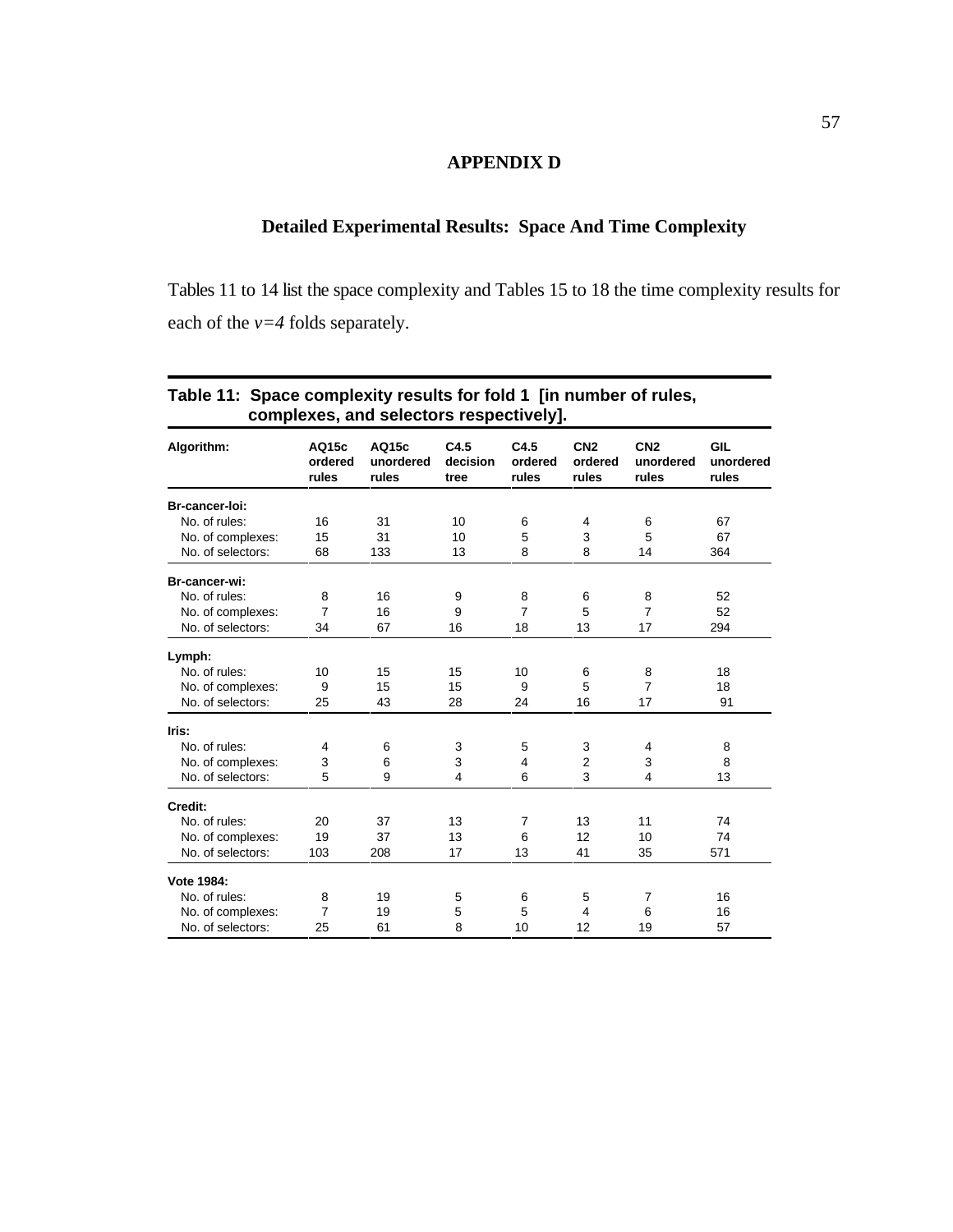| complexes, and selectors respectively]. |                           |                             |                          |                          |                                     |                                       |                                  |  |
|-----------------------------------------|---------------------------|-----------------------------|--------------------------|--------------------------|-------------------------------------|---------------------------------------|----------------------------------|--|
| Algorithm:                              | AQ15c<br>ordered<br>rules | AQ15c<br>unordered<br>rules | C4.5<br>decision<br>tree | C4.5<br>ordered<br>rules | CN <sub>2</sub><br>ordered<br>rules | CN <sub>2</sub><br>unordered<br>rules | <b>GIL</b><br>unordered<br>rules |  |
| Br-cancer-loi:                          |                           |                             |                          |                          |                                     |                                       |                                  |  |
| No. of rules:                           | 16                        | 33                          | 9                        | 9                        | 3                                   | 4                                     | 50                               |  |
| No. of complexes:                       | 15                        | 33                          | 9                        | 8                        | $\overline{2}$                      | 3                                     | 50                               |  |
| No. of selectors:                       | 65                        | 144                         | 11                       | 18                       | 5                                   | 11                                    | 250                              |  |
| Br-cancer-wi:                           |                           |                             |                          |                          |                                     |                                       |                                  |  |
| No. of rules:                           | $\overline{7}$            | 15                          | 9                        | 10                       | 5                                   | $\overline{7}$                        | 54                               |  |
| No. of complexes:                       | 6                         | 15                          | 9                        | 9                        | 4                                   | 6                                     | 54                               |  |
| No. of selectors:                       | 27                        | 58                          | 16                       | 20                       | 14                                  | 19                                    | 257                              |  |
| Lymph:                                  |                           |                             |                          |                          |                                     |                                       |                                  |  |
| No. of rules:                           | 10                        | 15                          | 13                       | 9                        | $\overline{7}$                      | 11                                    | 20                               |  |
| No. of complexes:                       | 9                         | 15                          | 13                       | 8                        | 6                                   | 10                                    | 20                               |  |
| No. of selectors:                       | 28                        | 52                          | 24                       | 22                       | 17                                  | 24                                    | 104                              |  |
| Iris:                                   |                           |                             |                          |                          |                                     |                                       |                                  |  |
| No. of rules:                           | 5                         | 8                           | 3                        | 4                        | 3                                   | 5                                     | 10                               |  |
| No. of complexes:                       | 4                         | 8                           | 3                        | 3                        | $\overline{2}$                      | $\overline{4}$                        | 10                               |  |
| No. of selectors:                       | $\overline{7}$            | 15                          | $\overline{4}$           | $\overline{4}$           | 3                                   | 8                                     | 18                               |  |
| Credit:                                 |                           |                             |                          |                          |                                     |                                       |                                  |  |
| No. of rules:                           | 19                        | 38                          | $\overline{2}$           | 6                        | 9                                   | 12                                    | 82                               |  |
| No. of complexes:                       | 18                        | 38                          | $\overline{2}$           | 5                        | 8                                   | 11                                    | 82                               |  |
| No. of selectors:                       | 97                        | 213                         | $\overline{2}$           | 10                       | 25                                  | 42                                    | 653                              |  |
| Vote 1984:                              |                           |                             |                          |                          |                                     |                                       |                                  |  |
| No. of rules:                           | 1                         | 11                          | 5                        | 6                        | 5                                   | 7                                     | 18                               |  |
| No. of complexes:                       | 0                         | 11                          | 5                        | 5                        | 4                                   | 6                                     | 18                               |  |
| No. of selectors:                       | $\Omega$                  | 33                          | 8                        | 10                       | 14                                  | 22                                    | 77                               |  |

| Table 12: Space complexity results for fold 2 [in number of rules, |
|--------------------------------------------------------------------|
| complexes, and selectors respectively].                            |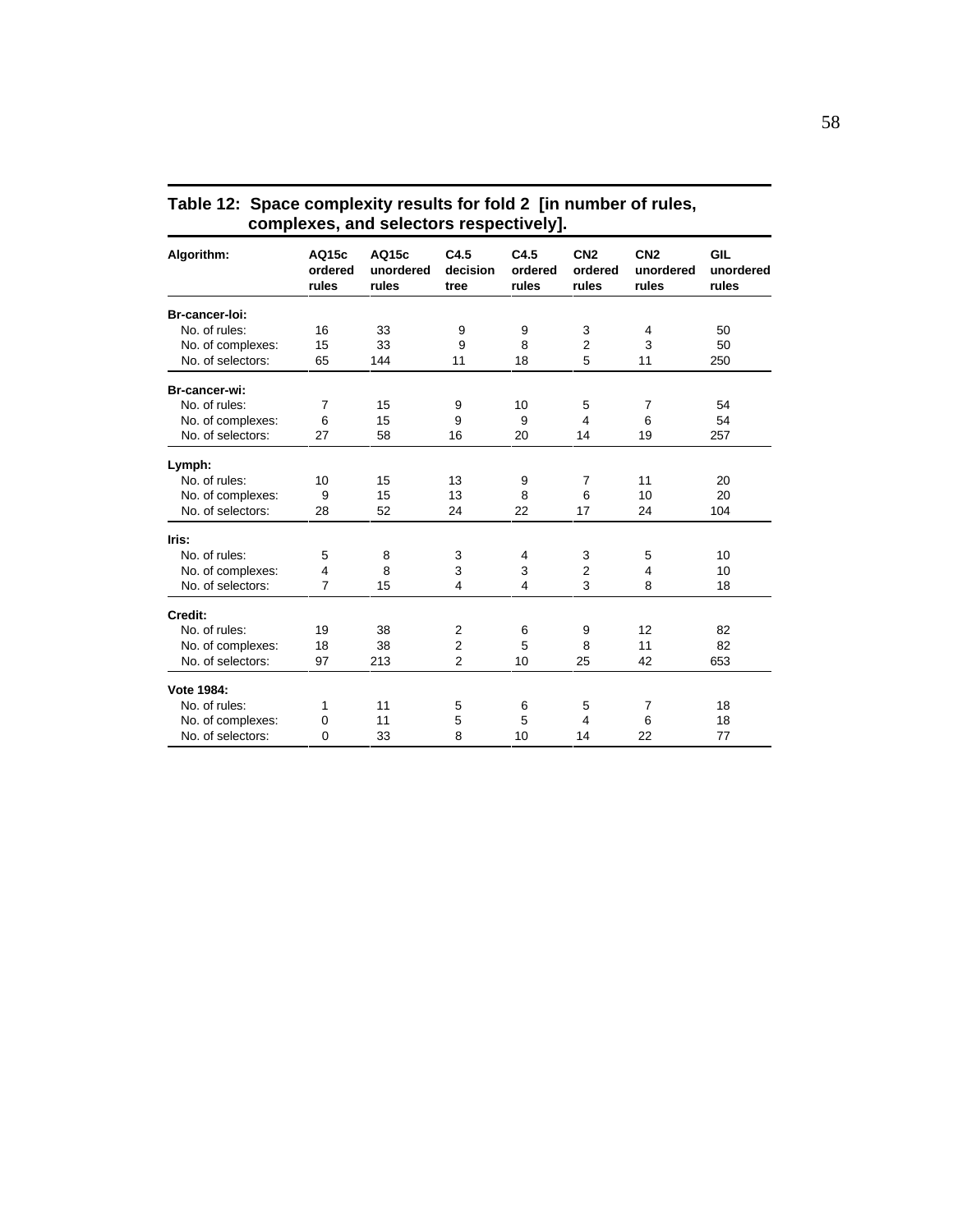| complexes, and selectors respectively).<br><b>GIL</b><br>C4.5<br>C4.5<br>CN <sub>2</sub><br>CN <sub>2</sub><br>AQ15c<br>AQ15c<br>Algorithm:<br>decision<br>ordered<br>unordered<br>ordered<br>ordered<br>unordered<br>rules<br>rules<br>rules<br>rules<br>rules<br>rules<br>tree<br>Br-cancer-loi:<br>No. of rules:<br>$\overline{2}$<br>15<br>29<br>3<br>5<br>51<br>4<br>3<br>3<br>No. of complexes:<br>14<br>29<br>1<br>4<br>51<br>5<br>130<br>$\overline{\mathbf{4}}$<br>$\overline{2}$<br>12<br>262<br>No. of selectors:<br>60<br>Br-cancer-wi:<br>No. of rules:<br>24<br>$\overline{7}$<br>17<br>8<br>9<br>6<br>8<br>$\overline{7}$<br>6<br>8<br>8<br>5<br>No. of complexes:<br>17<br>24<br>No. of selectors:<br>106<br>26<br>63<br>19<br>14<br>14<br>11<br>Lymph:<br>No. of rules:<br>10<br>15<br>12<br>10<br>22<br>8<br>9<br>12<br>7<br>22<br>No. of complexes:<br>9<br>15<br>9<br>8<br>22<br>No. of selectors:<br>49<br>23<br>20<br>22<br>130<br>31<br>Iris:<br>No. of rules:<br>5<br>8<br>5<br>3<br>5<br>12<br>4<br>8<br>$\overline{2}$<br>No. of complexes:<br>4<br>$\overline{4}$<br>12<br>4<br>4<br>$\overline{7}$<br>$\overline{7}$<br>15<br>6<br>5<br>29<br>No. of selectors:<br>4<br>Credit:<br>No. of rules:<br>18<br>$\overline{7}$<br>12<br>12<br>63<br>33<br>6<br>17<br>33<br>6<br>6<br>11<br>11<br>No. of complexes:<br>63<br>No. of selectors:<br>186<br>37<br>489<br>92<br>10<br>14<br>40 |          |    |                |    |   |    |           |
|-----------------------------------------------------------------------------------------------------------------------------------------------------------------------------------------------------------------------------------------------------------------------------------------------------------------------------------------------------------------------------------------------------------------------------------------------------------------------------------------------------------------------------------------------------------------------------------------------------------------------------------------------------------------------------------------------------------------------------------------------------------------------------------------------------------------------------------------------------------------------------------------------------------------------------------------------------------------------------------------------------------------------------------------------------------------------------------------------------------------------------------------------------------------------------------------------------------------------------------------------------------------------------------------------------------------------------------------------------------------------------------------------------------------|----------|----|----------------|----|---|----|-----------|
|                                                                                                                                                                                                                                                                                                                                                                                                                                                                                                                                                                                                                                                                                                                                                                                                                                                                                                                                                                                                                                                                                                                                                                                                                                                                                                                                                                                                                 |          |    |                |    |   |    | unordered |
|                                                                                                                                                                                                                                                                                                                                                                                                                                                                                                                                                                                                                                                                                                                                                                                                                                                                                                                                                                                                                                                                                                                                                                                                                                                                                                                                                                                                                 |          |    |                |    |   |    |           |
|                                                                                                                                                                                                                                                                                                                                                                                                                                                                                                                                                                                                                                                                                                                                                                                                                                                                                                                                                                                                                                                                                                                                                                                                                                                                                                                                                                                                                 |          |    |                |    |   |    |           |
|                                                                                                                                                                                                                                                                                                                                                                                                                                                                                                                                                                                                                                                                                                                                                                                                                                                                                                                                                                                                                                                                                                                                                                                                                                                                                                                                                                                                                 |          |    |                |    |   |    |           |
|                                                                                                                                                                                                                                                                                                                                                                                                                                                                                                                                                                                                                                                                                                                                                                                                                                                                                                                                                                                                                                                                                                                                                                                                                                                                                                                                                                                                                 |          |    |                |    |   |    |           |
|                                                                                                                                                                                                                                                                                                                                                                                                                                                                                                                                                                                                                                                                                                                                                                                                                                                                                                                                                                                                                                                                                                                                                                                                                                                                                                                                                                                                                 |          |    |                |    |   |    |           |
|                                                                                                                                                                                                                                                                                                                                                                                                                                                                                                                                                                                                                                                                                                                                                                                                                                                                                                                                                                                                                                                                                                                                                                                                                                                                                                                                                                                                                 |          |    |                |    |   |    |           |
|                                                                                                                                                                                                                                                                                                                                                                                                                                                                                                                                                                                                                                                                                                                                                                                                                                                                                                                                                                                                                                                                                                                                                                                                                                                                                                                                                                                                                 |          |    |                |    |   |    |           |
|                                                                                                                                                                                                                                                                                                                                                                                                                                                                                                                                                                                                                                                                                                                                                                                                                                                                                                                                                                                                                                                                                                                                                                                                                                                                                                                                                                                                                 |          |    |                |    |   |    |           |
|                                                                                                                                                                                                                                                                                                                                                                                                                                                                                                                                                                                                                                                                                                                                                                                                                                                                                                                                                                                                                                                                                                                                                                                                                                                                                                                                                                                                                 |          |    |                |    |   |    |           |
|                                                                                                                                                                                                                                                                                                                                                                                                                                                                                                                                                                                                                                                                                                                                                                                                                                                                                                                                                                                                                                                                                                                                                                                                                                                                                                                                                                                                                 |          |    |                |    |   |    |           |
|                                                                                                                                                                                                                                                                                                                                                                                                                                                                                                                                                                                                                                                                                                                                                                                                                                                                                                                                                                                                                                                                                                                                                                                                                                                                                                                                                                                                                 |          |    |                |    |   |    |           |
|                                                                                                                                                                                                                                                                                                                                                                                                                                                                                                                                                                                                                                                                                                                                                                                                                                                                                                                                                                                                                                                                                                                                                                                                                                                                                                                                                                                                                 |          |    |                |    |   |    |           |
|                                                                                                                                                                                                                                                                                                                                                                                                                                                                                                                                                                                                                                                                                                                                                                                                                                                                                                                                                                                                                                                                                                                                                                                                                                                                                                                                                                                                                 |          |    |                |    |   |    |           |
|                                                                                                                                                                                                                                                                                                                                                                                                                                                                                                                                                                                                                                                                                                                                                                                                                                                                                                                                                                                                                                                                                                                                                                                                                                                                                                                                                                                                                 |          |    |                |    |   |    |           |
|                                                                                                                                                                                                                                                                                                                                                                                                                                                                                                                                                                                                                                                                                                                                                                                                                                                                                                                                                                                                                                                                                                                                                                                                                                                                                                                                                                                                                 |          |    |                |    |   |    |           |
|                                                                                                                                                                                                                                                                                                                                                                                                                                                                                                                                                                                                                                                                                                                                                                                                                                                                                                                                                                                                                                                                                                                                                                                                                                                                                                                                                                                                                 |          |    |                |    |   |    |           |
|                                                                                                                                                                                                                                                                                                                                                                                                                                                                                                                                                                                                                                                                                                                                                                                                                                                                                                                                                                                                                                                                                                                                                                                                                                                                                                                                                                                                                 |          |    |                |    |   |    |           |
|                                                                                                                                                                                                                                                                                                                                                                                                                                                                                                                                                                                                                                                                                                                                                                                                                                                                                                                                                                                                                                                                                                                                                                                                                                                                                                                                                                                                                 |          |    |                |    |   |    |           |
|                                                                                                                                                                                                                                                                                                                                                                                                                                                                                                                                                                                                                                                                                                                                                                                                                                                                                                                                                                                                                                                                                                                                                                                                                                                                                                                                                                                                                 |          |    |                |    |   |    |           |
|                                                                                                                                                                                                                                                                                                                                                                                                                                                                                                                                                                                                                                                                                                                                                                                                                                                                                                                                                                                                                                                                                                                                                                                                                                                                                                                                                                                                                 |          |    |                |    |   |    |           |
| Vote 1984:                                                                                                                                                                                                                                                                                                                                                                                                                                                                                                                                                                                                                                                                                                                                                                                                                                                                                                                                                                                                                                                                                                                                                                                                                                                                                                                                                                                                      |          |    |                |    |   |    |           |
| No. of rules:                                                                                                                                                                                                                                                                                                                                                                                                                                                                                                                                                                                                                                                                                                                                                                                                                                                                                                                                                                                                                                                                                                                                                                                                                                                                                                                                                                                                   | 1        | 8  | 7              | 6  | 4 | 6  | 15        |
| No. of complexes:                                                                                                                                                                                                                                                                                                                                                                                                                                                                                                                                                                                                                                                                                                                                                                                                                                                                                                                                                                                                                                                                                                                                                                                                                                                                                                                                                                                               | 0        | 8  | $\overline{7}$ | 5  | 3 | 5  | 15        |
| No. of selectors:                                                                                                                                                                                                                                                                                                                                                                                                                                                                                                                                                                                                                                                                                                                                                                                                                                                                                                                                                                                                                                                                                                                                                                                                                                                                                                                                                                                               | $\Omega$ | 25 | 12             | 14 | 8 | 14 | 48        |

| Table 13: Space complexity results for fold 3 [in number of rules, |
|--------------------------------------------------------------------|
| complexes, and selectors respectively].                            |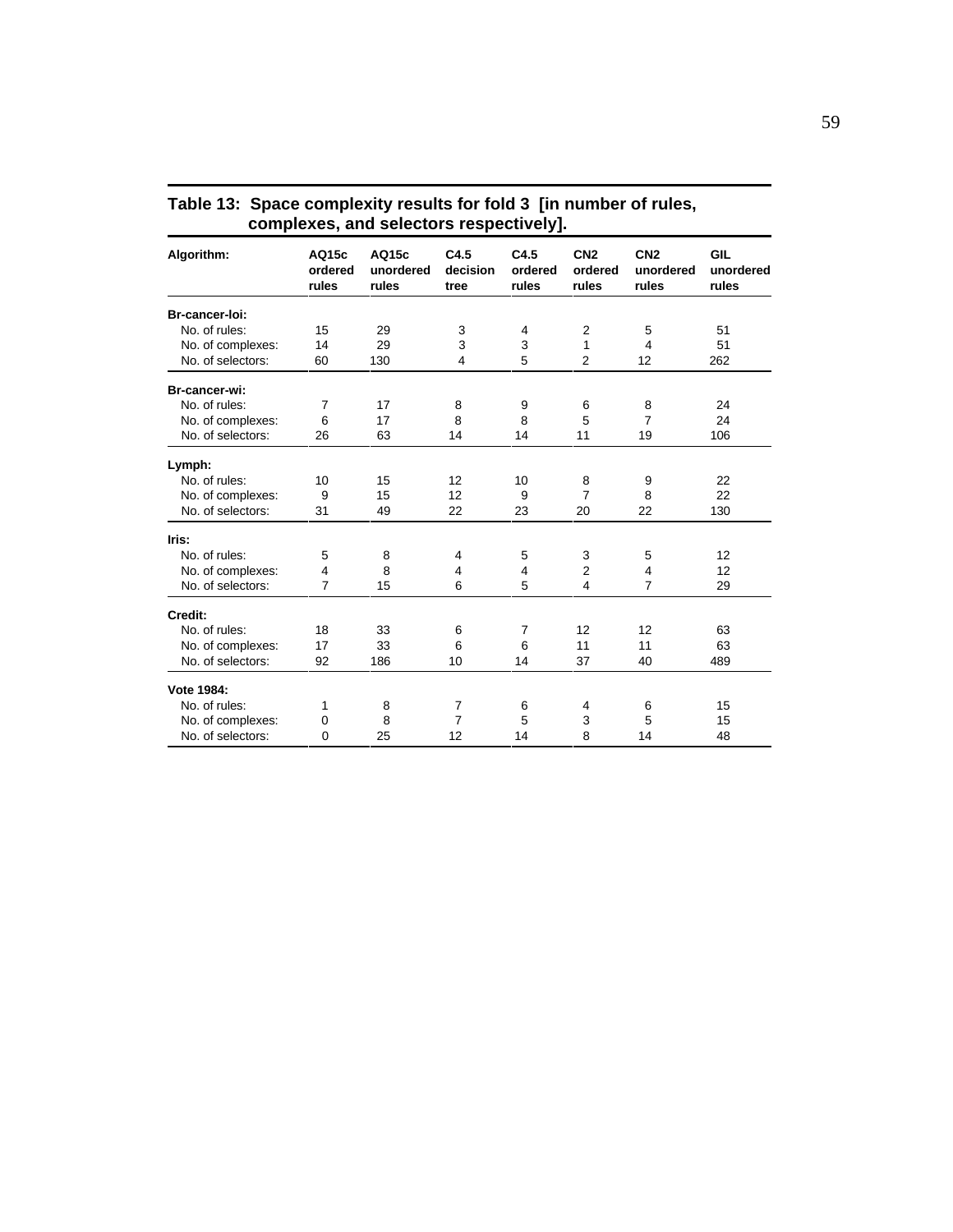| complexes, and selectors respectively).<br><b>GIL</b><br>AQ15c<br>C4.5<br>C4.5<br>CN <sub>2</sub><br>CN <sub>2</sub><br>Algorithm:<br>AQ15c<br>decision<br>ordered<br>ordered<br>ordered<br>unordered<br>unordered<br>rules<br>rules<br>rules<br>rules<br>rules<br>rules<br>tree<br>Br-cancer-loi:<br>No. of rules:<br>59<br>16<br>31<br>14<br>10<br>3<br>4<br>$\overline{2}$<br>3<br>No. of complexes:<br>15<br>14<br>9<br>59<br>31<br>5<br>8<br>No. of selectors:<br>61<br>129<br>17<br>18<br>301<br>Br-cancer-wi:<br>No. of rules:<br>8<br>17<br>7<br>16<br>9<br>5<br>8<br>7<br>$\overline{7}$<br>No. of complexes:<br>17<br>9<br>6<br>$\overline{\mathbf{4}}$<br>16<br>No. of selectors:<br>16<br>13<br>52<br>35<br>69<br>11<br>20<br>Lymph:<br>No. of rules:<br>15<br>12<br>11<br>17<br>10<br>$\overline{7}$<br>9<br>12<br>6<br>17<br>No. of complexes:<br>9<br>15<br>10<br>8<br>47<br>22<br>29<br>18<br>21<br>75<br>No. of selectors:<br>27<br>Iris:<br>No. of rules:<br>5<br>5<br>3<br>5<br>6<br>$\overline{4}$<br>4<br>5<br>No. of complexes:<br>3<br>$\overline{2}$<br>$\overline{4}$<br>6<br>4<br>4<br>$\overline{7}$<br>3<br>6<br>5<br>6<br>8<br>No. of selectors:<br>$\overline{4}$<br>Credit:<br>No. of rules:<br>$\overline{7}$<br>18<br>34<br>13<br>10<br>248<br>6<br>$\overline{7}$<br>5<br>12<br>No. of complexes:<br>17<br>34<br>248<br>9<br>No. of selectors:<br>82<br>176<br>12<br>10<br>40<br>28<br>2149<br>Vote 1984:<br>No. of rules:<br>16<br>11<br>1<br>6<br>6<br>6<br>6 |   |    |    |    |    |    |           |
|---------------------------------------------------------------------------------------------------------------------------------------------------------------------------------------------------------------------------------------------------------------------------------------------------------------------------------------------------------------------------------------------------------------------------------------------------------------------------------------------------------------------------------------------------------------------------------------------------------------------------------------------------------------------------------------------------------------------------------------------------------------------------------------------------------------------------------------------------------------------------------------------------------------------------------------------------------------------------------------------------------------------------------------------------------------------------------------------------------------------------------------------------------------------------------------------------------------------------------------------------------------------------------------------------------------------------------------------------------------------------------------------------------------------------------------------------------------------------------------------------|---|----|----|----|----|----|-----------|
|                                                                                                                                                                                                                                                                                                                                                                                                                                                                                                                                                                                                                                                                                                                                                                                                                                                                                                                                                                                                                                                                                                                                                                                                                                                                                                                                                                                                                                                                                                   |   |    |    |    |    |    | unordered |
|                                                                                                                                                                                                                                                                                                                                                                                                                                                                                                                                                                                                                                                                                                                                                                                                                                                                                                                                                                                                                                                                                                                                                                                                                                                                                                                                                                                                                                                                                                   |   |    |    |    |    |    |           |
|                                                                                                                                                                                                                                                                                                                                                                                                                                                                                                                                                                                                                                                                                                                                                                                                                                                                                                                                                                                                                                                                                                                                                                                                                                                                                                                                                                                                                                                                                                   |   |    |    |    |    |    |           |
|                                                                                                                                                                                                                                                                                                                                                                                                                                                                                                                                                                                                                                                                                                                                                                                                                                                                                                                                                                                                                                                                                                                                                                                                                                                                                                                                                                                                                                                                                                   |   |    |    |    |    |    |           |
|                                                                                                                                                                                                                                                                                                                                                                                                                                                                                                                                                                                                                                                                                                                                                                                                                                                                                                                                                                                                                                                                                                                                                                                                                                                                                                                                                                                                                                                                                                   |   |    |    |    |    |    |           |
|                                                                                                                                                                                                                                                                                                                                                                                                                                                                                                                                                                                                                                                                                                                                                                                                                                                                                                                                                                                                                                                                                                                                                                                                                                                                                                                                                                                                                                                                                                   |   |    |    |    |    |    |           |
|                                                                                                                                                                                                                                                                                                                                                                                                                                                                                                                                                                                                                                                                                                                                                                                                                                                                                                                                                                                                                                                                                                                                                                                                                                                                                                                                                                                                                                                                                                   |   |    |    |    |    |    |           |
|                                                                                                                                                                                                                                                                                                                                                                                                                                                                                                                                                                                                                                                                                                                                                                                                                                                                                                                                                                                                                                                                                                                                                                                                                                                                                                                                                                                                                                                                                                   |   |    |    |    |    |    |           |
|                                                                                                                                                                                                                                                                                                                                                                                                                                                                                                                                                                                                                                                                                                                                                                                                                                                                                                                                                                                                                                                                                                                                                                                                                                                                                                                                                                                                                                                                                                   |   |    |    |    |    |    |           |
|                                                                                                                                                                                                                                                                                                                                                                                                                                                                                                                                                                                                                                                                                                                                                                                                                                                                                                                                                                                                                                                                                                                                                                                                                                                                                                                                                                                                                                                                                                   |   |    |    |    |    |    |           |
|                                                                                                                                                                                                                                                                                                                                                                                                                                                                                                                                                                                                                                                                                                                                                                                                                                                                                                                                                                                                                                                                                                                                                                                                                                                                                                                                                                                                                                                                                                   |   |    |    |    |    |    |           |
|                                                                                                                                                                                                                                                                                                                                                                                                                                                                                                                                                                                                                                                                                                                                                                                                                                                                                                                                                                                                                                                                                                                                                                                                                                                                                                                                                                                                                                                                                                   |   |    |    |    |    |    |           |
|                                                                                                                                                                                                                                                                                                                                                                                                                                                                                                                                                                                                                                                                                                                                                                                                                                                                                                                                                                                                                                                                                                                                                                                                                                                                                                                                                                                                                                                                                                   |   |    |    |    |    |    |           |
|                                                                                                                                                                                                                                                                                                                                                                                                                                                                                                                                                                                                                                                                                                                                                                                                                                                                                                                                                                                                                                                                                                                                                                                                                                                                                                                                                                                                                                                                                                   |   |    |    |    |    |    |           |
|                                                                                                                                                                                                                                                                                                                                                                                                                                                                                                                                                                                                                                                                                                                                                                                                                                                                                                                                                                                                                                                                                                                                                                                                                                                                                                                                                                                                                                                                                                   |   |    |    |    |    |    |           |
|                                                                                                                                                                                                                                                                                                                                                                                                                                                                                                                                                                                                                                                                                                                                                                                                                                                                                                                                                                                                                                                                                                                                                                                                                                                                                                                                                                                                                                                                                                   |   |    |    |    |    |    |           |
|                                                                                                                                                                                                                                                                                                                                                                                                                                                                                                                                                                                                                                                                                                                                                                                                                                                                                                                                                                                                                                                                                                                                                                                                                                                                                                                                                                                                                                                                                                   |   |    |    |    |    |    |           |
|                                                                                                                                                                                                                                                                                                                                                                                                                                                                                                                                                                                                                                                                                                                                                                                                                                                                                                                                                                                                                                                                                                                                                                                                                                                                                                                                                                                                                                                                                                   |   |    |    |    |    |    |           |
|                                                                                                                                                                                                                                                                                                                                                                                                                                                                                                                                                                                                                                                                                                                                                                                                                                                                                                                                                                                                                                                                                                                                                                                                                                                                                                                                                                                                                                                                                                   |   |    |    |    |    |    |           |
|                                                                                                                                                                                                                                                                                                                                                                                                                                                                                                                                                                                                                                                                                                                                                                                                                                                                                                                                                                                                                                                                                                                                                                                                                                                                                                                                                                                                                                                                                                   |   |    |    |    |    |    |           |
|                                                                                                                                                                                                                                                                                                                                                                                                                                                                                                                                                                                                                                                                                                                                                                                                                                                                                                                                                                                                                                                                                                                                                                                                                                                                                                                                                                                                                                                                                                   |   |    |    |    |    |    |           |
|                                                                                                                                                                                                                                                                                                                                                                                                                                                                                                                                                                                                                                                                                                                                                                                                                                                                                                                                                                                                                                                                                                                                                                                                                                                                                                                                                                                                                                                                                                   |   |    |    |    |    |    |           |
|                                                                                                                                                                                                                                                                                                                                                                                                                                                                                                                                                                                                                                                                                                                                                                                                                                                                                                                                                                                                                                                                                                                                                                                                                                                                                                                                                                                                                                                                                                   |   |    |    |    |    |    |           |
| No. of complexes:                                                                                                                                                                                                                                                                                                                                                                                                                                                                                                                                                                                                                                                                                                                                                                                                                                                                                                                                                                                                                                                                                                                                                                                                                                                                                                                                                                                                                                                                                 | 0 | 11 | 6  | 5  | 5  | 5  | 16        |
| No. of selectors:                                                                                                                                                                                                                                                                                                                                                                                                                                                                                                                                                                                                                                                                                                                                                                                                                                                                                                                                                                                                                                                                                                                                                                                                                                                                                                                                                                                                                                                                                 | 0 | 32 | 10 | 10 | 18 | 17 | 77        |

| Table 14: Space complexity results for fold 4 [in number of rules, |
|--------------------------------------------------------------------|
| complexes, and selectors respectively].                            |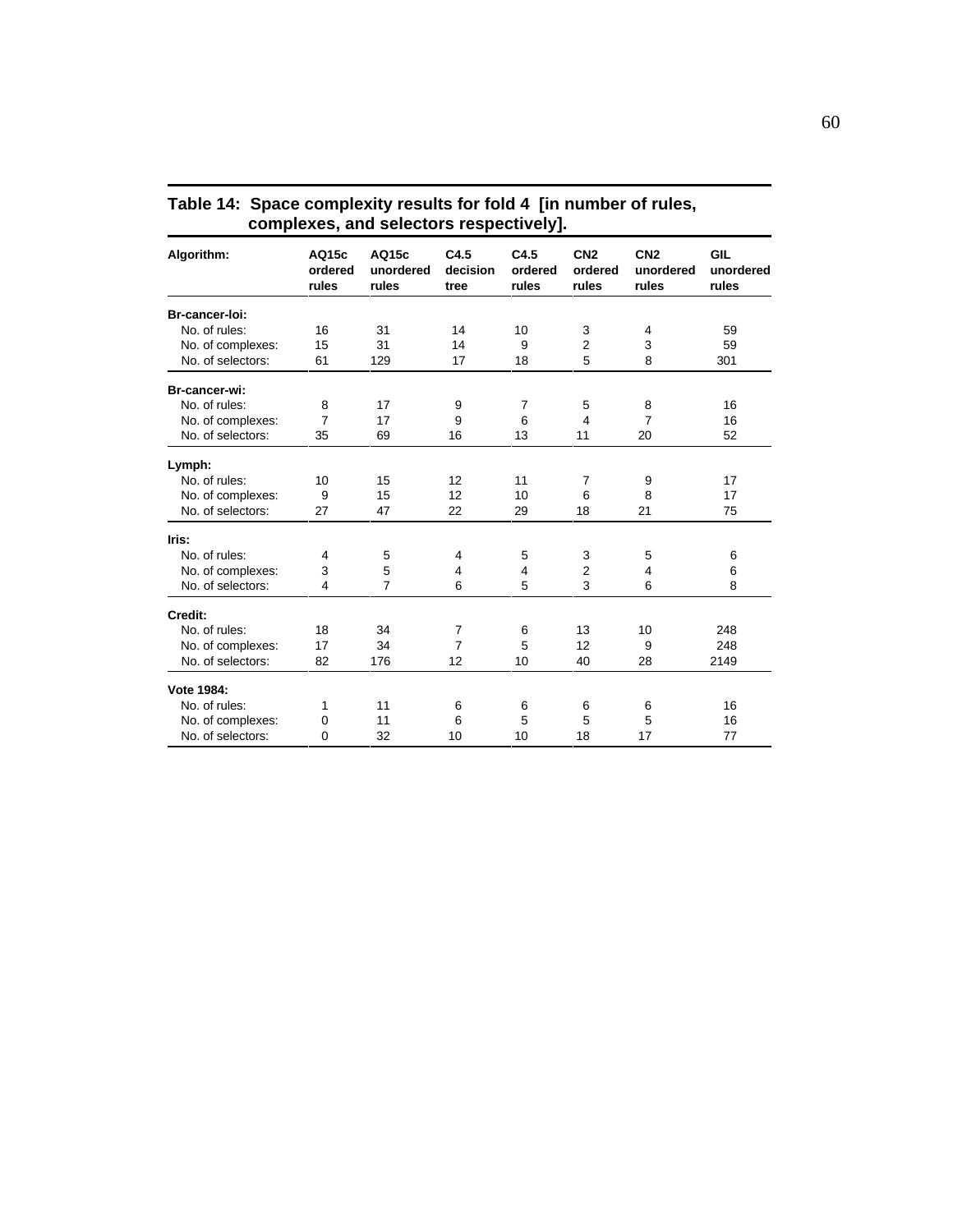| AQ15c<br>ordered<br>rules | AQ15c<br>unordered<br>rules    | C4.5<br>decision<br>tree         | C4.5<br>ordered<br>rules     | CN <sub>2</sub><br>ordered<br>rules | CN <sub>2</sub><br>unordered<br>rules | GIL<br>unordered<br>rules      |
|---------------------------|--------------------------------|----------------------------------|------------------------------|-------------------------------------|---------------------------------------|--------------------------------|
|                           |                                |                                  |                              |                                     |                                       |                                |
|                           |                                |                                  |                              |                                     |                                       | 67.00                          |
|                           |                                |                                  |                              |                                     |                                       |                                |
|                           |                                |                                  |                              |                                     |                                       | 161.75                         |
|                           |                                |                                  |                              |                                     |                                       |                                |
| 3.23                      | 16.00                          | 1.00                             | 2.51                         | 2.10                                | 7.00                                  | 52.00                          |
| 6.81                      | 27.00                          | 3.34                             | 4.61                         | 4.32                                | 10.71                                 | 115.74                         |
|                           |                                |                                  |                              |                                     |                                       |                                |
| 4.86                      | 15.00                          | 1.00                             | 4.81                         | 3.16                                | 7.00                                  | 18.00                          |
| 8.81                      | 25.11                          | 7.49                             | 8.38                         | 6.92                                | 10.19                                 | 43.65                          |
|                           |                                |                                  |                              |                                     |                                       |                                |
| 2.03                      | 6.00                           | 1.00                             | 2.13                         | 1.79                                | 3.00                                  | 8.00                           |
| 2.39                      | 6.45                           | 2.39                             | 2.39                         | 2.55                                | 3.32                                  | 8.97                           |
|                           |                                |                                  |                              |                                     |                                       |                                |
|                           |                                |                                  |                              |                                     |                                       | 74.00                          |
| 22.19                     | 44.58                          | 3.23                             | 3.66                         | 12.56                               | 18.73                                 | 190.36                         |
|                           |                                |                                  |                              |                                     |                                       |                                |
| 7.00                      | 19.00                          | 1.00                             | 2.25                         | 1.72                                | 6.00                                  | 16.00                          |
|                           |                                |                                  |                              |                                     |                                       | 28.59                          |
|                           | 7.93<br>16.58<br>19.00<br>7.00 | 31.00<br>54.92<br>37.00<br>19.00 | 1.00<br>2.89<br>1.00<br>2.11 | 3.22<br>4.44<br>2.35<br>2.81        | 2.61<br>3.78<br>5.52<br>4.00          | 5.00<br>6.99<br>10.00<br>11.07 |

## **Table 15: Time complexity results for fold 1 [as average number of tests per instance].**

## **Table 16: Time complexity results for fold 2 [as average number of tests per instance].**

| Algorithm:      | AQ15c<br>ordered<br>rules | AQ15c<br>unordered<br>rules | C4.5<br>decision<br>tree | C4.5<br>ordered<br>rules | CN <sub>2</sub><br>ordered<br>rules | CN <sub>2</sub><br>unordered<br>rules | GIL<br>unordered<br>rules |
|-----------------|---------------------------|-----------------------------|--------------------------|--------------------------|-------------------------------------|---------------------------------------|---------------------------|
| Br-cancer-loi:  |                           |                             |                          |                          |                                     |                                       |                           |
| Complex tests:  | 7.11                      | 33.00                       | 1.00                     | 7.26                     | 1.90                                | 3.00                                  | 50.00                     |
| Selector tests: | 16.56                     | 59.40                       | 1.93                     | 8.88                     | 3.10                                | 4.74                                  | 99.22                     |
| Br-cancer-wi:   |                           |                             |                          |                          |                                     |                                       |                           |
| Complex tests:  | 2.75                      | 15.00                       | 1.00                     | 2.70                     | 1.81                                | 6.00                                  | 54.00                     |
| Selector tests: | 6.07                      | 24.81                       | 3.32                     | 3.99                     | 5.26                                | 11.69                                 | 119.83                    |
| Lymph:          |                           |                             |                          |                          |                                     |                                       |                           |
| Complex tests:  | 5.81                      | 15.00                       | 1.00                     | 4.41                     | 2.49                                | 10.00                                 | 20.00                     |
| Selector tests: | 11.84                     | 28.19                       | 7.97                     | 7.32                     | 6.11                                | 14.97                                 | 41.95                     |
| Iris:           |                           |                             |                          |                          |                                     |                                       |                           |
| Complex tests:  | 2.29                      | 8.00                        | 1.00                     | 2.03                     | 1.63                                | 4.00                                  | 10.00                     |
| Selector tests: | 2.66                      | 8.92                        | 2.50                     | 2.42                     | 1.95                                | 5.87                                  | 13.00                     |
| Credit:         |                           |                             |                          |                          |                                     |                                       |                           |
| Complex tests:  | 16.82                     | 38.00                       | 1.00                     | 2.54                     | 4.66                                | 11.00                                 | 82.00                     |
| Selector tests: | 19.52                     | 44.20                       | 1.49                     | 3.96                     | 10.31                               | 24.54                                 | 256.46                    |
| Vote 1984:      |                           |                             |                          |                          |                                     |                                       |                           |
| Complex tests:  | 0.00                      | 11.00                       | 1.00                     | 2.25                     | 2.06                                | 6.00                                  | 18.00                     |
| Selector tests: | 0.00                      | 11.00                       | 2.16                     | 2.83                     | 4.98                                | 12.04                                 | 33.12                     |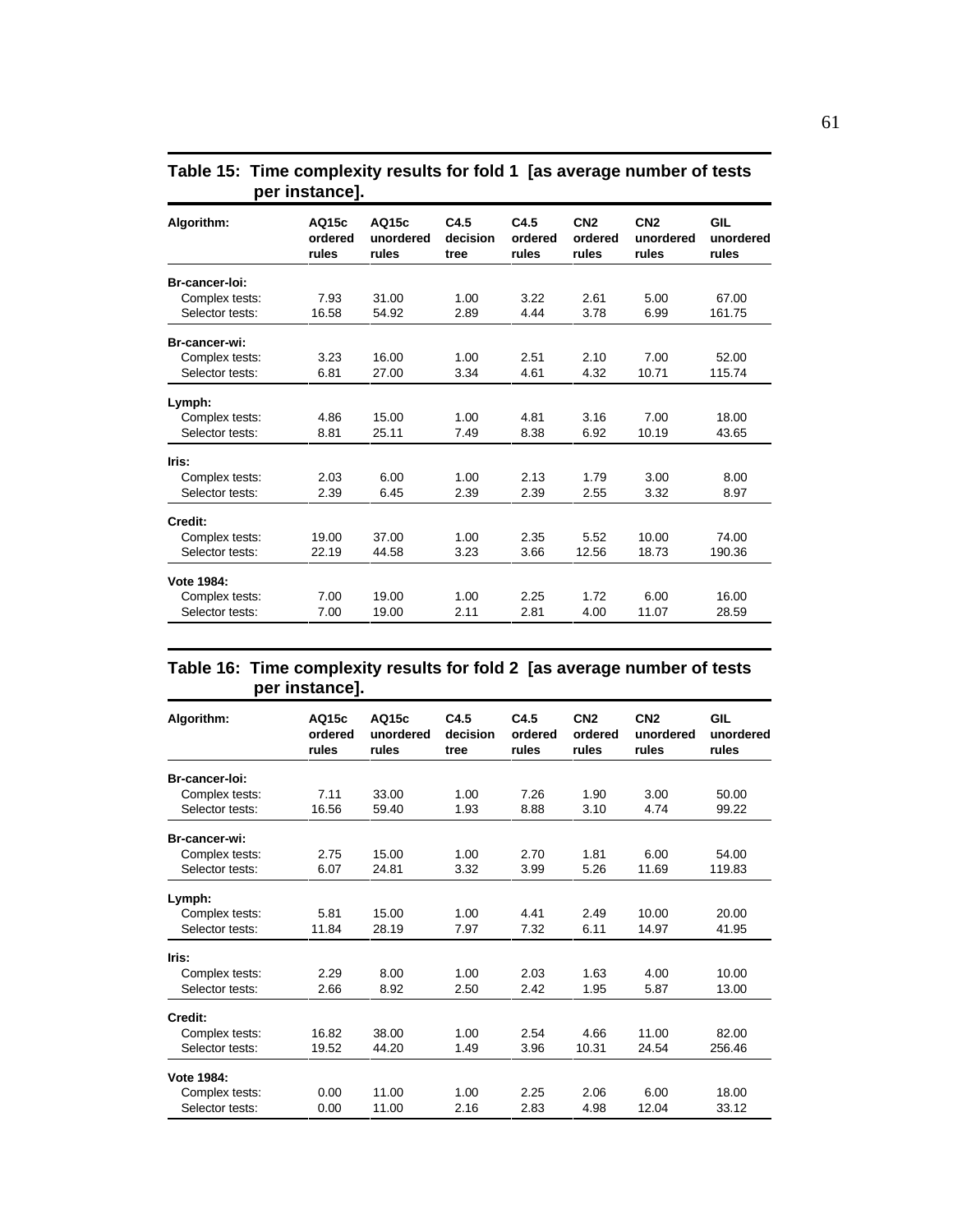| Algorithm:      | AQ15c<br>ordered<br>rules | AQ15c<br>unordered<br>rules | C4.5<br>decision<br>tree | C4.5<br>ordered<br>rules | CN <sub>2</sub><br>ordered<br>rules | CN <sub>2</sub><br>unordered<br>rules | GIL<br>unordered<br>rules |
|-----------------|---------------------------|-----------------------------|--------------------------|--------------------------|-------------------------------------|---------------------------------------|---------------------------|
| Br-cancer-loi:  |                           |                             |                          |                          |                                     |                                       |                           |
| Complex tests:  | 6.79                      | 29.00                       | 1.00                     | 2.10                     | 1.00                                | 4.00                                  | 51.00                     |
| Selector tests: | 13.85                     | 54.18                       | 1.76                     | 2.42                     | 1.10                                | 5.04                                  | 91.58                     |
| Br-cancer-wi:   |                           |                             |                          |                          |                                     |                                       |                           |
| Complex tests:  | 2.83                      | 17.00                       | 1.00                     | 2.58                     | 2.24                                | 7.00                                  | 24.00                     |
| Selector tests: | 6.54                      | 27.38                       | 3.24                     | 3.54                     | 4.28                                | 12.28                                 | 43.02                     |
| Lymph:          |                           |                             |                          |                          |                                     |                                       |                           |
| Complex tests:  | 6.08                      | 15.00                       | 1.00                     | 6.62                     | 3.97                                | 8.00                                  | 22.00                     |
| Selector tests: | 11.32                     | 26.16                       | 8.41                     | 10.30                    | 7.43                                | 13.84                                 | 49.54                     |
| Iris:           |                           |                             |                          |                          |                                     |                                       |                           |
| Complex tests:  | 2.54                      | 8.00                        | 1.00                     | 2.68                     | 1.73                                | 4.00                                  | 12.00                     |
| Selector tests: | 2.97                      | 8.78                        | 3.27                     | 3.08                     | 2.81                                | 5.78                                  | 20.05                     |
| Credit:         |                           |                             |                          |                          |                                     |                                       |                           |
| Complex tests:  | 16.40                     | 33.00                       | 1.00                     | 3.92                     | 6.17                                | 11.00                                 | 63.00                     |
| Selector tests: | 21.13                     | 41.74                       | 3.72                     | 5.62                     | 13.60                               | 24.36                                 | 143.29                    |
| Vote 1984:      |                           |                             |                          |                          |                                     |                                       |                           |
| Complex tests:  | 0.00                      | 8.00                        | 1.00                     | 2.17                     | 1.77                                | 5.00                                  | 15.00                     |
| Selector tests: | 0.00                      | 8.00                        | 2.28                     | 3.66                     | 4.08                                | 8.62                                  | 27.27                     |

## **Table 17: Time complexity results for fold 3 [as average number of tests per instance].**

## **Table 18: Time complexity results for fold 4 [as average number of tests per instance].**

| Algorithm:      | AQ15c<br>ordered<br>rules | AQ15c<br>unordered<br>rules | C4.5<br>decision<br>tree | C4.5<br>ordered<br>rules | CN <sub>2</sub><br>ordered<br>rules | CN <sub>2</sub><br>unordered<br>rules | GIL<br>unordered<br>rules |
|-----------------|---------------------------|-----------------------------|--------------------------|--------------------------|-------------------------------------|---------------------------------------|---------------------------|
| Br-cancer-loi:  |                           |                             |                          |                          |                                     |                                       |                           |
| Complex tests:  | 6.91                      | 31.00                       | 1.00                     | 7.54                     | 1.93                                | 3.00                                  | 59.00                     |
| Selector tests: | 14.75                     | 57.59                       | 2.34                     | 9.90                     | 2.59                                | 4.00                                  | 117.09                    |
| Br-cancer-wi:   |                           |                             |                          |                          |                                     |                                       |                           |
| Complex tests:  | 3.35                      | 17.00                       | 1.00                     | 1.95                     | 1.95                                | 7.00                                  | 16.00                     |
| Selector tests: | 6.87                      | 28.41                       | 3.51                     | 3.49                     | 4.40                                | 11.97                                 | 28.79                     |
| Lymph:          |                           |                             |                          |                          |                                     |                                       |                           |
| Complex tests:  | 5.68                      | 15.00                       | 1.00                     | 4.54                     | 3.00                                | 8.00                                  | 17.00                     |
| Selector tests: | 9.95                      | 26.38                       | 6.27                     | 7.81                     | 6.68                                | 11.97                                 | 39.08                     |
| Iris:           |                           |                             |                          |                          |                                     |                                       |                           |
| Complex tests:  | 2.35                      | 5.00                        | 1.00                     | 2.27                     | 1.76                                | 4.00                                  | 6.00                      |
| Selector tests: | 2.59                      | 5.65                        | 3.38                     | 2.62                     | 2.11                                | 5.35                                  | 7.57                      |
| Credit:         |                           |                             |                          |                          |                                     |                                       |                           |
| Complex tests:  | 15.00                     | 34.00                       | 1.00                     | 3.26                     | 5.95                                | 9.00                                  | 248.00                    |
| Selector tests: | 17.56                     | 40.94                       | 3.27                     | 4.62                     | 13.81                               | 19.56                                 | 848.67                    |
| Vote 1984:      |                           |                             |                          |                          |                                     |                                       |                           |
| Complex tests:  | 0.00                      | 11.00                       | 1.00                     | 2.04                     | 1.98                                | 5.00                                  | 16.00                     |
| Selector tests: | 0.00                      | 11.00                       | 2.19                     | 2.54                     | 4.55                                | 9.24                                  | 28.85                     |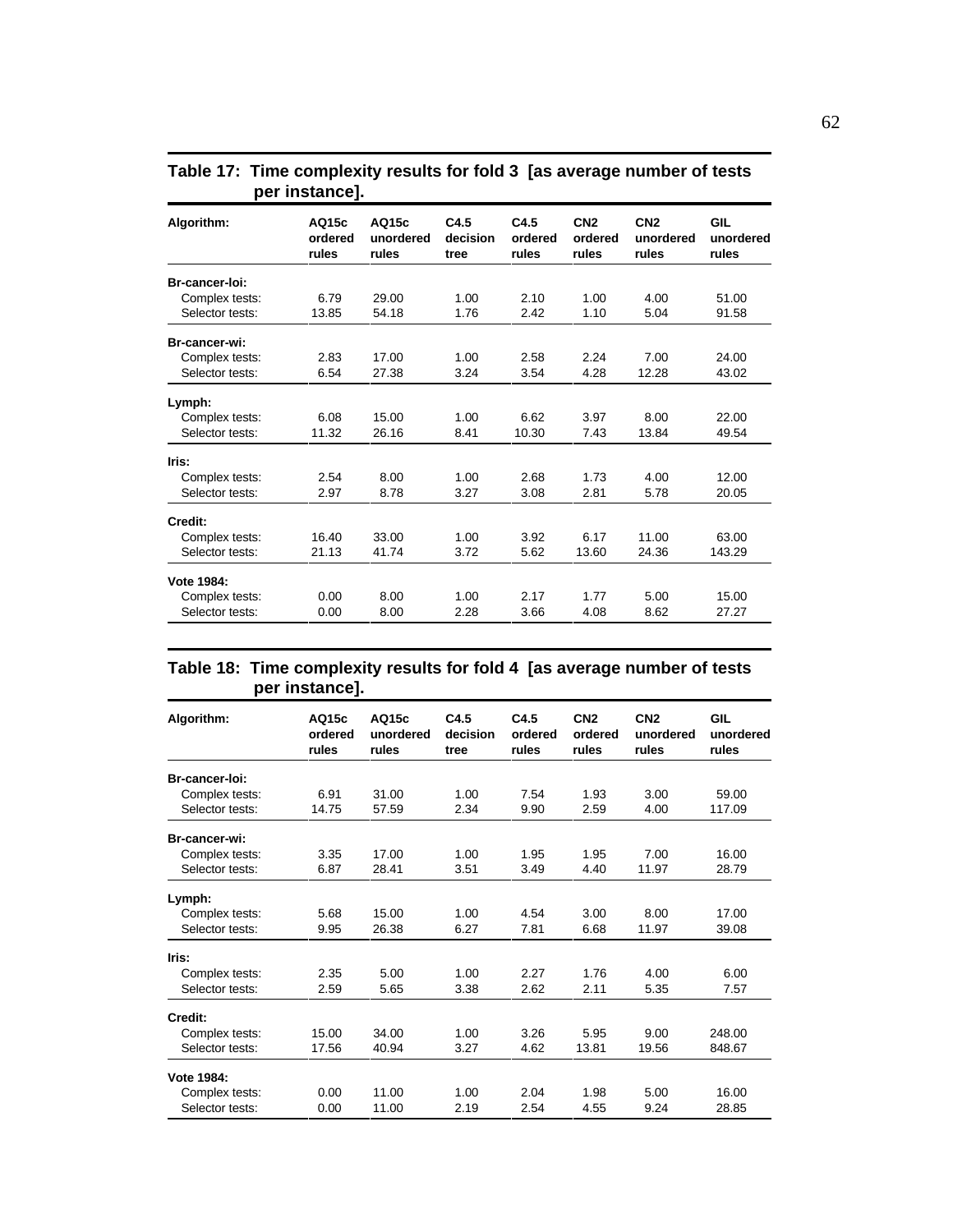# **APPENDIX E**

**Detailed Experimental Results: Generalization And Coverage**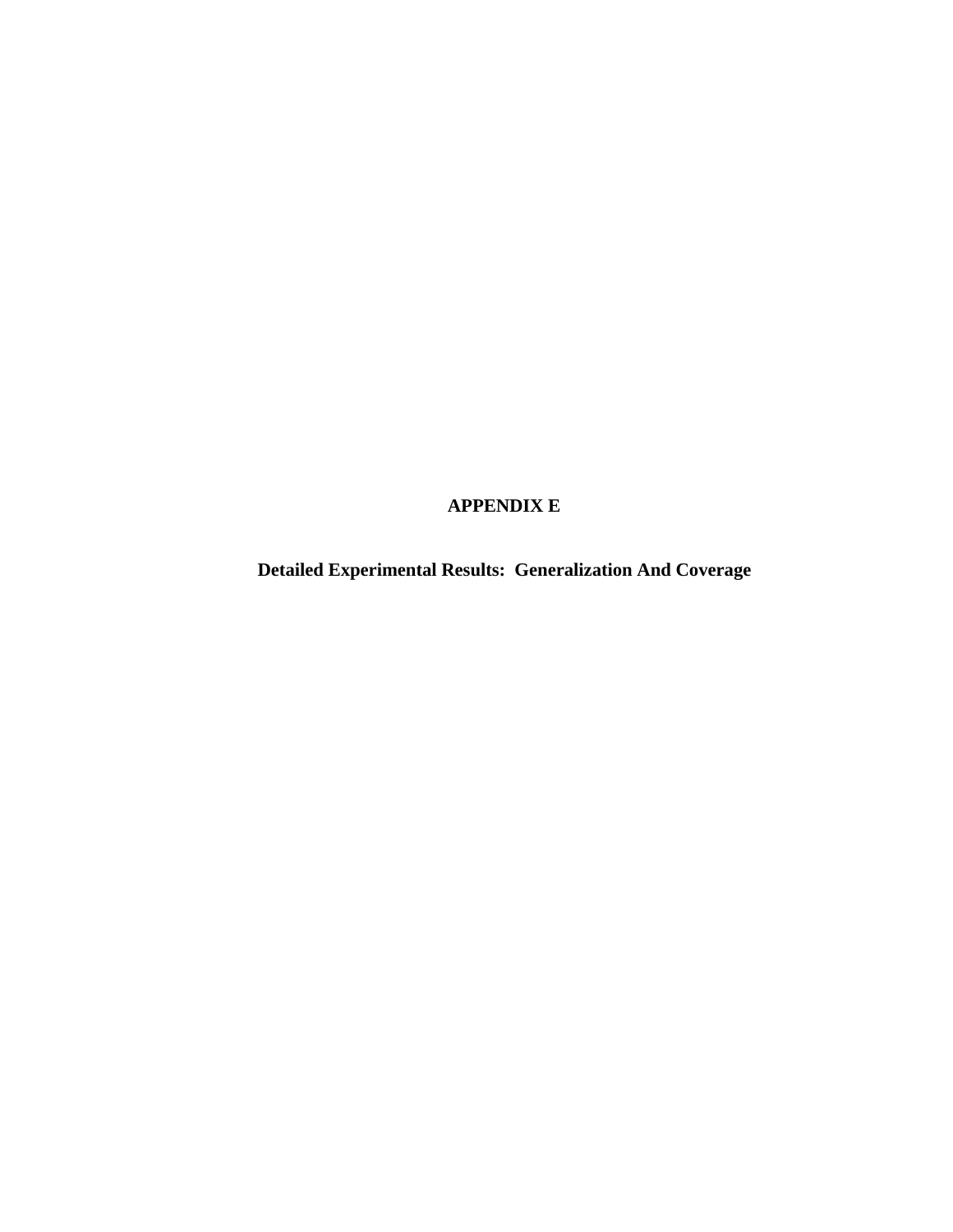## **APPENDIX E**

## **Detailed Experimental Results: Generalization And Coverage**

Tables 19 to 22 list the generalization and coverage results for each of the  $v=4$  folds separately.

| Table 19: Generalization and coverage results for fold 1 [in %]. |                           |                             |                          |                          |                                     |                                       |                           |  |  |
|------------------------------------------------------------------|---------------------------|-----------------------------|--------------------------|--------------------------|-------------------------------------|---------------------------------------|---------------------------|--|--|
| Algorithm:                                                       | AQ15c<br>ordered<br>rules | AQ15c<br>unordered<br>rules | C4.5<br>decision<br>tree | C4.5<br>ordered<br>rules | CN <sub>2</sub><br>ordered<br>rules | CN <sub>2</sub><br>unordered<br>rules | GIL<br>unordered<br>rules |  |  |
| Br-cancer-loi:                                                   |                           |                             |                          |                          |                                     |                                       |                           |  |  |
| Generalization:                                                  | 92.52                     | 85.51                       | 95.33                    | 97.20                    | 98.13                               | 97.20                                 | 68.69                     |  |  |
| Coverage:                                                        | 100.00                    | 83.33                       | 100.00                   | 100.00                   | 100.00                              | 100.00                                | 88.89                     |  |  |
| Br-cancer-wi:                                                    |                           |                             |                          |                          |                                     |                                       |                           |  |  |
| Generalization:                                                  | 98.47                     | 96.95                       | 98.28                    | 98.47                    | 98.86                               | 98.47                                 | 90.08                     |  |  |
| Coverage:                                                        | 100.00                    | 91.43                       | 100.00                   | 100.00                   | 100.00                              | 100.00                                | 97.71                     |  |  |
| Lymph:                                                           |                           |                             |                          |                          |                                     |                                       |                           |  |  |
| Generalization:                                                  | 90.99                     | 86.49                       | 86.49                    | 90.99                    | 94.59                               | 92.79                                 | 83.78                     |  |  |
| Coverage:                                                        | 100.00                    | 75.68                       | 100.00                   | 100.00                   | 100.00                              | 100.00                                | 78.38                     |  |  |
| Iris:                                                            |                           |                             |                          |                          |                                     |                                       |                           |  |  |
| Generalization:                                                  | 96.43                     | 94.64                       | 97.32                    | 95.54                    | 97.32                               | 96.43                                 | 92.86                     |  |  |
| Coverage:                                                        | 100.00                    | 92.11                       | 100.00                   | 100.00                   | 100.00                              | 100.00                                | 92.11                     |  |  |
| Credit:                                                          |                           |                             |                          |                          |                                     |                                       |                           |  |  |
| Generalization:                                                  | 96.13                     | 92.84                       | 97.49                    | 98.65                    | 97.49                               | 97.87                                 | 85.69                     |  |  |
| Coverage:                                                        | 100.00                    | 10.98                       | 100.00                   | 100.00                   | 100.00                              | 100.00                                | 95.38                     |  |  |
| Vote 1984:                                                       |                           |                             |                          |                          |                                     |                                       |                           |  |  |
| Generalization:                                                  | 97.55                     | 94.17                       | 98.47                    | 98.16                    | 98.47                               | 97.85                                 | 95.09                     |  |  |
| Coverage:                                                        | 100.00                    | 0.00                        | 100.00                   | 100.00                   | 100.00                              | 100.00                                | 100.00                    |  |  |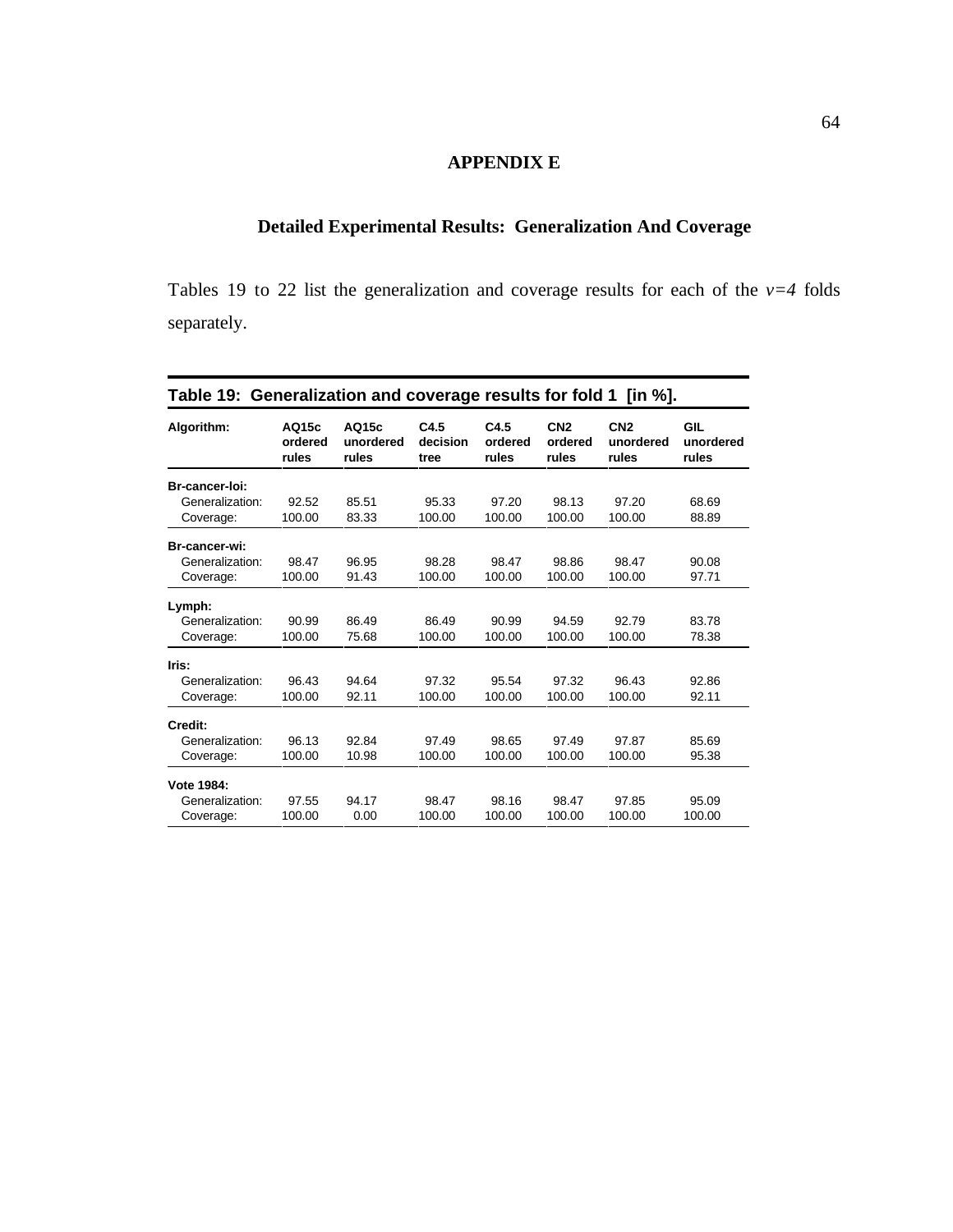| Algorithm:      | AQ15c<br>ordered<br>rules | AQ15c<br>unordered<br>rules | C4.5<br>decision<br>tree | C4.5<br>ordered<br>rules | CN <sub>2</sub><br>ordered<br>rules | CN <sub>2</sub><br>unordered<br>rules | GIL<br>unordered<br>rules |
|-----------------|---------------------------|-----------------------------|--------------------------|--------------------------|-------------------------------------|---------------------------------------|---------------------------|
| Br-cancer-loi:  |                           |                             |                          |                          |                                     |                                       |                           |
| Generalization: | 92.52                     | 84.58                       | 95.79                    | 95.79                    | 98.60                               | 98.13                                 | 76.64                     |
| Coverage:       | 100.00                    | 80.56                       | 100.00                   | 100.00                   | 100.00                              | 100.00                                | 97.22                     |
| Br-cancer-wi:   |                           |                             |                          |                          |                                     |                                       |                           |
| Generalization: | 98.66                     | 97.14                       | 98.28                    | 98.09                    | 99.05                               | 98.66                                 | 89.69                     |
| Coverage:       | 100.00                    | 94.86                       | 100.00                   | 100.00                   | 100.00                              | 100.00                                | 98.29                     |
| Lymph:          |                           |                             |                          |                          |                                     |                                       |                           |
| Generalization: | 90.99                     | 86.49                       | 88.29                    | 91.89                    | 93.69                               | 90.09                                 | 81.98                     |
| Coverage:       | 100.00                    | 83.78                       | 100.00                   | 100.00                   | 100.00                              | 100.00                                | 94.59                     |
| Iris:           |                           |                             |                          |                          |                                     |                                       |                           |
| Generalization: | 95.54                     | 92.86                       | 97.32                    | 96.43                    | 97.32                               | 95.54                                 | 91.07                     |
| Coverage:       | 100.00                    | 86.84                       | 100.00                   | 100.00                   | 100.00                              | 100.00                                | 100.00                    |
| Credit:         |                           |                             |                          |                          |                                     |                                       |                           |
| Generalization: | 96.33                     | 92.65                       | 99.61                    | 98.84                    | 98.26                               | 97.68                                 | 84.14                     |
| Coverage:       | 100.00                    | 15.03                       | 100.00                   | 100.00                   | 100.00                              | 100.00                                | 95.95                     |
| Vote 1984:      |                           |                             |                          |                          |                                     |                                       |                           |
| Generalization: | 99.69                     | 96.63                       | 98.47                    | 98.16                    | 98.47                               | 97.85                                 | 94.48                     |
| Coverage:       | 100.00                    | 0.00                        | 100.00                   | 100.00                   | 100.00                              | 100.00                                | 96.33                     |

| Table 20: Generalization and coverage results for fold 2 [in %]. |  |  |
|------------------------------------------------------------------|--|--|

| Table 21: Generalization and coverage results for fold 3 [in %]. |                           |                             |                          |                          |                                     |                                       |                           |  |  |
|------------------------------------------------------------------|---------------------------|-----------------------------|--------------------------|--------------------------|-------------------------------------|---------------------------------------|---------------------------|--|--|
| Algorithm:                                                       | AQ15c<br>ordered<br>rules | AQ15c<br>unordered<br>rules | C4.5<br>decision<br>tree | C4.5<br>ordered<br>rules | CN <sub>2</sub><br>ordered<br>rules | CN <sub>2</sub><br>unordered<br>rules | GIL<br>unordered<br>rules |  |  |
| Br-cancer-loi:                                                   |                           |                             |                          |                          |                                     |                                       |                           |  |  |
| Generalization:                                                  | 93.02                     | 86.51                       | 98.60                    | 98.14                    | 99.07                               | 97.67                                 | 76.28                     |  |  |
| Coverage:                                                        | 100.00                    | 84.51                       | 100.00                   | 100.00                   | 100.00                              | 100.00                                | 90.14                     |  |  |
| Br-cancer-wi:                                                    |                           |                             |                          |                          |                                     |                                       |                           |  |  |
| Generalization:                                                  | 98.66                     | 96.76                       | 98.47                    | 98.28                    | 98.86                               | 98.47                                 | 95.42                     |  |  |
| Coverage:                                                        | 100.00                    | 94.86                       | 100.00                   | 100.00                   | 100.00                              | 100.00                                | 99.43                     |  |  |
| Lymph:                                                           |                           |                             |                          |                          |                                     |                                       |                           |  |  |
| Generalization:                                                  | 90.99                     | 86.49                       | 89.19                    | 90.99                    | 92.79                               | 91.89                                 | 80.18                     |  |  |
| Coverage:                                                        | 100.00                    | 91.89                       | 100.00                   | 100.00                   | 100.00                              | 100.00                                | 72.97                     |  |  |
| Iris:                                                            |                           |                             |                          |                          |                                     |                                       |                           |  |  |
| Generalization:                                                  | 95.58                     | 92.92                       | 96.46                    | 95.58                    | 97.35                               | 95.58                                 | 89.38                     |  |  |
| Coverage:                                                        | 100.00                    | 86.49                       | 100.00                   | 100.00                   | 100.00                              | 100.00                                | 97.30                     |  |  |
| Credit:                                                          |                           |                             |                          |                          |                                     |                                       |                           |  |  |
| Generalization:                                                  | 96.53                     | 93.63                       | 98.84                    | 98.65                    | 97.68                               | 97.68                                 | 87.84                     |  |  |
| Coverage:                                                        | 100.00                    | 16.28                       | 100.00                   | 100.00                   | 100.00                              | 100.00                                | 97.09                     |  |  |
| Vote 1984:                                                       |                           |                             |                          |                          |                                     |                                       |                           |  |  |
| Generalization:                                                  | 99.69                     | 97.55                       | 97.85                    | 98.16                    | 98.77                               | 98.16                                 | 95.40                     |  |  |
| Coverage:                                                        | 100.00                    | 0.00                        | 100.00                   | 100.00                   | 100.00                              | 100.00                                | 97.25                     |  |  |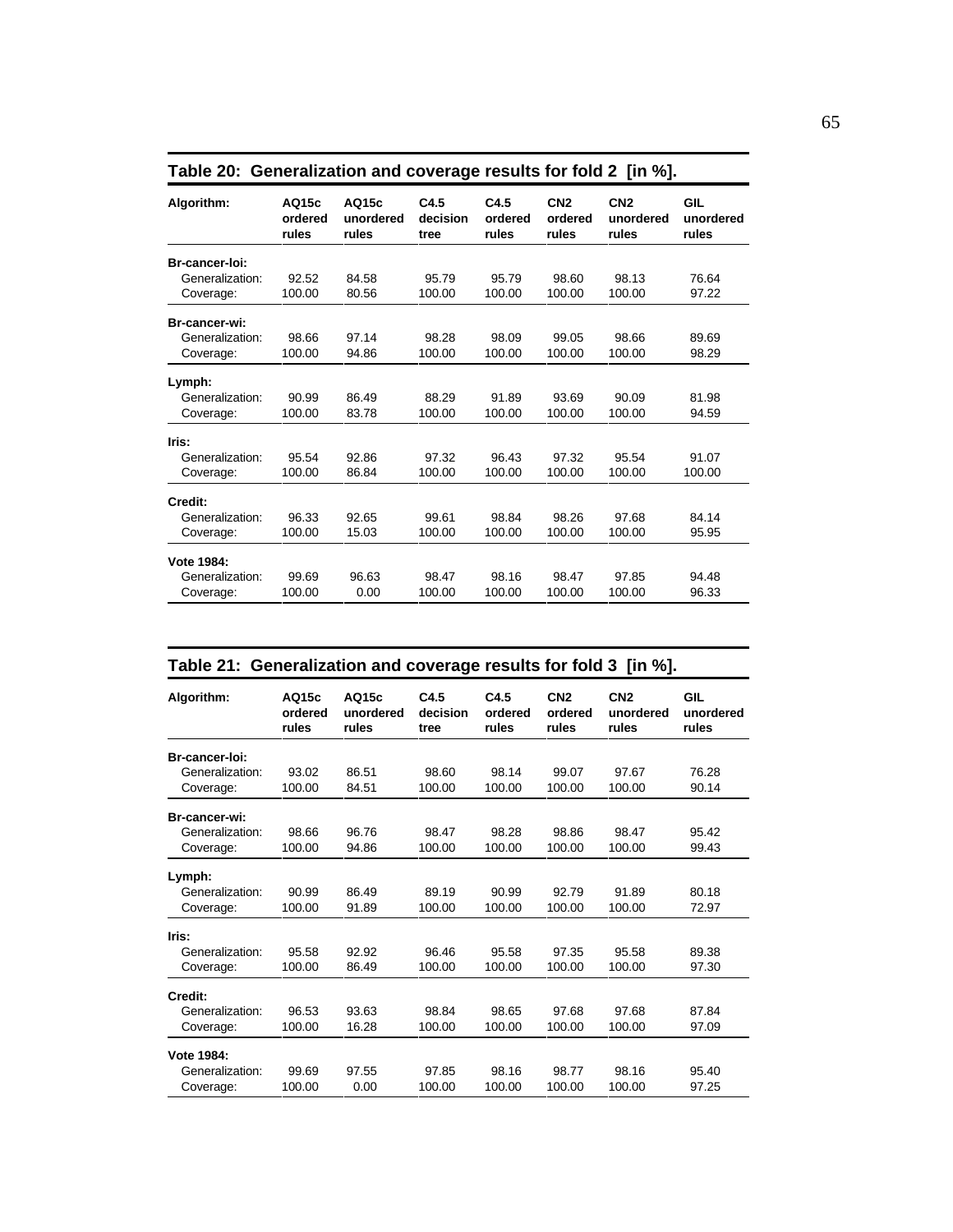| Algorithm:      | AQ15c<br>ordered<br>rules | AQ15c<br>unordered<br>rules | C4.5<br>decision<br>tree | C4.5<br>ordered<br>rules | CN <sub>2</sub><br>ordered<br>rules | CN <sub>2</sub><br>unordered<br>rules | GIL<br>unordered<br>rules |
|-----------------|---------------------------|-----------------------------|--------------------------|--------------------------|-------------------------------------|---------------------------------------|---------------------------|
| Br-cancer-loi:  |                           |                             |                          |                          |                                     |                                       |                           |
| Generalization: | 92.56                     | 85.58                       | 93.49                    | 95.35                    | 98.60                               | 98.14                                 | 72.56                     |
| Coverage:       | 100.00                    | 90.14                       | 100.00                   | 100.00                   | 100.00                              | 100.00                                | 87.32                     |
| Br-cancer-wi:   |                           |                             |                          |                          |                                     |                                       |                           |
| Generalization: | 98.48                     | 96.76                       | 98.29                    | 98.67                    | 99.05                               | 98.48                                 | 96.95                     |
| Coverage:       | 100.00                    | 93.68                       | 100.00                   | 100.00                   | 100.00                              | 100.00                                | 97.13                     |
| Lymph:          |                           |                             |                          |                          |                                     |                                       |                           |
| Generalization: | 90.99                     | 86.49                       | 89.19                    | 90.09                    | 93.69                               | 91.89                                 | 84.68                     |
| Coverage:       | 100.00                    | 75.68                       | 100.00                   | 100.00                   | 100.00                              | 100.00                                | 81.08                     |
| Iris:           |                           |                             |                          |                          |                                     |                                       |                           |
| Generalization: | 96.46                     | 95.58                       | 96.46                    | 95.58                    | 97.35                               | 95.58                                 | 94.69                     |
| Coverage:       | 100.00                    | 81.08                       | 100.00                   | 100.00                   | 100.00                              | 100.00                                | 97.30                     |
| Credit:         |                           |                             |                          |                          |                                     |                                       |                           |
| Generalization: | 96.53                     | 93.44                       | 98.65                    | 98.84                    | 97.49                               | 98.07                                 | 52.12                     |
| Coverage:       | 100.00                    | 30.23                       | 100.00                   | 100.00                   | 100.00                              | 100.00                                | 98.84                     |
| Vote 1984:      |                           |                             |                          |                          |                                     |                                       |                           |
| Generalization: | 99.69                     | 96.64                       | 98.17                    | 98.17                    | 98.17                               | 98.17                                 | 95.11                     |
| Coverage:       | 100.00                    | 0.00                        | 100.00                   | 100.00                   | 100.00                              | 100.00                                | 99.07                     |

**Table 22: Generalization and coverage results for fold 4 [in %].**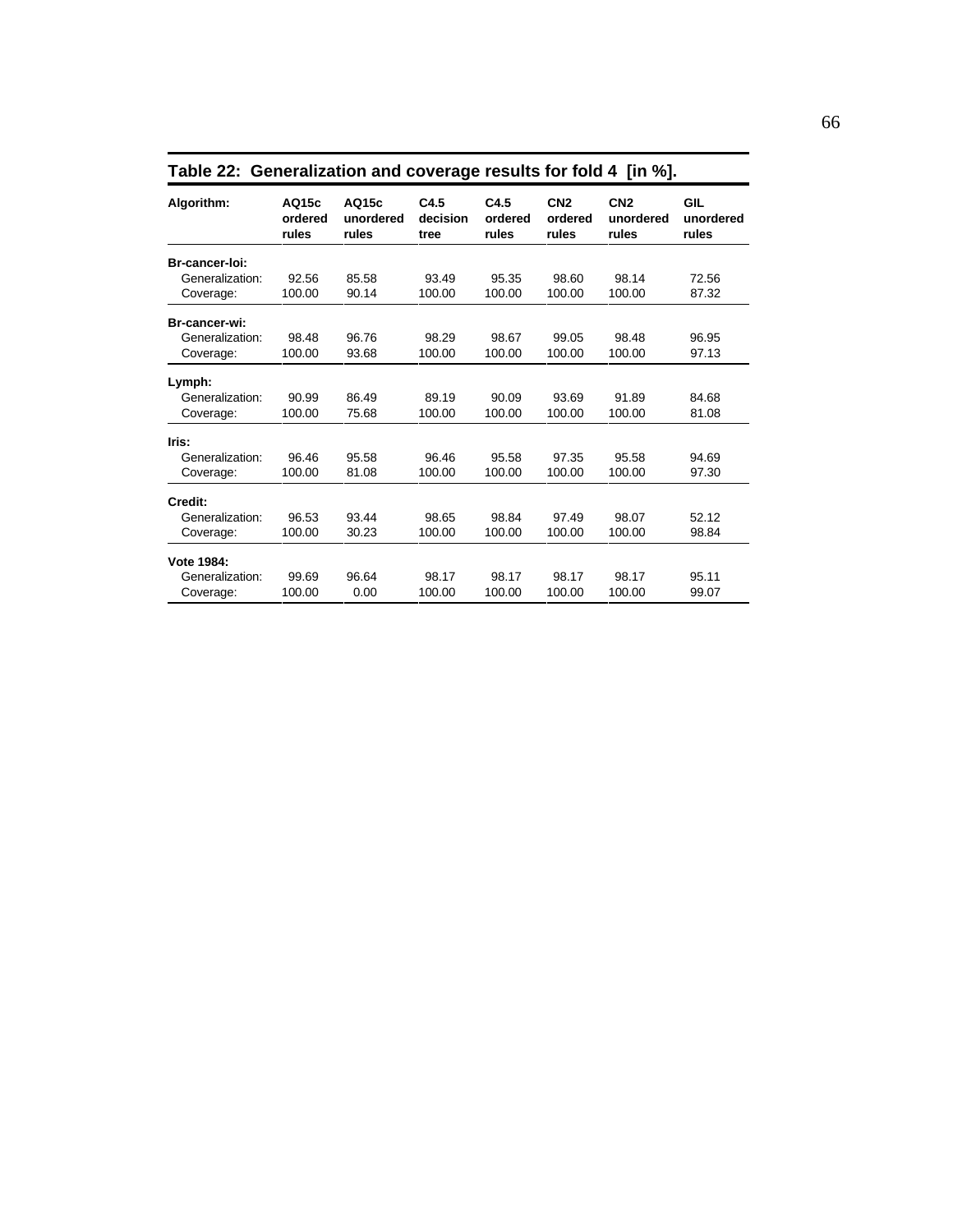## **APPENDIX F**

**Significance Tests: Is The Most Accurate Learning Algorithm Significantly More Accurate Than The Other Algorithms ?**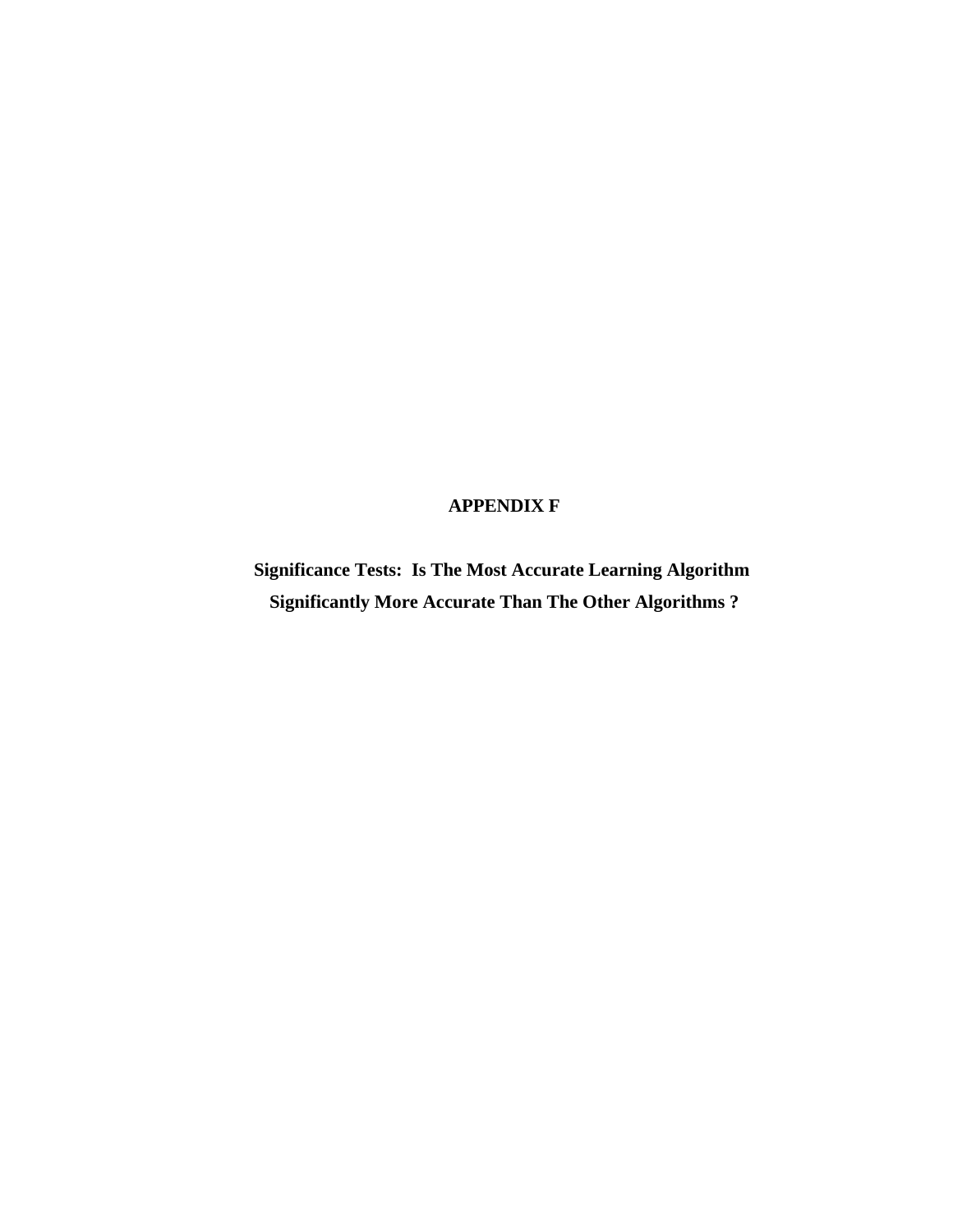### **APPENDIX F**

# **Significance Tests: Is The Most Accurate Learning Algorithm Significantly More Accurate Than The Other Algorithms ?**

In the experiments described in this study, the average predictive accuracy of the decision trees generated by C4.5 was higher than the average predictive accuracy of any other learning algorithm used in the comparison. Therefore this appendix addresses the question, whether the C4.5 decision trees are *significantly* more accurate than the other rule set types (at the 95% confidence level). The following sections describe the statistical tests performed and their results.

First, the one-factor and two-factor models of the **ANalysis Of VAriance (ANOVA)** are employed to determine whether the choice of the algorithm significantly influences the predictive accuracy of the resulting rule set (Hoel, 1984). Then, since the fact of a relationship alone is not specific enough to answer the question of interest, a **series of onetailed hypothesis tests based on Student's** *t* **distribution** is used to answer this question (Spiegel, 1961; Hoel, 1984). Each such hypothesis test determines whether the difference of the average accuracies of two algorithms is significant.

Both, the ANOVA tests and the test based on Student's t distribution assume that the underlying distributions are normal and that all distributions have the same variance. Since there is no way to proof this assumptions here, it is sensible to use another test in addition that does not make these assumptions about the distributions. The **sign test** is such a test (Hoel, 1984). When comparing two accuracy value samples, this test only looks which sample has the higher value, i.e. only the sign of the difference of the two accuracy values is considered, but not the amount of the difference.

#### **One-factor ANalysis Of Variance (ANOVA)**

The objective of the linear hypothesis model the ANOVA is based on is to separate the total variance of the variable being studied into components that are of experimental interest. In this case the variable being studied is the predictive accuracy of a rule set. When the total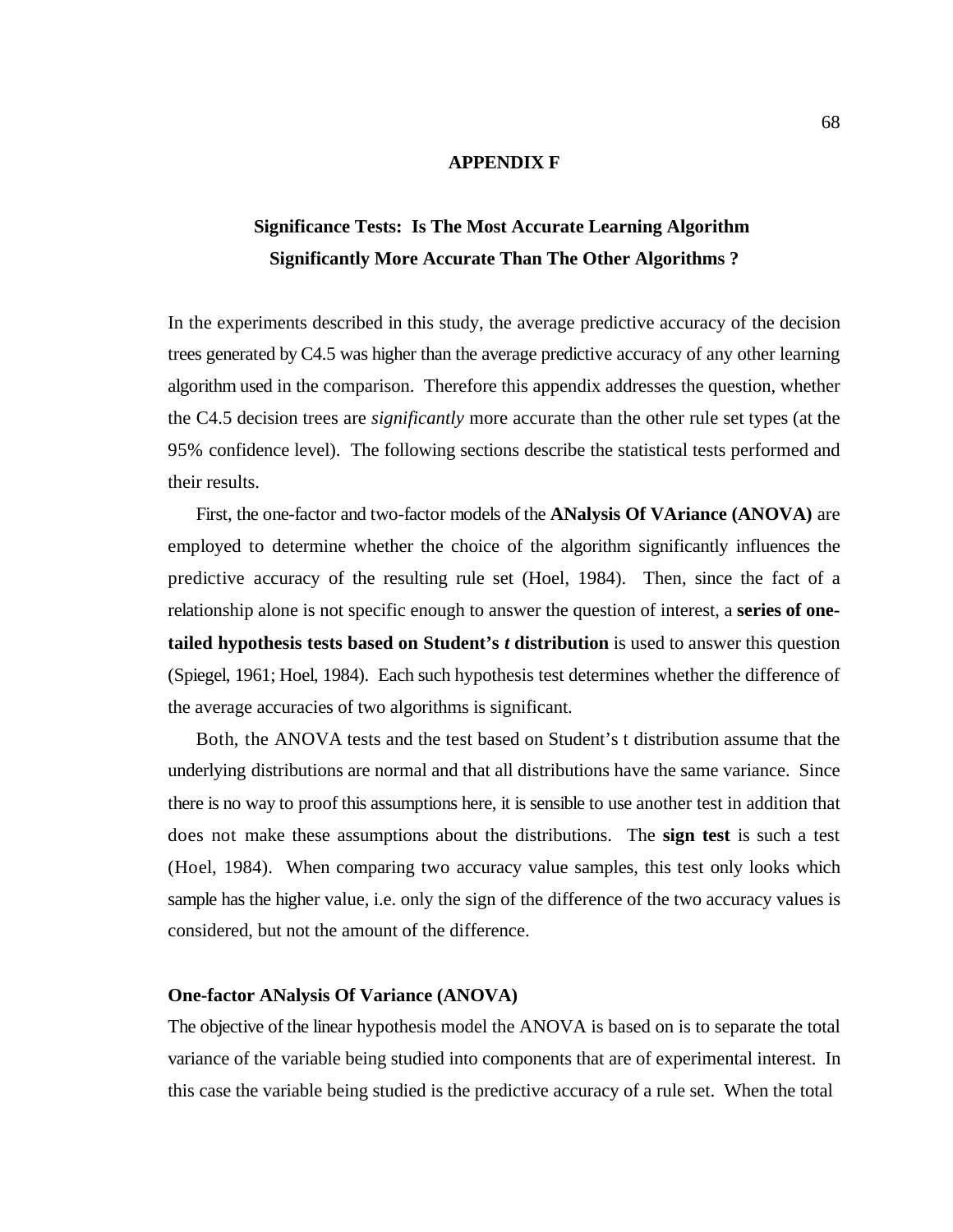|                         | columns = data set].    |                |               |          |                      |          |                   |  |  |
|-------------------------|-------------------------|----------------|---------------|----------|----------------------|----------|-------------------|--|--|
| Data set:<br>Algorithm: | $\overline{\mathbf{1}}$ | $\overline{2}$ | $\cdots$      |          | $\sim$ $\sim$        | b        | <b>Row Mean</b>   |  |  |
| 1                       | $X_{11}$                | $X_{12}$       | $\cdots$      | $X_{ii}$ | $\sim$ $\sim$ $\sim$ | $X_{1b}$ |                   |  |  |
| $\mathbf{2}$            | $X_{21}$                | $X_{22}$       | $\cdots$      | $X_{2i}$ | $\sim$ $\sim$        | $X_{2b}$ | $X_{2}$           |  |  |
| $\sim$ $\sim$ $\sim$    | $\cdots$                | $\cdots$       | $\cdots$      | $\cdots$ | $\cdots$             | $\cdots$ | $\cdots$          |  |  |
|                         | $X_{i1}$                | $X_{i2}$       | $\sim$ $\sim$ | $X_{ii}$ | $\sim$ $\sim$        | $X_{ib}$ | $X_i$             |  |  |
| $\sim$ $\sim$ $\sim$    | $\cdots$                |                | $\cdots$      | $\cdots$ | $\cdots$             | $\cdots$ | $\cdots$          |  |  |
| a                       | $X_{a1}$                | $X_{a2}$       | $\sim$ $\sim$ | $X_{ai}$ | $\sim$ $\sim$        | $X_{ab}$ | $\overline{X}_a$  |  |  |
| <b>Overall Mean</b>     |                         |                |               |          |                      |          | $\overline{\chi}$ |  |  |

**Table 23: Data table for the one-factor ANOVA [rows = rule set type,** 

variation is split up this way, statistical methods can be utilized to eliminate the effects of certain interfering variables. This increases the sensitivity of the experiment.

For the experiments described in this work, seven different types of rule sets were generated for six different data sets. The problem of interest then is to determine whether varying the rule set type in this manner had any effect on the predictive accuracy. For the one-factor ANOVA, the use of different data sets is regarded as replications of the same experiment. For this experiment, the accuracy values of all combinations of rule set type and data set can be arranged in a rectangular array with seven rows and six columns, or more general with *a* rows and *b* columns, as shown in Table 23. The entries in the right margin of the table represent the means of the corresponding row entries. The dot in the subscript indicates that the summation is with respect to the second of the two subscripts, that is with respect to columns.

The linear hypothesis model underlying the one-factor ANOVA assumes that the random variable  $X_{ij}$  has a mean  $\mu_{ij}$  that can be written in the form

$$
\mu_{ij} = \mu + \alpha_i
$$

where *µ* denotes the expected value of  $\overline{X}$  and  $\alpha_i$  denotes the expected value of  $\overline{X}_{i.}$  –  $\overline{X}$ . This assumption states that the mean of the variable  $X_{ij}$  is the sum of a general mean  $\mu$  and a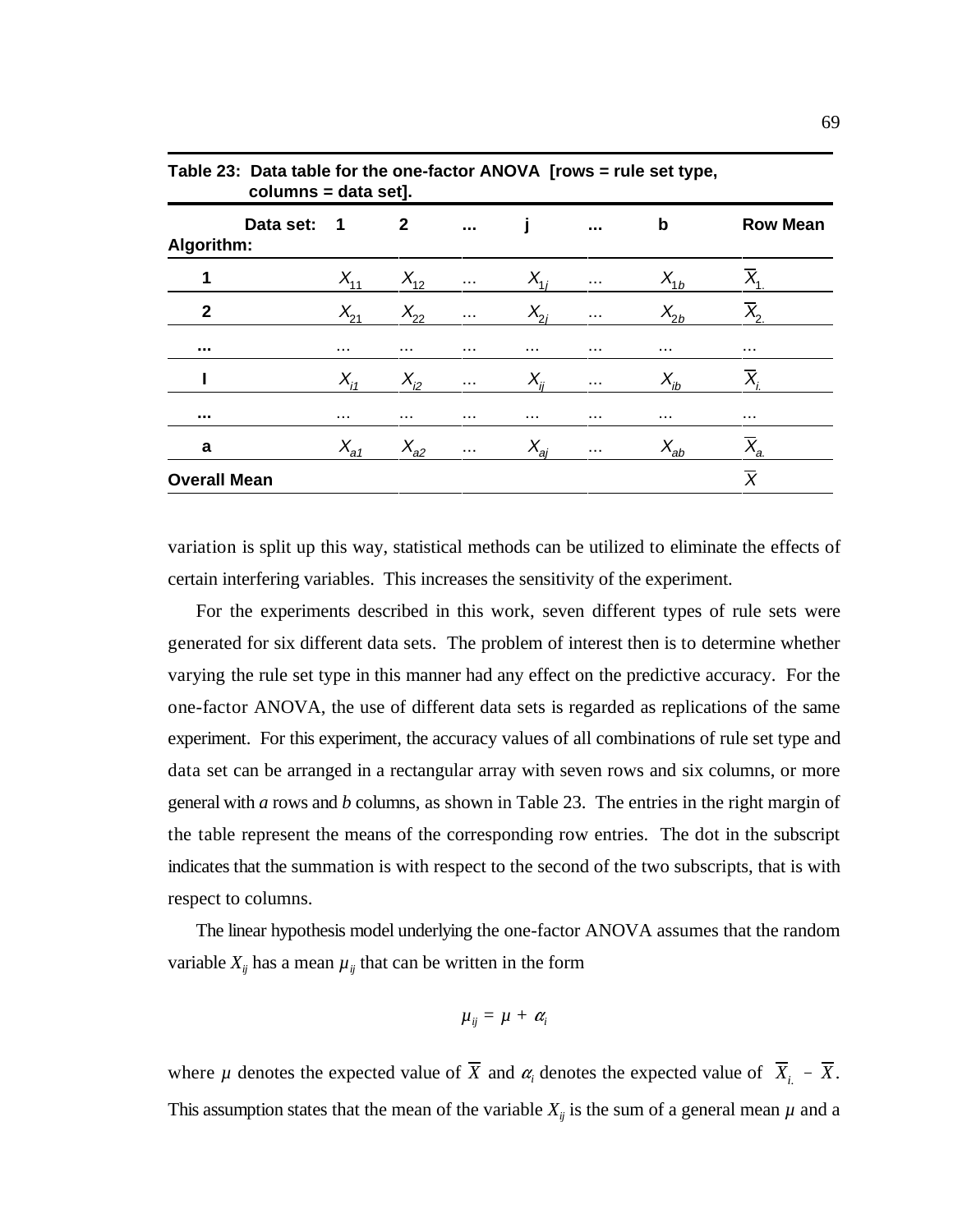row effect  $\alpha$ . In addition to this assumption, the linear hypothesis model assumes that the variables  $X_{ij}$  are independently normally distributed with the same variances  $\sigma^2$ .

the expected values of the row means  $\overline{X}_{i}$  of Table F.1, are equal, the hypothesis can be For the problem of testing the hypothesis, that the theoretical row means  $\mu_i$ , which are written in the form

 $H_0$ :  $\mu_1 = \mu_2 = ... = \mu_a$ , i.e. the differences of the samples are not significant.

or equivalently in the form

 $H_0$ :  $\alpha_1 = \alpha_2 = ... = \alpha_a = 0$ , i.e. the differences of the samples are not significant.

The alternative hypothesis of this test is

 $H<sub>1</sub>$ : at least two of the means are not equal, i.e. the differences are significant.

Hypothesis  $H_0$  may be tested by using the right tail of the F distribution as critical region, where

$$
F = \frac{a(b-1)\sum_{i=1}^{a}\sum_{j=1}^{b}(\overline{X}_{i.} - \overline{X})}{(a-1)\sum_{i=1}^{a}\sum_{j=1}^{b}(\overline{X}_{ij} - \overline{X}_{i.})}
$$

and where  $v_1 = a - 1$  and  $v_2 = a (b - 1)$  are the degrees of freedom for the variable of interest, in this case the choice of the learning algorithm, and for the error, respectively.

#### **Two-factor ANalysis Of Variance (ANOVA)**

The preceding analysis of variance model was relatively simple in the sense that there was only one classified variable of interest. Incorporating additional variables into the analysis leads to a more general linear hypothesis model. In the two-factor model one variable (A) is classified into *a* categories and the other variable (B) into *b* categories and the results of the experiments are displayed in a matrix format similar to Table 23. The difference here is that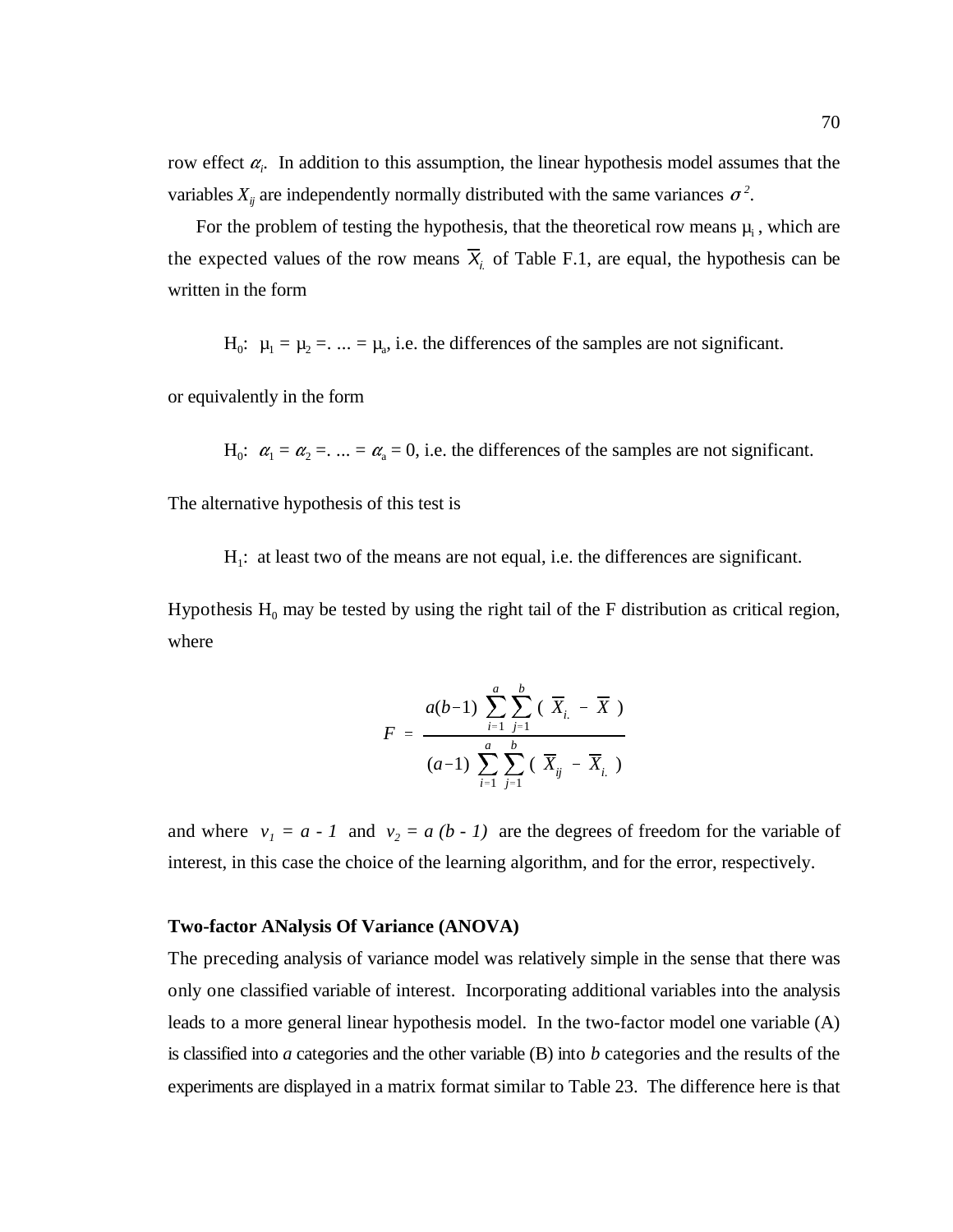|                    |           | columns = data setj. |                    |               |          |                      |          |                 |
|--------------------|-----------|----------------------|--------------------|---------------|----------|----------------------|----------|-----------------|
| Algorithm:         | Data set: | 1                    | $\mathbf{2}$       | $\sim$ $\sim$ |          | $\sim$ $\sim$        | b        | <b>Row Mean</b> |
| 1                  |           | $X_{11}$             | $X_{12}$           | $\sim$ $\sim$ | $X_{1i}$ | $\sim$ $\sim$ $\sim$ | $X_{1b}$ |                 |
| $\mathbf{2}$       |           | $X_{21}$             | $X_{22}$           | $\cdots$      | $X_{2i}$ | $\sim$ $\sim$        | $X_{2b}$ | $X_{2}$         |
|                    |           | .                    | $\cdots$           | .             | .        | $\cdots$             | $\cdots$ | $\cdots$        |
|                    |           | $X_{i1}$             | $X_{i2}$           | $\cdots$      | $X_{ii}$ | $\cdots$             | $X_{ib}$ |                 |
|                    |           | $\cdots$             | $\cdots$           | $\cdots$      | $\cdots$ | $\cdots$             | $\cdots$ | $\cdots$        |
| a                  |           | $X_{a1}$             | $X_{a2}$           | $\cdots$      | $X_{ai}$ | $\sim$ $\sim$        | $X_{ab}$ | $X_{a}$         |
| <b>Column Mean</b> |           | $\overline{X}_1$     | $\overline{X}_{2}$ | $\cdots$      | $\chi$   | $\sim$ $\sim$        | $X_{b}$  | $\overline{X}$  |

**Table 24: Data table for the two-factor ANOVA [rows = rule set type, columns = data set].**

the various columns in the matrix now represent various classification categories of the second variable instead of repetitions of an experiment as in the earlier model.

Since the second variable (B) is to be analyzed in the same manner as the first variable, it is necessary to include the column means as well as the row means in the analysis. For this model, therefore, Table 23 is replaced by Table 24. The two-factor ANOVA model assumes that the random variable  $X_{ij}$  has a mean  $\mu_{ij}$  that can be written in the form

$$
\mu_{ij} = \mu + \alpha_i + \beta_j
$$

where  $\mu$  denotes the expected value of  $\overline{X}$ ,  $\alpha_i$  denotes the expected value of  $\overline{X}_{i}$  –  $\overline{X}$ , and  $\beta_j$ denotes the expected value of  $\overline{X}_{j}$  –  $\overline{X}$ . This assumption states that the mean of the variable  $X_{ij}$  is the sum of a general mean  $\mu$ , a row effect  $\alpha_i$ , and a column effect  $\beta_i$ . In addition to this assumption, the linear hypothesis model assumes that the variables  $X_{ij}$  are independently normally distributed with the same variances  $\sigma^2$ .

Now that there are two variables to be classified, it is possible to test two hypotheses. Just as in the one-factor model, it is possible to test for equality of the row means  $(H<sub>0</sub>)$ , but now it will also be possible to test for equality of column means  $(H_0'')$ :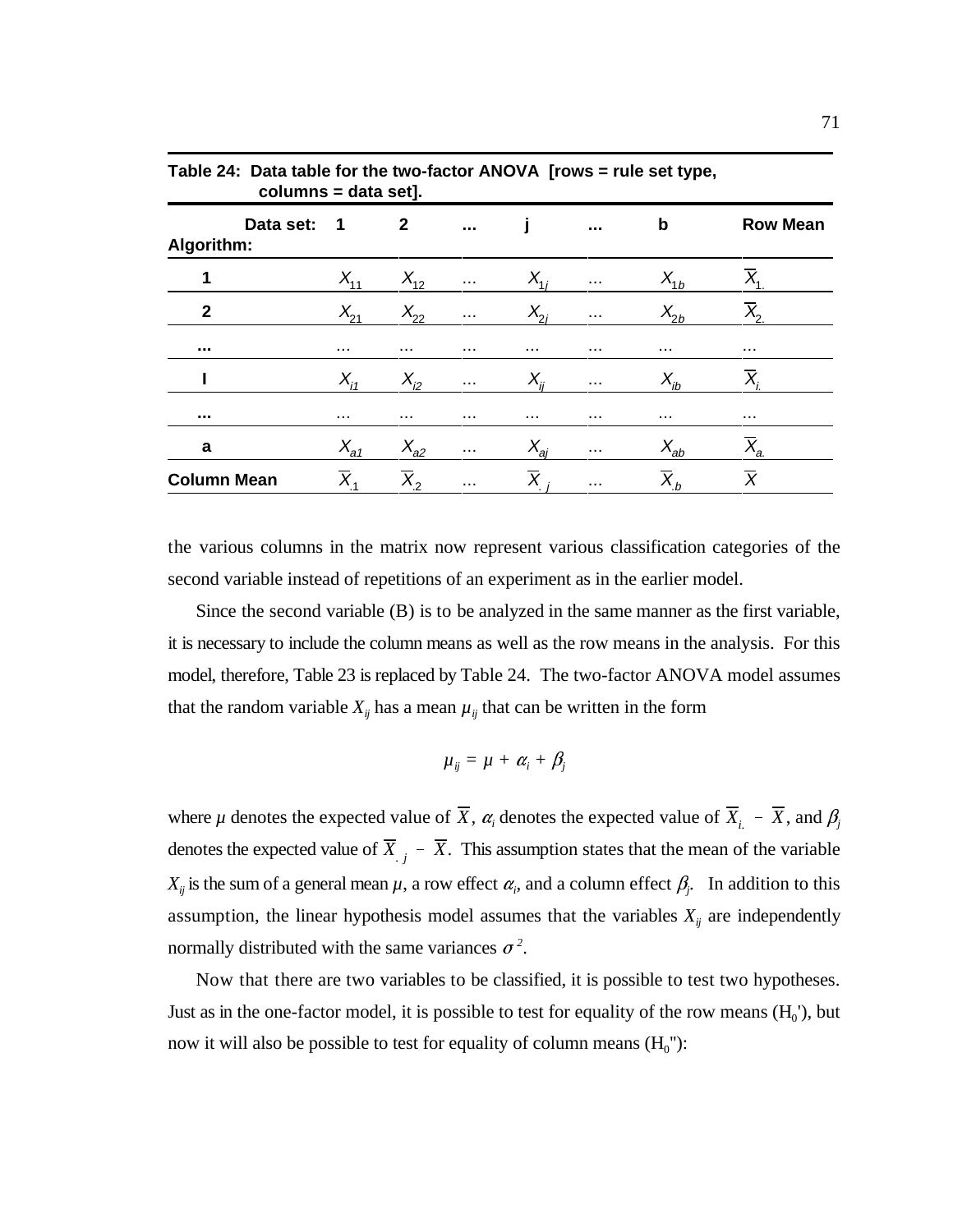1.  $H_0$ :  $\alpha_1 = \alpha_2 = ... = \alpha_a = 0$ 

 $H_1$ : at least one of the  $\alpha_i$ 's is not equal to zero.

- 2.  $H_0''$ :  $\beta_1 = \beta_2 = ... = \beta_b = 0$ 
	- $H_1$ ": at least one of the  $\beta_i$ 's is not equal to zero.

The hypotheses  $H_0'$  and  $H_0''$  may be tested by using the right tail of the F distribution as critical region, where

$$
F' = \frac{(b-1)\sum_{i=1}^{a}\sum_{j=1}^{b}(\overline{X}_{i.} - \overline{X})^{2}}{\sum_{i=1}^{a}\sum_{j=1}^{b}(\overline{X}_{ij} - \overline{X}_{i.} - \overline{X}_{j} + \overline{X})^{2}} \text{ and } F'' = \frac{(a-1)\sum_{i=1}^{a}\sum_{j=1}^{b}(\overline{X}_{i.} - \overline{X}_{j}^{2})^{2}}{\sum_{i=1}^{a}\sum_{j=1}^{b}(\overline{X}_{ij} - \overline{X}_{i.} - \overline{X}_{j}^{2} + \overline{X})^{2}}
$$

respectively, and where  $v_1' = a - 1$ ,  $v_2' = (a - 1)(b - 1)$ , and  $v_1'' = a - 1$ ,  $v_2'' = (a - 1)(b - 1)$ respectively are the degrees of freedom for the variable of interest, in this case the choice of the learning algorithm and the choice of the data set respectively, and for the error.

### **Results of the one-factor ANOVA test**

The one-factor classification model is used to determine if a relationship exists between the variables of interest: the predictive accuracy and the inductive learning method. Table 25

|                            | Table 25. Data table for the one-factor ANOVA from $\frac{1}{2}$ rule set type,<br>columns = data set]: Average predictive accuracy [in $\%$ ]. |                     |       |       |        |                  |                 |  |  |  |
|----------------------------|-------------------------------------------------------------------------------------------------------------------------------------------------|---------------------|-------|-------|--------|------------------|-----------------|--|--|--|
| Data set:<br>Algorithm:    | <b>Br-cancer-loi</b>                                                                                                                            | <b>Br-cancer-wi</b> | Lymph | Iris  | Credit | <b>Vote 1984</b> | <b>Row Mean</b> |  |  |  |
| AQ15c ordered rules        | 66.10                                                                                                                                           | 95.57               | 76.35 | 89.94 | 60.59  | 61.40            | 74.99           |  |  |  |
| AQ15c unordered rules      | 60.50                                                                                                                                           | 91.28               | 71.62 | 84.62 | 16.83  | 0.00             | 54.14           |  |  |  |
| C4.5 decision tree         | 74.10                                                                                                                                           | 93.85               | 79.05 | 94.03 | 85.07  | 95.86            | 86.99           |  |  |  |
| C4.5 ordered rules         | 71.68                                                                                                                                           | 94.14               | 76.35 | 94.03 | 85.21  | 95.86            | 86.21           |  |  |  |
| <b>CN2</b> ordered rules   | 66.09                                                                                                                                           | 94.14               | 79.05 | 96.68 | 80.14  | 93.10            | 84.87           |  |  |  |
| <b>CN2</b> unordered rules | 72.02                                                                                                                                           | 93.99               | 79.73 | 96.68 | 81.59  | 93.56            | 86.26           |  |  |  |
| <b>GIL unordered rules</b> | 64.32                                                                                                                                           | 94.42               | 66.89 | 89.37 | 84.06  | 92.88            | 81.99           |  |  |  |
| <b>Overall Mean</b>        |                                                                                                                                                 |                     |       |       |        |                  | 79.35           |  |  |  |

**Table 25: Data table for the one-factor ANOVA [rows = rule set type,**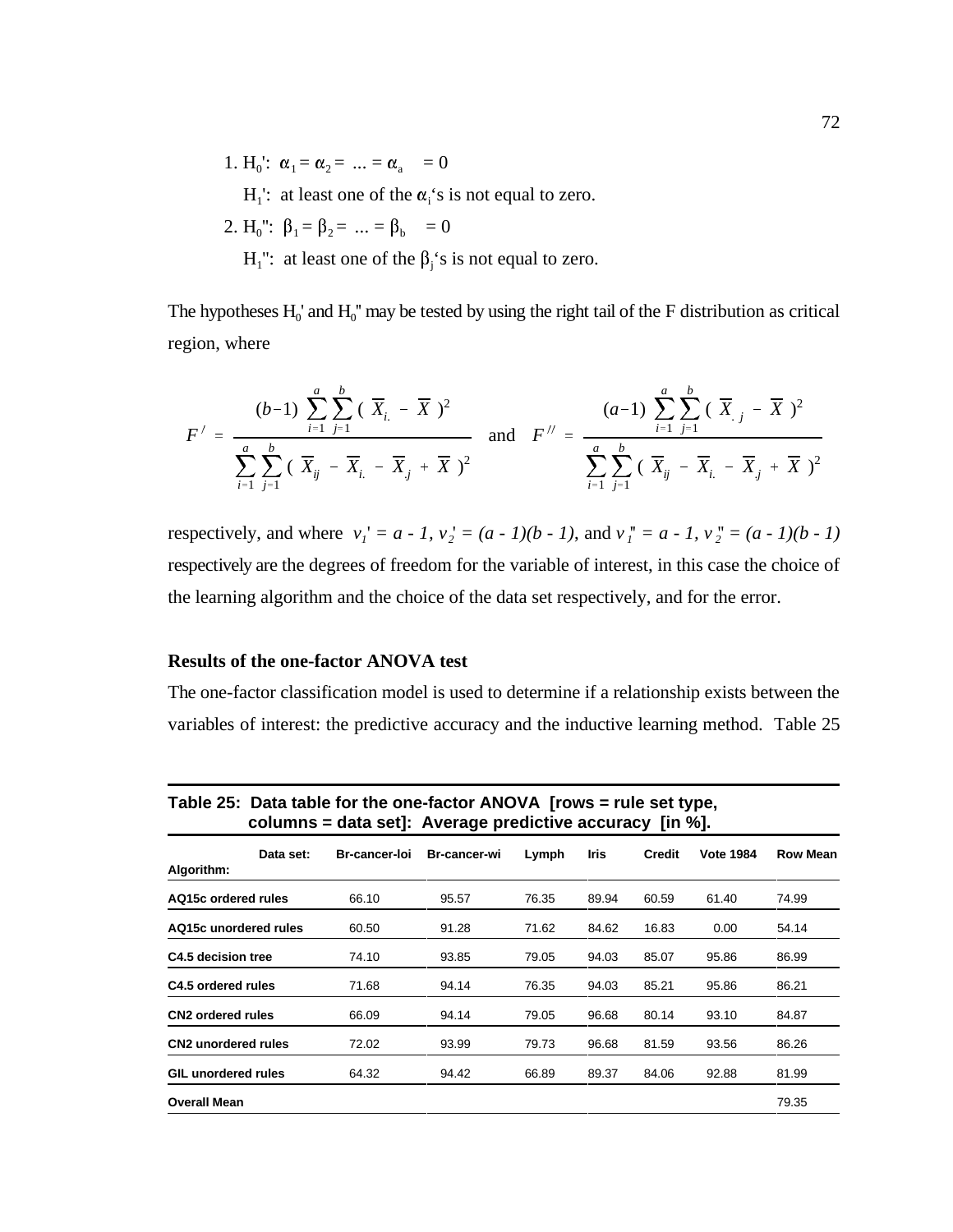| Table 20. Offeractor ANOVA result table (for the 99% confidence level). |                          |                       |                        |                                   |                                   |  |  |  |  |  |
|-------------------------------------------------------------------------|--------------------------|-----------------------|------------------------|-----------------------------------|-----------------------------------|--|--|--|--|--|
| <b>Source of Variation</b>                                              | Sum of<br><b>Squares</b> | Degrees of<br>Freedom | Mean<br><b>Squares</b> | <b>Computed</b><br><b>F</b> Value | <b>Critical</b><br><b>F</b> Value |  |  |  |  |  |
| <b>Learning Algorithm:</b>                                              | 5070.79                  | 6                     | 845.13                 | 2.67                              | 2.37                              |  |  |  |  |  |
| Error:                                                                  | 11095.24                 | 35                    | 317.01                 |                                   |                                   |  |  |  |  |  |
| Totals:                                                                 | 16166.04                 | 41                    |                        |                                   |                                   |  |  |  |  |  |

**Table 26: One-factor ANOVA result table (for the 95% confidence level).**

shows the data the one-factor ANOVA is based on. The entries in the table are the predictive accuracy values for each rule set type on each data set, averaged over the *v=4* folds of the cross-validation experiment described in Appendix C. The results shown in Table 26 indicate that the hypothesis is rejected, because the computed F value is greater than the critical F value at the 95% confidence level  $(= 5\%$  significance level). Hence the predictive accuracy of a rule set depends on the rule set type, i.e. there exists a relation *accuracy = f (learning algorithm)*.

### **Results of the two-factor ANOVA test**

A more sensitive analysis is based on the two-factor classification model. It tests in parallel, whether the different learning algorithms and the different data sets relate to the predictive accuracy of a rule set. The data in Table 27 corresponds to the data in Table 25. Only the column means have been added. As Table 28 shows, both, the choice of the learning algorithm as well as the choice of the data set, have a significant effect on the predictive accuracy of a rule set at the 95% confidence level  $(= 5\%$  significance level), because the two hypotheses,  $H_0'$  and  $H_0''$ , can both be rejected. Hence there exists a relation of the form *accuracy = f (learning algorithm, data set)*.

The one- and two-factor analysis of variance showed a significant relationship between the accuracy of a rule set and the inductive learning method used to generate this rule set, but it did not allow to answer the question, whether the most accurate inductive learning method is significantly more accurate than *all* other methods. The ANOVA tests only showed that at least the accuracy of one of the methods significantly differs from one of the other methods.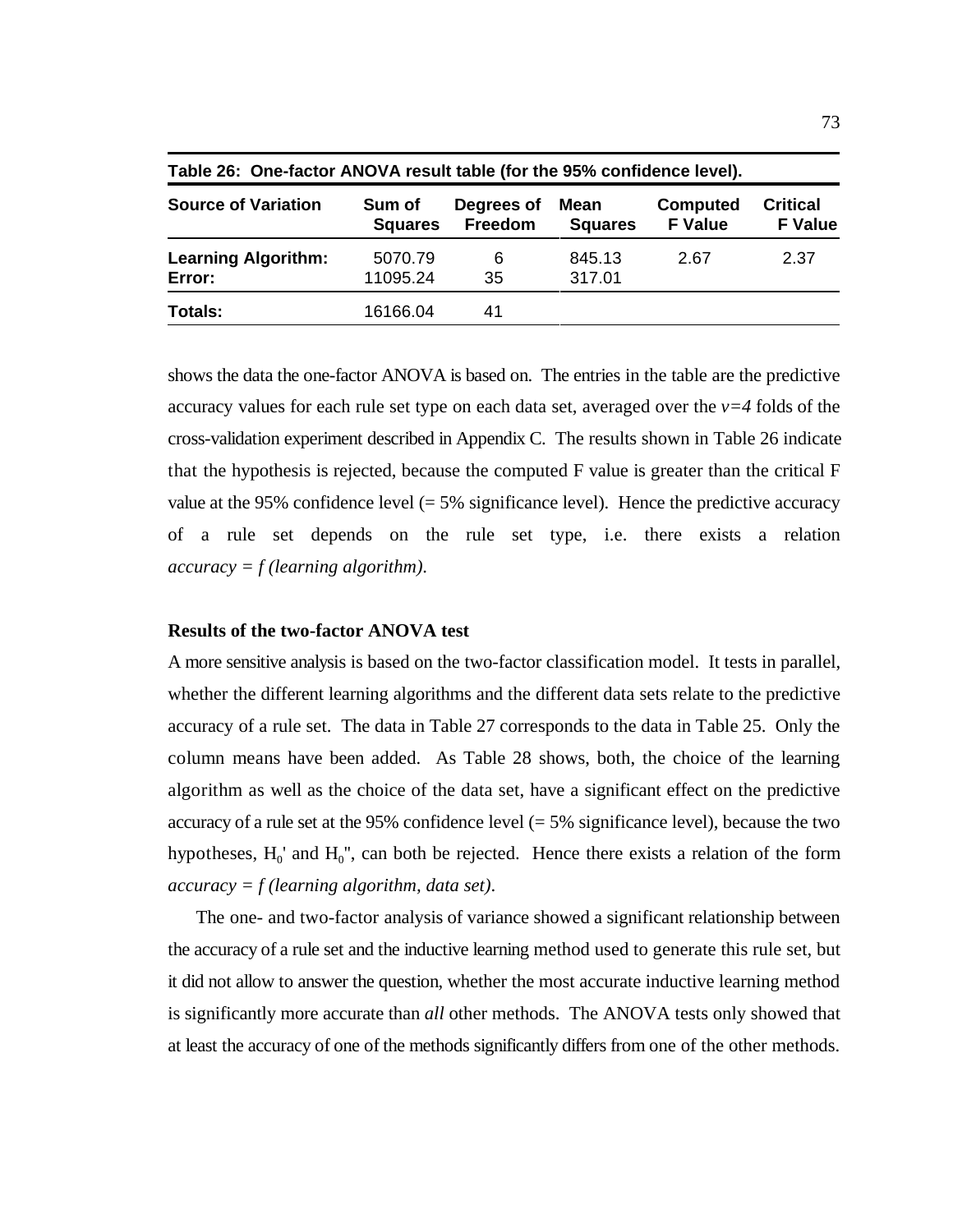|                               |           |                      | 3 - r               |       |       |               |                  |                 |
|-------------------------------|-----------|----------------------|---------------------|-------|-------|---------------|------------------|-----------------|
| Algorithm:                    | Data set: | <b>Br-cancer-loi</b> | <b>Br-cancer-wi</b> | Lymph | Iris  | <b>Credit</b> | <b>Vote 1984</b> | <b>Row Mean</b> |
| AQ15c ordered rules           |           | 66.10                | 95.57               | 76.35 | 89.94 | 60.59         | 61.40            | 74.99           |
| AQ15c unordered rules         |           | 60.50                | 91.28               | 71.62 | 84.62 | 16.83         | 0.00             | 54.14           |
| C4.5 decision tree            |           | 74.10                | 93.85               | 79.05 | 94.03 | 85.07         | 95.86            | 86.99           |
| C4.5 ordered rules            |           | 71.68                | 94.14               | 76.35 | 94.03 | 85.21         | 95.86            | 86.21           |
| CN <sub>2</sub> ordered rules |           | 66.09                | 94.14               | 79.05 | 96.68 | 80.14         | 93.10            | 84.87           |
| <b>CN2</b> unordered rules    |           | 72.02                | 93.99               | 79.73 | 96.68 | 81.59         | 93.56            | 86.26           |
| <b>GIL unordered rules</b>    |           | 64.32                | 94.42               | 66.89 | 89.37 | 84.06         | 92.88            | 81.99           |
| <b>Column Mean</b>            |           | 67.83                | 93.91               | 75.58 | 92.19 | 70.50         | 76.09            | 79.35           |
|                               |           |                      |                     |       |       |               |                  |                 |

#### **Table 27: Data table for the two-factor ANOVA [rows = rule set type, columns = data set]: Average predictive accuracy [in %].**

| Table 28: Two-factor ANOVA result table (for the 95% confidence level). |  |
|-------------------------------------------------------------------------|--|
|-------------------------------------------------------------------------|--|

| <b>Source of Variation</b> | Sum of<br><b>Squares</b> | Degrees of<br>Freedom | <b>Mean</b><br><b>Squares</b> | Computed<br><b>F</b> Value | <b>Critical</b><br><b>F</b> Value |
|----------------------------|--------------------------|-----------------------|-------------------------------|----------------------------|-----------------------------------|
| <b>Learning Algorithm:</b> | 5070.79                  | 6                     | 845.13                        | 3.73                       | 2.42                              |
| Data Set:<br>Error:        | 4290.36<br>6804.89       | 5<br>30               | 858.07<br>226.83              | 3.78                       | 2.53                              |
| <b>Totals:</b>             | 16166.04                 | 41                    |                               |                            |                                   |

### **Significance test for the difference of the means of two small samples**

In order to obtain a more precise answer to the question of interest, the average accuracy values of each of the different rule set types has to be compared to that of the C4.5 decision trees, the rule set type with the highest average accuracy, separately. The comparison of the learning algorithms in this study is only based on six data sets and hence a significance test for small samples (sample size *N<30*) has to be applied. Here *"Student's" t distribution* has been used (Spiegel, 1961; Hoel, 1984).

The goal of the significance test for a particular pair of learning algorithms is to determine whether or not the difference of the means of the corresponding two samples is significant, i.e. whether one algorithm is significantly more accurate than the other one. Assuming that the two random samples of sizes  $N_1$  and  $N_2$  are drawn form normal distributions whose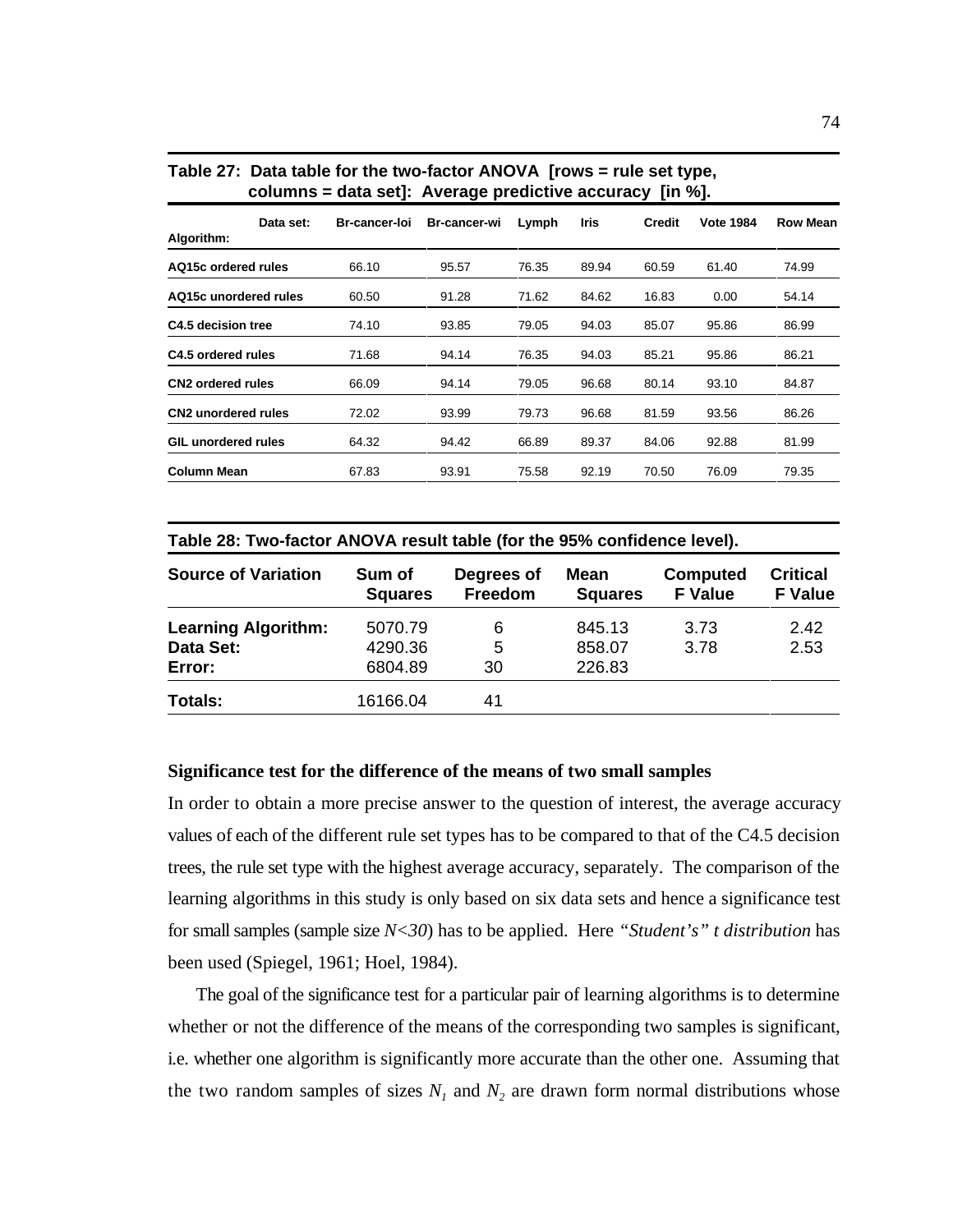deviations given by  $X_1$ ,  $X_2$  and  $s_1$ ,  $s_2$  respectively, the hypothesis  $H_0$  that the samples come standard deviations are equal ( $\sigma_1 = \sigma_2$ ) and that these two samples have means and standard from the same population (i.e.  $\mu_1 = \mu_2$  as well as  $\sigma_1 = \sigma_2$ ) can be tested using the t score given by

$$
t = \frac{\overline{X}_1 - \overline{X}_2}{\sigma \sqrt{1/N_1 + 1/N_2}} \quad \text{where} \quad \sigma = \sqrt{\frac{N_1^2 s_1^2 + N_2^2 s_2^2}{N_1 + N_2 - 2}}
$$

The distribution of t is Student's distribution with  $v = N_1 + N_2$  - 2 degrees of freedom. Here the sample sizes are determined by the number of data sets, i.e.  $N_1 = N_2 = 6$ . In order to decide between the hypotheses

 $H_0$ :  $\mu_1 = \mu_2$ , and the difference in the average accuracies is due to chance. *H<sub>1</sub>*:  $\mu_1 > \mu_2$ , and C4.5 decision trees  $(\mu_1)$  are significantly more accurate than the other rule set type  $(\mu_2)$ .

on the basis of a one-tailed significance test at a 5% level of significance (= 95% level of confidence),  $H_0$  can be rejected, if *t* computed as above is greater than the critical value  $t_{.95}$ , which for  $v = N_1 + N_2 - 2 = 6 + 6 - 2 = 10$  degrees of freedom is  $t_{.95} = 1.81$ .

| Student's <i>t</i> distribution.                  |       |                |       |                |      |                                                                                                      |
|---------------------------------------------------|-------|----------------|-------|----------------|------|------------------------------------------------------------------------------------------------------|
| <b>Algorithms</b>                                 |       | S <sub>1</sub> |       | $\mathbf{s}_2$ | t    | <b>Result</b>                                                                                        |
| 1: C4.5 decision tree<br>2: AQ15c ordered rules   | 86.99 | 8.25           | 74.99 | 13.66          | 1.68 | $1.68 < 1.81$ => H <sub>0</sub> cannot be rejected.<br>The sample means do not differ significantly. |
| 1: C4.5 decision tree<br>2: AQ15c unordered rules | 86.99 | 8.25           |       | 54.14 34.10    | 2.09 | $2.09 > 1.81$ => H <sub>0</sub> can be rejected.<br>The sample means differ significantly.           |
| 1: C4.5 decision tree<br>2: C4.5 ordered rules    | 86.99 | 8.25           | 86.21 | 9.37           | 0.14 | $0.14 < 1.81$ => H <sub>0</sub> cannot be rejected.<br>The sample means do not differ significantly. |
| 1: C4.5 decision tree<br>2: CN2 ordered rules     | 86.99 | 8.25           | 84.87 | 10.82          | 0.35 | $0.35 < 1.81$ => H <sub>0</sub> cannot be rejected.<br>The sample means do not differ significantly. |
| 1: C4.5 decision tree<br>2: CN2 unordered rules   | 86.99 | 8.25           | 86.26 | 9.03           | 0.13 | $0.13 < 1.81$ => H <sub>0</sub> cannot be rejected.<br>The sample means do not differ significantly. |
| 1: C4.5 decision tree<br>2: GIL unordered rules   | 86.99 | 8.25           | 81.99 | 12.05          | 0.77 | $0.77 < 1.81$ => H <sub>0</sub> cannot be rejected.<br>The sample means do not differ significantly. |

| Table 29: Results of the pair-wise significance tests based on |
|----------------------------------------------------------------|
| Student's t distribution.                                      |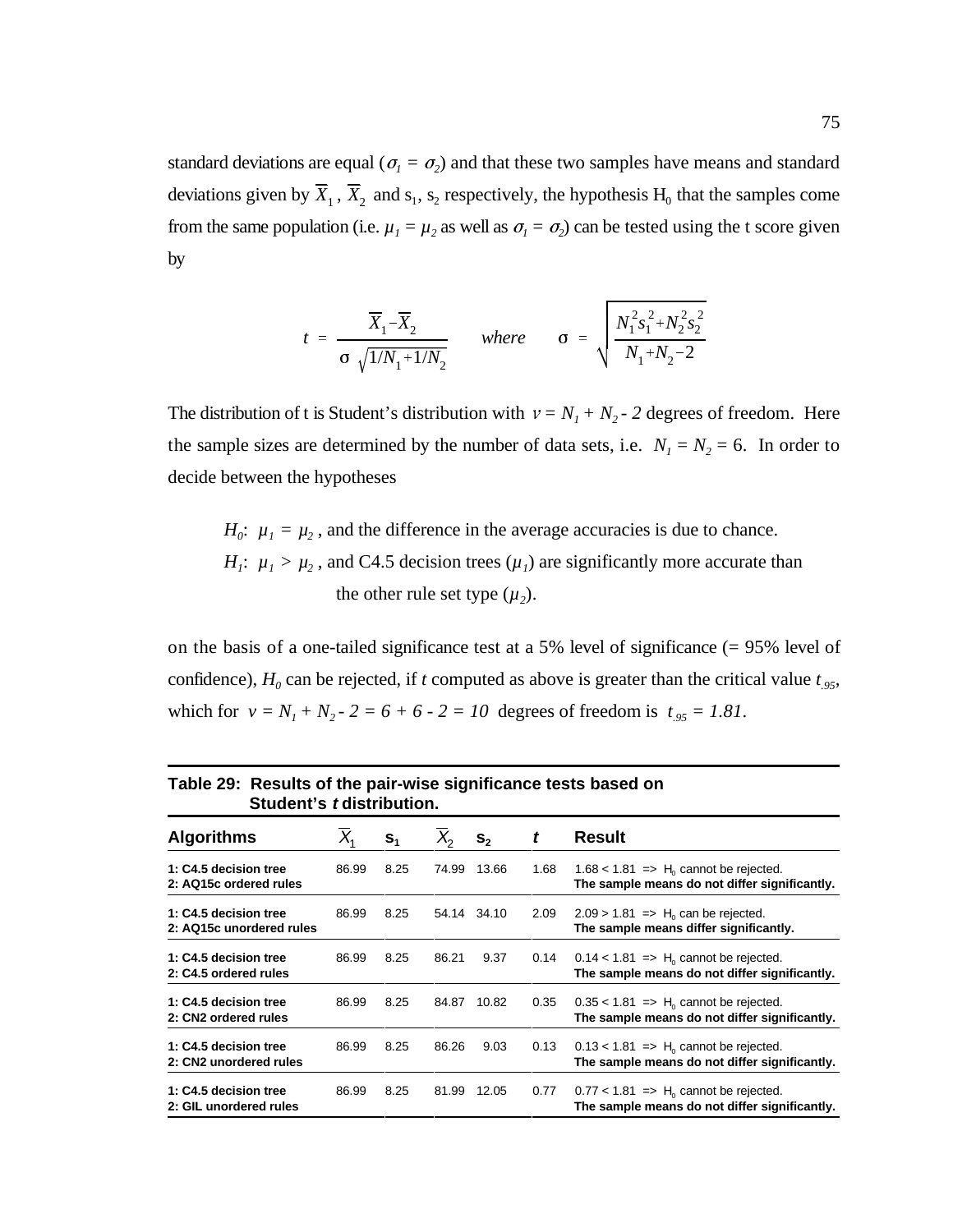#### **Results of the series of significance tests**

The result of the comparison of the accuracy values of all rule set types with C4.5 decision trees are listed in Table 29. These results can be summarized to the statement, that C4.5 decision trees are significantly more accurate than the AQ15c unordered rules, but they are *not* significantly more accurate than *all* other rule set types, because the improvement of C4.5 decision trees over AQ15c ordered rules, C4.5 ordered rules, CN2 ordered rules, CN2 unordered rules, and GIL unordered rules is not significant. Hence the answer to the question posed in this appendix is that *C4.5 decision trees are not significantly more accurate than the other rule set types*. The improvement is only significant for one of the six other rule set types at the 5% significance level  $(= 95%$  confidence level)..

#### **The sign test for testing the difference of two medians**

1 2 The sign test is a *non-parametric or distribution-free method*, i.e. it does not require any knowledge about the distributions of the underlying basic variables. For non-parametric problems related to continuous variables, the *median* is a more natural measure of location for a distribution than the mean. The median has the desirable property that the probability is  $\frac{1}{x}$  that a sample value will exceed the population median regardless of the nature of the distribution. The sign test can be used for testing the difference of two medians. Let  $f_1$  and  $f_2$  be the two continuous density functions under discussion and let  $X_1, X_2, \ldots, X_n$  and *Y<sub>1</sub>, Y<sub>2</sub>, ..., Y<sub>n</sub>* represent samples of size *n* taken from  $f_1$  and  $f_2$ , respectively. For the purpose of testing the hypothesis

$$
H_0
$$
:  $f_1(x) = f_2(x)$ 

1 probability that  $X_i$  -  $Y_i$  will be positive is  $\frac{1}{2}$ . Thus, if only the signs of the differences are the differences  $X_i$  -  $Y_i$  for  $I = 1, 2, ..., n$  are considered. When  $H_0$  is true,  $X_i$  and  $Y_i$  constitute a random sample of size two from the same population. Since the probability that the first of two sample values will exceed the second is the same as the probability that the second will exceed the first and since, theoretically, the probability of a tie is zero, it follows that the considered, a non-parametric test for  $H_0$  can be constructed based on the variable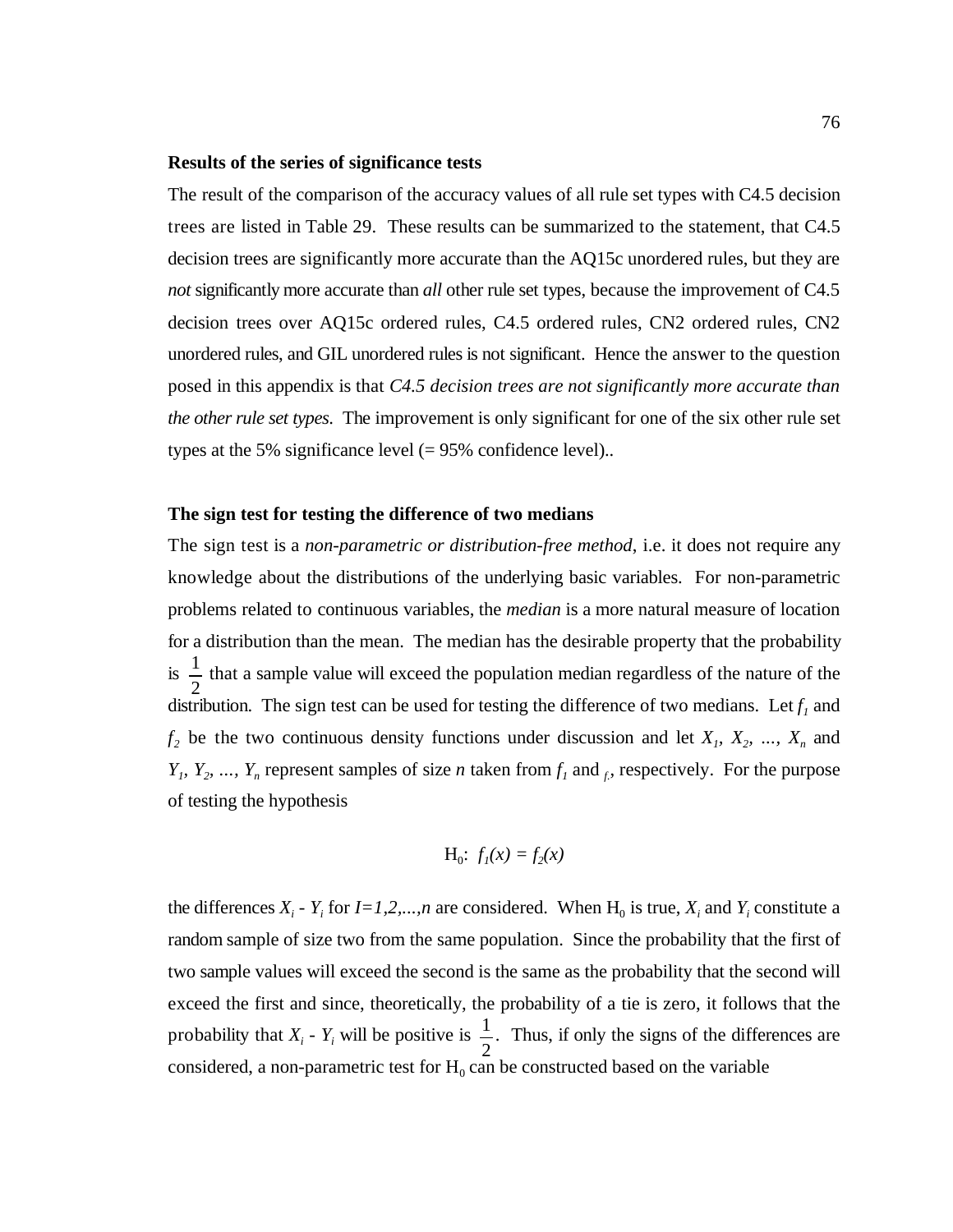$$
Z_i = 1, \quad \text{if} \quad X_i - Y_i \ge 0
$$
  

$$
Z_i = 0, \quad \text{if} \quad X_i - Y_i < 0
$$

 $p=\frac{1}{2}$ 2 which  $p = \frac{1}{2}$ . Since the *Z<sub>i</sub>* are independent, their sum  $U = \sum_{i=1}^{n} Z_i$  will be a binomial variable  $p=\frac{1}{2}$ 2 The variable  $Z_i$  is a binomial variable corresponding to a single trial of an experiment for corresponding to *n* independent trials of an experiment for which  $p = \frac{1}{x}$ .

In order to use this fact for testing  $H_0$ , consider as an alternative hypothesis to  $H_0$  the hypothesis

$$
H_1
$$
:  $f_1(x) = f_2(x - c)$ 

*n* 2 where  $c$  is some positive constant.  $H_1$  states that the second density function is merely the first density function shifted to the left a distance of  $c$  units. Under  $H_1$ , the  $X_i$  will tend to be larger than the  $Y_i$  and the variable U will tend to exceed its expected value of  $\frac{\pi}{2}$ . One would therefore choose as critical region the right tail of the binomial distribution. If *c* was negative, the left tail would be chosen. If  $H_1$  was the alternative that a translation of unknown direction had occurred, both tails would be used.

For great values of *n*, the binomial distribution can be well approximated by its normal approximation, but for very small values of *n* it is necessary to calculate the right tail probabilities until a total probability of approximately  $\alpha$ , the desired significance level, has been obtained to obtain the critical region for the test. The right tail probability for given sample size *n* and probability *p* of a success in a single trial is computed as

$$
P(X \leq j) = \sum_{k=0}^{j} P(X = k) \quad \text{where} \quad P(X = k) = \frac{n!}{k!(n-k)!} p^k q^{n-k} \quad \text{and} \quad q = 1 - p.
$$

*X* denotes the number of successful trials in *n* trials,  $P(X=k)$  is the probability of *k* successful trials in *n* trials, and  $P(X \leq j)$  is the probability of *j* or less successful trials in *n* trials.

#### **Results of the sign test**

Table 30 lists the result of a pair-wise comparison of the predictive accuracy of C4.5 decision trees with all other rule set types. The results are based on the sign test described in the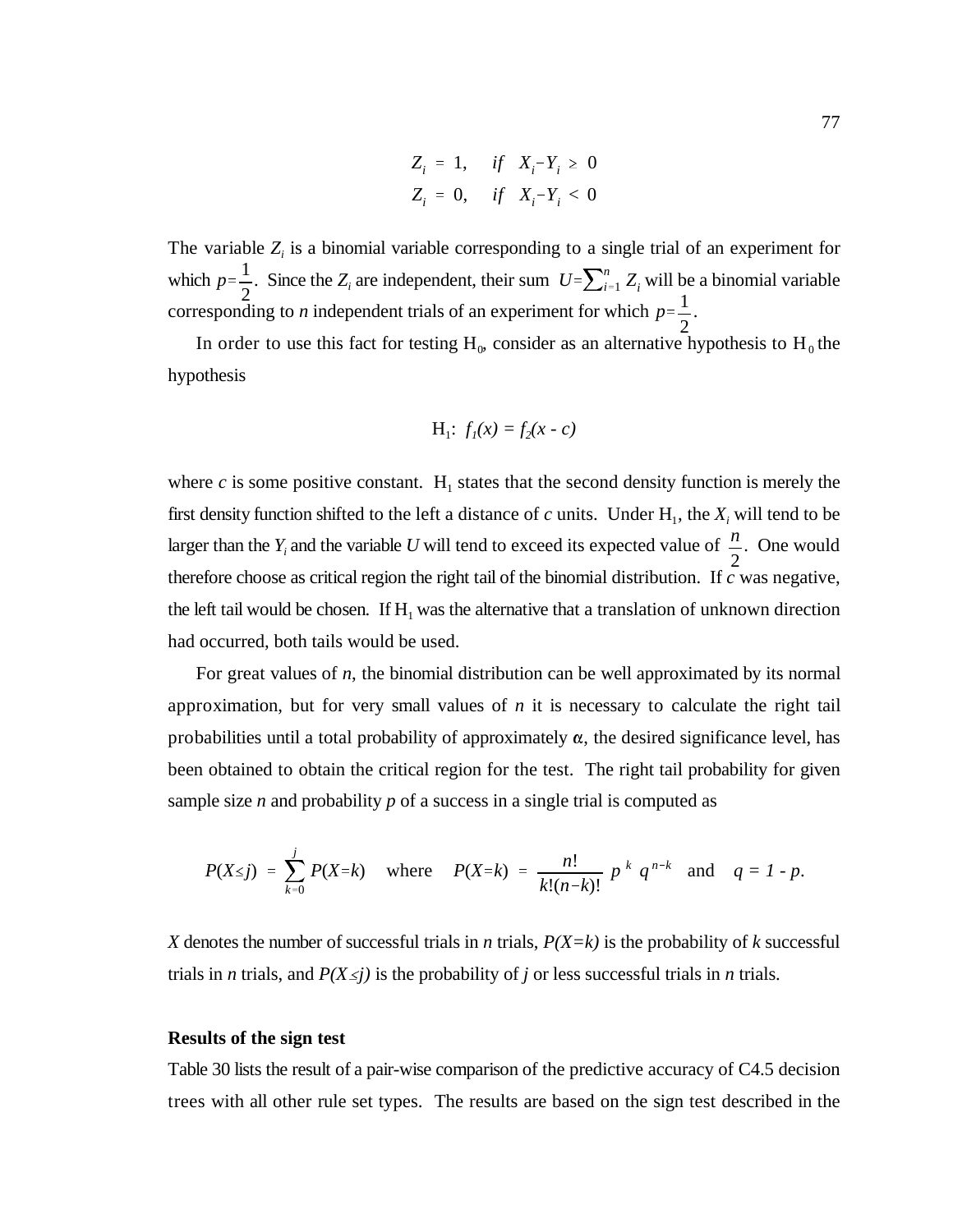| Table 30: Results of the pair-wise comparison of C4.5 decision trees with the<br>other rule set types based on the sign tests. |   |              |                                                                                   |  |  |
|--------------------------------------------------------------------------------------------------------------------------------|---|--------------|-----------------------------------------------------------------------------------|--|--|
| <b>Algorithms</b>                                                                                                              | U | $P(X\leq U)$ | <b>Result</b>                                                                     |  |  |
| AQ15c ordered rules                                                                                                            | 1 | 0.1094       | $H_0$ cannot be rejected, i.e. the sample<br>medians do not differ significantly. |  |  |
| AQ15c unordered rules                                                                                                          | 0 | 0.0156       | $H0$ can be rejected, i.e. the sample<br>medians differ significantly.            |  |  |
| C4.5 ordered rules                                                                                                             | 4 | 0.8906       | $H_0$ cannot be rejected, i.e. the sample<br>medians do not differ significantly. |  |  |
| <b>CN2 ordered rules</b>                                                                                                       | 3 | 0.6563       | $H0$ cannot be rejected, i.e. the sample<br>medians do not differ significantly.  |  |  |
| <b>CN2</b> unordered rules                                                                                                     | 3 | 0.6563       | $H_0$ cannot be rejected, i.e. the sample<br>medians do not differ significantly. |  |  |
| <b>GIL unordered rules</b>                                                                                                     | 1 | 0.1094       | $H0$ cannot be rejected, i.e. the sample<br>medians do not differ significantly.  |  |  |

previous section. The left tail critical value for a significance level of 5%,  $U_{0.05}$ , is between 0 and 1, i.e. for  $U=0$  H<sub>0</sub> can be rejected, while for  $U \geq 1$  H<sub>0</sub> cannot be rejected. According to the sign test, the C4.5 decision trees are only significantly more accurate than the unordered AQ15c rules at the 5% significance level (= 95% confidence level), but they are not significantly more accurate than ordered AQ15c rules, ordered C4.5 rules, ordered and unordered CN2 rules and unordered GIL rules**.**